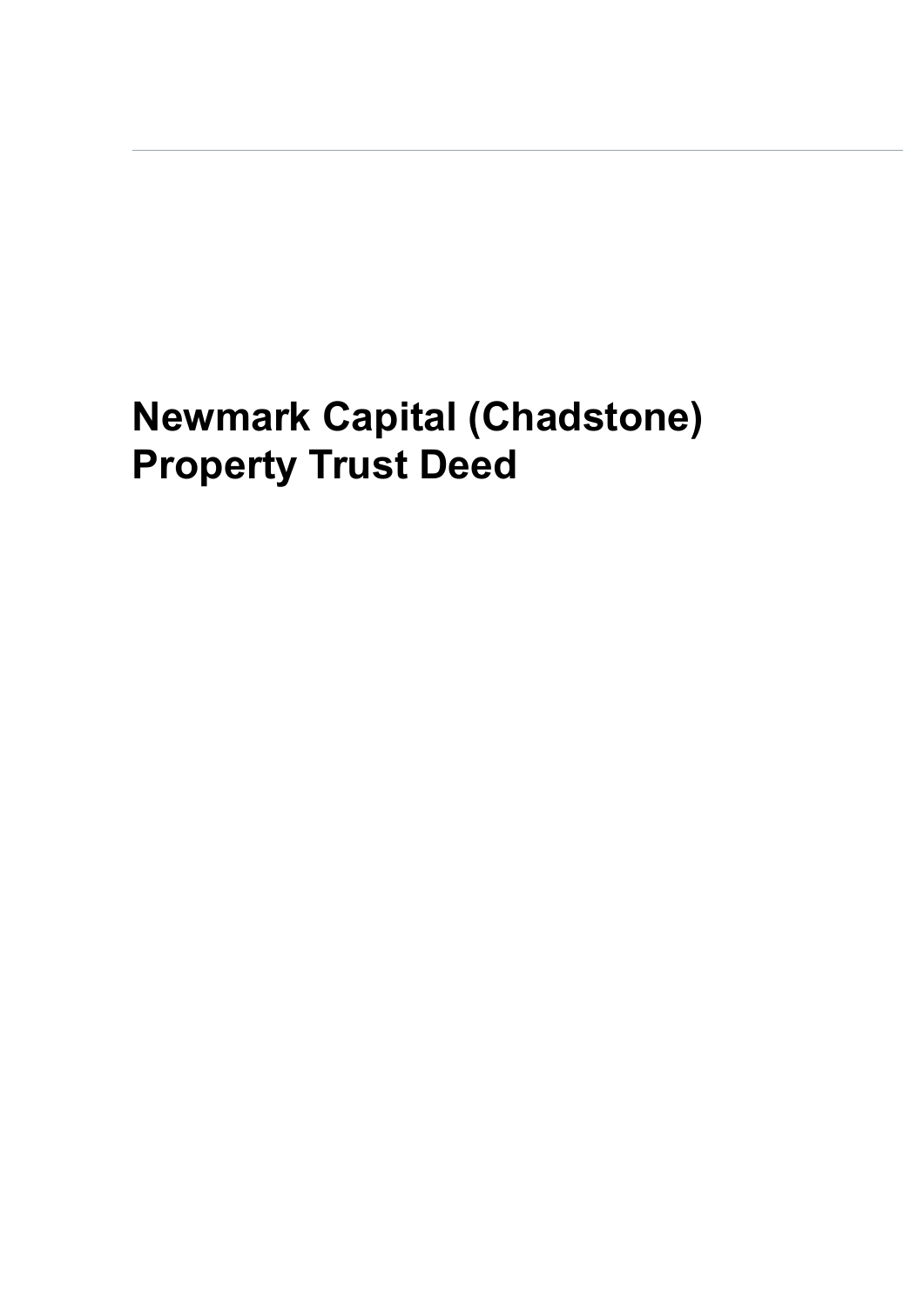## **Contents**

| 1            | Definitions and interpretation | 1                                                  |              |  |
|--------------|--------------------------------|----------------------------------------------------|--------------|--|
|              | 1.1                            | Definitions                                        | $\mathbf{1}$ |  |
|              | 1.2                            | Interpretation                                     | 11           |  |
|              | 1.3                            | General compliance provision                       | 11           |  |
| $\mathbf{2}$ | <b>The Trust</b>               |                                                    | 12           |  |
|              | 2.1                            | Trustee                                            | 12           |  |
|              | 2.2                            | <b>Declaration of Trust</b>                        | 12           |  |
|              | 2.3                            | Name of Trust                                      | 12           |  |
| 3            |                                | Application of the AMIT Regime to the Trust        | 12           |  |
| 4            |                                | <b>Units and Unit Holders</b>                      |              |  |
|              | 4.1                            | Units                                              | 13           |  |
|              | 4.2                            | <b>Fractional Units</b>                            | 13           |  |
|              | 4.3                            | <b>Founding Unit</b>                               | 13           |  |
|              | 4.4                            | Consolidation, subdivision and conversion of Units | 14           |  |
|              | 4.5                            | <b>Classes of Units</b>                            | 14           |  |
|              | 4.6                            | Equal value                                        | 14           |  |
|              | 4.7                            | Rights attaching to Units                          | 14           |  |
|              | 4.8                            | <b>Directions</b>                                  | 15           |  |
|              | 4.9                            | Joint holders of Units                             | 15           |  |
|              | 4.10                           | Stapling provisions                                | 15           |  |
|              | 4.11                           | Options                                            | 16           |  |
|              | 4.12                           | <b>Exercise of Options</b>                         | 16           |  |
|              | 4.13                           | Reorganisation and division of Units and Options   | 16           |  |
|              | 4.14                           | Reorganisation while Stapling applies              | 17           |  |
|              | 4.15                           | <b>Stapled Security Certificate</b>                | 17           |  |
|              | 4.16                           | Number of Units                                    | 17           |  |
|              | 4.17                           | Benefits and obligations of Unit Holders           | 17           |  |
|              | 4.18                           | Perpetuities                                       | 17           |  |
| 5            | <b>Application procedure</b>   |                                                    | 17           |  |
|              | 5.1                            | <b>Offers</b>                                      | 17           |  |
|              | 5.2                            | Minimum amounts                                    | 17           |  |
|              | 5.3                            | Form of application                                | 17           |  |
|              | 5.4                            | Reinvestment                                       | 18           |  |
|              | 5.5                            | Acceptance or rejection                            | 18           |  |
|              | 5.6                            | Uncleared funds                                    | 18           |  |
|              | 5.7                            | Payment of application money                       | 18           |  |
|              | 5.8                            | Receipt of application                             | 18           |  |
|              | 5.9                            | <b>Issue of Units</b>                              | 18           |  |
|              | 5.10                           | Number of Units issued                             | 19           |  |
|              | 5.11                           | Units as consideration                             | 20           |  |
|              | 5.12                           | No certificates                                    | 20           |  |
|              | 5.13                           | Defective applications                             | 20           |  |
|              | 5.14                           | Suspension of Unit issues                          | 21           |  |
| 6            |                                | <b>Partly Paid Units and Commitments</b>           | 21           |  |
|              | 6.1                            | Partly Paid Units                                  | 21           |  |
|              | 6.2                            | Must also issue partly paid Attached Securities    | 21           |  |
|              | 6.3                            | Commitments                                        | 21           |  |
|              | 6.4                            | Calls                                              | 21           |  |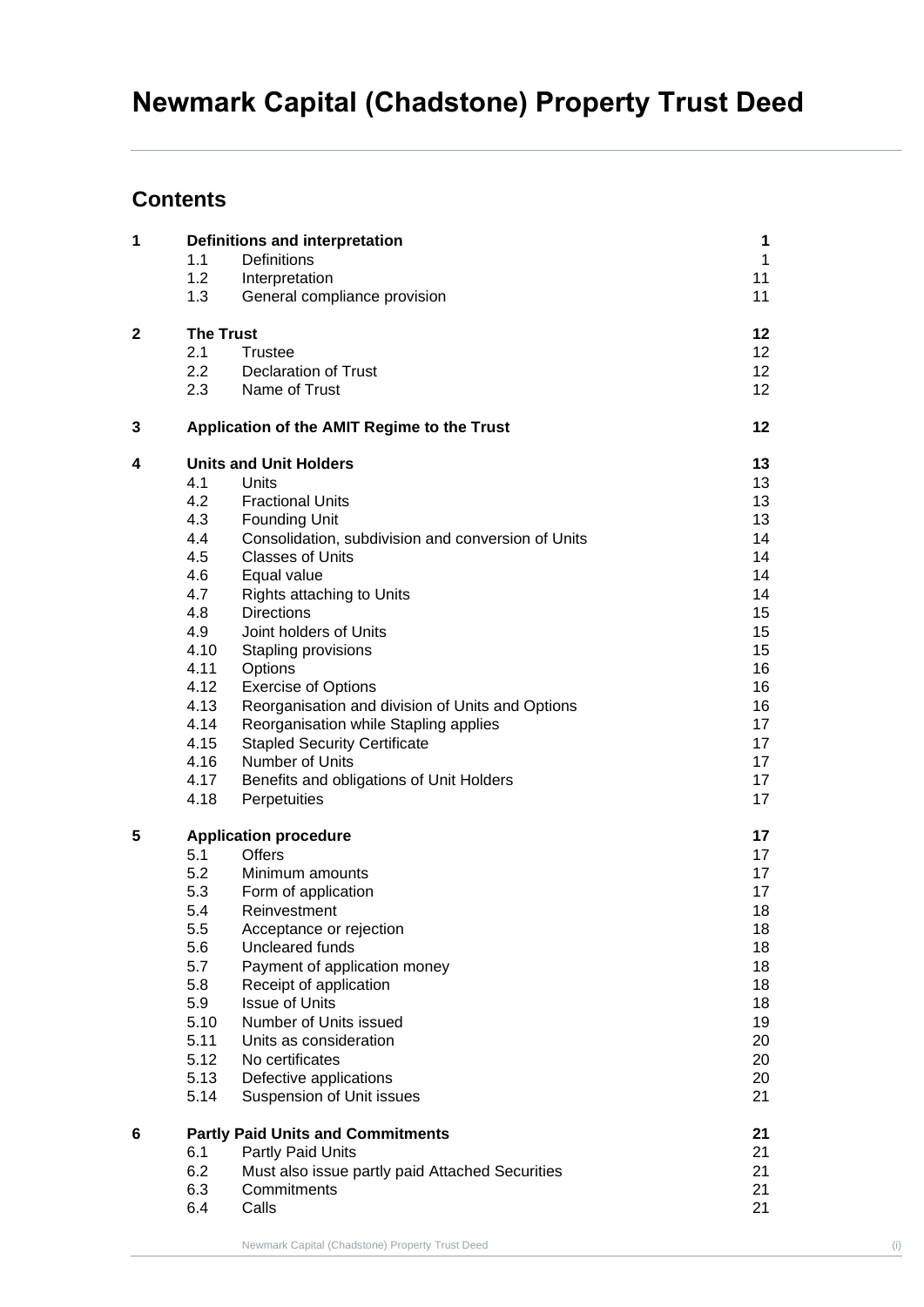| 10 | <b>Transfers</b> |                                                                        | 35 |
|----|------------------|------------------------------------------------------------------------|----|
|    |                  |                                                                        |    |
|    | 9.4              | Rounding                                                               | 35 |
|    | 9.3              | Receipt of withdrawal request                                          | 35 |
|    | 9.2              | Determination of Withdrawal Price                                      | 35 |
|    | 9.1              | <b>Withdrawal Price</b>                                                | 34 |
| 9  |                  | <b>Withdrawal Price of Units</b>                                       | 34 |
|    |                  |                                                                        |    |
|    | 8.18             | Withdrawal while Stapling applies                                      | 34 |
|    | 8.17             | Buy-back of Units                                                      | 34 |
|    | 8.16             | Cooling off                                                            | 34 |
|    | 8.15             | Determination of income and capital                                    | 33 |
|    | 8.14             | Liquid or not Liquid                                                   | 33 |
|    | 8.13             | Order of withdrawal                                                    | 33 |
|    | 8.12             | <b>Transfer of Assets</b>                                              | 33 |
|    | 8.11             | Sums owed to the Trustee                                               | 33 |
|    | 8.10             | No obligation to pay out of own funds                                  | 33 |
|    |                  |                                                                        |    |
|    | 8.9              | Trustee discretion to redeem                                           | 33 |
|    | 8.8              | <b>Restrictions on Unit Holder</b>                                     | 32 |
|    | 8.7              | The Trustee may deny a request for withdrawal                          | 32 |
|    | 8.6              | Clauses applicable whether or not the Trust is Liquid                  | 32 |
|    | 8.5              | Withdrawal while Trust is a Registered Scheme and not Liquid           | 32 |
|    | 8.4              | Withdrawal while Trust is Liquid or not a Registered Scheme            | 30 |
|    | 8.3              | Withdrawal request                                                     | 30 |
|    | 8.2              | Right to withdraw                                                      | 30 |
|    | 8.1              | While Units are Officially Quoted                                      | 29 |
| 8  |                  | <b>Withdrawal procedures</b>                                           | 29 |
|    |                  |                                                                        |    |
|    | 7.10             | Satisfaction of Application Price                                      | 29 |
|    | 7.9              | Rounding                                                               | 29 |
|    | 7.8              | Issue of Units to acquire an Asset                                     | 29 |
|    | 7.7              | Determination of Application Price where Stapled Securities are issued | 28 |
|    | 7.6              | Reinvestment                                                           | 28 |
|    | 7.5              | Placements and other issues                                            | 28 |
|    | 7.4              | <b>Rights issues</b>                                                   | 27 |
|    | 7.3              | Initial Public Offering                                                | 26 |
|    | 7.2              | Receipt of an application                                              | 26 |
|    | 7.1              | <b>Application Price</b>                                               | 25 |
|    |                  | <b>Application Price</b>                                               |    |
| 7  |                  |                                                                        | 25 |
|    | 6.19             | Actions not limited                                                    |    |
|    |                  |                                                                        | 25 |
|    | 6.18             | Termination                                                            | 25 |
|    | 6.17             | Joint Holders                                                          | 24 |
|    | 6.16             | Proceeds of sale                                                       | 24 |
|    | 6.15             | Sale of Units to enforce lien                                          | 24 |
|    | 6.14             | Lien                                                                   | 24 |
|    | 6.13             | Remaining liability                                                    | 24 |
|    | 6.12             | <b>Transfer of forfeited Units</b>                                     | 23 |
|    | 6.11             | <b>Cancellation of Forfeiture</b>                                      | 23 |
|    | 6.10             | Disposal of forfeited Units                                            | 23 |
|    | 6.9              | Entry on Register                                                      | 23 |
|    | 6.8              | Forfeiture                                                             | 22 |
|    | 6.7              | Deductions for unpaid Calls                                            | 22 |
|    | 6.6              | Non-receipt of notice of Call                                          | 22 |
|    | 6.5              | Default on Calls                                                       | 22 |
|    |                  |                                                                        |    |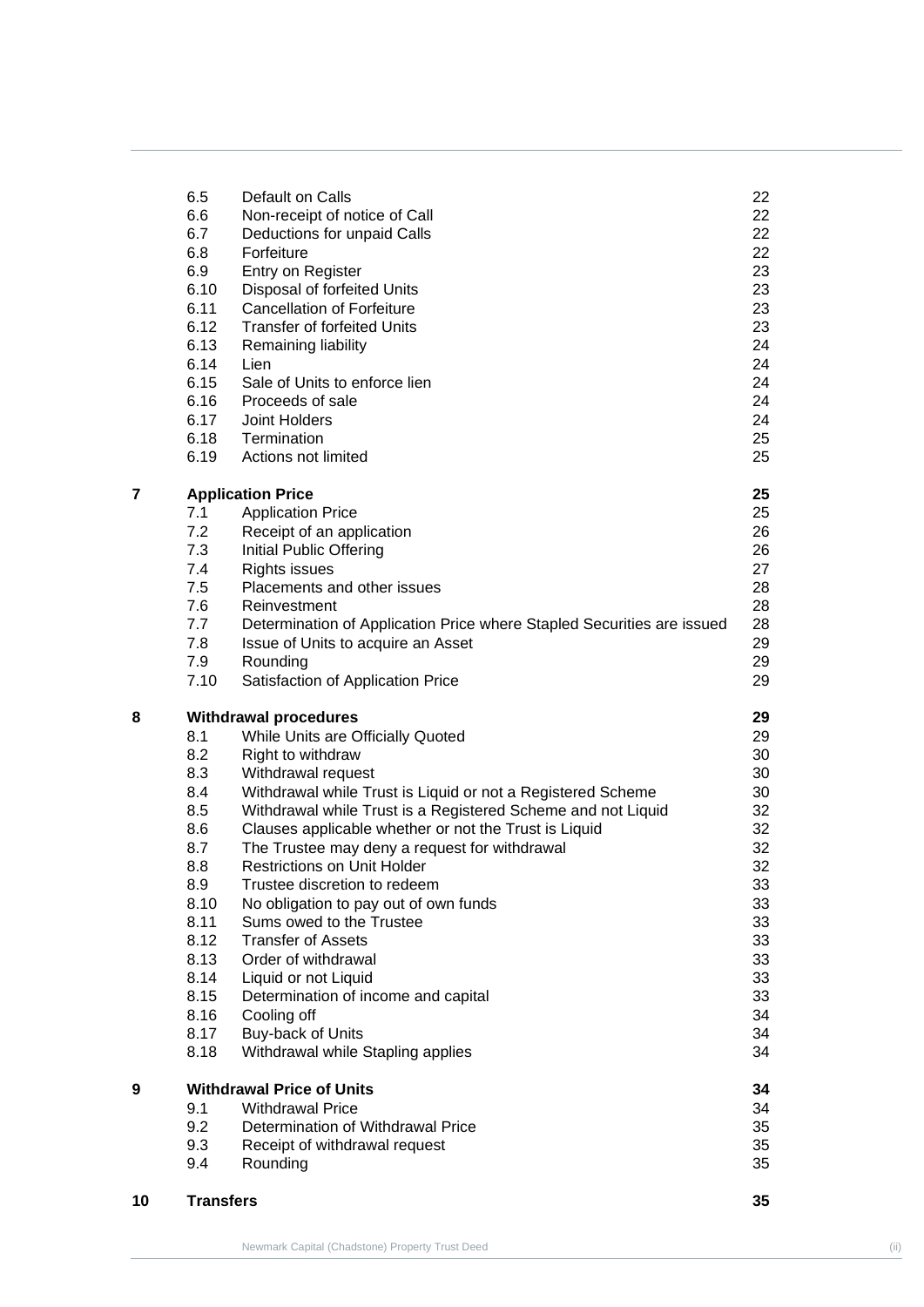|    | 10.1<br>10.2 | Transferability while interests are not Officially Quoted | 35<br>36 |
|----|--------------|-----------------------------------------------------------|----------|
|    |              | Refusal to register a transfer                            |          |
|    | 10.3         | Registration of transfers                                 | 36       |
|    | 10.4         | Transfer of Units if Officially Quoted                    | 36       |
| 11 |              | <b>Transmission of Units</b>                              | 37       |
|    | 11.1         | Entitlement on death                                      | 37       |
|    | 11.2         | Registration of persons entitled                          | 37       |
|    | 11.3         | Distributions and other rights                            | 38       |
|    |              |                                                           |          |
| 12 |              | <b>Valuation of Assets</b>                                | 38       |
|    | 12.1         | <b>Valuation of Assets</b>                                | 38       |
|    | 12.2         | Determination of Net Asset Value                          | 38       |
|    | 12.3         | Method of valuation                                       | 38       |
| 13 |              | <b>Income and distributions</b>                           | 39       |
|    | 13.1         | Collection of income                                      | 39       |
|    | 13.2         | Payment of expenses                                       | 39       |
|    | 13.3         | Nature of receipts                                        | 39       |
|    | 13.4         | Trustee must determine Net Income                         | 39       |
|    | 13.5         | Net Income                                                | 39       |
|    | 13.6         | <b>Present entitlement</b>                                | 40       |
|    | 13.7         | Distribution of the Net Income                            | 40       |
|    | 13.8         | <b>Distribution Entitlement</b>                           | 40       |
|    | 13.9         | Separate Trust                                            | 41       |
|    | 13.10        | Minimum distribution                                      | 41       |
|    | 13.11        | Discharge of Trustee's obligation                         | 41       |
|    |              | 13.12 Capital distributions                               | 41       |
|    |              | 13.13 Excess distribution                                 | 42       |
|    |              |                                                           | 42       |
|    |              | 13.14 Categories and source of income                     |          |
|    | 13.15        | Receipt                                                   | 42       |
|    | 13.16        | Reinvestment                                              | 42       |
|    |              | 13.17 Other rights or restrictions                        | 43       |
|    |              | 13.18 Withholding Tax                                     | 43       |
|    | 13.19        | Allocation of Net Income                                  | 44       |
| 14 |              | Powers and reporting obligations of the Trustee           | 44       |
|    | 14.1         | General powers of Trustee                                 | 44       |
|    | 14.2         | Specific powers of the Trustee                            | 44       |
|    | 14.3         | Delegation                                                | 45       |
|    | 14.4         | Advisers                                                  | 46       |
|    | 14.5         | Exercise of discretion                                    | 46       |
|    | 14.6         | Exercise of powers                                        | 46       |
|    | 14.7         | Reporting obligations of the Trustee                      | 46       |
| 15 |              | <b>Holding of Assets</b>                                  | 47       |
|    | 15.1         | How held                                                  | 47       |
|    | 15.2         | Custodian                                                 | 47       |
|    | 15.3         | <b>Holding of Assets</b>                                  | 47       |
|    |              |                                                           |          |
| 16 |              | <b>Remuneration and Expenses of Trustee</b>               | 47       |
|    | 16.1         | <b>Trustee's Fees</b>                                     | 47       |
|    | 16.2         | Waiver of remuneration                                    | 48       |
|    | 16.3         | Priority of Trustee's remuneration                        | 48       |
|    | 16.4         | Establishment costs                                       | 48       |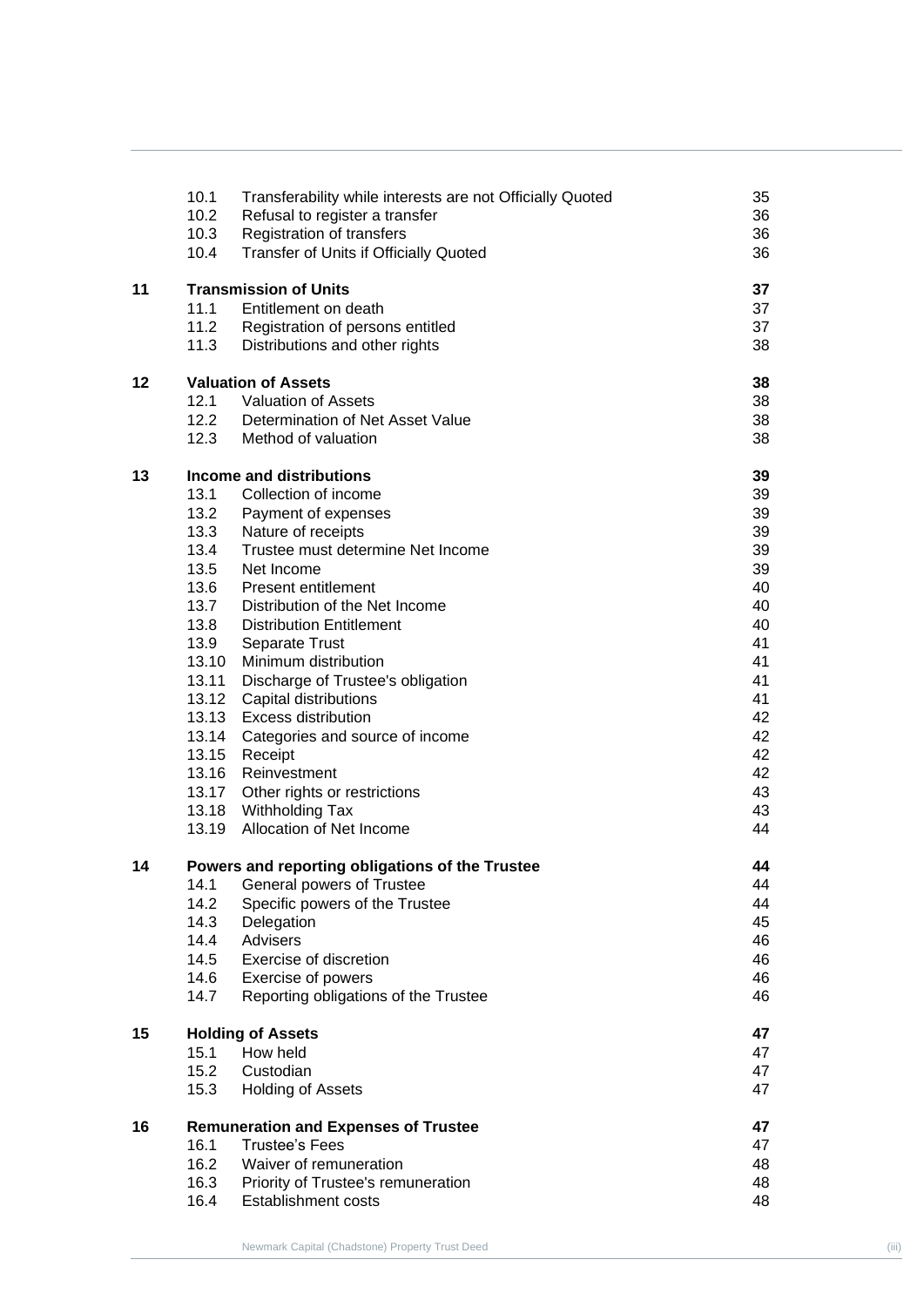|    | 16.5                    | Differential fee arrangements                                                                                  | 49 |
|----|-------------------------|----------------------------------------------------------------------------------------------------------------|----|
|    | 16.6                    | Units as payment for fees                                                                                      | 49 |
|    | 16.7                    | Fees paid to the Trustee in a different capacity                                                               | 49 |
|    | 16.8                    | <b>Reimbursement of Expenses</b>                                                                               | 49 |
|    | 16.9                    | <b>Class Expenses</b>                                                                                          | 49 |
|    | 16.10                   | Proper performance of duties                                                                                   | 49 |
|    | 16.11                   | <b>GST</b>                                                                                                     | 50 |
|    | 16.12                   | Sums owed to the Trustee                                                                                       | 50 |
| 17 |                         | <b>Change in Trustee</b>                                                                                       | 50 |
|    | 17.1                    | Voluntary retirement while the Trust is a Registered Scheme                                                    | 50 |
|    | 17.2                    | Voluntary retirement while the Trust is not a Registered Scheme                                                | 51 |
|    | 17.3                    | Compulsory retirement                                                                                          | 51 |
|    | 17.4                    | New trustee or responsible entity                                                                              | 51 |
|    | 17.5                    | <b>Retirement benefit</b>                                                                                      | 51 |
| 18 |                         | <b>Limitation of liability</b>                                                                                 | 52 |
|    | 18.1                    | Limitation of Trustee's liability                                                                              | 52 |
|    | 18.2                    | Limitation of Unit Holders' liability                                                                          | 52 |
| 19 | <b>Indemnity</b>        |                                                                                                                | 53 |
|    | 19.1                    | Trustee's indemnity                                                                                            | 53 |
|    | 19.2                    | Trustee's indemnity continuing                                                                                 | 53 |
|    | 19.3                    | Payment                                                                                                        | 53 |
|    | 19.4                    | Trustee not to incur liability                                                                                 | 53 |
| 20 |                         | 53                                                                                                             |    |
|    | 20.1                    | Trustee's indemnity against Tax liability<br>Indemnity                                                         | 53 |
|    | 20.2                    | Joint Holders                                                                                                  | 54 |
| 21 |                         |                                                                                                                | 54 |
|    | <b>Stapling</b><br>21.1 |                                                                                                                | 54 |
|    | 21.2                    | Provisions applicable only while Stapling applies                                                              | 54 |
|    | 21.3                    | Paramountcy of Stapling provisions<br>Maintenance of Listing and consistency with constitutions of the Stapled |    |
|    |                         | <b>Entities</b>                                                                                                | 54 |
|    | 21.4                    |                                                                                                                | 54 |
|    |                         | Stapling - general information                                                                                 | 55 |
|    | 21.5                    | Power to Unstaple Units                                                                                        |    |
| 22 |                         | <b>Restructure proposals</b>                                                                                   | 55 |
|    | 22.1                    | Power to enter into Hardware Trust Proposal                                                                    | 55 |
|    | 22.2                    | Power to enter into proposal                                                                                   | 55 |
|    | 22.3                    | General                                                                                                        | 55 |
|    | 22.4                    | Terms of Proposal or Hardware Trust Proposal                                                                   | 56 |
|    | 22.5                    | Designated Foreign Investors                                                                                   | 57 |
|    | 22.6                    | Modification or variation of Hardware Trust Proposal or Proposal                                               | 59 |
|    | 22.7                    | Trustee's authorisation                                                                                        | 59 |
| 23 | <b>Small Holdings</b>   |                                                                                                                | 60 |
|    | 23.1                    | Application of this clause                                                                                     | 60 |
|    | 23.2                    | Trustee's right to sell Small Holdings                                                                         | 60 |
|    | 23.3                    | <b>Divestment Notice</b>                                                                                       | 60 |
|    | 23.4                    | <b>Relevant Period</b>                                                                                         | 61 |
|    | 23.5                    | Limitation on Trustee's right to sell                                                                          | 61 |
|    | 23.6                    | Trustee can sell Relevant Units                                                                                | 61 |
|    | 23.7                    | No obligation to sell                                                                                          | 61 |
|    |                         |                                                                                                                |    |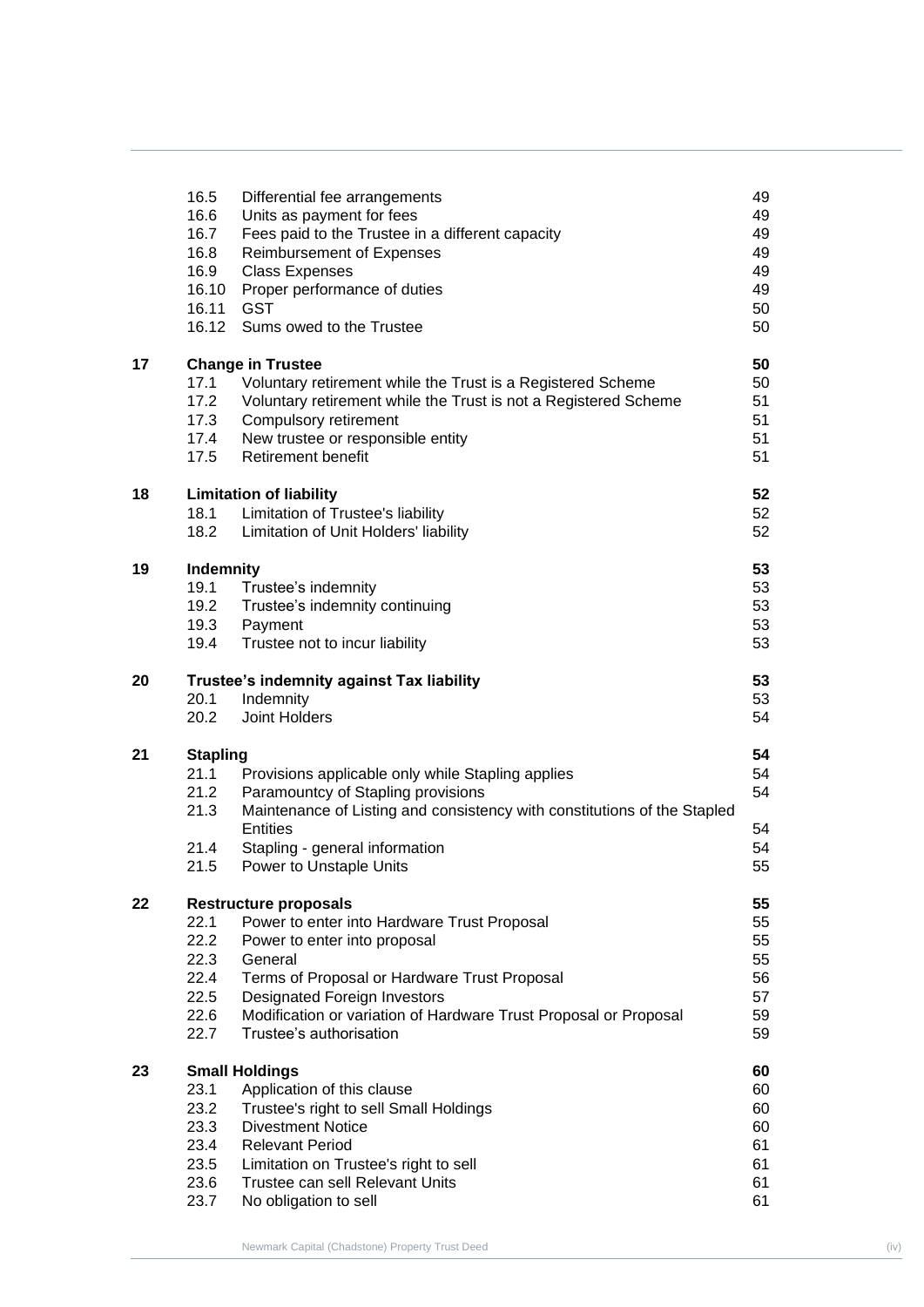|    | 23.8                                    | Trustee as Unit Holder's attorney                                          | 61       |
|----|-----------------------------------------|----------------------------------------------------------------------------|----------|
|    | 23.9                                    | Conclusive evidence                                                        | 61       |
|    | 23.10                                   | Registering the purchaser                                                  | 62       |
|    | 23.11                                   | Payment of proceeds                                                        | 62       |
|    | 23.12                                   | Costs                                                                      | 62       |
|    | 23.13                                   | Remedy limited to damages                                                  | 62       |
|    | 23.14                                   | Distributions and voting suspended                                         | 62       |
|    | 23.15                                   | 12 Month limit                                                             | 63       |
|    | 23.16                                   | Effect of takeover bid                                                     | 63       |
|    | 23.17                                   | While Stapling applies                                                     | 63       |
|    |                                         |                                                                            |          |
| 24 | <b>Register</b>                         |                                                                            | 63       |
|    | 24.1                                    | <b>Keeping Register</b>                                                    | 63       |
|    | 24.2                                    | Trustee's powers                                                           | 63       |
|    | 24.3                                    | Inspection                                                                 | 63       |
|    | 24.4                                    | Changes                                                                    | 63       |
|    | 24.5                                    | Register conclusive                                                        | 63       |
|    |                                         |                                                                            |          |
| 25 |                                         | <b>Amendments to this Trust Deed</b>                                       | 64       |
|    | 25.1                                    | Overriding provision                                                       | 64       |
|    | 25.2                                    | Trustee may amend                                                          | 64       |
|    | 25.3                                    | Compliance with the AMIT Regime                                            | 64       |
|    | 25.4                                    | <b>Statutory requirements</b>                                              | 64       |
|    | 25.5                                    | <b>Listing Rules</b>                                                       | 64       |
|    | 25.6                                    | <b>Class Order</b>                                                         | 65       |
| 26 |                                         |                                                                            |          |
|    | 26.1                                    | <b>Corporations Act and ASIC Exemptions</b>                                | 65<br>65 |
|    |                                         | <b>Corporations Act</b>                                                    |          |
|    | 26.2                                    | Agreed amendments                                                          | 65       |
|    | 26.3                                    | <b>ASIC Exemptions</b>                                                     | 65       |
| 27 |                                         | <b>Termination of Trust</b>                                                | 66       |
| 28 | Termination and winding up of the Trust |                                                                            | 66       |
|    | 28.1                                    | <b>Realisation of Assets</b>                                               | 66       |
|    | 28.2                                    | Procedure on the winding up of the Trust                                   | 66       |
|    | 28.3                                    | Trustee may recover Expenses                                               | 67       |
|    | 28.4                                    | <b>Retention of Assets</b>                                                 | 67       |
|    | 28.5                                    | Postponement of realisation                                                | 67       |
|    | 28.6                                    | Trustee's obligation to make distributions                                 | 67       |
|    | 28.7                                    | <b>Cancellation of Units</b>                                               | 67       |
|    | 28.8                                    | Continuation of powers                                                     | 67       |
|    | 28.9                                    | Audit of accounts of the Trust                                             | 67       |
|    |                                         |                                                                            |          |
| 29 |                                         | <b>Meetings of Unit Holders</b>                                            | 68       |
|    | 29.1                                    | Convening meetings                                                         | 68       |
|    | 29.2                                    | Calling and holding meetings while the Trust a Registered Scheme           | 68       |
|    | 29.3                                    | Calling and holding meetings while the Trust is not a Registered Scheme    | 68       |
|    | 29.4                                    | Clauses applying to meetings irrespective of whether or not the Trust is a |          |
|    |                                         | <b>Registered Scheme</b>                                                   | 69       |
|    | 29.5                                    | Resolution binding on Unit Holders                                         | 69       |
|    | 29.6                                    | Written resolution                                                         | 70       |
|    | 29.7                                    | Adjournments                                                               | 70       |
|    | 29.8                                    | Joint Unit Holders                                                         | 70       |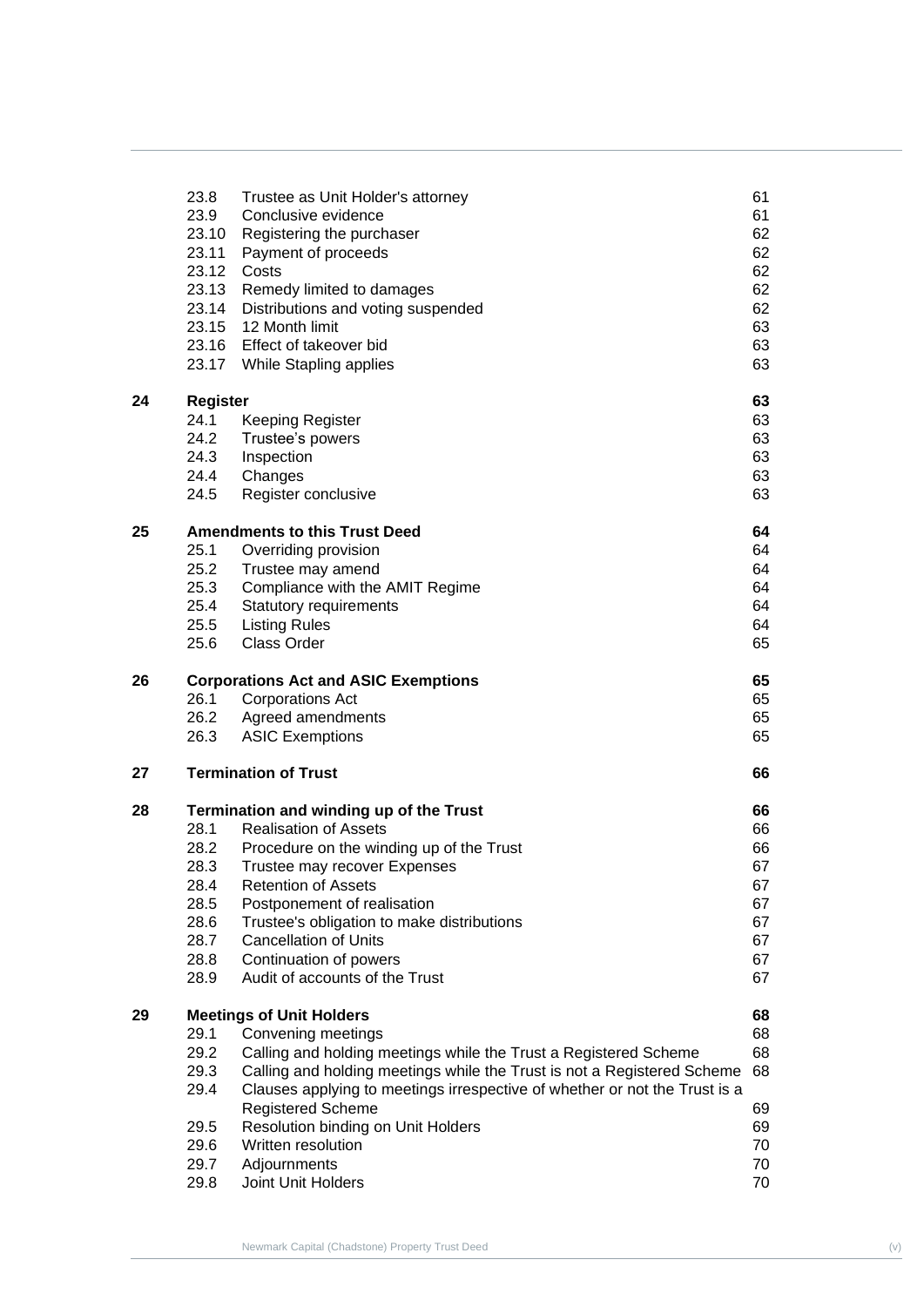| 30                           | <b>Notices</b>                    | 70                                  |    |
|------------------------------|-----------------------------------|-------------------------------------|----|
|                              | 30.1                              | Notices to Unit Holders             | 70 |
|                              | 30.2                              | Notices to joint Unit Holders       | 70 |
|                              | 30.3                              | Notice to successor                 | 70 |
|                              | 30.4                              | Signature on notice                 | 71 |
|                              | 30.5                              | Notices to the Trustee              | 71 |
| 31                           | <b>Complaints</b>                 |                                     | 71 |
|                              | 31.1                              | <b>Handling of Complaints</b>       | 71 |
|                              | 31.2                              | Time for final response not met     | 72 |
| 32                           | <b>Rights of the Trustee</b>      |                                     | 72 |
|                              | 32.1                              | <b>Right to hold Units</b>          | 72 |
|                              | 32.2                              | Other capacities                    | 72 |
|                              | 32.3                              | Trustee may rely                    | 73 |
| 33                           |                                   | <b>Trust Deed legally binding</b>   | 73 |
| 34                           | <b>Other obligations excluded</b> |                                     | 73 |
|                              | 34.1                              | Payment                             | 73 |
| 35                           | <b>Severability</b>               |                                     | 74 |
| 36                           | <b>Governing law</b>              |                                     | 74 |
| <b>Schedule 1 - Expenses</b> |                                   |                                     | 75 |
|                              |                                   | <b>Schedule 2 - AMIT provisions</b> | 77 |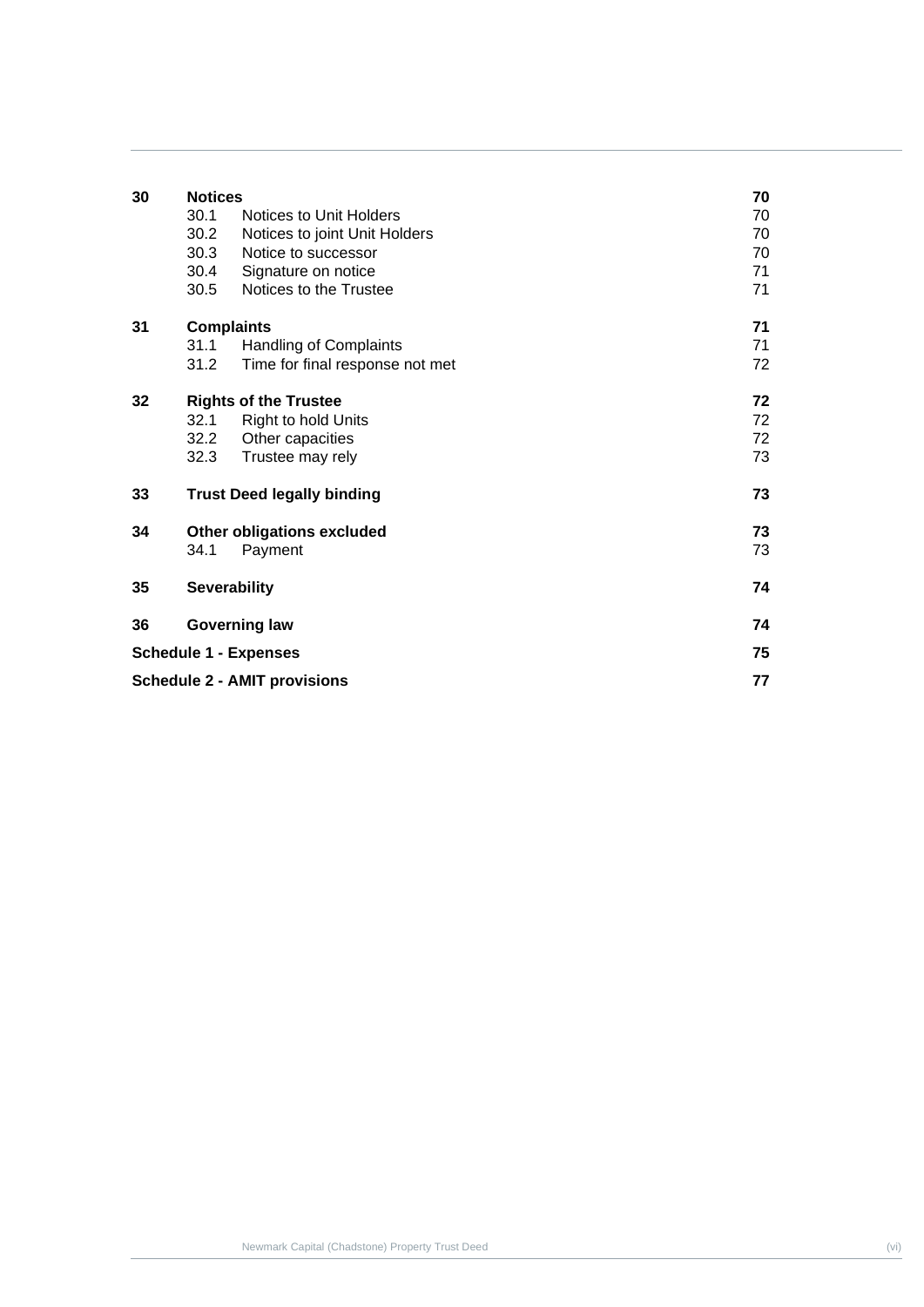## **Newmark Capital (Chadstone) Property Trust Deed**

**Date**

#### **Parties**

**Newmark Capital Limited ACN 126 526 690** of Como Centre, Level 17, 644 Chapel Street, South Yarra, Victoria 3141 (**Trustee)**

#### **Recitals**

This Trust Deed is declared by the Trustee to be the Trust Deed for a trust to be known as the Newmark Capital (Chadstone) Property Trust.

The parties agree

## <span id="page-7-0"></span>**1 Definitions and interpretation**

#### <span id="page-7-1"></span>**1.1 Definitions**

In this Trust Deed the following terms, unless the context otherwise indicates, shall have the following meanings:

**Acquisition Cost Adjustment** means where the Trust acquires Property, such adjustment (if any) as the Trustee determines in its discretion on account of any capital raising expenses, acquisition fees, legal fees, brokerage, stamp duty, Taxes and other costs that have been incurred in connection with such acquisition on the basis that such costs should be amortised over the period from the day of acquisition to the date which is the lesser of 5 years, the remaining term of the Trust, or such other period as the Trustee reasonably determines. If the Trustee considers it appropriate, it may determine the Acquisition Cost Adjustment for any one or more purposes in this Trust Deed to be a lesser sum or zero.

**Adviser** includes any adviser, consultant or expert including any investment or asset manager, architect, project manager, barrister, solicitor, underwriter, accountant, auditor, valuer, banker, information technology or systems adviser, real estate agent, surveyor, broker, administrator, custodian or property manager and any other person appointed by the Trustee or its related entities to provide advice or services in relation to the Trust.

**AMIT** means a trust which is an Attribution Managed Investment Trust under section 276-10 of the Tax Act.

**AMIT Choice** means a choice made by the Trustee pursuant to section 276-10(1)(e) of the Tax Act.

**AMIT Regime** means the regime for the taxation of AMITs and Unit Holders contained in the:

- (a) Tax Act;
- (b) *Income Tax Rates Amendment (Managed Investment Trusts) Act 2016*;
- (c) *Medicare Levy Amendment (Attribution Managed Investment Trusts) Act 2016*; and
- (d) *Income Tax (Attribution Managed Investment Trusts - Offsets) Act 2016*.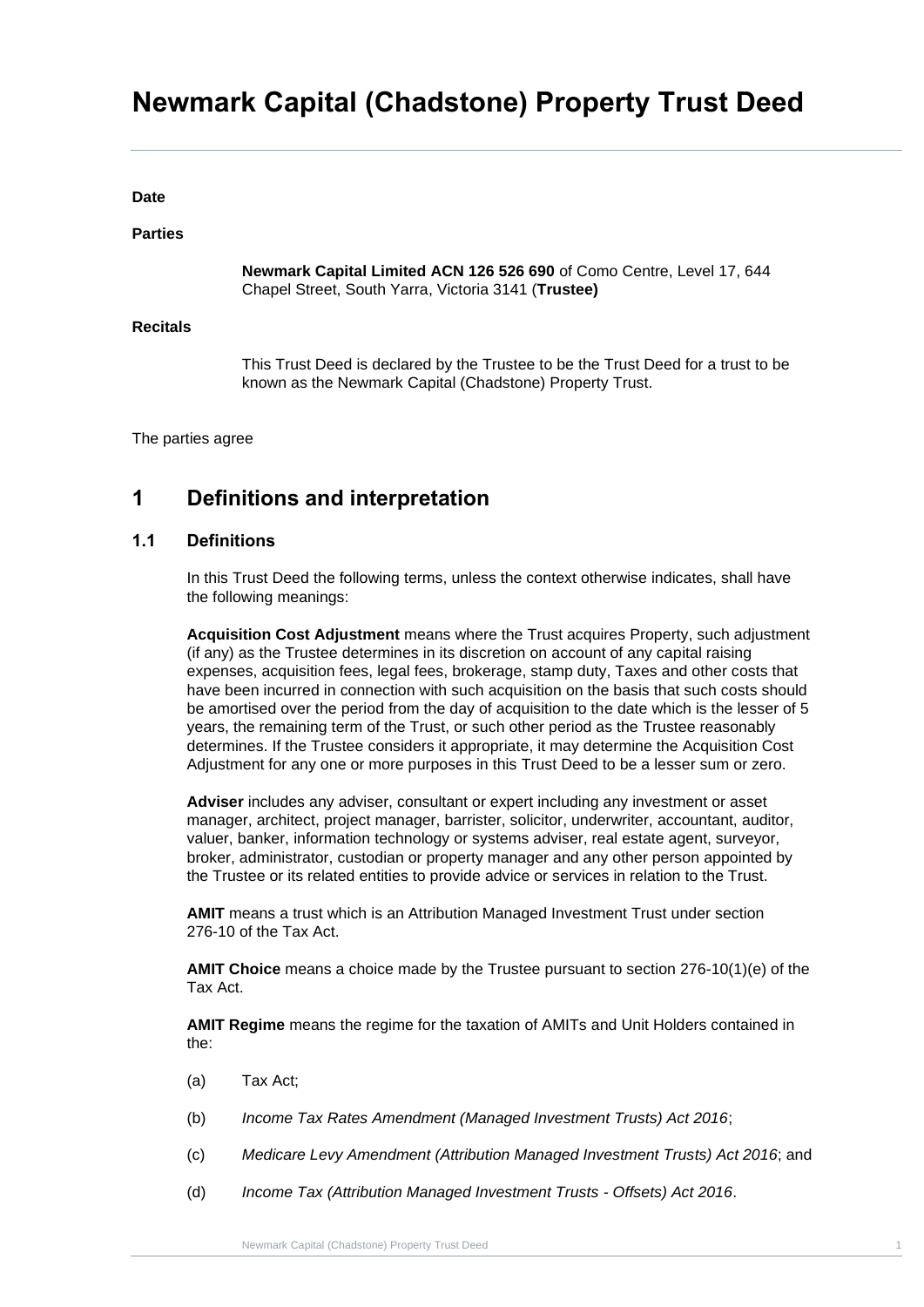**AMMA Statement** has the meaning given to that phrase in section 276-460 of the Tax Act.

**person has undertaken a Commitment.**<br>Analization Prize of a Usit access the magazine and a Ustannia at a decade as 7 **Applicant** means a person who has made an application which has been accepted by the Trustee (whether or not that person has been issued Units) and pursuant to which the

**Application Price** of a Unit on any day means the amount determined under clause [7.](#page-31-2)

**Trust Deed Approved Securities** means securities in respect of which approval has been given by the securities clearing house (being the body corporate approved or licensed under the Corporations Act, namely, ASX Settlement) in accordance with the ASX Settlement Operating Rules.

**ASIC** means the Australian Securities and Investments Commission.

**ASIC Exemption** includes:

- (a) an exemption or modification granted by ASIC in accordance with Part 5C.11 of the Corporations Act*;* and
- (b) any other instrument issued by ASIC under a power conferred on ASIC which relates to the Trust or the Trustee.

**Assets** means real property, cash, investments, rights, income and other property of the Trust from time to time, including, for the avoidance of doubt, any right to Uncalled Commitments.

**Associate** has the meaning given in the Corporations Act*.*

**ASX** means the ASX Limited (or a successor organisation) or the financial market operated by that company (whichever the context requires).

**ASX Business Day** means a business day as defined in the Listing Rules.

**ASX Settlement** means ASX Settlement Pty Limited ACN 008 504 532.

**ASX Settlement Operating Rules** means the ASX Settlement Operating Rules and any other rules of ASX Settlement which apply while Units or Stapled Securities are Approved Securities, each as amended from time to time.

**Attached Securities** means any security or securities which are from time to time Stapled or to be Stapled to a Unit.

**Attribution Income Tax Liability** of a person in relation to a managed investment scheme means a tax liability of the person that results from the scheme being operated as a MIT.

**Australian Accounting Standards** means:

- (a) the accounting standards from time to time approved under the Corporations Act*;*
- (b) the requirements of the Corporations Act in relation to the preparation and content of accounts; and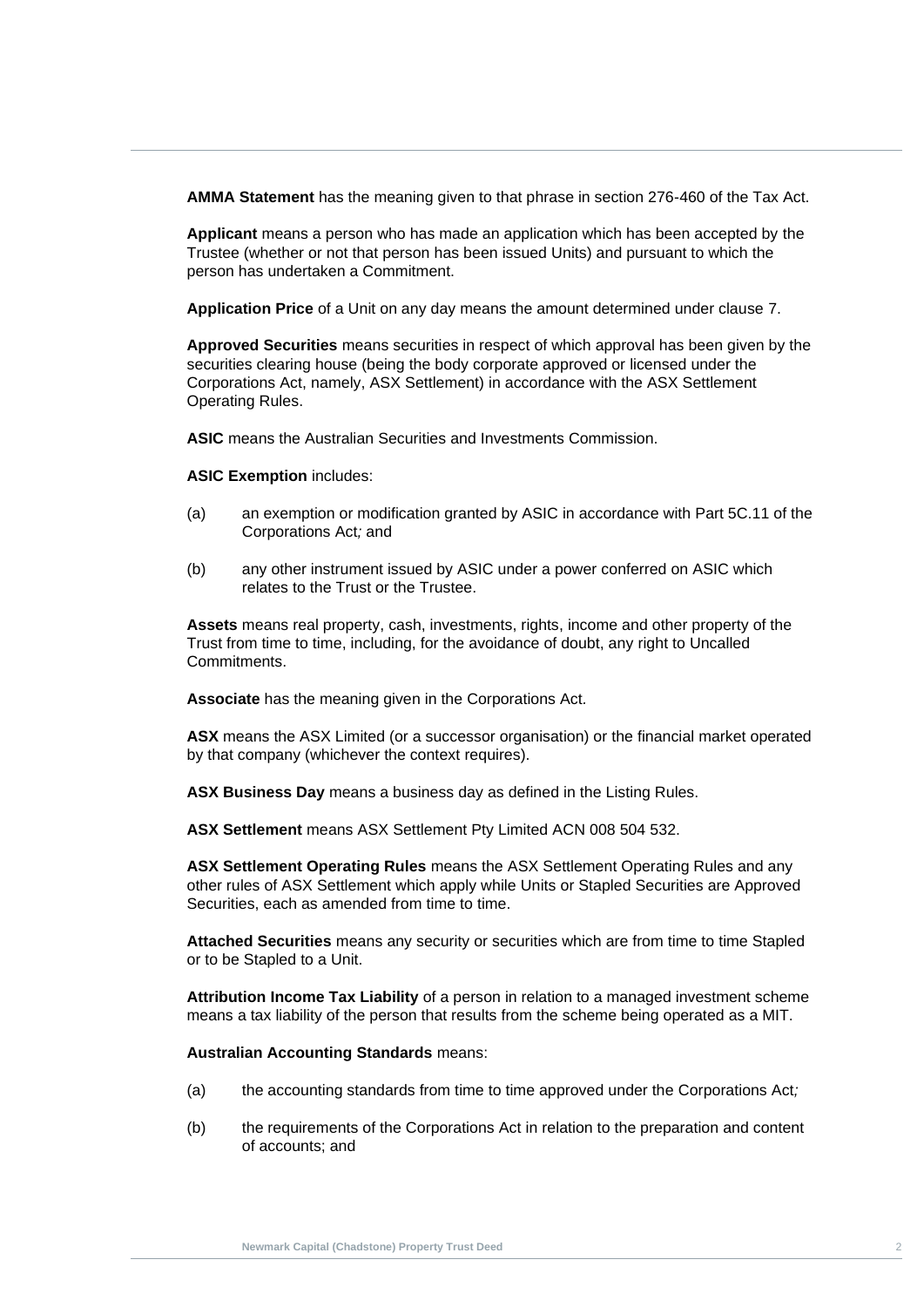(c) generally accepted accounting principles and practices in Australia consistently applied, except those principles and practices which are inconsistent with the standards or requirements referred to in paragraphs (a) or (b).

**Business Day** means a day that most trading banks are open for business in Melbourne<br>excluding any weekend or public holiday. excluding any weekend or public holiday.

**Call** means a call on a Unit Holder or Applicant by the Trustee to pay all or any part of:

- (a) the unpaid Application Price of a Partly Paid Unit; or
- (b) an Uncalled Commitment,

as the context requires.

**Class** means a class of Units as determined by the Trustee under clause [4.5.](#page-20-1)

**Class Expense** means, in relation to a Class, an Expense or tax or a proportion of an Expense or tax determined by the Trustee to be referable to a Class in accordance with clause [16.9.](#page-55-4)

**Clearly Defined Rights** means where the rights to income and capital arising from each of the Units in the Trust are *'*clearly defined*'* at all times when the Trust is in existence during the relevant Financial Year, for the purposes of section 276-10(1)(b) of the Tax Act.

**Commencement Date** means the date of commencement of the Trust, being the date on which Units are first issued.

**Commitment** means, in respect of:

- (a) an Applicant, the dollar amount the Applicant has agreed to subscribe for Units; and
- (b) the transferee of Units that is not an Applicant, the dollar amount the transferee has agreed to subscribe for Units pursuant to an agreement as contemplated by clause [10.1\(h\).](#page-41-5)

**Complaint** has the same meaning as in Australian Standard ISO 10002-2006 (or such other instrument which replaces it) and includes a dispute.

**Corporations Act** means the *Corporations Act 2001* (Cth), as amended from time to time.

**CS Facility** has the meaning given to the term 'clearing and settlement facility' in the Corporations Act.

**Designated Foreign Investor** means a Foreign Investor in respect of whom the Trustee has made a determination in accordance with clause [22.5.](#page-63-0)

**Determined Member Component** has the meaning given to that term in the Tax Act.

**Determined Member Component Choice** means a choice made by a Unit Holder under section 276-205 of the Tax Act.

**Determined Trust Component** has the meaning given to that term in the Tax Act.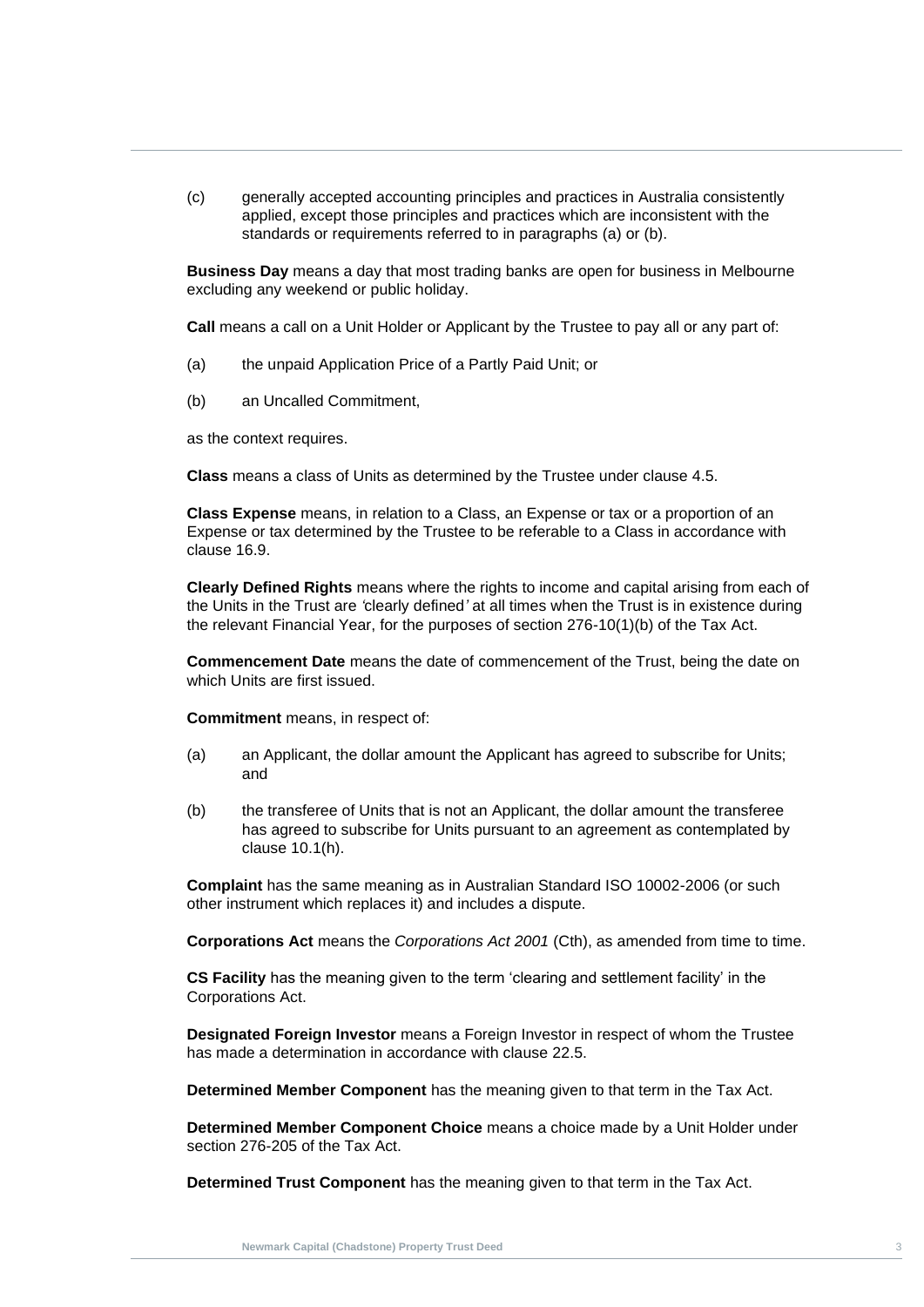**Distribution Calculation Date** means the last Business Day of each Month or any other dates the Trustee nominates. For the avoidance of doubt, subject to the Corporations Act*,*  the Trustee may nominate different Distribution Calculation Dates for different Classes.

**Distribution Date** means 10 Business Days after the Distribution Calculation Date for the<br>relevant Distribution Period. relevant Distribution Period.

**Distribution Entitlement** means the entitlement of a Unit Holder to the Net Income<br>determined in accordance with clause 13.7. determined in accordance with clause [13.7.](#page-46-1)

**Distribution Period** means the period commencing on:

- (a) the Commencement Date and ending on the following Distribution Calculation Date; and
- (b) each subsequent period commencing on the day after a Distribution Calculation Date; and

ending on the next Distribution Calculation Date or on termination of the Trust.

**Divestment Notice** means a notice given under clause [23.3](#page-66-3) to a Small Holder.

**EDR Service** means the Australian Financial Complaints Authority or such other ASIC-approved external dispute resolution service which replaces it.

**Expenses** includes all expenses, costs, charges, fees, commissions, liabilities, losses, damages, Tax and all amounts payable in respect of any of these including but not limited to the example expenses set out in [Schedule 1.](#page-81-0)

#### **Financial Year** means:

- (a) the period beginning on the Commencement Date and ending on the following 30 June; and
- (b) each subsequent period commencing on 1 July and ending on the following 30 June or on the date of distribution on termination of the Trust.

**Foreign Investor** means a Unit Holder whose address on the Register is in a place other than Australia, and such other jurisdictions (if any) as the Trustee may determine.

**Fully Paid Unit** means a Unit for which the Application Price is fully paid.

**Gross Asset Value** means the sum of:

- (a) the value of all Assets; and
- (b) any other amounts which, in the opinion of the Trustee, should be included for the purpose of making a fair and reasonable determination of the value of the Trust having regard to ordinary accounting principles.

**GST** has the meaning given to that expression in the GST Act.

**GST Act** means the *A New Tax System (Goods and Services Tax) Act 1999*, as amended from time to time.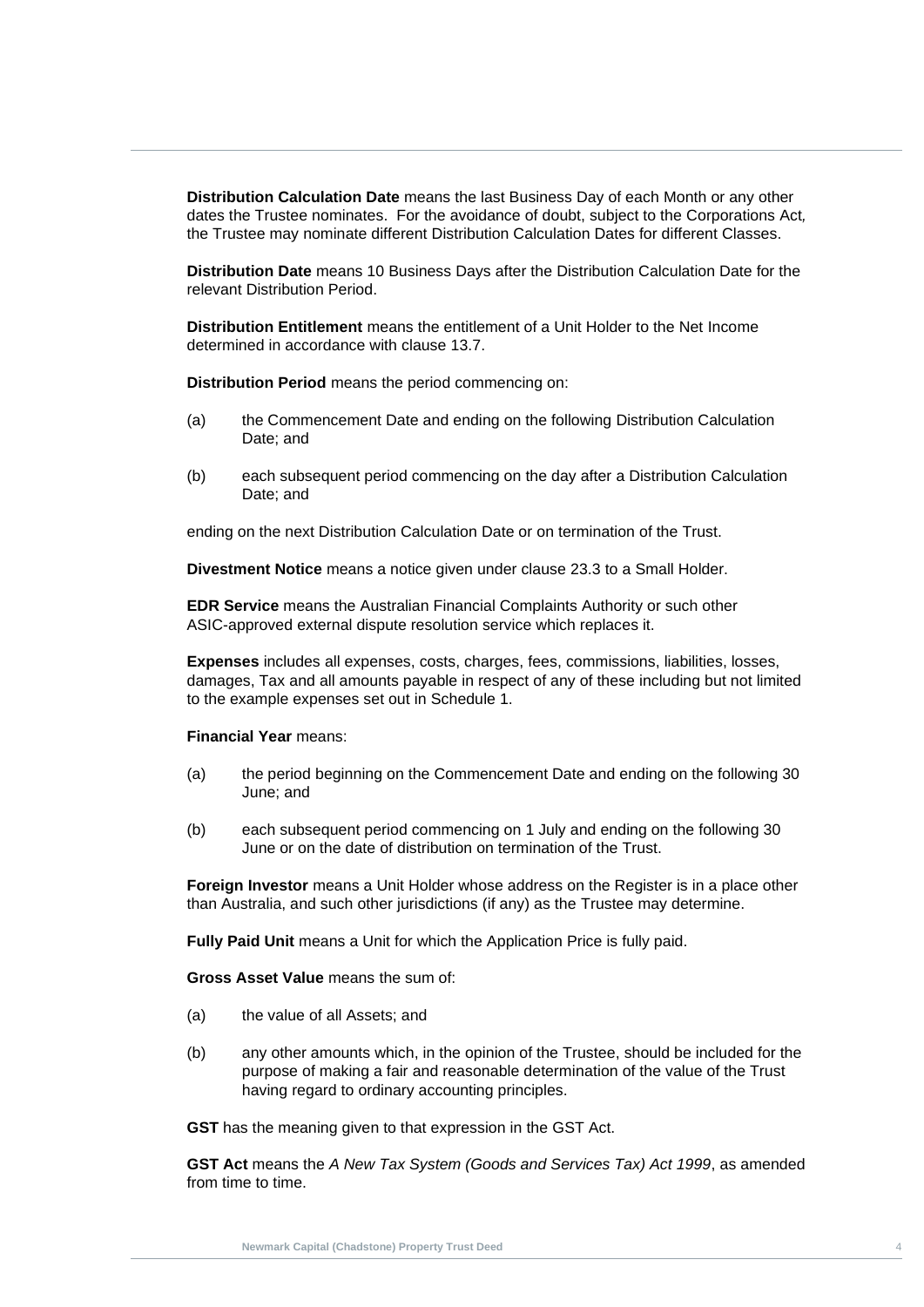**Hardware Trust Proposal** has the meaning given in clause [22.1\(a\).](#page-61-5)

**IDPS** means an investor directed portfolio service.

**Initial Contribution** means an amount which represents an initial contribution to the<br>payment of an Applicant's Commitment which may be required by the Trustee. **Initial Contribution** means an amount which represents an initial contribution to the

## **Initial Public Offering means:**

- (a) an initial public offering of Units or Stapled Securities which involves the raising of capital for subscription under an offer document;
- (b) a sell down of a substantial portion of the Units or Stapled Securities by the Unit Holders; or
- (c) any other arrangement which has substantially the same economic effect,

in each case for the purpose of seeking Listing and quotation of the Units or Stapled Securities or other economically equivalent securities.

**Interest Rate** means the rate set pursuant to section 2 of the *Penalty Interest Rates Act 1983* (Vic) from time to time plus 2% per annum, calculated and accrued daily.

**Interim Distribution** means a distribution of the Net Income accruing during a Distribution Period (other than the last Distribution Period in a Financial Year).

**Internal Rate of Return** means the compound annual pre-tax return based on the sum of all actual and hypothetical (where applicable) distributions (including capital), in the hands of the Unit Holder (including franking and other tax credits), on the time weighted equity of Unit Holders utilised over:

- (a) the period commencing on 1 April 2017 and ending on the date the Property is sold; or
- (b) the period commencing on 1 April 2017 and ending on the date the Trustee is removed as the trustee of the Trust,

as applicable, with the value of equity of Unit Holders as at 1 April 2017 being deemed (for the purposes of this definition) to be the Net Asset Value per Unit as at that date.

**Issuer Sponsored Holding** has the meaning given in the ASX Settlement Operating Rules.

**Liabilities** means the aggregate of the following at that time, as calculated by the Trustee:

- (a) each liability of the Trustee in respect of the Trust or, where appropriate, a proper provision in accordance with Australian Accounting Standards in respect of that liability;
- (b) each other amount payable out of the Assets or, where appropriate, a proper provision in accordance with Australian Accounting Standards in respect of that liability; and
- (c) other appropriate provisions in accordance with Australian Accounting Standards;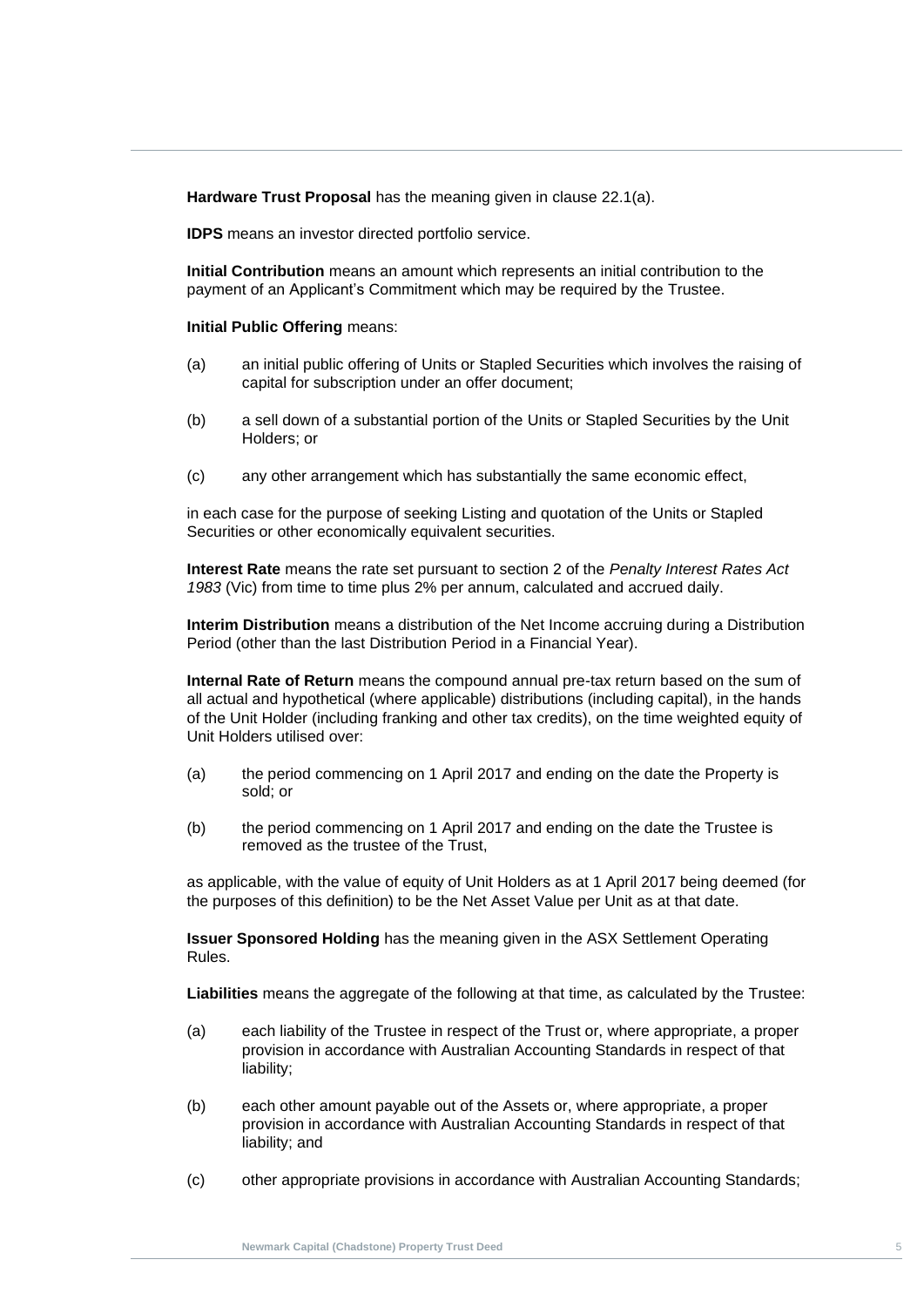but does not include liabilities:

- (d) attached to application money or property in respect of which Units have not yet been issued; or
- (e) representing Unit Holders' capital, undistributed profits, interest attributable to Unit Trust Deepending to Unit Deepend, Deptending to Units, whether or not redeemable,<br>
regardless of whether characterised as equity or debt in the accounts of the Trust. Holders accruing on Unit Holders' capital, capital reserves, or any other amount representing the value of rights attaching to Units, whether or not redeemable,

For the avoidance of doubt, this definition of *'*Liabilities*'* applies to the operation of the Trust under this Trust Deed only and is not intended to affect any other meaning of *'*liabilities*'* of the Trust which the Trustee may be required to adopt for financial reporting purposes.

**Liquid** has the meaning given in section 601KA(4) of the Corporations Act.

**Listed** means:

- (a) in the case of the Trust, the trust being listed on the ASX; and
- (b) in the case of securities, the Units or the Stapled Securities being Officially Quoted,

and **Listing** has a corresponding meaning.

**Listing Rules** means the listing rules of ASX as amended, varied or waived (whether in respect of the Trust or generally) from time to time.

**Managed Investment Trust** has the meaning given by section 995-1 of the Tax Act.

**Management Fee** means a management fee to be charged by the Trustee determined in accordance with clause [16.1.](#page-53-5)

**Market Price** for a Unit of a Class or for Stapled Securities in respect of any ASX Business Day means:

- (a) where a sale on ASX is recorded on that ASX Business Day, the average of the intra-day prices of the Units on ASX, weighted by volume;
- (b) if the Trustee believes that the calculation in paragraph (a) does not provide a fair reflection of the market price of the Unit or Stapled Security on that ASX Business Day, or there is no sale on ASX recorded on that ASX Business Day or it is impracticable to calculate the price under paragraph (a), the mid point of the bid and offer prices per Unit or Stapled Security on ASX at the close of trading on that ASX Business Day (whether or not a sale on ASX is recorded on that ASX Business Day);
- (c) if the Trustee believes that the calculation in paragraphs (a) or (b) does not provide a fair reflection of the market price of the Unit or Stapled Security on that ASX Business Day, the mid-point of the bid and offer prices on ASX such that:
	- (i) time; or
	- (ii) times, with such weightings,

as the Trustee determines; or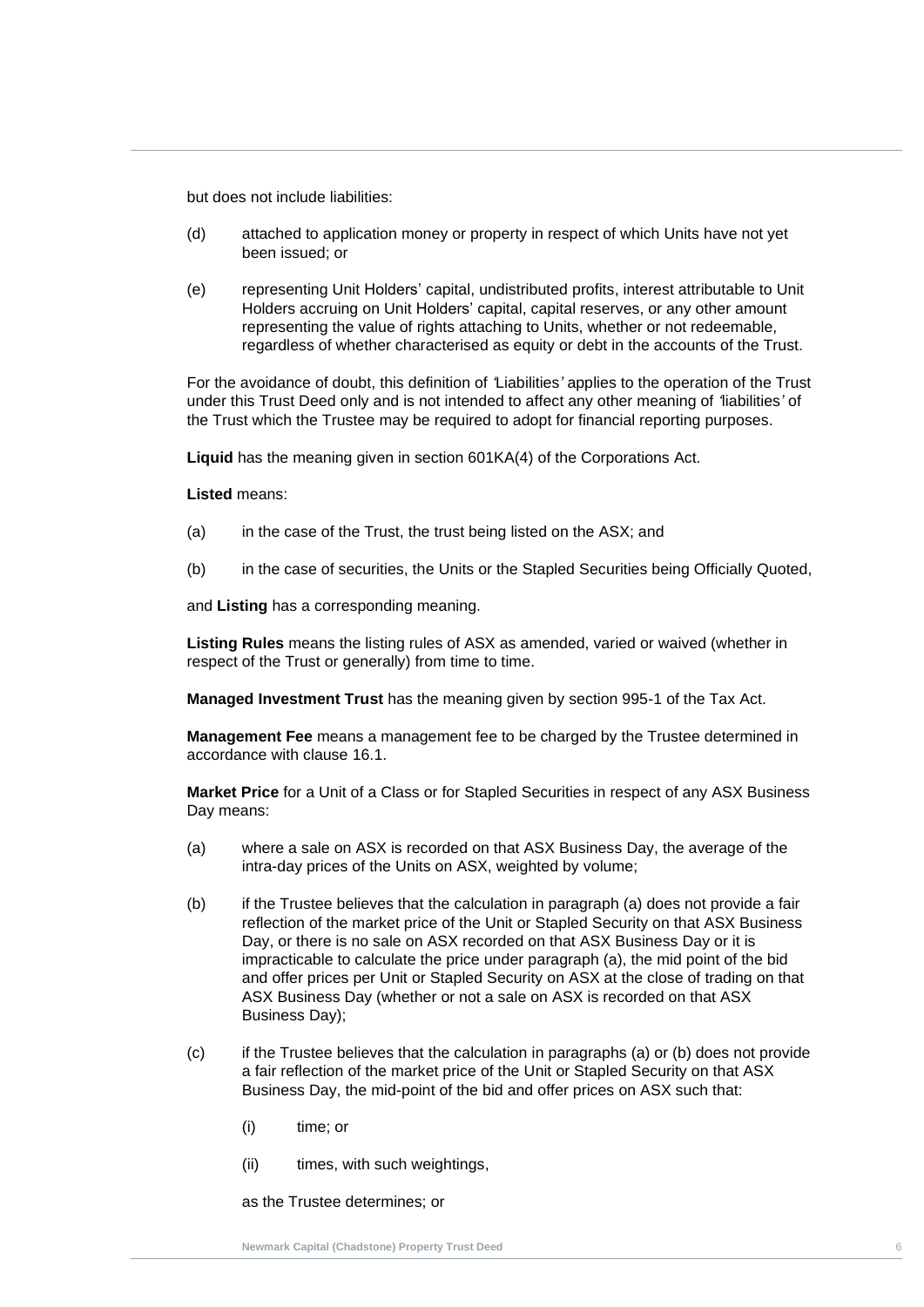(d) if the Trustee believes that the calculation in paragraphs (a) or (b) does not provide a fair reflection of the market price of the Unit or Stapled Security on that ASX Business Day, or the Trustee does not determine the price of a Unit or Stapled Security under paragraph (c) the price determined by a Valuer,

plus, where the Unit is a Partly Paid Unit, an amount equal to the Uncalled Commitment in respect of that Unit.

**Trust Deed Member Component** has the meaning given to that term in the Tax Act.

**MIT** includes a trust that is (at any time during a Financial Year) any one or more of the following: an AMIT, a Managed Investment Trust or a Withholding MIT.

**Month** means a calendar month.

**Net Asset Value** means the Gross Asset Value less the following:

- (a) all amounts required to meet Liabilities (including the amount of any provisions the Trustee determines should be made); and
- (b) following any Distribution Calculation Date, the amount of any Net Income payable but not paid to Unit Holders on the day which the Net Asset Value is determined.

**Net Income** means the net income of the Trust determined by the Trustee as determined in clauses [13.4](#page-45-4) and [13.5.](#page-45-5)

**Newmark Hardware Security** means any security in the Newmark Hardware Trust issued or transferred to give effect to a Hardware Trust Proposal, including but not limited to any security issued in consideration for the transfer or redemption of Units or the transfer of Assets.

**Newmark Hardware Trust** means the Newmark Hardware Trust ARSN 161 274 111.

**Official List** means the official list of ASX.

**Officially Quoted** means quotation on the Official List and includes the situation where any such quotation is suspended for a continuous period not exceeding 60 days.

**Operating Rules** means the operating rules of a CS Facility regulating the settlement, clearing and registration of uncertificated Units as amended, varied or waived (whether in respect of the Trust or generally) from time to time.

**Option** means an option to subscribe for a Unit.

**Option Holder** means a Unit Holder who is a holder of an Option.

**Paid Proportion** means in respect of a Unit Holder, the fraction calculated by dividing:

- (a) the amount that the Unit Holder has subscribed for the issue of Units pursuant to a Commitment plus the Application Price of any Units issued pursuant to a Commitment transferred to the Unit Holder, minus the Application Price of any Units issued pursuant to a Commitment transferred by the Unit Holder; by
- (b) the Unit Holder's Commitment.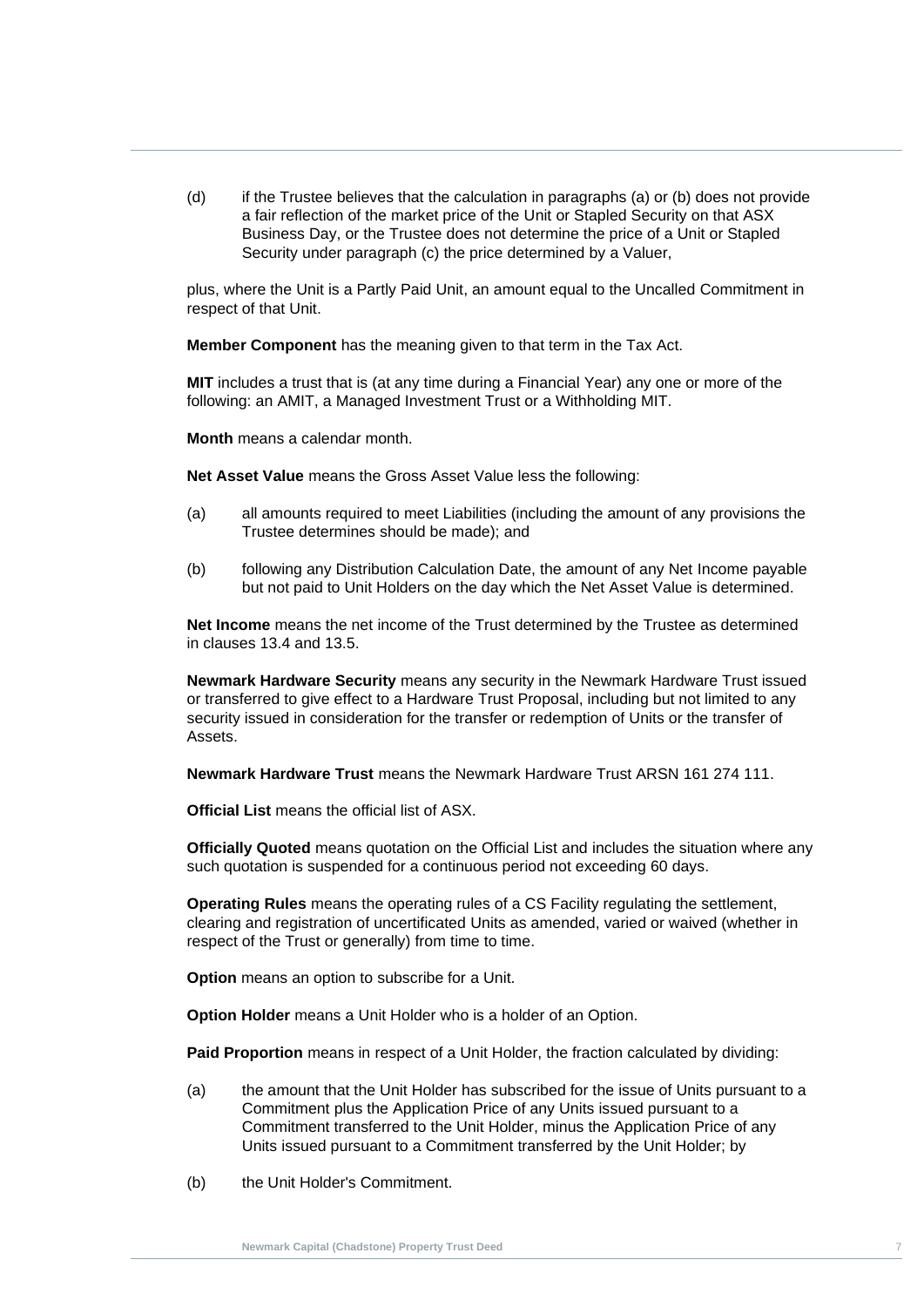**Partly Paid Proportion** means the amount determined in accordance with the following formula:

 $A \times (B/C)$ 

**Where:** Where:

- A is the total number of Partly Paid Units on issue;
	- B is the total of all amounts paid or due but unpaid in respect of the Application Price of all Partly Paid Units on issue; and
	- C is the total of all Application Prices for Partly Paid Units on issue.

**Partly Paid Unit** means a Unit which has an Application Price which is payable by instalments and in respect of which all instalments have not been paid.

**Prescribed Time** means 2.00 pm Melbourne time, or such other time or times as the Trustee determines.

**Project** means the acquisition, subdivision, development, construction of any building on or sale of any Property (in whole or part).

**Property** means any real property purchased by the Trustee as trustee for the Trust or by a controlled sub-trust of the Trust.

**Register** means each of the registers established and kept by the Trustee under clause [24.](#page-69-3)

**Registered Scheme** means a managed investment scheme that is registered as a managed investment scheme under section 601EB(1) of the Corporations Act*.*

**Relevant Period** means the period specified in a Divestment Notice under clauses [23.3](#page-66-3) and [23.4.](#page-67-0)

**Relevant Person** means a person who at any time was, is, or shall become a Unit Holder and that person's executors, administrators, successors and assigns.

**Relevant Units** means the Units specified in a Divestment Notice.

**Security Interest** means any mortgage, charge, pledge, lien, encumbrance, arrangement for the retention of title or any other similar right, interest, power or arrangement of any nature having the effect of providing security.

**Small Holder** is a Unit Holder who is a holder or a joint holder of a Small Holding.

**Small Holding** is a holding of Units created by the transfer of a parcel of Units the aggregate market value of which at the time a proper transfer was initiated or a proper based transfer was lodged, was less than a marketable parcel of Units as provided under the Listing Rules.

**Special Resolution** has the meaning given to that expression in the Corporations Act.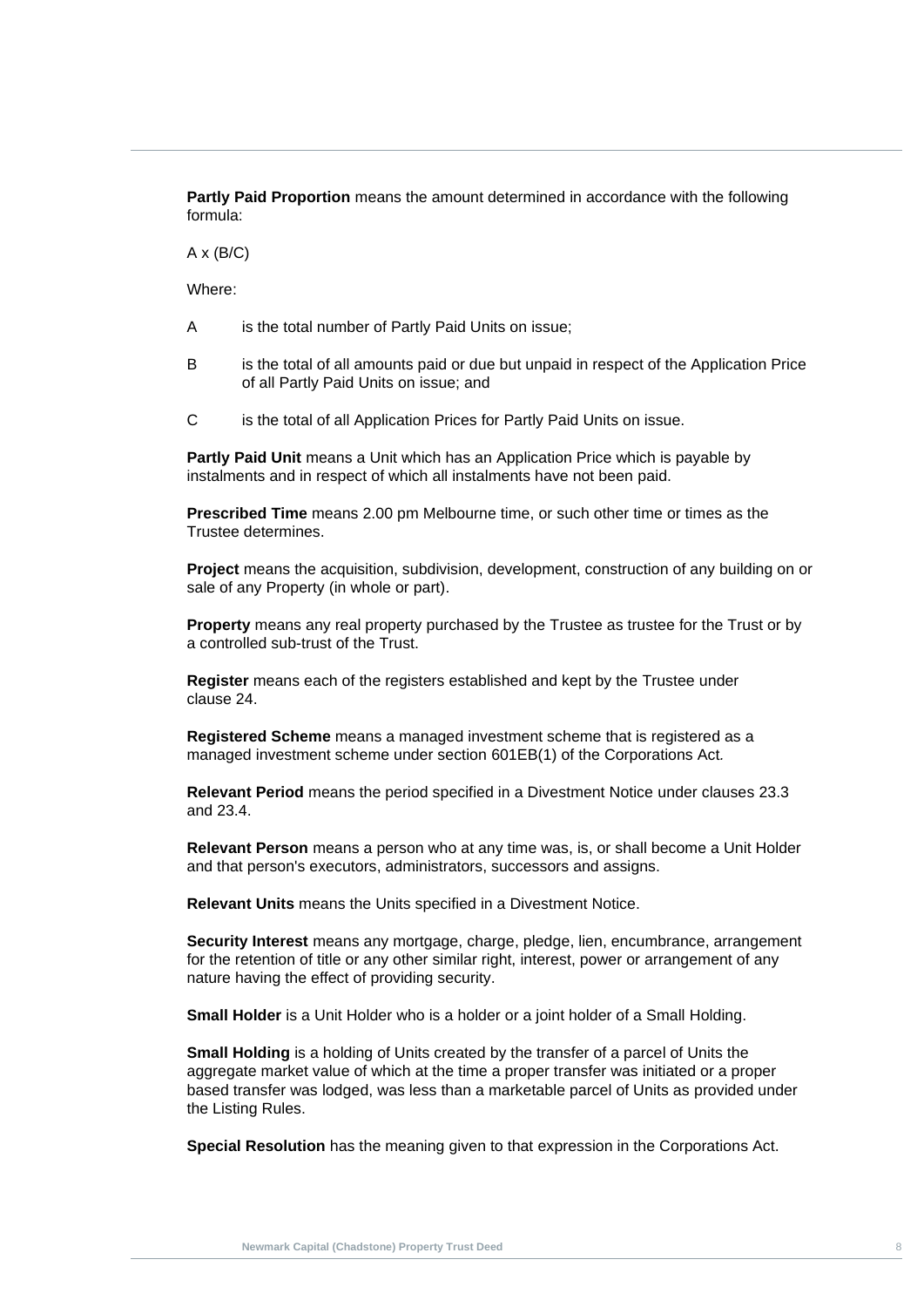**Stapled** means the linking together of Units and Attached Securities so that one may not be transferred, or otherwise dealt with, without the other or others and which are quoted on the ASX jointly as a 'stapled security' or such other term as the ASX permits.

**Stapled Entity** means any trust or company Stapled to the Trust.<br> **Charled Breasting angles of Little and and Attached Departies of Little and Other Hampth** 

**Trust Deed** and registered in the name of the Unit Holder. **Stapled Security** means a Unit and each Attached Security which are Stapled together

**Stapled Security Holder** means the Unit Holder under this Trust Deed and the holder of Attached Securities.

**Stapling** means the process that results in Units and Attached Securities being and remaining Stapled to each other.

**Stapling Commencement Date** means the date upon which Stapling of the Units is to commence as determined by the Trustee.

**Tax** means any income tax, capital gains tax, capital tax, recoupment tax, land tax, sales tax, payroll tax, fringe benefits tax, group tax, profit tax, interest tax, property tax, undistributed profits tax, GST, value added tax, withholding tax, municipal rates, stamp duty, financial institutions duty (including financial institutions duty paid or reimbursed), bank accounts debits tax or any other tax, duty, levy, impost, deductions or charges assessable or chargeable by or payable in any jurisdiction to any federal, state or municipal taxation or excise authority, including any interest, fine, penalty, charge, fee or other amount imposed on or in respect of the failure to file a return in respect of or to pay any of them in any jurisdiction.

**Tax Act** means the *Income Tax Assessment Act 1936*, the *Income Tax Assessment Act 1997,* the *Income Tax (Transitional Provisions) Act 1997* or the *Tax Administration Act 1953* (Cth) (as the case requires).

**Transaction Charge** means, in relation to a Unit, an amount determined by the Trustee which reflects a fair estimate of Expenses incurred or that would be incurred:

- (a) for the purchase or acquisition of Assets on the issue of Units;
- (b) for the sale or disposal of Assets on the withdrawal of Units;
- (c) for the transfer of Units or Assets to a Unit Holder; or
- (d) where the issue or redemption of a Unit is in connection with a restructure of the Trust, recapitalisation of the Trust, or other significant change in ownership of the Trust, the amount determined by the Trustee which reflects a fair estimate of Expenses incurred or that will be incurred in relation to that proposal, recapitalisation or other transaction,

as the case requires.

**Transferee Subscription Agreement** means a subscription agreement in the form required by the Trustee in its absolute discretion which requires the transferee to be bound by the terms of this Trust Deed and any other term as determined by the Trustee.

**Trust** means the trust constituted by this Trust Deed and known as the Newmark Capital (Chadstone) Property Trust.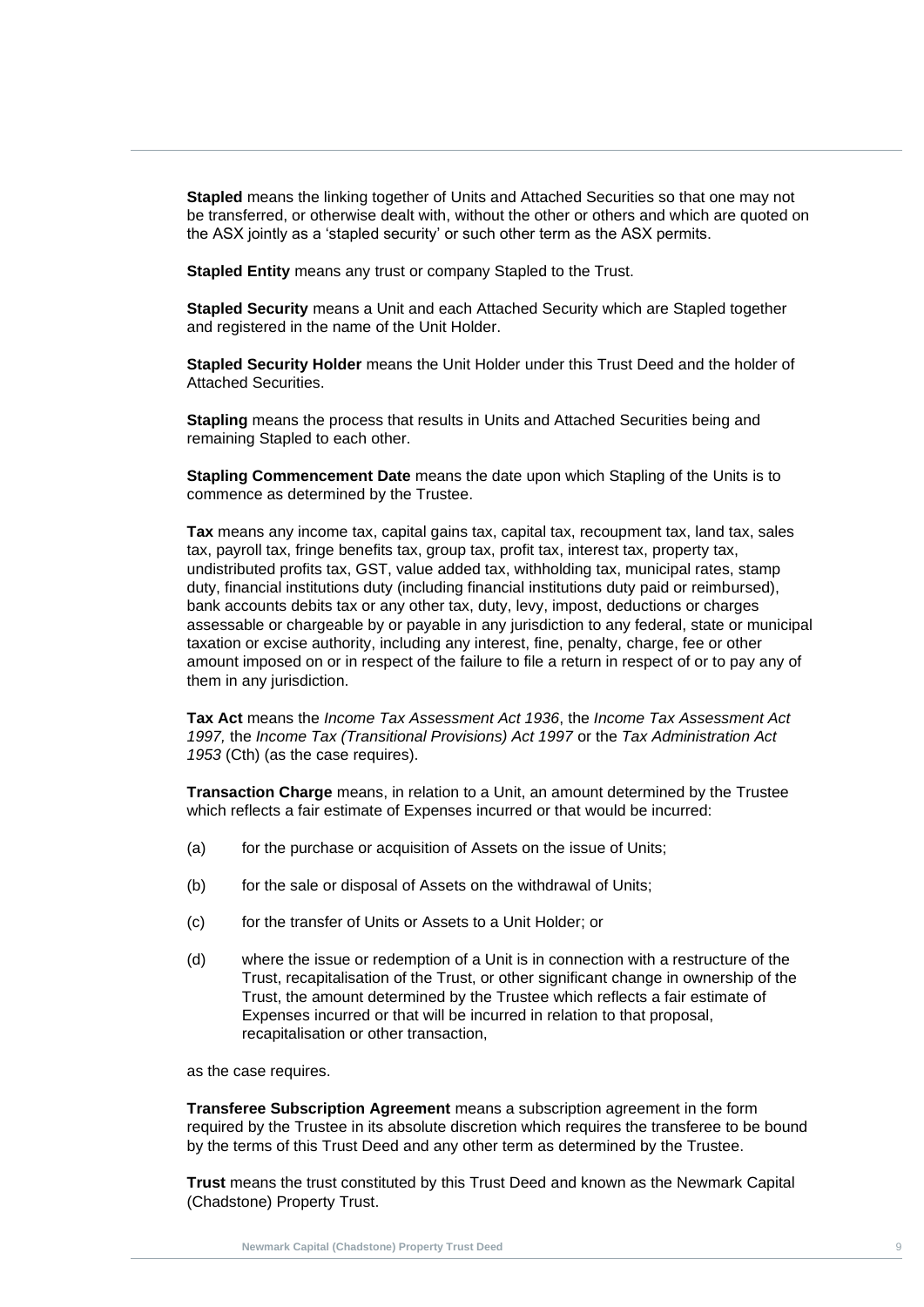**Trust Component** has the meaning given to that term in the Tax Act.

**Trust Deed** means this trust deed as amended from time to time.

**Trustee** means Newmark Capital Limited ACN 126 526 690 or any other person acting as<br>the trustee or responsible entity of the Trust in accordance with the provisions of this Trust **Trustee** means Newmark Capital Limited ACN 126 526 690 or any other person acting as Deed and, where appropriate, includes any agent or Adviser appointed by the Trustee.

**Trust Deed Uncalled Commitment** means in respect of:

- (a) an Applicant, the Commitment of the Applicant less the dollar amount of Calls paid by the Applicant and any Initial Contribution; and
- (b) the Trust, the sum of Uncalled Commitments for all Applicants.

**Unders and Overs Rule** means the provisions which are set out in the Tax Act which prescribe how underestimates and overestimates of characters at the Trust level are to be carried-forward and dealt with in future income years.

**Unit** means a unit in the Trust created under this Trust Deed.

**Unit Holder** means a person holding an interest in the Trust (including any person jointly holding an interest in the Trust).

**Unit Holding** means the total Units held by a Unit Holder.

**Unstapled** means not being Stapled.

**Unstapled Unit** means a Unit that is Unstapled.

**Unstapling** means the process that results in Units and Attached Securities no longer being Stapled to each other.

**Valuation Time** means any time the Net Asset Value is determined.

**Valuer** means an independent expert of at least 10 years standing experienced in the valuation of assets of a similar type as the Property, such expert to be appointed by the Trustee. The valuer so appointed shall act as expert and not as arbitrator and his or her decision shall be final and binding. Such valuer shall be instructed to consider any written representations made reasonably promptly on behalf of the Trustee or any of its subsidiaries.

**Wholesale Client** has the meaning set out in the Corporations Act.

**Withdrawal Date** means the last Business Day of each Month unless otherwise determined by the Trustee.

**Withdrawal Offer** means an offer made by the Trustee in respect of the Trust in accordance with section 601KB of the Corporations Act*.*

**Withdrawal Price** means the amount determined under clause [9.](#page-40-3)

**Withholding MIT** has the meaning given by section 995-1 of the *Income Tax Assessment Act 1997* (Cth).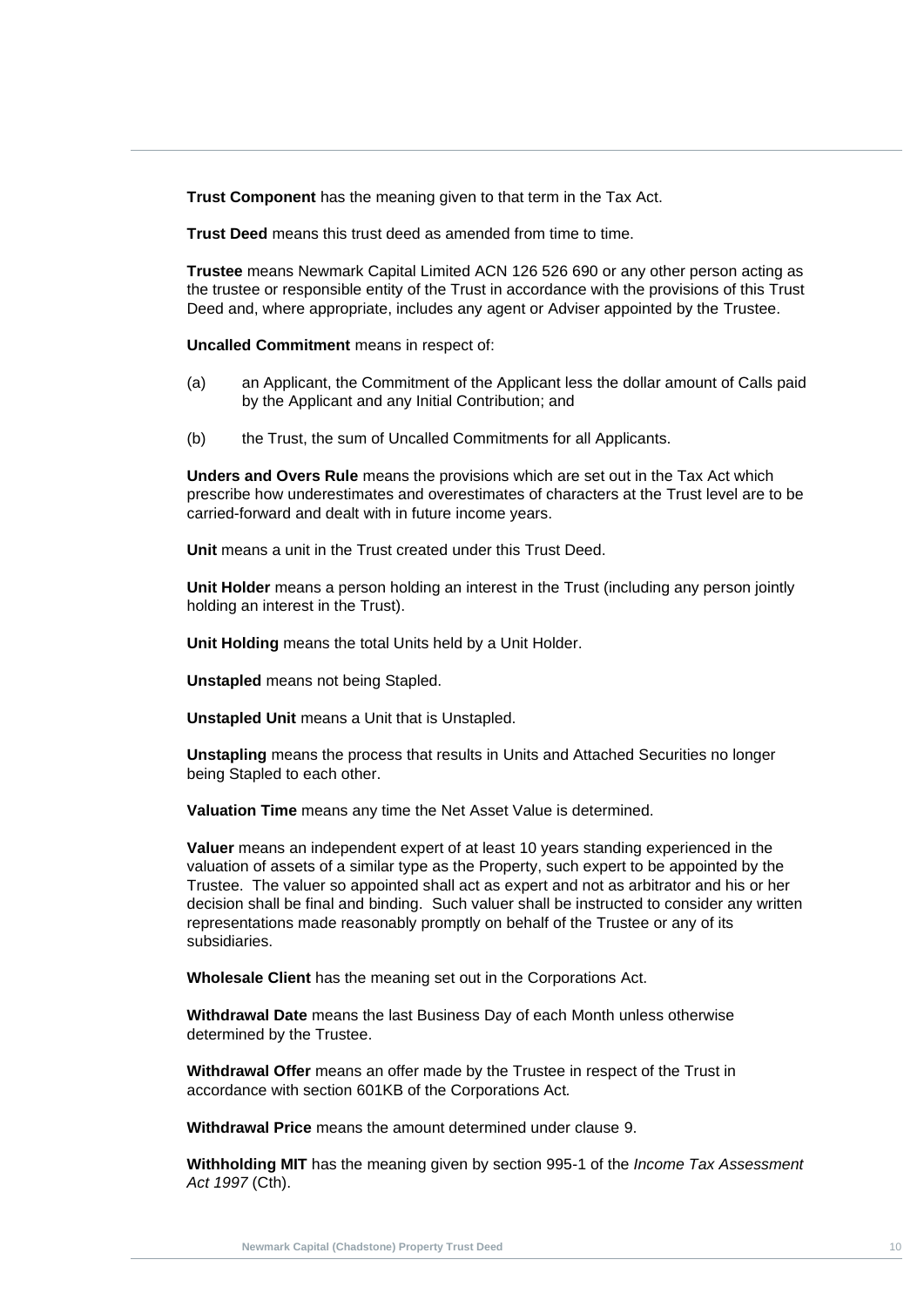#### <span id="page-17-0"></span>**1.2 Interpretation**

In this Trust Deed, unless the context indicates a contrary intention:

- (a) words importing the singular include the plural and vice versa and words importing<br>any gender include all other genders; any gender include all other genders;
- (b) a reference to a person includes a firm, corporation, trust, partnership or unincorporated body; unincorporated body;
	- (c) a reference to a clause or schedule is a reference to a clause of and a schedule to this Trust Deed and a reference to this Trust Deed includes any schedule;
	- (d) a reference to any statute or regulation includes all statutes and regulations amending, consolidating or replacing them and a reference to a statute includes all regulations, proclamations, ordinances and by-laws issued under that statute;
	- (e) if a word or phrase is defined, its other grammatical forms have a corresponding meaning;
	- (f) a reference to an agreement or document (including, without limitation, a reference to this Trust Deed) is to the agreement or document as amended, varied, supplemented, novated or replaced, except to the extent prohibited by this Trust Deed or that other agreement or document;
	- (g) a reference to conduct includes, without limitation, an omission, statement or undertaking whether or not in writing;
	- (h) a reference to an agreement includes any undertaking, deed, agreement and legally enforceable arrangement, whether or not in writing, and a reference to a document includes an agreement (as so defined) in writing and any certificate, notice, instrument and document of any kind;
	- (i) words and expressions defined in the Corporations Act have the meanings given to them in that law; and
	- (j) headings contained in this Trust Deed are for convenience and do not affect the interpretation of this Trust Deed.

#### <span id="page-17-1"></span>**1.3 General compliance provision**

- (a) This clause [1.3](#page-17-1) only applies if the Trust is a Registered Scheme.
- (b) A provision of this Trust Deed which is inconsistent with a provision of the Corporations Act does not operate to the extent of the inconsistency.
- (c) This clause [1.3](#page-17-1) is subject to any declarations made by or exemptions granted by the ASIC which are current in respect of or applicable to this Trust Deed.
- (d) This clause [1.3](#page-17-1) prevails over all other provisions of this Trust Deed including any that are expressed to prevail over it.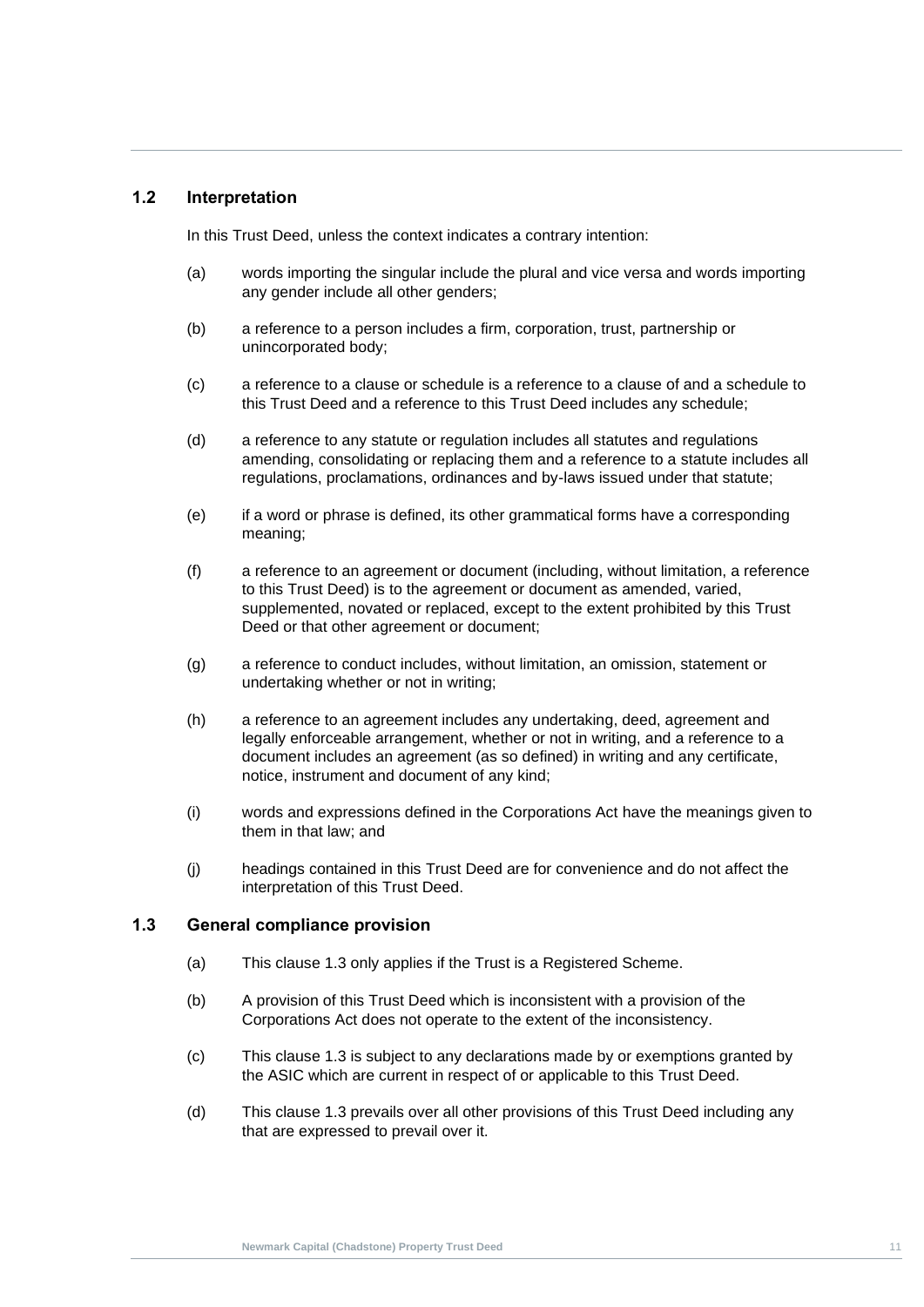## <span id="page-18-0"></span>**2 The Trust**

#### <span id="page-18-1"></span>**2.1 Trustee**

As from the Commencement Date, Newmark Capital Limited is and has agreed to act as<br>trustee of the Trust. trustee of the Trust.

## <span id="page-18-2"></span>**Trust Deed 2.2 Declaration of Trust**

- (a) The Assets shall vest in the Trustee on the Commencement Date and the Trustee declares that it shall hold the Assets on trust for the Unit Holders in accordance with the terms of this Trust Deed.
- (b) The Trustee shall clearly identify the Assets as property of the Trust and hold the Assets separately from the assets of the Trustee and any other trust or managed investment scheme for which the Trustee is the trustee or responsible entity.

#### <span id="page-18-3"></span>**2.3 Name of Trust**

- (a) The name of the Trust is the 'Newmark Capital (Chadstone) Property Trust' or such other name as the Trustee may from time to time determine.
- <span id="page-18-7"></span>(b) Subject to clause  $2.3(c)$  and clause  $2.3(d)$ , if Newmark Capital Limited retires or is removed as responsible entity or trustee of the Trust (a '**Name Change Event**'), and the name of the Trust contains the expression 'Newmark Capital', then the name of the Trust must be changed by deleting the expression 'Newmark Capital' and the Trustee must not use that expression (or a substantially or deceptively similar expression or letters) in connection with the Trust. The Trustee must amend this Trust Deed to reflect the change in the name of the Trust within 20 Business Days of the Name Change Event occurring. The new Trustee or new trustee covenants that it will not amend this clause [2.3](#page-18-3) other than to give effect to the preceding sentences of this paragraph.
- <span id="page-18-5"></span>(c) The Trustee may use the expression 'Newmark Capital' for the purpose of advertising the change of name of the Trust for 20 Business Days after the Name Change Event or in the case of the Trustee retiring or being removed, such longer period as the Trustee agrees. In the case of the Trustee retiring or being removed, any advertisement must be approved by the Trustee. That approval will not be unreasonably withheld.
- <span id="page-18-6"></span>(d) Clause [2.3\(b\)](#page-18-7) does not apply if Newmark Capital Limited agrees otherwise prior to the Name Change Event subject to any conditions it may specify (in its absolute discretion).

## <span id="page-18-4"></span>**3 Application of the AMIT Regime to the Trust**

- (a) The Trustee may make an AMIT Choice.
- (b) If an AMIT Choice is made then, subject to clause [3\(c\),](#page-19-4) the provisions in [Schedule](#page-83-0)  [2](#page-83-0) will prevail over any other provisions of this Trust Deed to the extent of any inconsistency.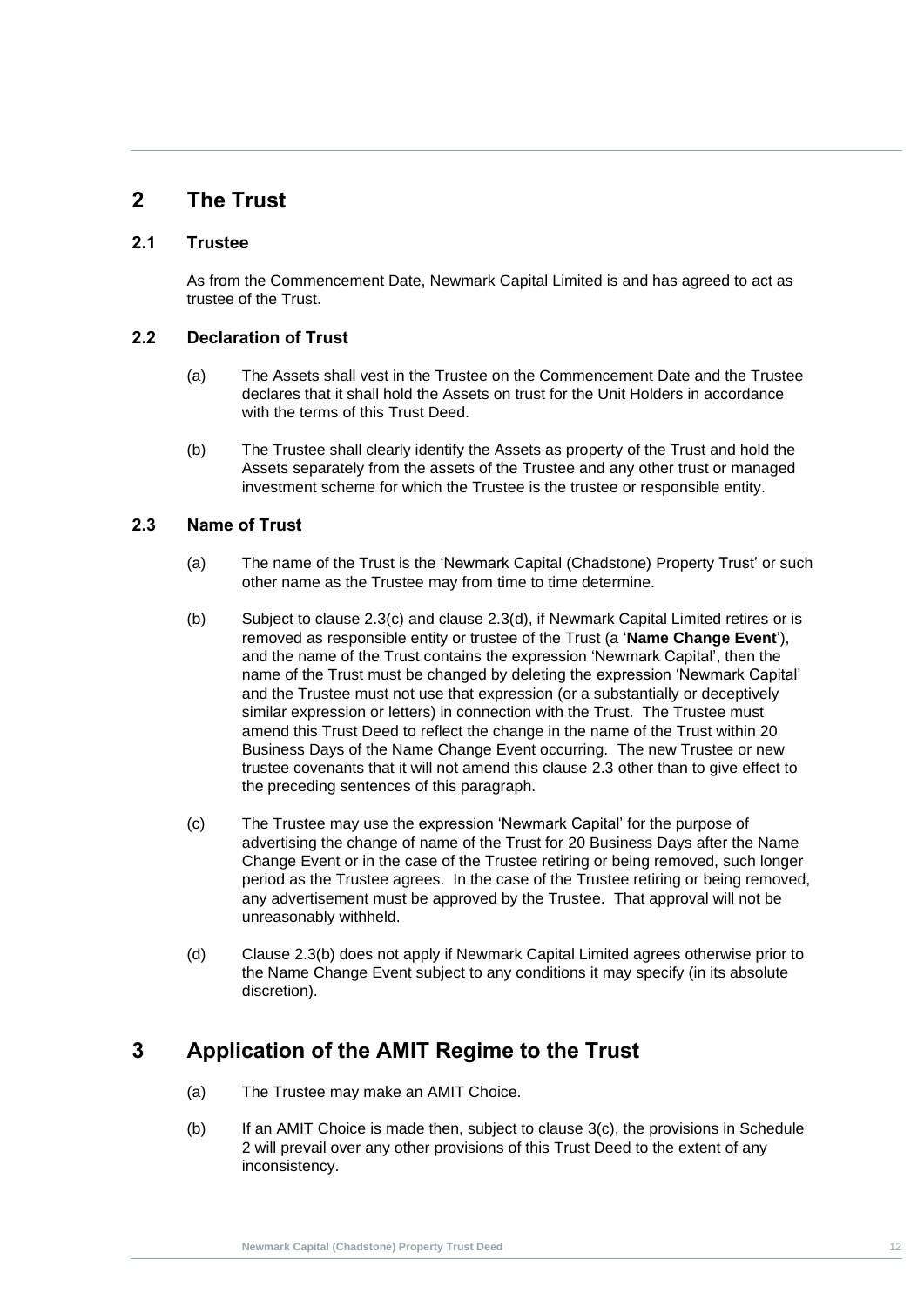- <span id="page-19-4"></span>(c) If the Trust ceases to be an AMIT for any reason, including but not limited to the Trust ceasing to meet the qualification requirements to be an AMIT in respect of a Financial Year:
- (i) the provisio[n](#page-83-1)s of Schedule 2, except those in clause 1 of Schedule 2 which<br>will continue to be applied by the Trustee, will cease to apply to the extent the contract of the contract of the contract of the contract of the contract of the contract of the contract of the contract of the contract of the contract of the contract of the contract of the contract of the contract o (i) the provisions of [Schedule 2,](#page-83-0) except those in clause 1 of Schedule 2 which that they are not permitted to operate or are not relevant to the Trust when it is not an AMIT; and
	- (ii) any provision of the AMIT Regime which applies to an entity that is a former AMIT will continue to apply to the Trust.
	- (d) Nothing in this clause 3 imposes an obligation on the Trustee to:
		- (i) enter into or facilitate the entry of the Trust into the AMIT Regime;
		- (ii) make any changes to this Trust Deed; or
		- (iii) make an AMIT Choice.

### <span id="page-19-0"></span>**4 Units and Unit Holders**

#### <span id="page-19-1"></span>**4.1 Units**

- (a) The beneficial interest in the Trust is divided into Units.
- (b) Each Unit confers on the Unit Holder a beneficial interest in the Trust as an entirety and does not confer an interest in a particular part of the Trust or the Assets.

#### <span id="page-19-2"></span>**4.2 Fractional Units**

- (a) The Trustee may issue fractions of a Unit calculated to the third decimal place or such other number of decimal places as the Trustee determines.
- (b) This Trust Deed applies to fractions of Units in proportion to which the fraction bears to one Unit.

#### <span id="page-19-3"></span>**4.3 Founding Unit**

On the date of this Trust Deed, Newmark Developments Pty Ltd ACN 152 477 195 will be issued with 100 founding class Units in the Trust for \$1. The founding class Units entitles Newmark Developments Pty Ltd ACN 152 477 195 to:

- (a) voting rights on a proportional basis;
- (b) a return of capital of \$1 per founding class Unit on winding up of the Trust; and
- (c) no entitlements to the income of the Trust,

and in all other respects the terms of the foundation unit is the same as other Units in the Trust.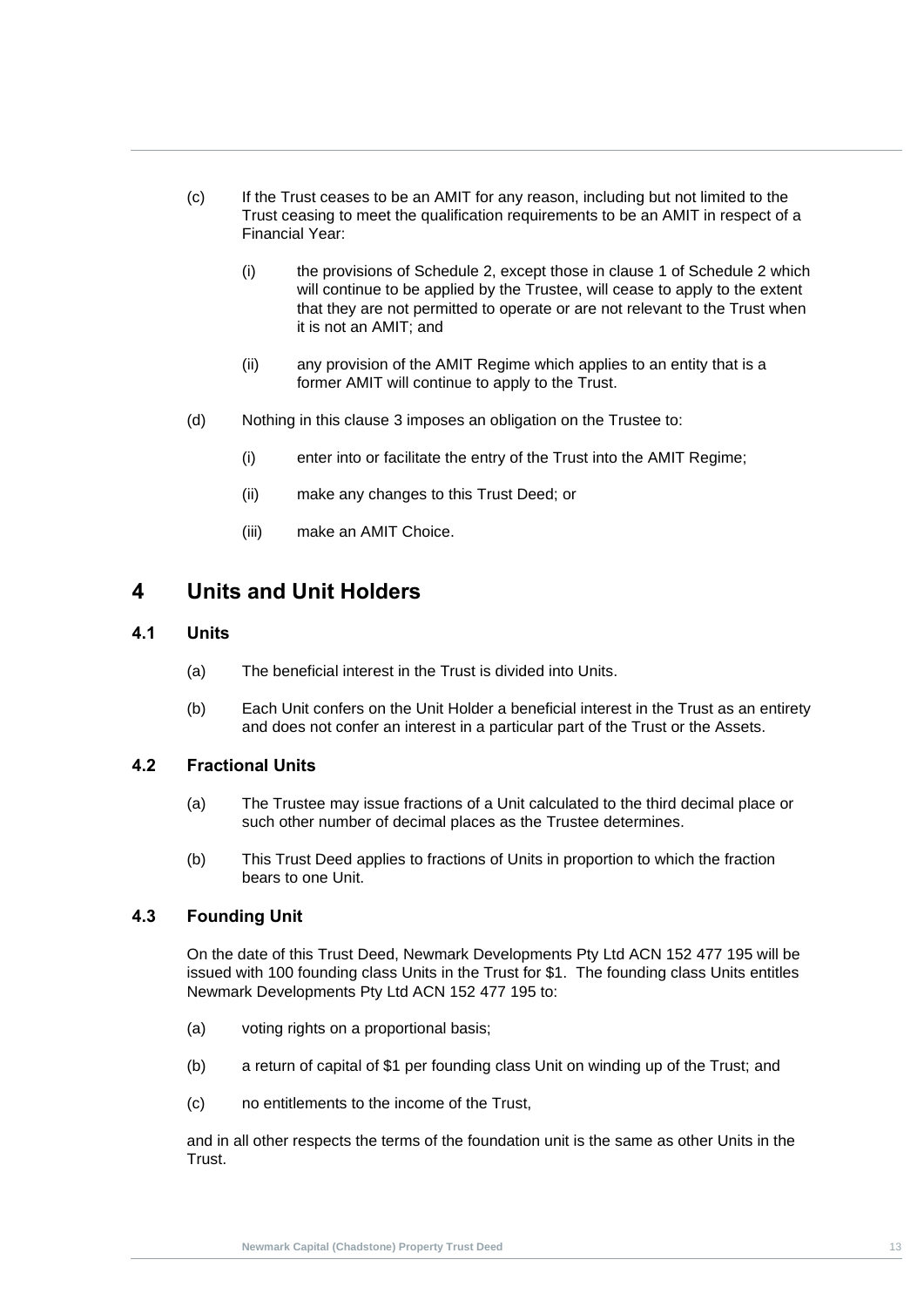#### <span id="page-20-0"></span>**4.4 Consolidation, subdivision and conversion of Units**

- <span id="page-20-5"></span>which the Assets is for the time being divided.<br> **Example 2008** (a) Subject to clause [4.4\(b\),](#page-20-4) the Trustee may consolidate, divide or convert the number of Units on issue into any number of Units other than the number into
- <span id="page-20-4"></span>Trust Definition, consolidation of conversion of a kind ference to in classe 4.4(a) mast<br>not change the ratio of Units in a Class registered in the name of any Unit Holder to<br>the Units on issue in that Class. (b) A division, consolidation or conversion of a kind referred to in clause [4.4\(a\)](#page-20-5) must the Units on issue in that Class.
	- (c) The Trustee must amend the Register to record any consolidation, division or conversion of Units.

#### <span id="page-20-1"></span>**4.5 Classes of Units**

Subject to section 601FC(1)(d) of the Corporations Act (if the Trust is a Registered Scheme and where the Trust is not a Registered Scheme, section 601FC(1)(d) of the Corporations Act is to apply with modifications as if the Trustee were a responsible entity and the Trust were a Registered Scheme), the Trustee may create different Classes with such rights, obligations and restrictions attaching to the Units of such Classes as it determines. If the Trustee so determines in relation to a particular Class, the terms of issue of those Units in that Class may:

- (a) eliminate, reduce, create or enhance any of the rights or obligations which would otherwise be carried by such Units; and
- (b) provide for conversion of Units from one Class to another Class and, if the Trustee so determines, change the number of Units on such a conversion.

#### <span id="page-20-2"></span>**4.6 Equal value**

At any time, all the Units of a Class are of equal value and rank equally.

#### <span id="page-20-3"></span>**4.7 Rights attaching to Units**

- (a) A Unit Holder holds a Unit subject to the rights and obligations attaching to that Unit.
- (b) Each Unit Holder agrees not to:
	- (i) interfere with or question the rights, powers, authority, discretion or obligations of the Trustee under this Trust Deed;
	- (ii) exercise any right, power or privilege in respect of an Asset;
	- (iii) lodge a caveat in respect of any Asset; or
	- (iv) require that any Asset be transferred to the Unit Holder or any other person.
- (c) A Unit Holder may not create any mortgage, charge, pledge, lien, encumbrance, arrangement for the retention of title or any other Security Interest over a Unit without the consent of the Trustee.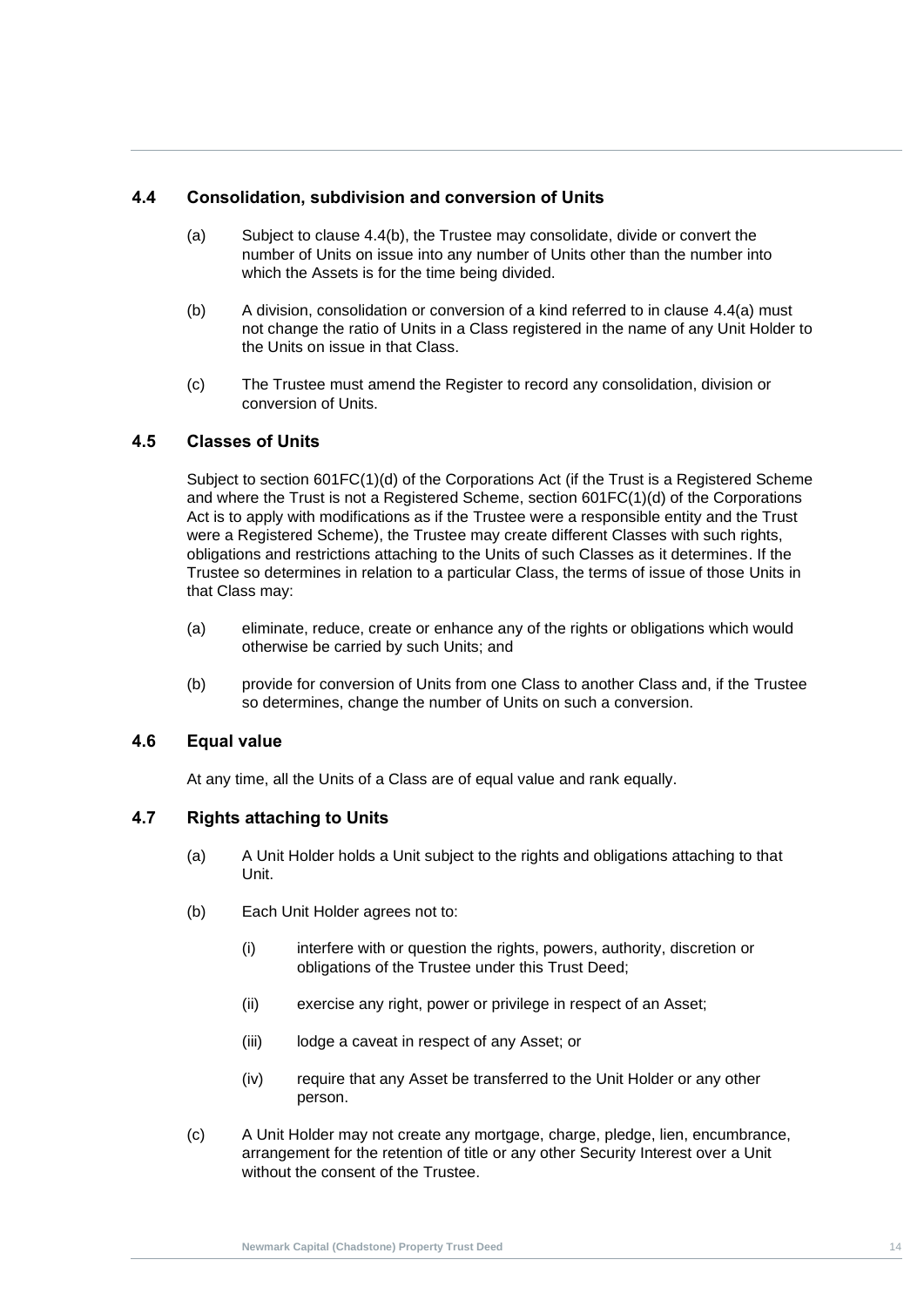#### <span id="page-21-0"></span>**4.8 Directions**

Unit Holders cannot give any direction to the Trustee if it would require the Trustee to do or omit to do anything which:

- (a) may result in the Trustee acting contrary to the law; or
- (b) would otherwise be within the sco<sub>l</sub><br>on the Trustee by this Trust Deed. (b) would otherwise be within the scope of any discretion or power expressly conferred

#### <span id="page-21-1"></span>**4.9 Joint holders of Units**

Where two or more persons are registered as the holders of a Unit or Stapled Security (**joint Unit Holders**) they are, for the purpose of the administration of the Trust and not otherwise, deemed to hold the Unit or Stapled Security as joint tenants and not tenants in common, on the following conditions:

- (a) the Trustee shall not be bound to register more than three persons as joint holders of the Unit or Stapled Securities;
- (b) the joint Unit Holders shall be jointly and severally liable in respect of all payments including payments of Tax that ought to be made in respect of the Unit or Stapled Securities;
- (c) on the death of a joint Unit Holder, the survivor or survivors shall be the only person or persons whom the Trustee will recognise as having any title to the Unit or Stapled Securities, subject to the production of any evidence of death that the Trustee requires;
- (d) any one of the joint Unit Holders may give an effective receipt that discharges the Trustee in respect of any payment or distribution; and
- (e) only the person whose name appears first in the Register as one of the joint Unit Holders in respect of a Unit or Stapled Securities shall be entitled to delivery of any notices, cheques or other communications from the Trustee and any notice, cheque or other communication given to that person is deemed to be given to all the joint Unit Holders,

unless the Trustee determines otherwise.

#### <span id="page-21-2"></span>**4.10 Stapling provisions**

- (a) The provisions of this Trust Deed relating to Stapling will only take effect on and from the Stapling Commencement Date and will apply subject to all other provisions of this Trust Deed which may suspend, abrogate or terminate Stapling. While Stapling applies, where the context requires, a reference to a Unit in this Trust Deed is taken to be a reference to a Stapled Security.
- (b) Notwithstanding the provisions of clause [21,](#page-60-1) the Trustee may at any time and from time to time, subject to any necessary approval, waiver or consent from ASX, issue Unstapled Units.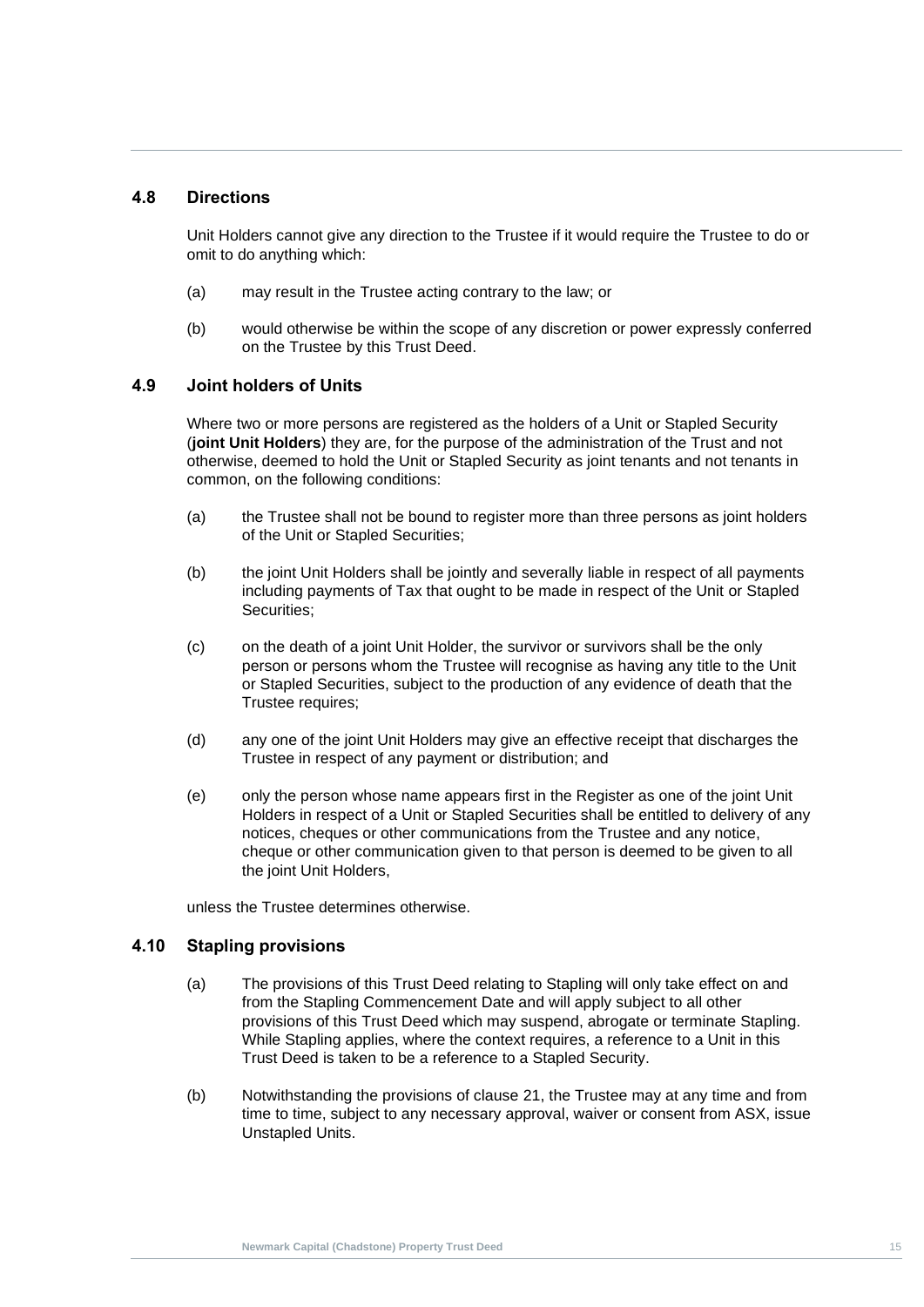#### <span id="page-22-0"></span>**4.11 Options**

- (a) The Trustee may create and issue Options on such terms and conditions as the Trustee determines. Options may be issued with Units or separately.
- (b) On the exercise of an Option, the Option Holder is entitled to subscribe for and be **Trust Deed** Option contemplate. allotted such number of Units as the terms and conditions of the issue of the
	- (c) Subject to this Trust Deed, the Corporations Act (and the conditions of any applicable ASIC Exemption) and, if relevant, the Listing Rules, the Trustee may determine that Options will be issued:
		- (i) for consideration or no consideration;
		- (ii) on the basis that the exercise price for a Unit to be issued on exercise of the Option is the price determined by the Trustee, provided that the exercise price is less than the price that would otherwise apply under this Trust Deed by a percentage not exceeding 50%; and
		- (iii) conferring on the Option Holder such other entitlements under this Trust Deed as the Trustee determines, and otherwise on terms and conditions and with such entitlements as determined by the Trustee. The terms of issue of the Option may allow the Trustee to buy back the Options.
	- (d) Subject to the Listing Rules and the Corporations Act (and the conditions of any applicable ASIC Exemption), if the Trustee is making an offer of Options to Unit Holders holding Units which is otherwise in proportion to their existing holdings of Units, the Trustee is not required to offer Options under this clause to any person who is a Foreign Investor.

#### <span id="page-22-1"></span>**4.12 Exercise of Options**

- (a) On exercise of an Option, the Option Holder is entitled to subscribe for and be allotted such number of Units as the terms and conditions of issue of the Option contemplate.
- (b) While Stapling applies, an Option may only be exercised if, at the same time as Units are acquired pursuant to the Option, the same person acquires an identical number of Attached Securities, which are then Stapled to the Units.
- (c) A Unit Holder holds a Unit subject to the rights, restrictions and obligations attaching to that Unit or that Class of Unit. An Option Holder holds the Option subject to the terms and conditions attaching to that Option.

#### <span id="page-22-2"></span>**4.13 Reorganisation and division of Units and Options**

- (a) Subject to the Listing Rules and the Corporations Act, Units and Options may be consolidated, divided or converted in a ratio as determined by the Trustee (**Reorganisation**). If any Unit is a Partly Paid Unit at the time of Reorganisation the unpaid amount of the Application Price and any instalment payable in respect thereof will be amended in the same ratio.
- (b) Each Unit Holder, by subscribing for or taking a transfer or, or otherwise acquiring, a Unit or Option will be taken to have consented to Reorganisations.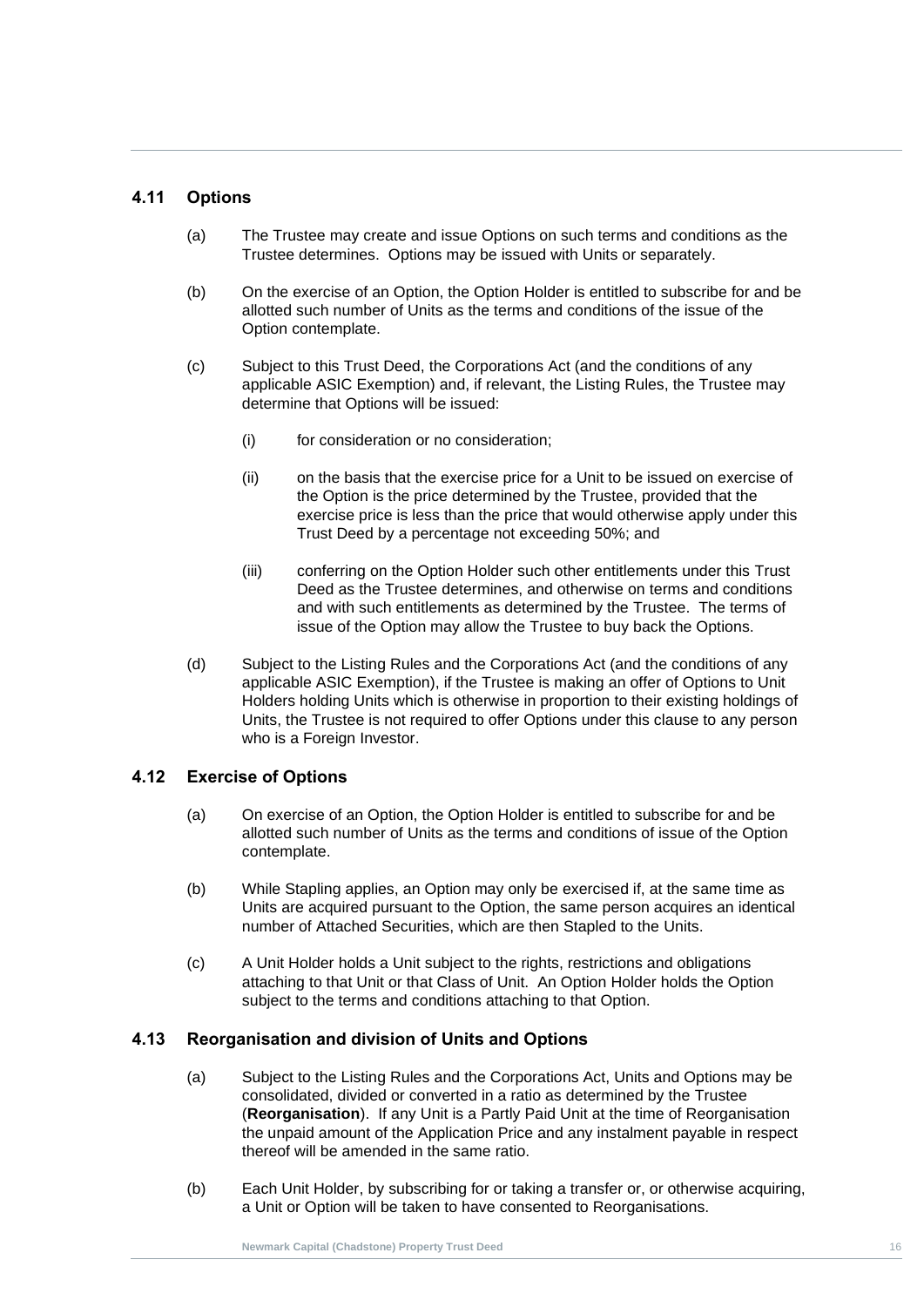**New Service Capital Capital Capital Capital Capital Capital Capital Capital Capital Capital Capital Capital Capital Capital Capital Capital Capital Capital Capital Capital Capital Capital Capital Capital Capital Capital C** (c) To effect any Reorganisation of a Unit or Option of a Unit Holder, the Unit Holder appoints the Trustee as the Unit Holder's attorney in the Unit Holder's name and on the Unit Holder's behalf to do all acts and things which the Trustee considers necessary, desirable or reasonably incidental to effect the Reorganisation of the Unit or Option.

#### <span id="page-23-0"></span>**4.14 Reorganisation while Stapling applies**

**Trust Trust gameation will beeping applies**<br>While Stapling applies, Units may be subject to Reorganisation only if the related Attached Securities are also subject to Reorganisation at the same time and to the same extent.

#### <span id="page-23-1"></span>**4.15 Stapled Security Certificate**

The Trustee may issue a single Stapled Security certificate representing the Units and the Attached Securities. Where the Trustee issues a Stapled Security certificate it need not issue a separate unit certificate in relation to the relevant Units.

#### <span id="page-23-2"></span>**4.16 Number of Units**

While Stapling applies, the number of issued Units at any time must equal the number of issued Attached Securities of each category but disregarding any Attached Securities held by or on behalf of a Stapled Entity or a subsidiary of a Stapled Entity.

#### <span id="page-23-3"></span>**4.17 Benefits and obligations of Unit Holders**

Except where expressly provided in this Trust Deed to the contrary, all benefits and obligations contained in this Trust Deed apply for the benefit of and bind each Unit Holder to the extent provided in this Trust Deed.

#### <span id="page-23-4"></span>**4.18 Perpetuities**

The Trustee cannot issue any Units after the 80th anniversary from the day before the Commencement Date if that issue would cause a contravention of the rule against perpetuities or any other rule of law or equity. The preceding sentence prevails over all provisions of this Trust Deed.

## <span id="page-23-5"></span>**5 Application procedure**

#### <span id="page-23-6"></span>**5.1 Offers**

The Trustee may at any time offer Units for subscription or sale and may invite persons to make offers to apply for or buy Units. While Stapling applies, an applicant for Units must at the same time make an application for an identical number of Attached Securities.

#### <span id="page-23-7"></span>**5.2 Minimum amounts**

The Trustee may specify a minimum initial application amount, minimum Commitment amount, minimum further application amount, minimum holding amount in respect of Units for the Trust as a whole or a Class and vary those amounts at its discretion.

#### <span id="page-23-8"></span>**5.3 Form of application**

(a) Each application for Units will, unless the Trustee approves otherwise: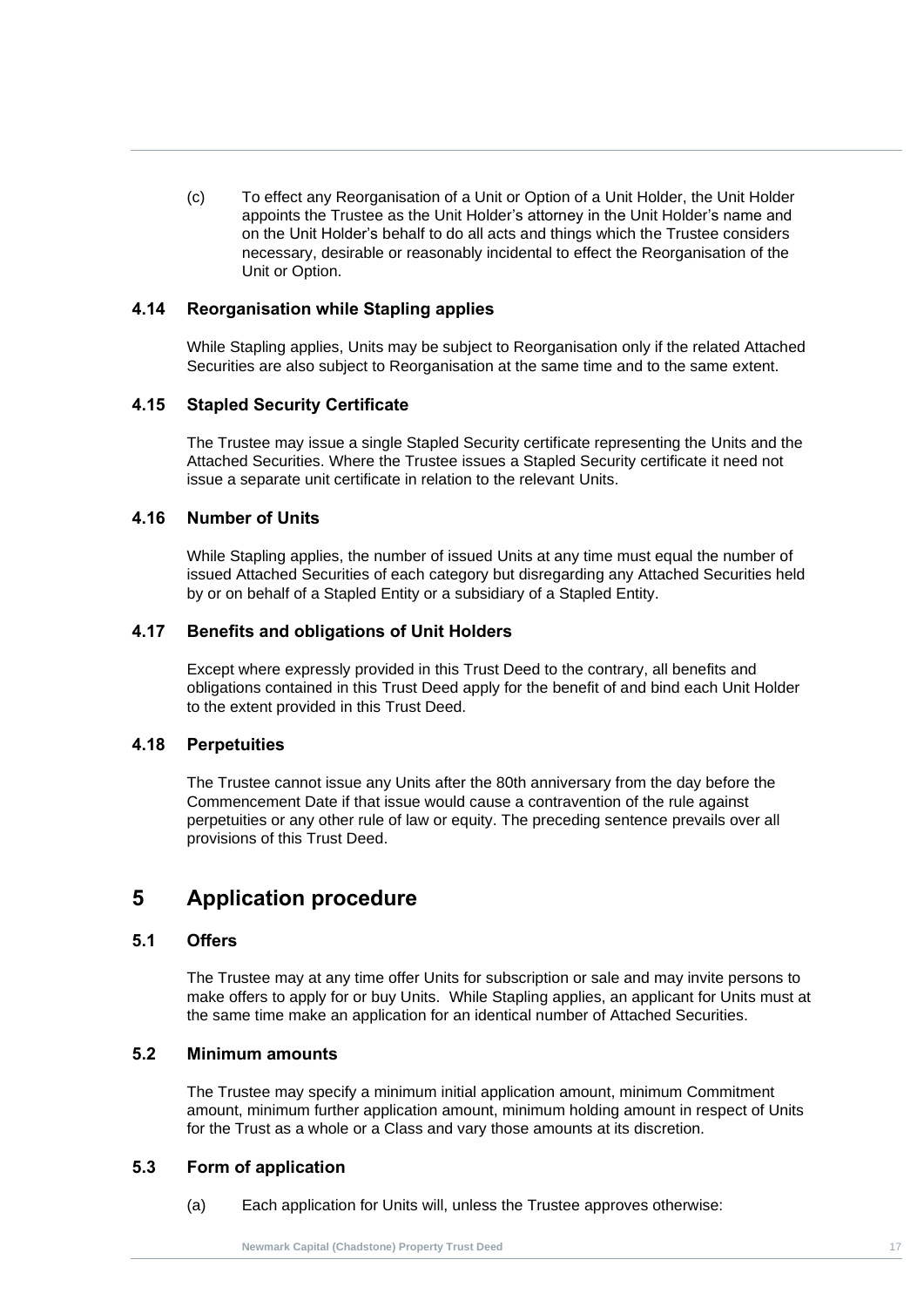- (i) conform with the form and content requirements of any relevant disclosure document;
- **Trustee approves; and<br>
Contract Capital Languis Contract is a contract of the contract of the contract of the contract of the contract of the contract of the contract of the contract of the contract of the contract of the** (ii) if there is no relevant disclosure document, be made in such manner as the Trustee approves; and
- **Trust Deep**<br> **Trust** disclos (iii) be accompanied by application monies as required by any relevant disclosure document.
	- (b) The Trustee may authorise an application to be transmitted electronically.

#### <span id="page-24-0"></span>**5.4 Reinvestment**

The Trustee may, at its absolute discretion, allow a Unit Holder to reinvest some or all of the Unit Holder's Distribution Entitlement by acquiring Units in the Trust under a distribution reinvestment plan on terms and conditions prescribed by the Trustee.

#### <span id="page-24-1"></span>**5.5 Acceptance or rejection**

The Trustee may, without being bound to give any reason:

- (a) accept an application;
- (b) reject an application; or
- (c) reject part of an application.

#### <span id="page-24-2"></span>**5.6 Uncleared funds**

Units issued against application money paid other than in cleared funds are void if the funds are not cleared within 5 Business Days of being presented for payment.

#### <span id="page-24-3"></span>**5.7 Payment of application money**

- (a) Payment of the application money must be in a form acceptable to the Trustee, or a transfer of property of a kind acceptable to the Trustee and able to be vested in the Trustee or a custodian appointed by it (accompanied by a recent valuation of the property, if required by the Trustee).
- (b) If the Trustee accepts a transfer of property other than cash, any costs associated with the valuation or transfer of the property are payable or reimbursable out of the Assets, or if required by the Trustee, by the Unit Holder.

#### <span id="page-24-4"></span>**5.8 Receipt of application**

The Trustee may determine that an application for Units or application money or property received by the Trustee after a particular time will be deemed to have been received on the next Business Day.

#### <span id="page-24-5"></span>**5.9 Issue of Units**

Unless otherwise determined by the Trustee, Units are taken to be issued: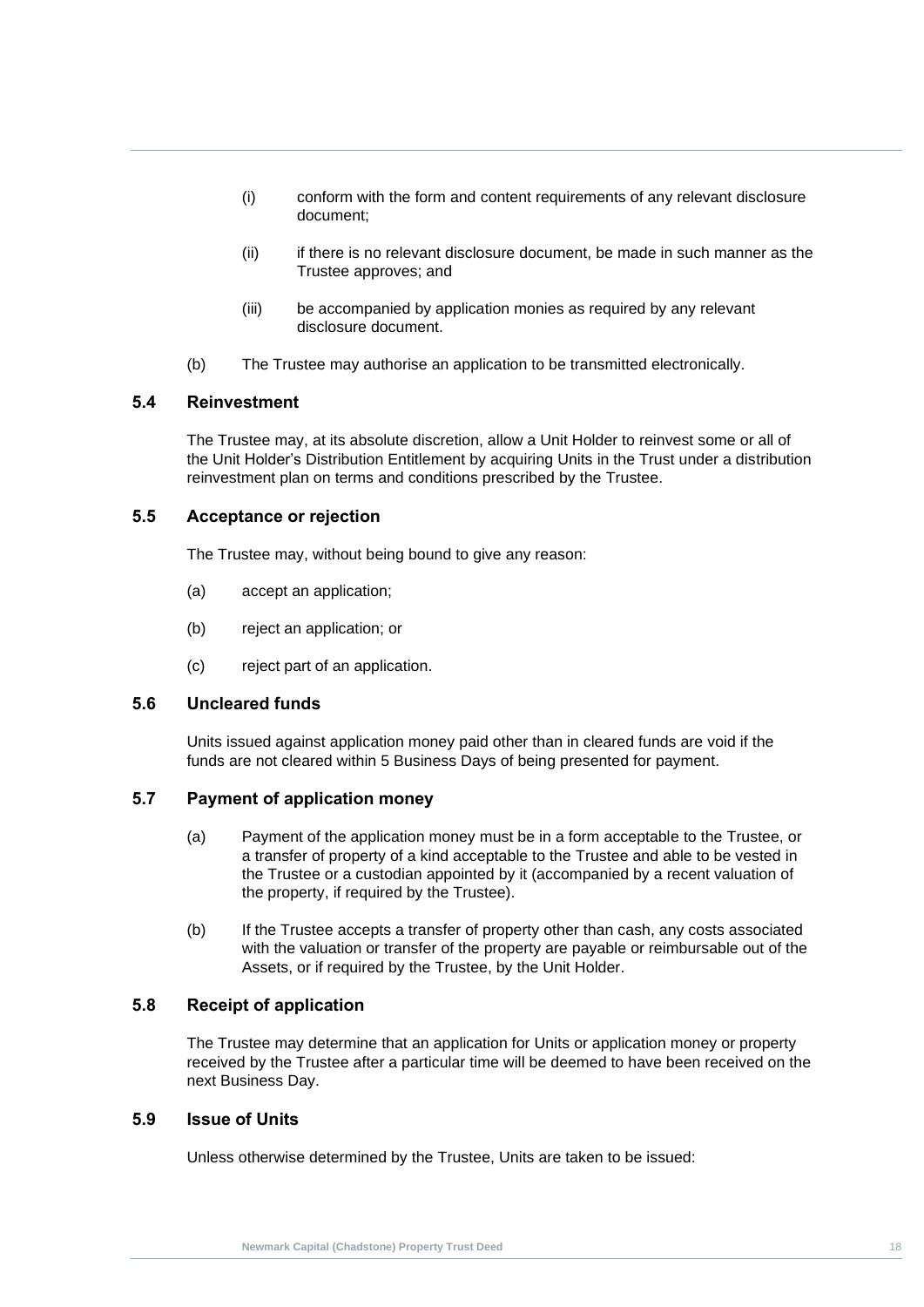- (a) in the case of a Unit issued under a distribution reinvestment arrangement referred to in clauses [5.4](#page-24-0) and [13.16,](#page-48-3) the first Business Day of the next Distribution Period following the Distribution Period in respect of which the Distribution Entitlement was calculated; or
- (b) in all other cases, on the later of the day on which:
- (i) the Trust departured to the Trust<br>as the (i) the Trustee accepts the application for Units and the applicant is registered as the Unit Holder of the Unit on the Register; or
	- (ii) the Trustee receives the application money, or the property (which is acceptable to the Trustee) against which the Units are to be issued is vested in the Trustee.

#### <span id="page-25-0"></span>**5.10 Number of Units issued**

Subject to clause [5.11](#page-26-0) and the terms of issue of a Unit, the number of Units issued at any time in respect of an application for Units (including a reinvestment of a Unit Holder's Distribution Entitlement) shall be determined in accordance with the following formula:

<span id="page-25-1"></span>(a) for a Unit other than a Partly Paid Unit, the number determined in accordance with the following formula:

$$
N = \frac{A}{B}
$$

Where:

- N is the number of Units issued;
- A is the application money or the value of the property transferred to the Trustee (including a reinvestment of the Unit Holder's Distribution Entitlement); and
- B is the Application Price for the Unit,

and the number of Units issued shall be calculated to the third decimal place or such other number of decimal places as the Trustee determines from time to time; and

(b) for a Partly Paid Unit, the number determined in accordance with the following formula:

$$
N = \frac{A}{B}
$$

Where:

- N is the number of Units issued;
- A is the application money or the value of the property transferred to the Trustee (including a reinvestment of the Unit Holder's Distribution Entitlement); and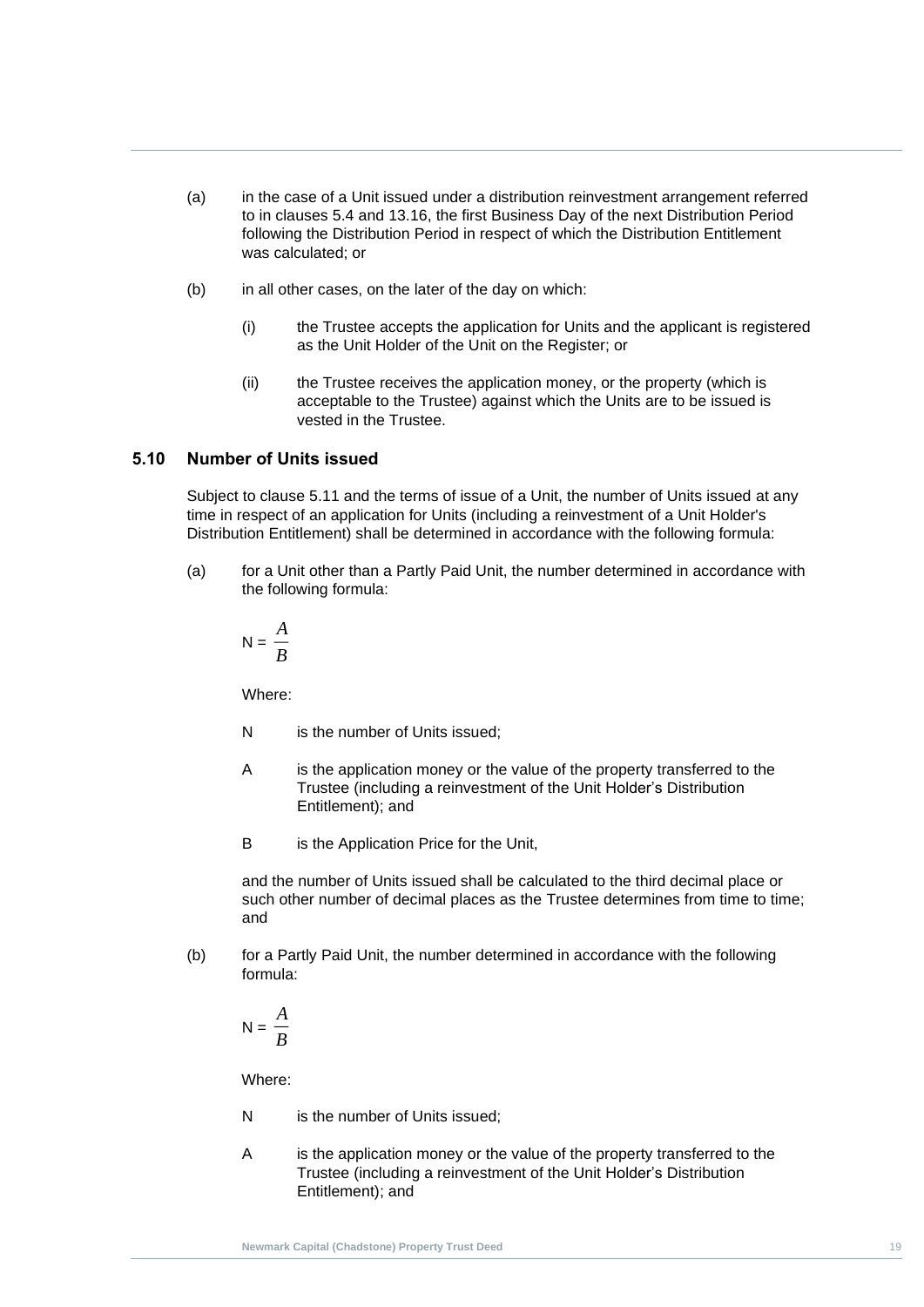B is that amount of the Application Price which is payable at the time of issue of the Unit,

**Newmark Capital (Chadstone) Property**  such other number of decimal places as the Trustee determines from time to time. and the number of Units issued shall be calculated to the third decimal place or

#### <span id="page-26-0"></span>**5.11 Units as consideration**

**Trust Deed** Where an investment is acquired (on behalf of the Trust) for consideration which includes the issue of Units by the Trustee, the number of Units created and issued by the Trustee is determined in accordance with the following formula:

$$
N = \frac{A - B}{C}
$$

Where:

- N is the number of Units issued:
- A is the value of the investment being acquired as determined in accordance with clause 12;
- B is the amount of the cash consideration paid in respect of the investment (if any); and
- C is determined as:
	- (i) for a Unit other than a Partly Paid Unit the Application Price of the Units being issued (as determined in accordance with clause [7.8\)](#page-35-0); and
	- (ii) for a Unit that is a Partly Paid Unit the amount of the Application Price which is payable at the time of issue of the Unit.

#### <span id="page-26-1"></span>**5.12 No certificates**

No certificates will be issued for Units, unless determined otherwise by the Trustee.

#### <span id="page-26-2"></span>**5.13 Defective applications**

Where, within 10 Business Days (or such other period as the Trustee determines) of the creation and issue of Units in the Trust, the Trustee determines that:

- (a) the applicant was not entitled to hold the Units issued;
- (b) the application was incorrectly executed or executed without power or authority; or
- (c) the application form was defective and was accepted in error,

then the Trustee may in its sole discretion cancel those Units, make an appropriate entry in the Register of the Trust and repay the application money to the applicant out of the Assets. If Units are cancelled under this clause, the Trustee is not required to adjust any Application Price or Withdrawal Price determined before the cancellation of the Units in the Trust.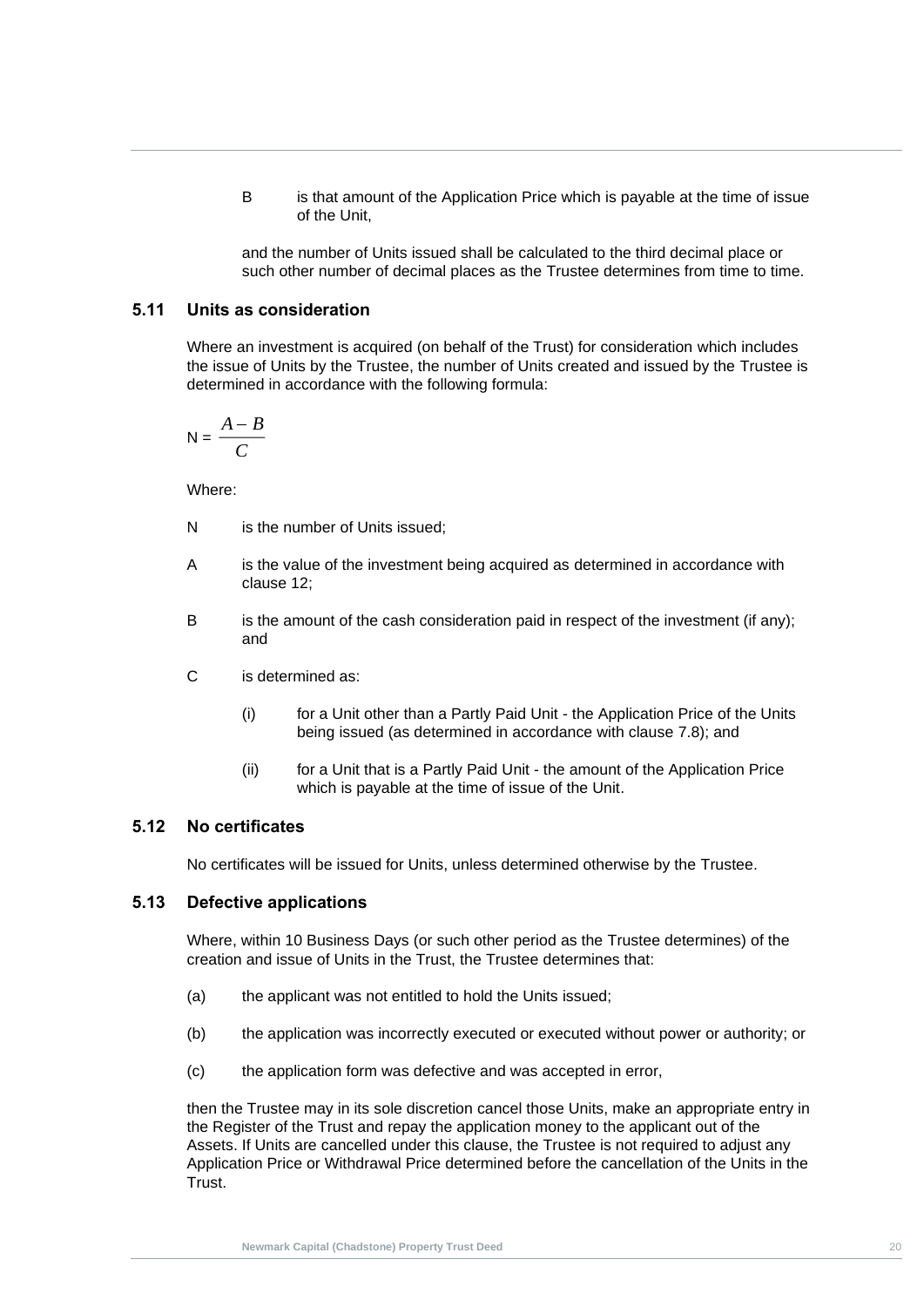#### <span id="page-27-0"></span>**5.14 Suspension of Unit issues**

- (a) The Trustee may suspend the issue of Units in the Trust at any time if:
- <span id="page-27-6"></span>(i) it is impracticable for the Trustee to calculate the Net Asset Value, for<br>example because of closure of, or trading restrictions on, financial markets which<br>or on **c**<br>exposi (i) it is impracticable for the Trustee to calculate the Net Asset Value, for (whether in Australia or elsewhere), an emergency or other state of affairs, or on declaration of a moratorium in a country where the Trust invests, or is exposed through the Assets, or under the Corporations Act;
	- (ii) the Trustee reasonably considers that it is in the best interests of the Unit Holders to do so; or
	- (iii) it is otherwise legally permitted.
	- (b) If determined by the Trustee, an application for Units in the Trust received by the Trustee during any suspension period in accordance with clause [5.14\(a\)](#page-27-6) is deemed to be lodged by the Unit Holder immediately after the end of the suspension period.

## <span id="page-27-1"></span>**6 Partly Paid Units and Commitments**

#### <span id="page-27-2"></span>**6.1 Partly Paid Units**

Subject to the Corporations Act (if the Trust is a Registered Scheme), the Trustee may issue Partly Paid Units on such terms and conditions as it determines including, without limitation, terms and conditions regarding the number of instalments and the terms on which instalments are payable.

#### <span id="page-27-3"></span>**6.2 Must also issue partly paid Attached Securities**

While Stapling applies Units may not be issued on the basis that they are Partly Paid Units unless there is a contemporaneous and corresponding issue of Attached Securities which are to be partly paid. While Stapling applies any issue of Partly Paid Units shall be on the basis that a call will not be regarded as having been validly paid unless any amount payable at the same time in relation to the partly paid Attached Securities is also paid.

#### <span id="page-27-4"></span>**6.3 Commitments**

A person may agree to make a Commitment to subscribe for Units and must:

- (a) complete and execute an application in respect of the Commitment on such terms and conditions and in such form as the Trustee determines; and
- (b) undertake to pay Calls as and when required by the Trustee.

#### <span id="page-27-5"></span>**6.4 Calls**

- (a) Subject to the rights, obligations and restrictions attaching to any Class, the Trustee may make a Call on:
	- (i) the holder of a Partly Paid Unit and the holder must pay the Call in accordance with the terms of issue of that Unit; and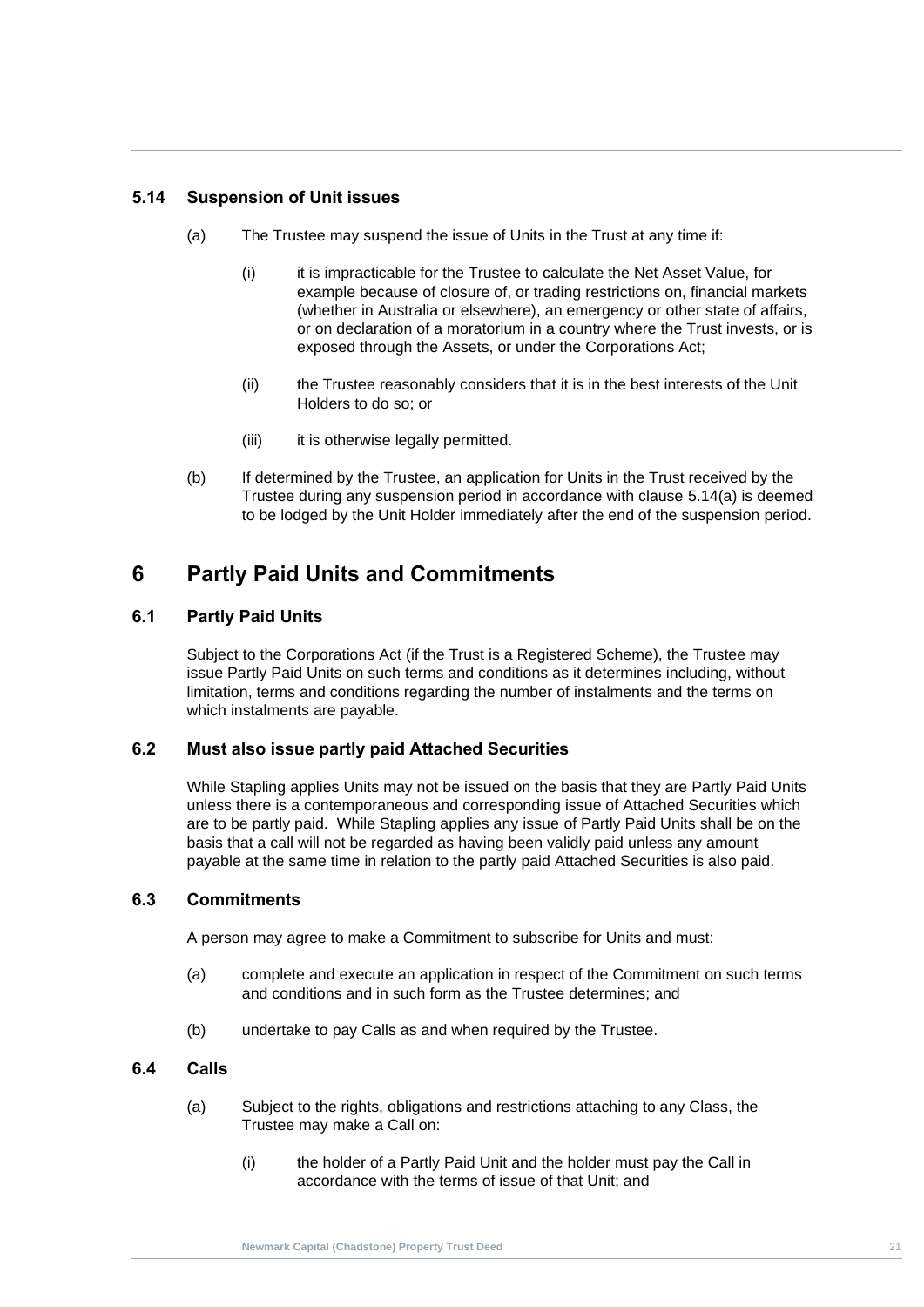- (ii) an Applicant and the Applicant must pay the Call in accordance with the Commitment.
- Class or on all Applicants (as applicable).<br>
Class or on all Applicants (as applicable). (b) The Trustee may only make a Call if the Call is made on all Unit Holders of that
	- (c) The Trustee must make Calls pro rata to:
- (i) the number of the contract of the contract of the contract of the contract of the contract of the contract of the contract of the contract of the contract of the contract of the contract of the contract of the contract (i) the number of Partly Paid Units held by a Unit Holder; and
	- (ii) the Commitment of each Applicant.
	- (d) If an Applicant makes an application to make a Commitment after a Call has been made, subsequent Calls must be made so that no Call is made on any Applicant if, following the payment of that Call, the Paid Proportion of that Applicant would be greater than the Paid Proportion of any other Applicant, assuming that all Calls made are paid in full.
	- (e) The Trustee may at any time postpone a Call or extend the time for payment of a Call.
	- (f) Upon payment of a Call in respect of a Commitment, the Trustee must issue to the Applicant the number of fully paid Units calculated in accordance with clause [5.10\(a\).](#page-25-1)

#### <span id="page-28-0"></span>**6.5 Default on Calls**

- (a) If all or part of a Call is not paid on or before the date on which payment under the Call is due, the Applicant or the holder of a Partly Paid Unit (as applicable) must pay interest on the unpaid portion of the Call from that day to the time of actual payment.
- (b) Interest which accrues on an unpaid Call will become an Asset.
- (c) Unless the terms of the Partly Paid Unit or the Commitment provide otherwise, interest will be payable at the Interest Rate.

#### <span id="page-28-1"></span>**6.6 Non-receipt of notice of Call**

A Call is not invalidated as a result of the non-receipt of any notice of a Call by a Unit Holder or Applicant or the accidental omission to give notice of a Call to any Unit Holder or Applicant.

#### <span id="page-28-2"></span>**6.7 Deductions for unpaid Calls**

If all or any part of a Call is not paid by the date on which payment under the Call is due, the Trustee may apply any amount payable to the relevant Unit Holder under this Trust Deed to pay amounts unpaid under the Call, together with accrued interest and all costs and expenses incurred by the Trustee in relation to the unpaid Call.

#### <span id="page-28-3"></span>**6.8 Forfeiture**

(a) If all or part of a Call is not paid by the date on which payment under the Call is due, any Partly Paid Units that are the subject of the Call or Units held by a Unit Holder that has made a Commitment may be forfeited to the Trustee.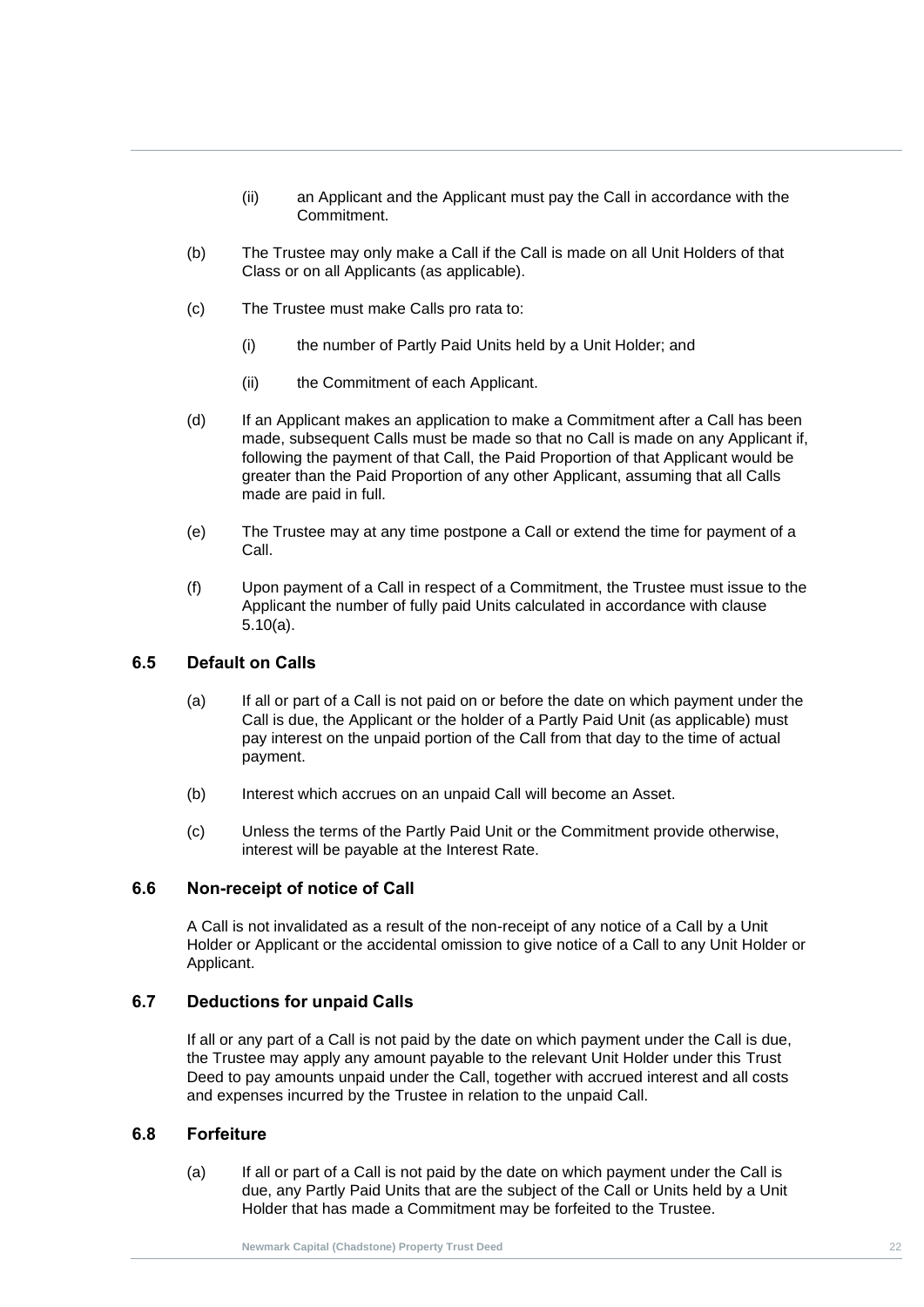- (b) Forfeiture may be effective by a notice from the Trustee, with effect from the date of such notice.
- <span id="page-29-4"></span>notice of forfeiture to any Unit, shall not invalidate the forfeiture.<br>
Any **Property is a set of the international conduct of the forteit and full list in the same of the same of the same of the same of the same of the sa** (c) The non-receipt of any notice by any Unit Holder, or the accidental omission to give
- Trust Deed in the Unit Holder relating to the forfeited Units not actual<br>paid to the Unit Holder before the forfeiture (except to the extent to which such (d) The forfeiture of Units under this clause [6](#page-27-1) includes forfeiture of all distributions and other money payable to the Unit Holder relating to the forfeited Units not actually amounts have already been applied to reduce the Call amount under clause [6.7\)](#page-28-2).
	- (e) Unless the Trustee determines otherwise, the rights attaching to forfeited Units which have not yet been sold or otherwise disposed of are suspended for the period from the date of the forfeiture to the date of sale or disposal.
	- (f) Subject to clause [6.11,](#page-29-2) a Unit Holder whose Units have been forfeited under this clause ceases to be a Unit Holder in respect of the forfeited Units from the date the Trustee gives a notice under clause [6.8\(b\).](#page-29-4)

#### <span id="page-29-0"></span>**6.9 Entry on Register**

Where any Unit has been forfeited in accordance with this clause, the Trustee will enter the forfeiture and the date of forfeiture in the Register.

#### <span id="page-29-1"></span>**6.10 Disposal of forfeited Units**

Subject to the Corporations Act and any applicable ASIC Exemption (where the Trust is a Registered Scheme), the Trustee may sell or otherwise dispose of a forfeited Unit in the manner and at such prices as the Trustee determines, including on the basis that the purchaser of such forfeited Units is not obliged to pay any unpaid Call in respect of that Unit.

#### <span id="page-29-2"></span>**6.11 Cancellation of Forfeiture**

At any time before a forfeited Unit is sold or otherwise disposed of:

- (a) the Trustee may cancel the forfeiture upon such conditions as it determines; and
- (b) if the Unit Holder pays to the Trustee the full amount of all unpaid Calls (including accrued interest and all costs and expenses incurred by the Trustee in relation to the unpaid Call), the forfeiture must be cancelled.

#### <span id="page-29-5"></span><span id="page-29-3"></span>**6.12 Transfer of forfeited Units**

- (a) The Trustee may, on any sale of forfeited Units, receive the selling price in respect of those Units and effect a transfer of those Units in the name of the Unit Holder whose Units have been sold. The Unit Holder authorises the Trustee to take these steps and appoints the Trustee as its agent and attorney to do so. The Unit Holder indemnifies the Trustee against any claim or liability incurred by the Trustee in doing so.
- (b) Upon effecting a transfer under clause [6.12](#page-29-3)[\(a\),](#page-29-5) the Trustee shall register the transferee as the holder of the Units in the Register. The transferee's title to the Units will not be affected by any irregularity or invalidity in connection with the forfeiture or sale of the Units.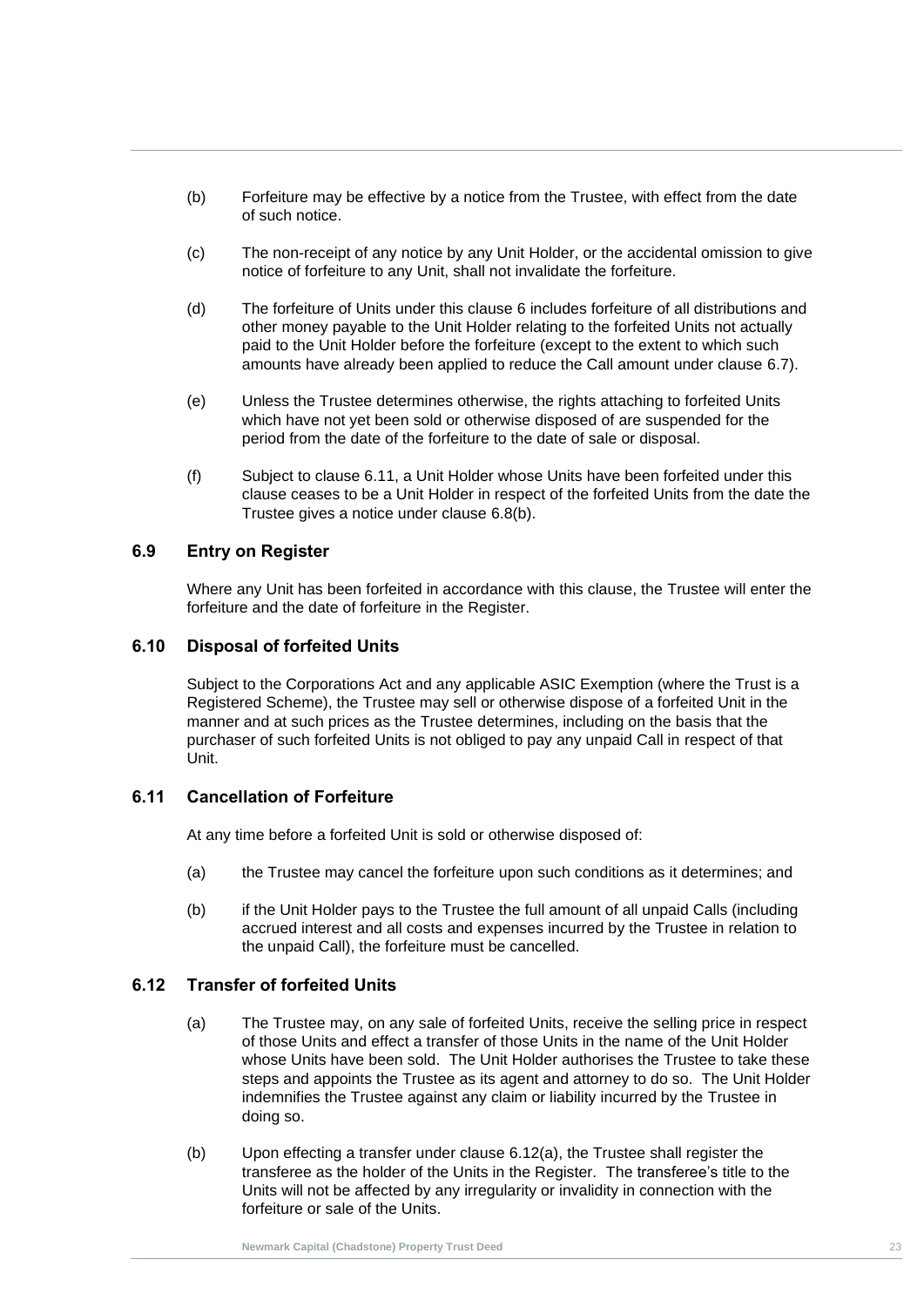#### <span id="page-30-0"></span>**6.13 Remaining liability**

6.16(a)(iv). That liability ceases if and when the Trustee receives payment in full of those<br>amounts and amounts owing by that Unit Holder. Despite the forfeiture of Units pursuant to clause [6.8,](#page-28-3) the Unit Holder whose Unit has been forfeited remains liable to pay to the Trustee the amounts listed in clauses 6.16(a)(i) to amounts and amounts owing by that Unit Holder.

#### <span id="page-30-1"></span>**6.14** Lien **6.14 Lien**

Subject to the Corporations Act*,* the Trustee has a first and paramount lien upon every Unit for unpaid Calls and other moneys payable to the Trustee by a Unit Holder. That lien extends to all distributions and other money payable in relation to a Unit from time to time.

#### <span id="page-30-2"></span>**6.15 Sale of Units to enforce lien**

For the purposes of enforcing a lien, the Trustee may sell the Units subject to the lien, in accordance with this clause [6](#page-27-1) as if the Units had been forfeited for non-payment of a Call.

#### <span id="page-30-3"></span>**6.16 Proceeds of sale**

- <span id="page-30-5"></span>(a) The net proceeds of any sale of forfeited Units to enforce a lien (including all distribution and other money from time to time payable to the Unit Holder in relation to those Units) must be applied by the Trustee in the following order:
	- (i) in payment of all costs which have been or will be incurred in relation to the forfeiture or enforcement of the lien (as the case may be) and the sale;
	- (ii) in payment of the amount of the unpaid Call:
	- (iii) in payment of the:
		- (A) unpaid portion of the Application Price in respect of the forfeited Unit;
		- (B) Uncalled Commitment of an Applicant;
	- (iv) in payment of the amount of any accrued interest on the Call and any other moneys payable to the Trustee; and
	- (v) in payment of the surplus (if any) to the Unit Holder whose Units have been sold.
- <span id="page-30-6"></span>(b) If the net proceeds of any sale are insufficient to pay the amounts in clauses  $6.16(a)(i)$  to  $6.16(a)(iv)$ , the Unit Holder whose Units have been sold remains liable for the difference between the net proceeds of sale and the sum of those amounts.

#### <span id="page-30-4"></span>**6.17 Joint Holders**

- (a) Joint holders of Partly Paid Units are jointly and severally liable for all amounts due on the Partly Paid Units held by them.
- (b) Joint Applicants in respect of a Commitment are jointly and severally liable for all amounts due in respect of a Commitment.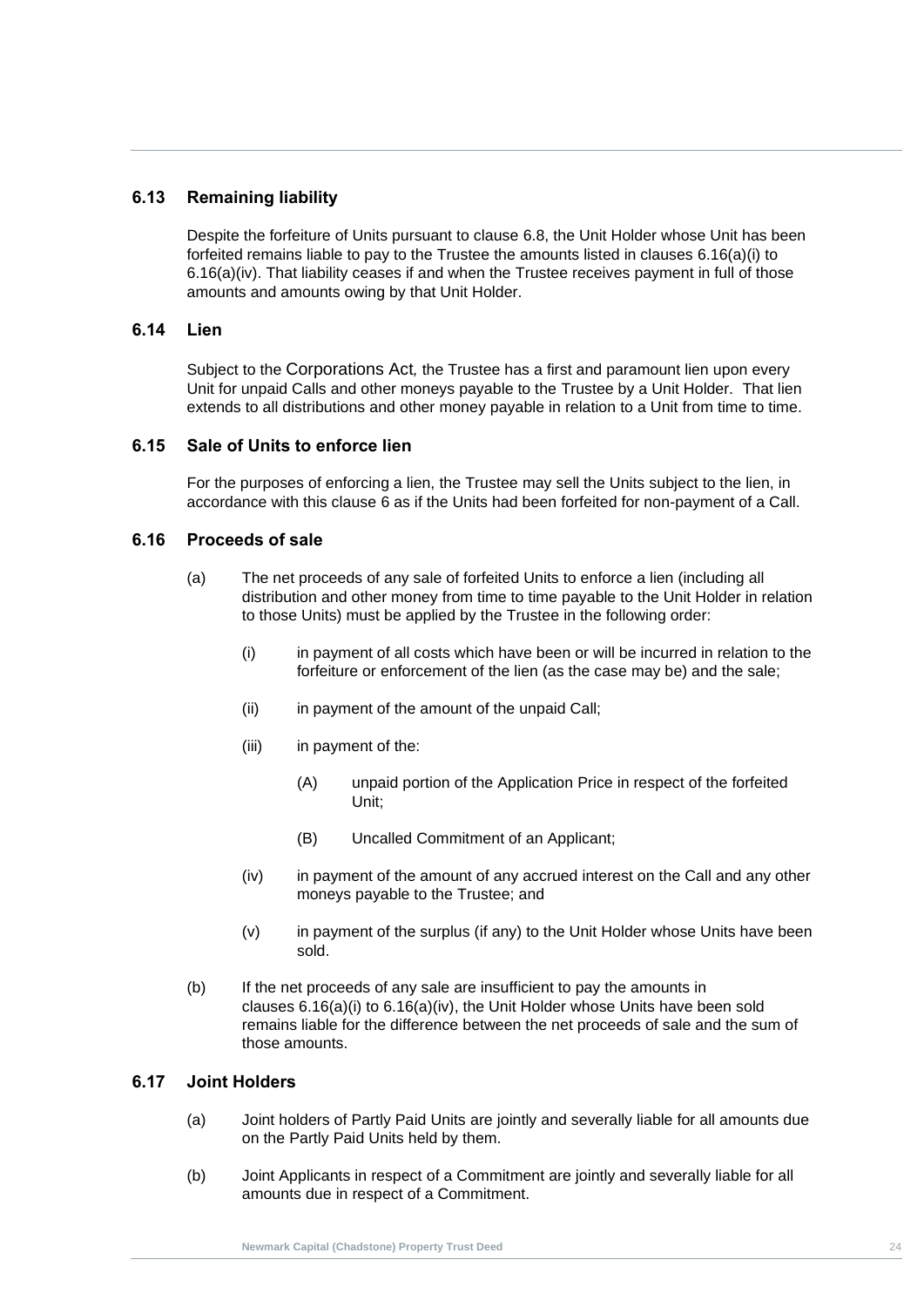#### <span id="page-31-0"></span>**6.18 Termination**

Upon termination of the Trust an Applicant has no liability to subscribe for Units except to the extent of Calls made prior to the termination.

#### <span id="page-31-1"></span>**New Mark Capital Capital Capital Capital Capital Capital Capital Capital Capital Capital Capital Capital Capital 6.19 Actions not limited**

For the avoidance of doubt, nothing in this clause [6](#page-27-1) limits an action, remedy or right that<br>the Trustee may take or pursue at law (whether pursuant to a breach of this Trust Deed. the Trustee may take or pursue at law (whether pursuant to a breach of this Trust Deed, any contract or otherwise) in order to enforce the non payment of a Call.

## <span id="page-31-2"></span>**7 Application Price**

#### <span id="page-31-3"></span>**7.1 Application Price**

- The Application Price for the initial issue of Units is \$1.00 plus any relevant  $(a)$ Transaction Charge.
- <span id="page-31-9"></span><span id="page-31-8"></span><span id="page-31-4"></span>(b) At any other time, but subject to clause [7.1](#page-31-3)[\(c\)](#page-32-2) and the rights, obligations and restrictions attaching to any particular Units or Class, the Application Price for a Unit shall be:
	- (i) while Units are Officially Quoted, subject to paragraphs [\(ii\),](#page-31-4) [\(iii\),](#page-31-5) [\(iv\)](#page-31-6) and [\(v\),](#page-31-7) equal to the Market Price of the Units or, where Stapling applies, the Market Price of the Stapled Securities minus the application price of each Attached Security or the amount determined by the Trustee in accordance with clause [7.7](#page-34-2) during the 10 ASX Business Days immediately prior to the date upon which the Application Price is to be calculated;
	- (ii) in the case of a rights issue while Units are Officially Quoted, in accordance with clause [7.4;](#page-33-0)
	- (iii) in the case of a placement or other issue of Units while Units are Officially Quoted, in accordance with clause [7.5;](#page-34-0)
	- (iv) in the case of a reinvestment of income while Units are Officially Quoted, in accordance with clause [7.6;](#page-34-1)
	- (v) in the case of Units issued on the exercise of an Option calculated in accordance with the terms and conditions of that Option;
	- (vi) in any other case calculated as:

<span id="page-31-10"></span><span id="page-31-7"></span><span id="page-31-6"></span><span id="page-31-5"></span>
$$
AP = \frac{A+B+C}{D+E}
$$

Where:

- AP is the Application Price;
- A is the Net Asset Value;
- B is any relevant Transaction Charge;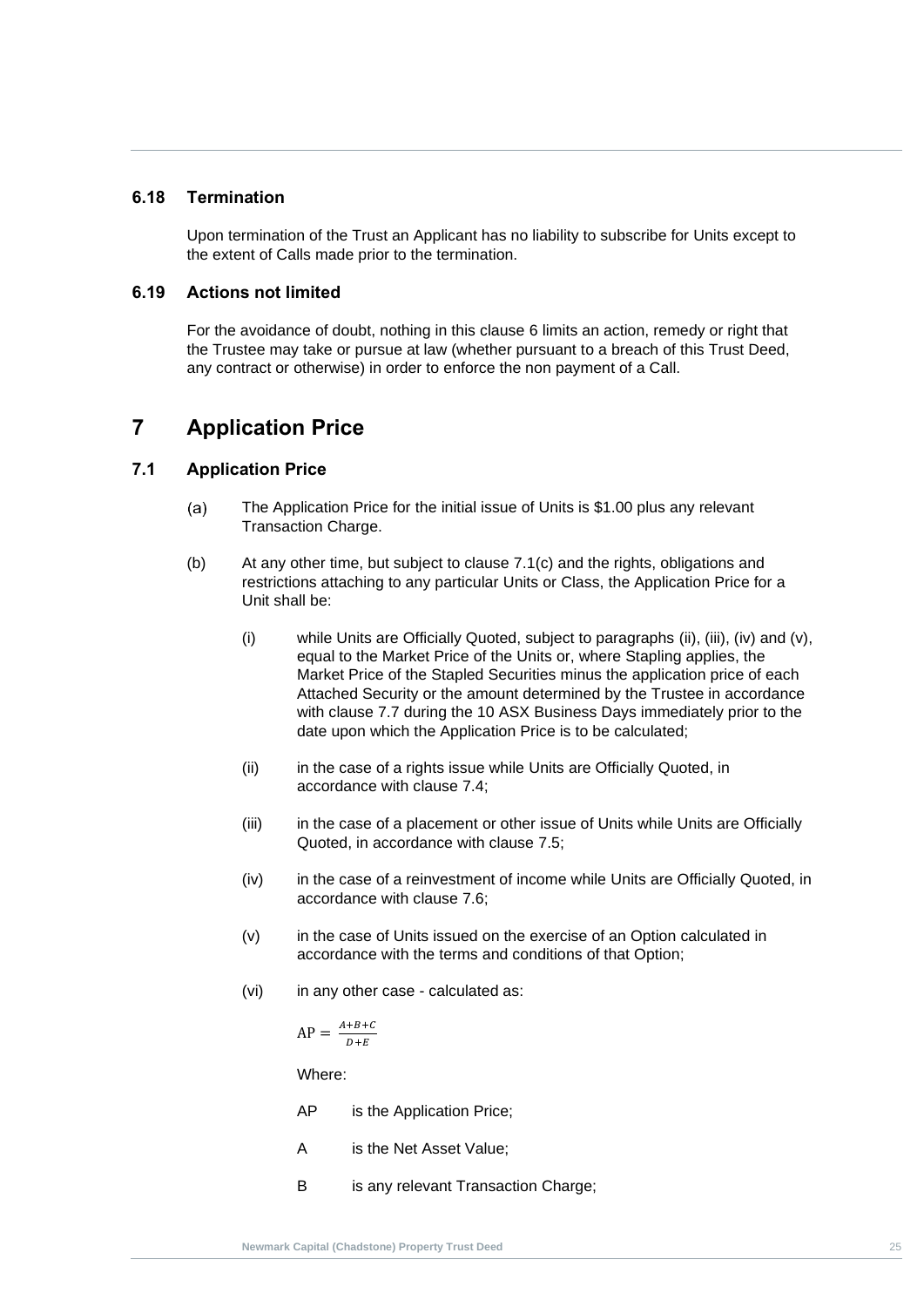- C is the Acquisition Cost Adjustment;
- D is the number of Fully Paid Units on issue; and
- E is Partly Paid Proportion.

**New Second Capital Conduct Capital Proportion.**<br> **E** *Charles a conserved* by *Charles by Capital* Capital Conduct Capital Capital Capital Capital Capital Capital Capital Capital Capital Capital Capital Capital Capital Ca Class on issue, 'Net Asset Value', 'Acquisition Cost Adjustment', 'Transaction<br>Charge' and the 'number of Units on issue' are variables determined by the For the purposes of the formula in clause [7.1](#page-31-3)[\(b\),](#page-31-8) where there is more than one Class on issue, 'Net Asset Value', 'Acquisition Cost Adjustment', 'Transaction Trustee in respect of the relevant Class in accordance with clause [4.5.](#page-20-1)

> Each of the variables in clause [7.1](#page-31-3)[\(b\)](#page-31-8) must be determined, subject to the other provisions of this clause [7:](#page-31-2)

- (i) as at the first Valuation Time after the later of the day on which the Trustee:
	- (A) receives the completed application for Units; or
	- (B) receives the application money or the property against which the Units are to be issued is vested in the Trustee; or
- (ii) in the case of a Unit issued under a distribution reinvestment plan, the first Business Day of the next Distribution Period following the Distribution Period in respect of which the Distribution Entitlement was calculated.
- <span id="page-32-2"></span>(c) The Trustee may determine a different Application Price in relation to some Units, a Class or all Units provided that where the Trust is a Registered Scheme it is permitted to do so by the Corporations Act and any applicable ASIC Exemption and in such case, subject to the terms of that ASIC Exemption (or, where the Trust is not a Registered Scheme, subject to applying the Corporations Act and any relevant ASIC Exemption with appropriate modifications as if the Trustee were a responsible entity and the Trust were a Registered Scheme).

#### <span id="page-32-0"></span>**7.2 Receipt of an application**

For the purposes of clause [7.1\(b\),](#page-31-8) the day and time of receipt of an application for Units is:

- (a) the time of actual receipt if the application is received before the Prescribed Time on a Business Day;
- (b) the time of deemed receipt if the application is deemed to be received before the Prescribed Time on a Business Day; or
- (c) the commencement of business on the next following Business Day if the application is received or is deemed to be received on a day which is not a Business Day or received on or after the Prescribed Time on a Business Day.

#### <span id="page-32-1"></span>**7.3 Initial Public Offering**

- (a) The Trustee may at any time issue Units to any person under an Initial Public Offering or to effect Stapling at a price and on terms determined by it provided that:
	- (i) the Trustee complies with any Listing Rules applicable to the issue and any applicable ASIC Exemption;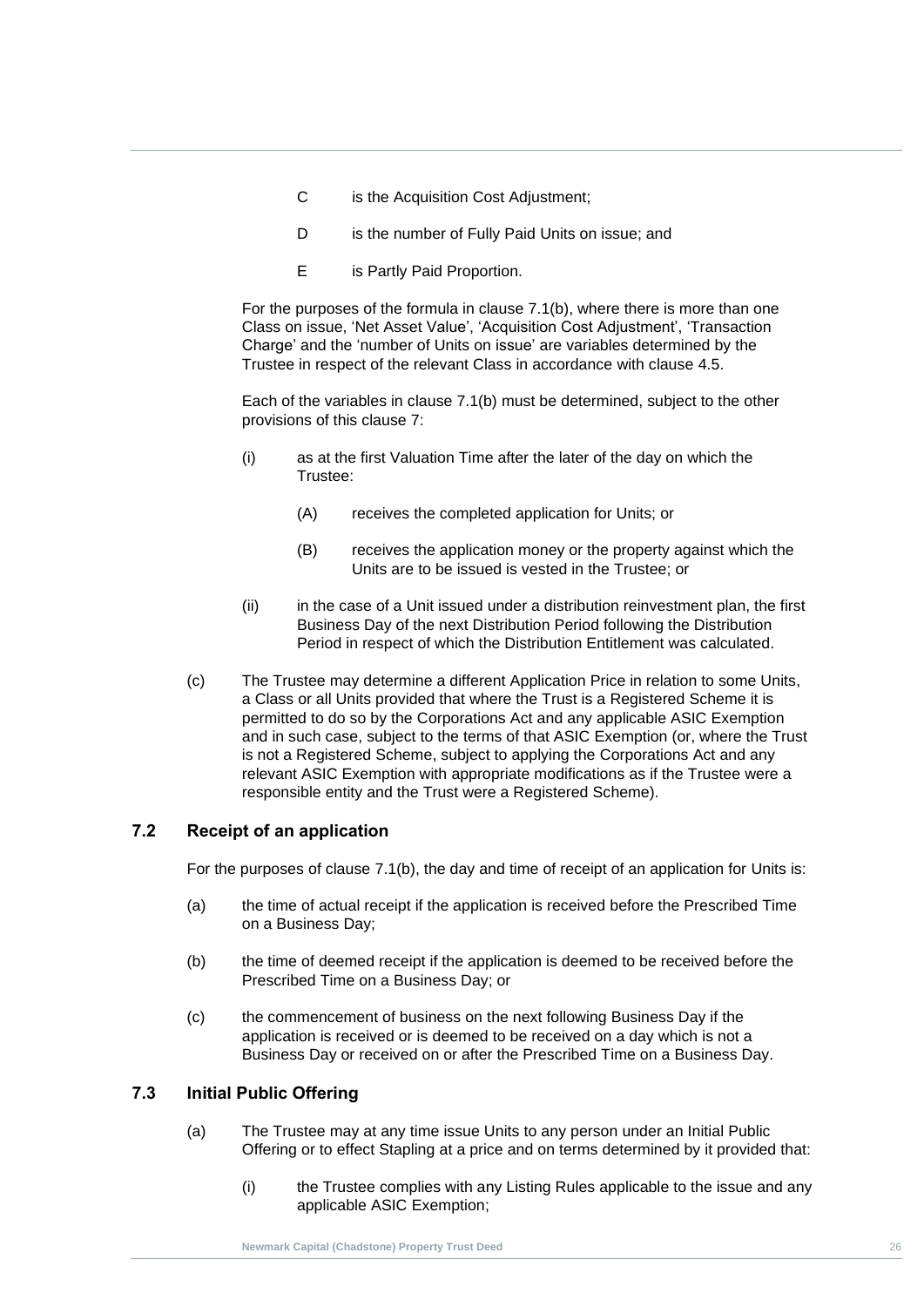- (ii) while Stapling applies, the same persons are at the same time offered identical numbers of Attached Securities which will be Stapled to the Units offered; and
- (iii) at an Issue Price which is not less than 90% of the Net Asset Value per<br>Unit. Unit.
- (b) While Stapling applies an offer of Units under this clause 7.3 may only be accepted<br>if the offeree at the same time accepts that offer of Units and the offer of Attached (b) While Stapling applies an offer of Units under this clause [7.3](#page-32-1) may only be accepted Securities referred to above.

#### <span id="page-33-0"></span>**7.4 Rights issues**

The following provisions apply to rights issues:

- (a) while Units are Officially Quoted, the Trustee may (subject to the terms of any applicable ASIC Exemption) offer further Units for subscription at a price determined by the Trustee to those persons who were holders of Units on a date determined by the Trustee not being more than 30 days immediately prior to the date of the offer, provided that:
	- (i) all holders of Units are offered Units at the same Application Price on a *pari passu* basis (whether or not the right of entitlement is renounceable);
	- (ii) all the Units so offered are in the same Class; and
	- (iii) where it is proposed to issue Units at an Application Price less than the price which would otherwise apply under clause [7.1\(b\),](#page-31-9) the relevant Application Price is not less than 50% of:
		- (A) that price which would otherwise apply to the Units; or
		- (B) where Stapling applies, the Market Price of Stapled Securities minus the application price of each Attached Security (as determined under clause [7.7\)](#page-34-2),

but, subject to the Listing Rules, the Trustee is not required to offer Units under this clause to persons whose address on the Register is in a place other than Australia and New Zealand.

- (b) The Trustee may adjust any entitlement to accord with the Listing Rules and in the case of fractions, the Trustee must offer the next higher whole number of Units. Any Unit Holder holding Units may, unless the terms of issue provide otherwise, renounce its entitlement in favour of some other person.
- <span id="page-33-1"></span>(c) Any Units offered under this clause [7.4](#page-33-0) which are not subscribed for within the period during which the offer is capable of acceptance may be offered for subscription by the Trustee to any person, provided that the Application Price is not less than that at which Units were originally offered to Unit Holders. If an underwriter has underwritten any offer for subscription under this clause, the underwriter may take up any Units not subscribed for by the Unit Holders at the Application Price referred to in this clause [7.4](#page-33-0)[\(c\).](#page-33-1)
- (d) The Trustee may make a priority offer in respect of any rights issue in accordance with the terms of any ASIC Exemption.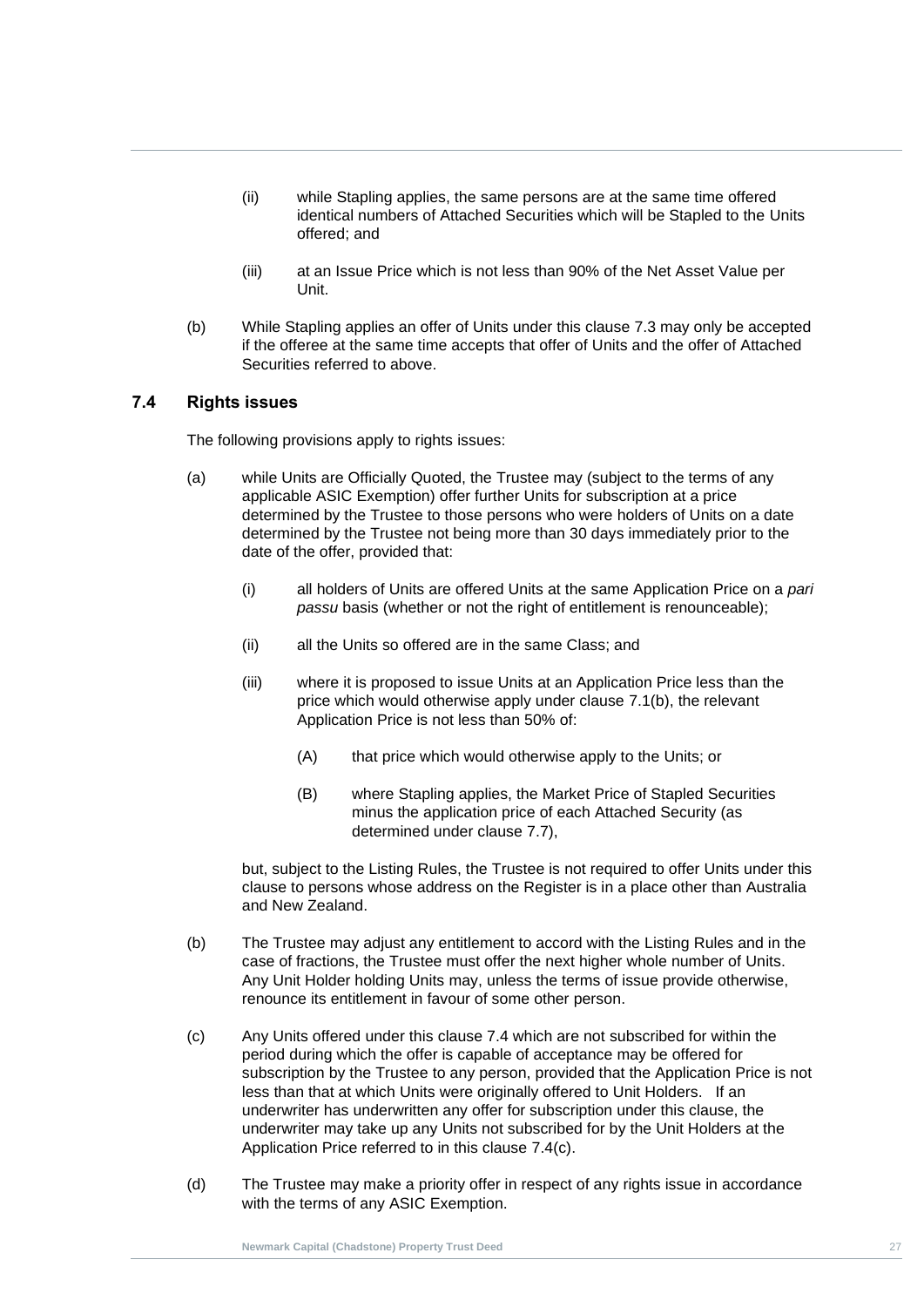While Stapling applies, an offer of Units under this clause [7.4](#page-33-0) may only be accepted if the offeree contemporaneously accepts that offer of Units and the offer of Attached Securities referred to in this clause [7.4.](#page-33-0)

### <span id="page-34-0"></span>**New Mark Capital Capital Capital Capital Capital Capital Capital Capital Capital Capital Capital Capital Capital Capital Capital Capital Capital Capital Capital Capital Capital Capital Capital Capital Capital Capital Capi 7.5 Placements and other issues**

while only at onlotally stacted, the Trastee may at any time issue only of any perset<br>whether by way of a placement or otherwise, at a price and on terms determined by it,<br>provided that: While Units are Officially Quoted, the Trustee may at any time issue Units to any person, provided that:

- (a) the Trustee complies with the Listing Rules applicable to the issue and any applicable ASIC Exemption; and
- (b) in the case of Units issued subsequent to the exercise of an Option, the price will be calculated in accordance with the terms and conditions of the Option,

provided that the Trustee complies with the Listing Rules applicable to the issue and the terms of any applicable ASIC Exemption.

While Stapling applies, an offer of Units under this clause [7.5](#page-34-0) may only be accepted if the offeree contemporaneously accepts that offer of Units and the offer of Attached Securities referred to in this clause [7.5.](#page-34-0)

#### <span id="page-34-1"></span>**7.6 Reinvestment**

- (a) If reinvestment applies while the Units are Officially Quoted, the Application Price for each additional Unit (or the aggregate of the Application Price of each additional Unit and the application price for the Attached Securities if Stapling applies) is the weighted average of all sales of Units (or, while Stapling applies Stapled Securities) recorded on the ASX during the first 5 trading days following the end of the period to which the distribution relates (unless the Trustee believes that this calculation does not provide a fair reflection of the Market Price of the Units or the Stapled Securities during this period in which event there shall be substituted for the amount so calculated the Market Price of the Units or the Stapled Securities as determined by an expert independent of the Trustee whose identity and instructions will be determined by the Trustee) less such discount, if any, not exceeding 10% as the Trustee may determine.
- (b) While Stapling applies the allocation of the application price for a Stapled Security between the Application Price for each Unit and the application price for the Attached Securities is to be determined in accordance with clause [7.7.](#page-34-2)
- (c) If the amount to be reinvested in additional Stapled Securities results in a fraction of a Unit or Stapled Security the money representing the fraction will be held for future reinvestment in the Trust and, if applicable, the Stapled Entities at the next time that reinvestment is to occur (where Stapling applies in such proportions as the Trustee and the Stapled Entities may determine on behalf of the relevant Stapled Security Holder).

#### <span id="page-34-2"></span>**7.7 Determination of Application Price where Stapled Securities are issued**

- (a) Where:
	- (i) Stapling applies;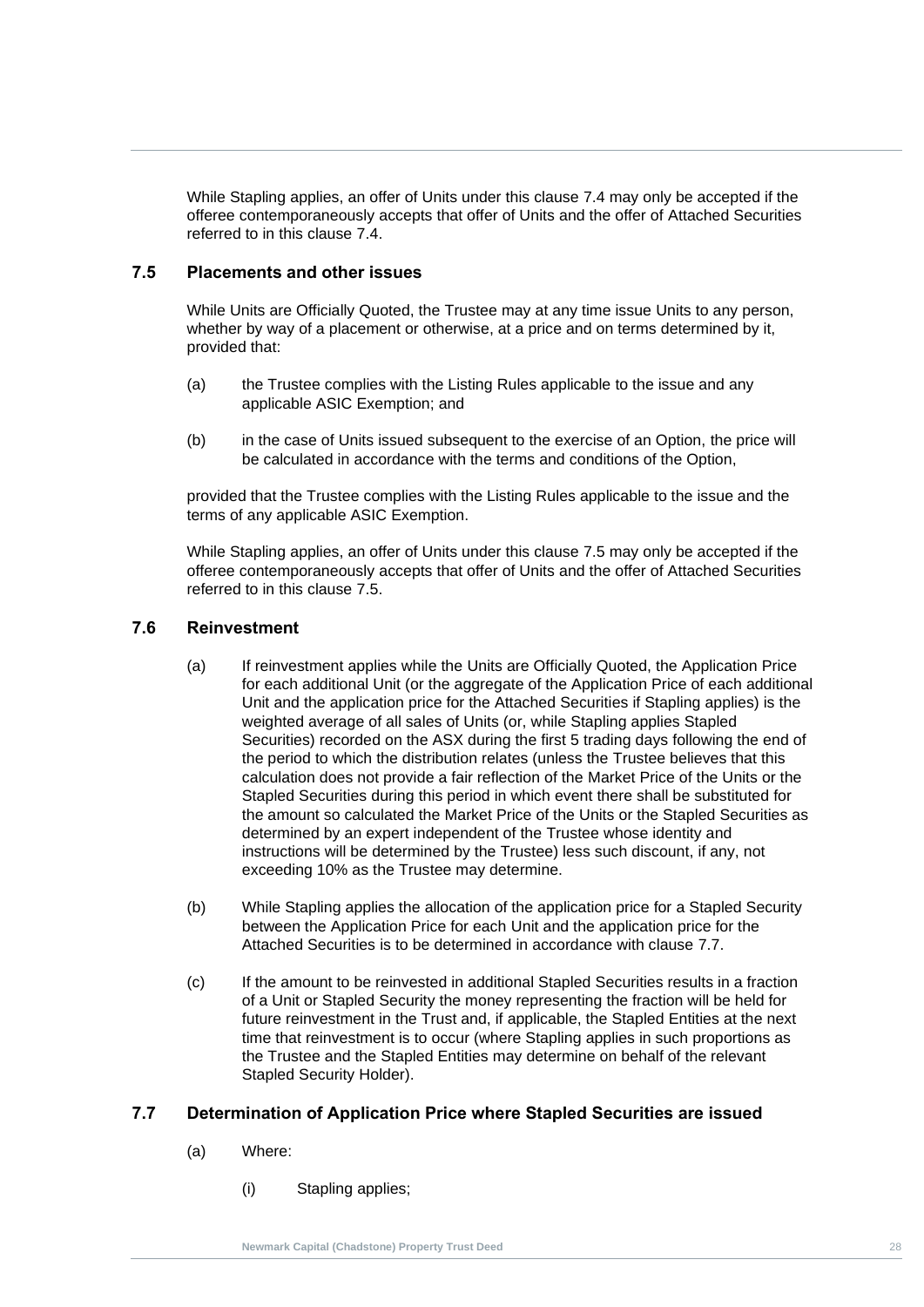- (ii) as a consequence, a Unit is to be issued as part of a Stapled Security; and
- (iii) this Trust Deed contains a provision for the calculation or determination of the application price for the Stapled Security but not for the Unit,

the Trustee must determine what part of the application price of a Stapled Security<br>in the Trustee must determine what part of the application price of a Stapled Security is to represent the Application Price of a Unit for the purposes of this Trust Deed.

- **Trust Deedle Incorporation**<br>
(b) Unless otherwise agreed between the Trustee and:
	- (i) in relation to any Stapled Entity that is a company, the Stapled Entity; and
	- (ii) in relation to any Stapled Entity that is a managed investment scheme, the responsible entity of the Stapled Entity,

the application price of a Stapled Security will be allocated between the Application Price of the Unit and the application price of the Attached Securities in the ratio that the net assets (adjusted for the net market value of their investments) of each of the Trust and each of the Stapled Entities at the end of the relevant period immediately prior to the issue bears to the amount of the aggregate net assets (adjusted for the net market value of their investments) of the Trust and the Stapled Entities at that time.

#### <span id="page-35-0"></span>**7.8 Issue of Units to acquire an Asset**

Subject to clause [7.8](#page-35-0)[\(b\),](#page-35-5) where Units are consideration (in whole or in part) for the acquisition of an investment (on behalf of the Trust):

- (a) the Application Price for those Units must be calculated in accordance with clause [7.1\(b\)\(vi\)](#page-31-10) on the date of the agreement under which there will be an issue of Units; and
- <span id="page-35-5"></span>(b) the Trustee may determine a different Application Price in relation to some Units, a Class or all Units provided that where the Trust is a Registered Scheme it is permitted to do so under the Corporations Act and any applicable ASIC Exemption.

#### <span id="page-35-1"></span>**7.9 Rounding**

The Application Price may be rounded as the Trustee determines.

#### <span id="page-35-2"></span>**7.10 Satisfaction of Application Price**

The Application Price may be satisfied by payment in cash or by transfer to the Trustee of property acceptable to the Trustee (or by a combination of both). If the Trustee accepts payment other than cash, it may determine that some or all of the costs associated with the valuation or transfer of such property are payable or reimbursable out of the Assets or by the applicant.

### <span id="page-35-3"></span>**8 Withdrawal procedures**

#### <span id="page-35-4"></span>**8.1 While Units are Officially Quoted**

While Units are Officially Quoted, clauses [8.2](#page-36-0) to [8.5](#page-38-0) do not apply.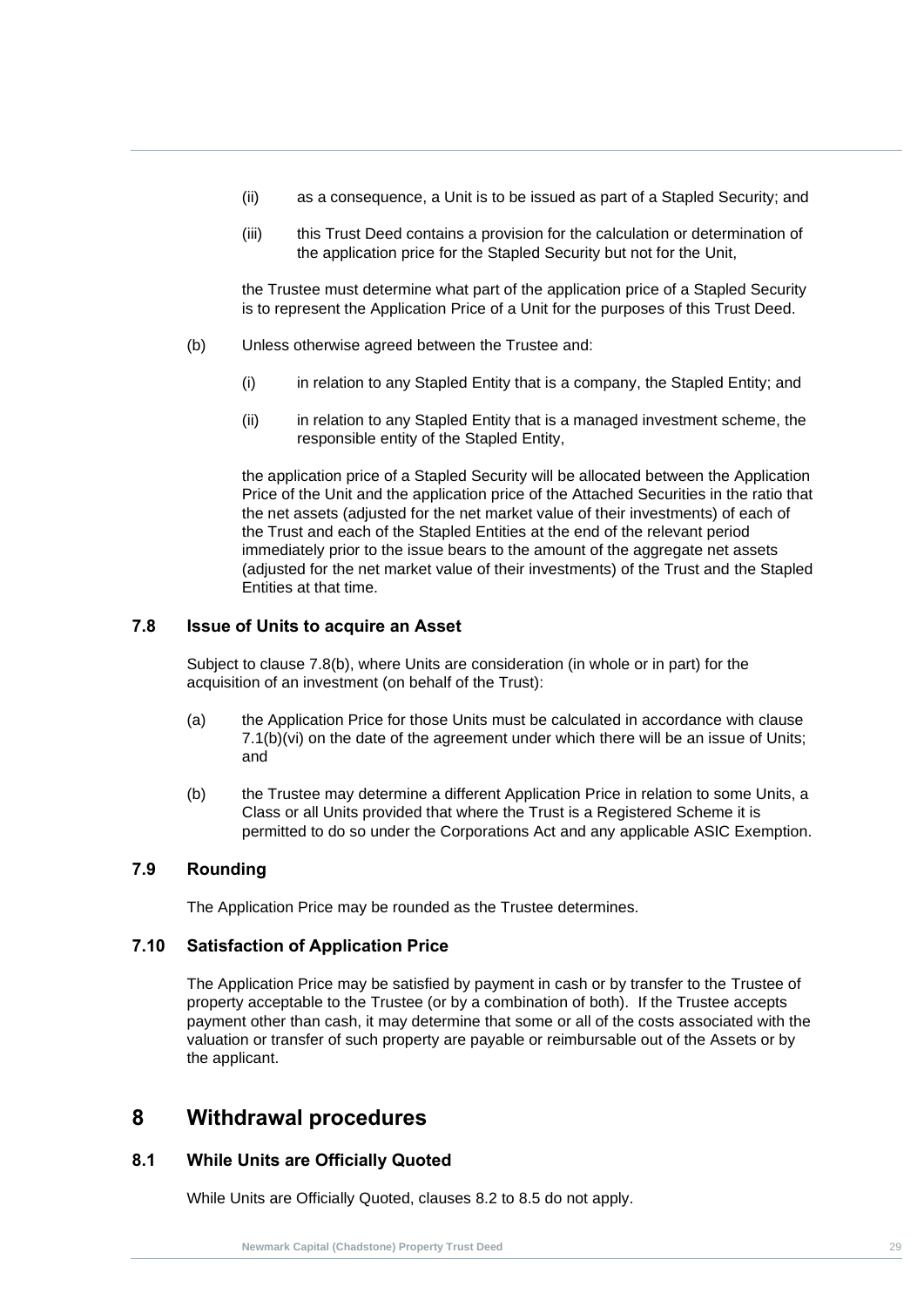## **8.2 Right to withdraw**

A Unit Holder has no right to withdraw from the Trust other than:

- (a) where the Trust is not a Registered Scheme, as determined by the Trustee at its<br>absolute discretion and otherwise in accordance with the remainder of this clause (a) where the Trust is not a Registered Scheme, as determined by the Trustee at its 8; or
- ی<br>(b) where the Trust is a Registered Scheme, in accordance with the remainder of this clause [8.](#page-35-0)

## <span id="page-36-1"></span>**8.3 Withdrawal request**

Subject to this clause [8](#page-35-0) and the Corporations Act (where the Trust is a Registered Scheme), a Unit Holder may make a request for the withdrawal of some or all of its Units, or to realise a specified amount, in writing and delivered to the registered office (or other place nominated by the Trustee) and:

- (a) while the Trust is a Registered Scheme and not Liquid, the Trustee must only give effect to that withdrawal request in the circumstances set out in clause [8.5;](#page-38-0) and
- (b) at any other time, the Trustee may give effect to that request at the time and in the manner set out in clause [8.4,](#page-36-0) provided that the withdrawal request has been given to the Trustee prior to the Withdrawal Date to which the request relates, unless otherwise agreed by the Trustee.

## <span id="page-36-0"></span>**8.4 Withdrawal while Trust is Liquid or not a Registered Scheme**

- (a) This clause [8.4](#page-36-0) shall apply in respect of the withdrawal of Units unless clause [8.5](#page-38-0) applies.
- <span id="page-36-2"></span>(b) By no later than 7 Business Days following the Withdrawal Date immediately after the withdrawal request is received under clause [8.3,](#page-36-1) the Trustee must consider that request and, in the Trustee's absolute discretion:
	- (i) deny the request and notify the Unit Holder accordingly;
	- (ii) effect the withdrawal request by causing the number (or value) of Units held by the Unit Holder that are subject of the request to be redeemed at the applicable Withdrawal Price out of the Assets within 12 Months of the Withdrawal Date to which the withdrawal request relates;
	- (iii) subject to the Corporations Act*,* purchase or arrange for another person to purchase the number (or value) of Units held by the Unit Holder that are the subject of the withdrawal request; or
	- $(iv)$  partially effect the withdrawal in the manner described in clause  $8.4(b)$ (ii) and partially purchase Units or arrange for Units to be purchased in the manner described in clause [8.4\(b\)\(iii\).](#page-36-3)
- <span id="page-36-4"></span><span id="page-36-3"></span>(c) If the Unit Holder has made a withdrawal request which complies with this Trust Deed and the Trustee accepts the withdrawal request, in part or in full, the Trustee must satisfy the withdrawal request in respect of a Unit by payment from the Assets the Withdrawal Price calculated in accordance with clause [9.](#page-40-0) The payment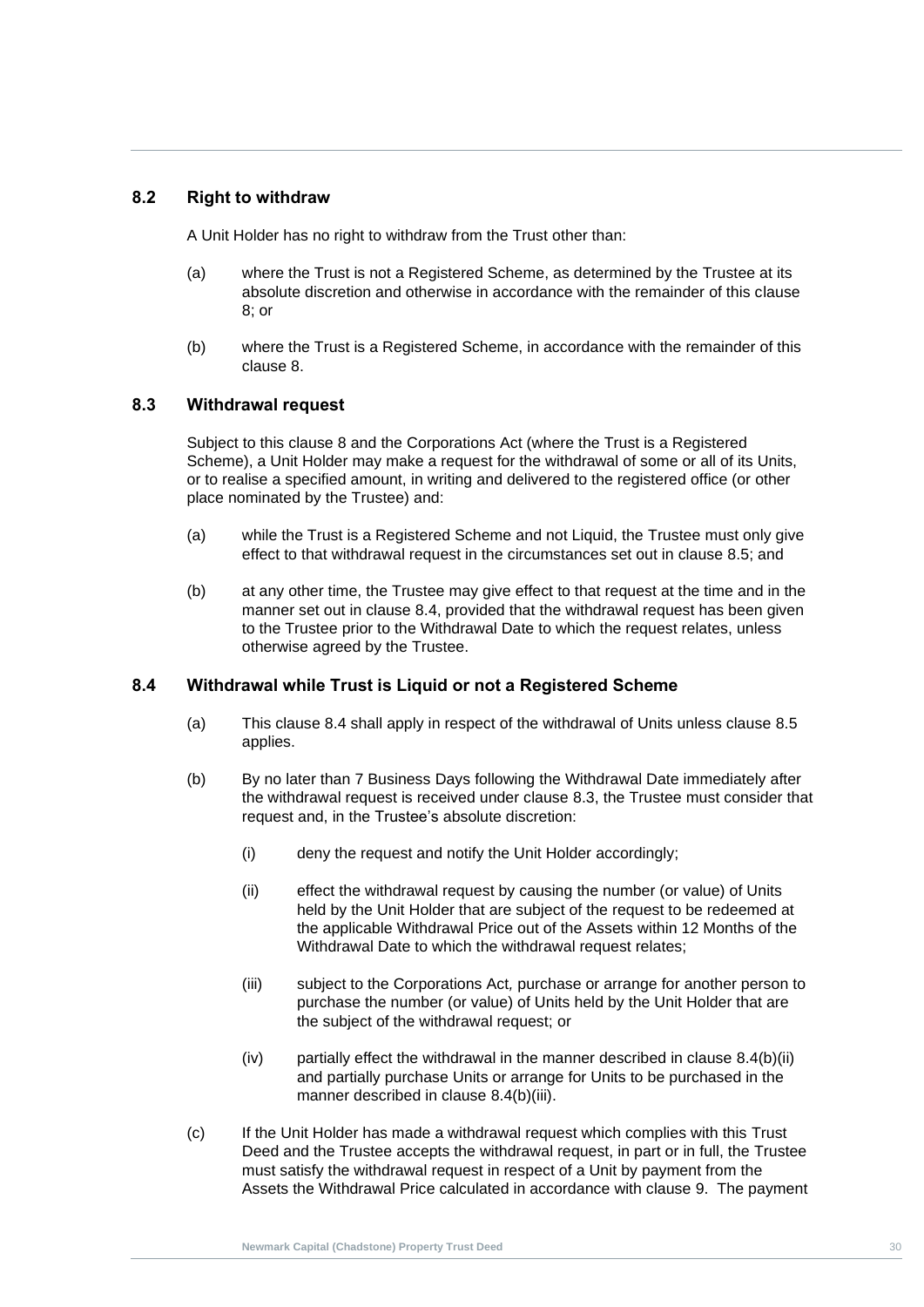must be made within 21 days of the day on which the withdrawal request was effected under clause [8.4\(b\)\(ii\).](#page-36-2)

- <span id="page-37-0"></span>satisfying a withdrawal request until a later Withdrawal Date if in the opinion of the<br>Trustee: (d) Notwithstanding claus[e8.4](#page-36-0)[\(c\),](#page-36-4) the Trustee may extend the period allowed for Trustee:
- (i) the Tru<br>satisfy (i) the Trustee has taken all reasonable steps to realise sufficient Assets to satisfy a withdrawal request and is unable to do so due to one or more circumstances outside its control such as restricted or suspended trading in the market for an Asset;
	- (ii) the Trustee does not consider it to be in the best interests of the Unit Holders as a whole to realise sufficient Assets to satisfy the withdrawal request; or
	- (iii) it is, for any reason, impractical to calculate the Net Asset Value of the Assets, including because of the closure of an exchange or trading or withdrawal restrictions in respect of a security.
	- $(e)$ The Trustee may specify a minimum withdrawal amount for the Trust or a Class and vary that amount at its discretion.
	- Unless otherwise determined by the Trustee, the Trustee need not give effect to a  $(f)$ withdrawal request if:
		- (i) the aggregate Withdrawal Price of the Units to be redeemed is less than any minimum withdrawal amount determined by the Trustee; or
		- (ii) the withdrawal would result in the aggregate Withdrawal Price of the Unit Holder's remaining Unit Holding being less than any minimum holding amount determined by the Trustee under clause [5.2.](#page-23-0)
	- (g) If compliance with a withdrawal request would result in the aggregate Withdrawal Price of a Unit Holder's remaining Unit Holding being less than any minimum holding amount determined by the Trustee under clause [5.2,](#page-23-0) the Trustee may treat the withdrawal request as relating to the Unit Holder's entire Unit Holding.
	- (h) If the Trustee increases the minimum holding amount, the Trustee may, after giving 30 days' notice, redeem the entire Unit Holding of a Unit Holder if the aggregate Withdrawal Price of that Unit Holding is less than the then current minimum holding amount, without the need for a withdrawal request.
	- (i) The Trustee may redeem the Unit Holding of a Unit Holder without the need for a withdrawal request after giving 30 days' notice to a Unit Holder who holds Units with an aggregate Withdrawal Price less than the then current minimum holding amount.
	- (j) Any balance realised representing a fraction of the proceeds of withdrawal of a Unit will be retained by the Trustee to be added to any further application money received from the Unit Holder or to the proceeds of withdrawal of any other Units of the Unit Holder as the Trustee may determine.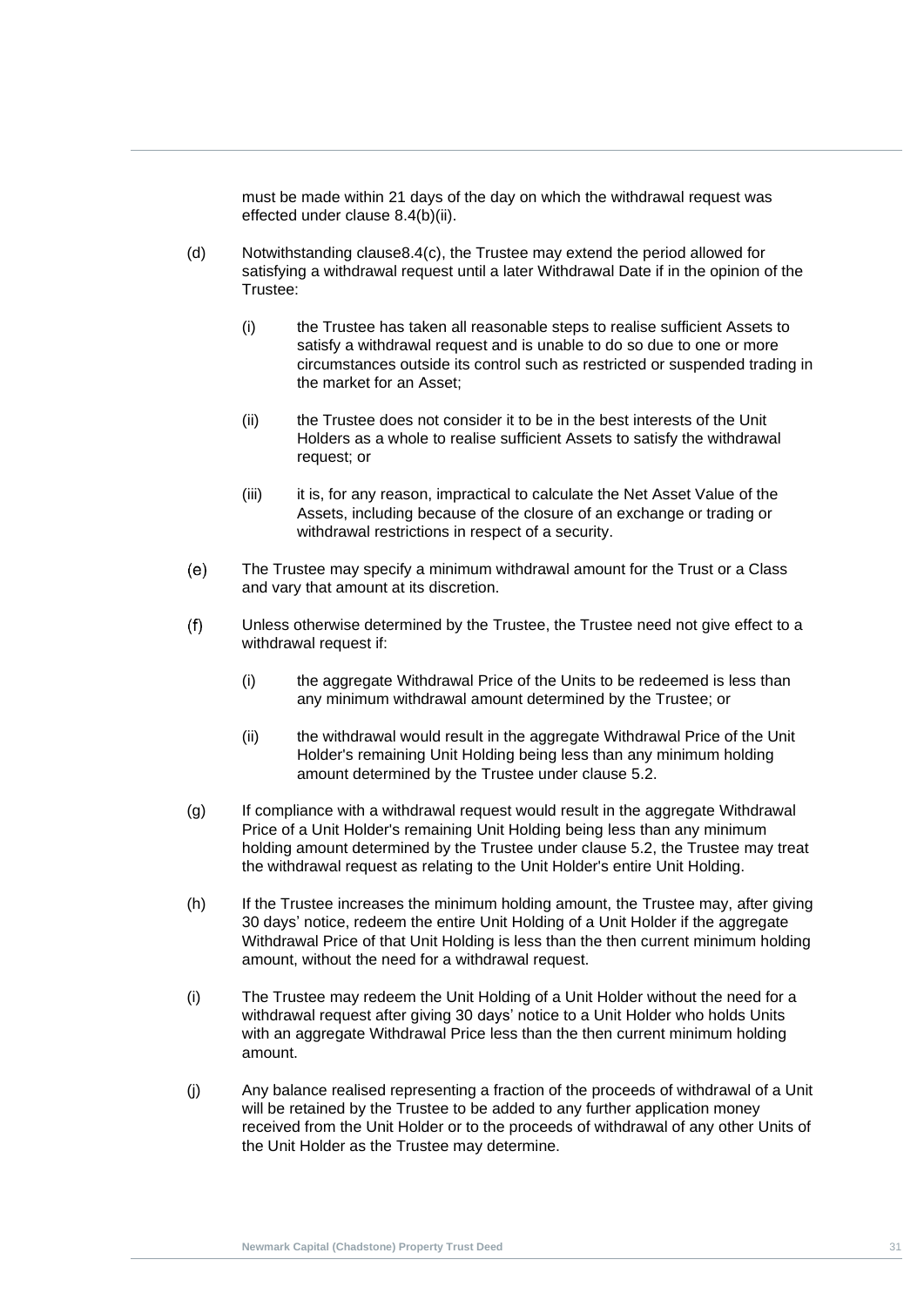(k) If the application money for the Units which are the subject of a withdrawal request is paid by cheque, the Trustee may refuse to act on that request until the cheque has cleared.

## <span id="page-38-0"></span>**Newmark Capital (Chadstone) Property 8.5 Withdrawal while Trust is a Registered Scheme and not Liquid**

- (a) This clause 8.5 shall apply when the Trust is a Registered Scheme and not Liquid.
- (a) This statist bis shall apply when the Trust is a registere[d](#page-38-0) beheme and he<br>(b) While the Trust is not Liquid, a Unit Holder may withdraw from the Trust in accordance with the terms of any current Withdrawal Offer made by the Trustee in accordance with Part 5C.6 of the Corporations Act.
	- (c) If there is no Withdrawal Offer currently open for acceptance by Unit Holders, a Unit Holder has no right to withdraw from the Trust.
	- (d) The Trustee is not at any time obliged to make a Withdrawal Offer.
	- If the Trustee receives a withdrawal request before it makes a Withdrawal Offer, it (e) may treat the request as an acceptance of the offer effective as at the time the offer is made.
	- $(f)$ The Trustee must ensure that withdrawal requests in response to the Withdrawal Offer are satisfied within 21 days of the Withdrawal Offer closing.

### **8.6 Clauses applicable whether or not the Trust is Liquid**

The following clauses [8.7](#page-38-1) to [8.14](#page-39-0) are applicable in respect of withdrawals of Units regardless of whether or not the Trust is Liquid.

## <span id="page-38-1"></span>**8.7 The Trustee may deny a request for withdrawal**

Subject to the Corporations Act (where the Trust is a Registered Scheme) and clause [8.5](#page-38-0) and irrespective of anything in clause [8.4,](#page-36-0) the Trustee may deny a request for withdrawal of Units where:

- (a) the Trust has been terminated under clause [27;](#page-72-0)
- (b) accepting the request would constitute a breach of this Trust Deed, the compliance plan, the Corporations Act*,* or the disclosure document;
- (c) accepting the request would cause the Trust to cease to be Liquid;
- (d) accepting the request would unfairly prejudice another Unit Holder; or
- (e) the Trustee does not consider it to be in the best interests of the Unit Holders as a whole to realise sufficient Assets to satisfy the withdrawal request.

## **8.8 Restrictions on Unit Holder**

- (a) Upon making a withdrawal request under clause [8.3,](#page-36-1) the Unit Holder will have no right to deal with the Units that are subject of the request (unless and until the request is denied by the Trustee).
- (b) A Unit Holder may not withdraw a withdrawal request unless the Trustee agrees.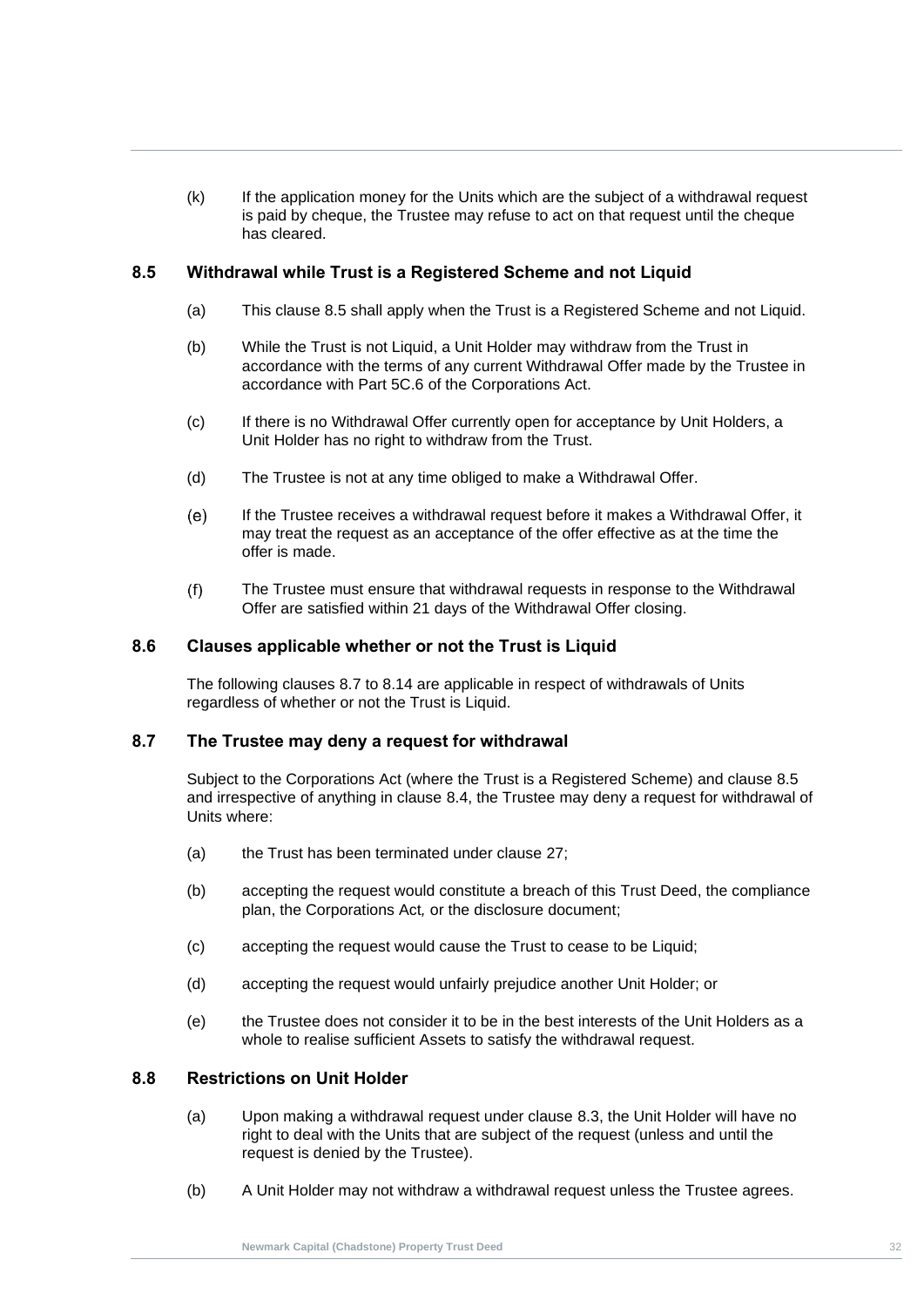## **8.9 Trustee discretion to redeem**

by a Unit Holder without being requested to do so at the Withdrawal Price by giving at least<br>30 days notice to the Unit Holder of its intention to redeem such Units. Subject to the Corporations Act (where the Trust is a Registered Scheme) and clause [8.5,](#page-38-0) the Trustee may at any time in its absolute discretion redeem some or all of the Units held 30 days notice to the Unit Holder of its intention to redeem such Units.

## **Trust Deed 8.10 No obligation to pay out of own funds**

The Trustee is not obliged to pay any part of the Withdrawal Price out of its own funds.

## **8.11 Sums owed to the Trustee**

Subject to the Corporations Act (where the Trust is a Registered Scheme), the Trustee may deduct from the proceeds of withdrawal or money paid pursuant to a Withdrawal Offer any money due to it by the Unit Holder.

## <span id="page-39-1"></span>**8.12 Transfer of Assets**

- (a) The Trustee may transfer Assets to a Unit Holder rather than pay cash in satisfaction of all or part of the aggregate Withdrawal Price due to Unit Holder pursuant to a withdrawal request or acceptance of a Withdrawal Offer.
- (b) Assets transferred to a Unit Holder under clause [8.12\(a\)](#page-39-1) together with any cash paid must be of equal value to the total amount due to the Unit Holder pursuant to the withdrawal request or Withdrawal Offer (based on a valuation of the Assets which is consistent with the range of ordinary commercial practice for valuing assets of that type and be reasonably current). If the Trustee requires, the reasonable costs involved in transfer of these Assets must be paid by the Unit Holder or deducted from the amount due to the Unit Holder.
- <span id="page-39-2"></span>(c) The Trustee may direct an amount arising from the sale of an Asset to a particular Unit Holder, who shall be taken to have a present entitlement in that amount, if the Unit Holder withdraws one or more of their Units and the direction is made to fund the withdrawal request.

## **8.13 Order of withdrawal**

Unless the Trustee determines otherwise, the first Units issued to a Unit Holder are the first to be redeemed.

## <span id="page-39-0"></span>**8.14 Liquid or not Liquid**

The Trustee will determine whether the Scheme is Liquid. Such a determination is binding on Unit Holders and no Unit Holder will challenge it.

## **8.15 Determination of income and capital**

Unless the Trustee otherwise determines, the proceeds of withdrawal paid to a Unit Holder will comprise of capital only. Subject to the law, the Trustee may however determine at its absolute discretion that the proceeds of withdrawal comprises part capital and part income of the Trust in the Financial Year in which the withdrawal occurs.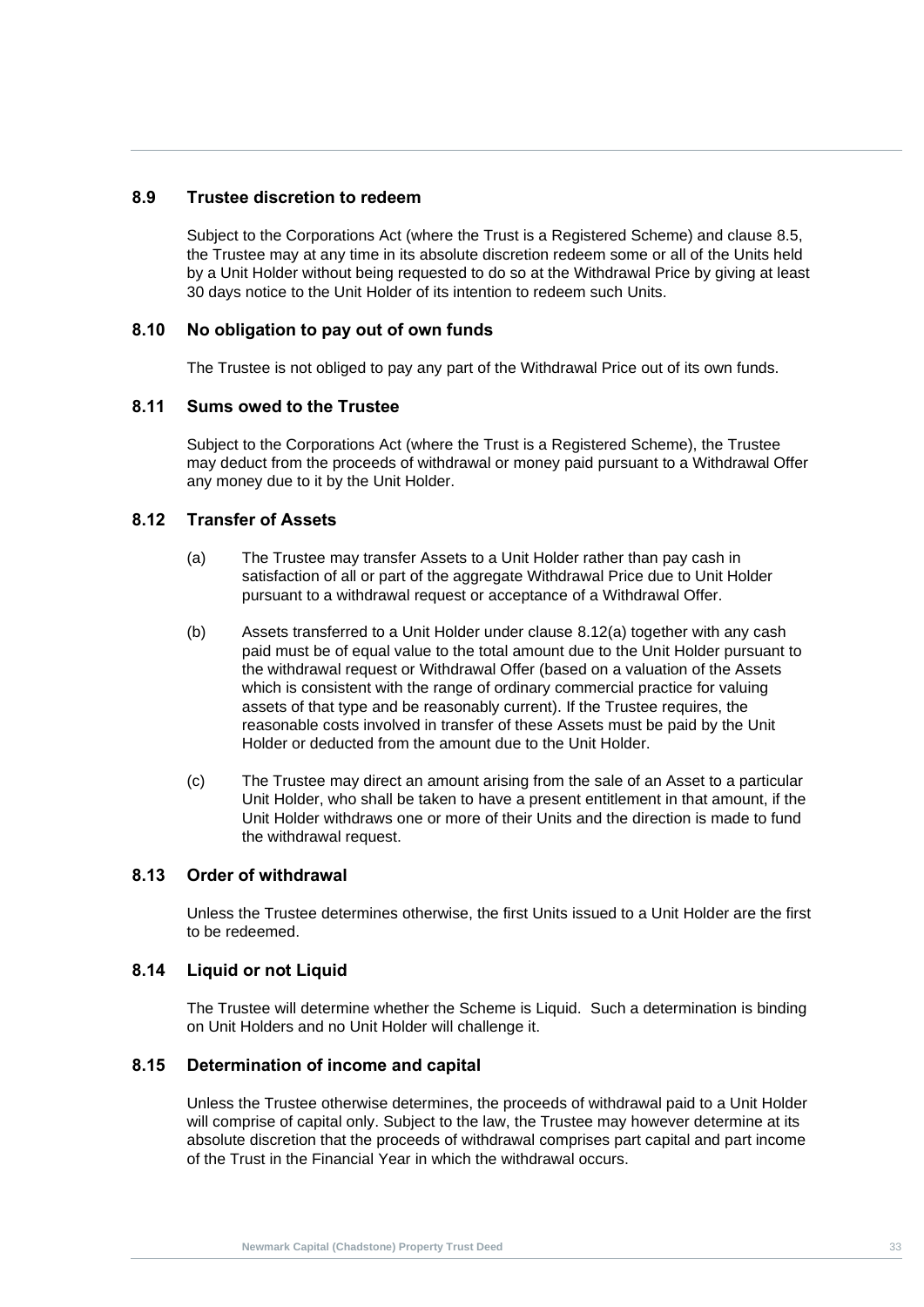## **8.16 Cooling off**

accordance with Part 7.9 of the Corporations Act or with any similar requirement that<br>applies to the trustee of the Trust. Where the Trust is a Registered Scheme, nothing in this clause [8](#page-35-0) prevents the Trustee from complying with any requirement to return application money to Unit Holders in applies to the trustee of the Trust.

## **Trust Deed 8.17 Buy-back of Units**

While the Trust is Listed the Trustee may, subject to and in accordance with the Corporations Act (including any modifications thereof) and any requirements under the Listing Rules purchase Units and cause the Units to be cancelled. No redemption price is payable upon cancellation of the Units. Where the Units comprise part of Stapled Securities the Trustee may only buy back and cancel the Units if the Attached Securities are also the subject of contemporaneous buy-back and cancellation. Where Units are purchased as part of a Stapled Security pursuant to a buy-back arrangement, the Trustee must determine what proportion of the price paid for the Stapled Security is to be paid from the Assets of the Trust on the same basis as set out in clause [7.7](#page-34-0) for the Application Price of Units.

## **8.18 Withdrawal while Stapling applies**

While Stapling applies the Trustee may not withdraw a Unit unless each Stapled Entity also redeems or buys back and cancels the corresponding Attached Securities or the Attached Securities are unstapled from the Unit to be withdrawn.

## <span id="page-40-0"></span>**9 Withdrawal Price of Units**

## <span id="page-40-1"></span>**9.1 Withdrawal Price**

A Unit must only be redeemed at a Withdrawal Price calculated in accordance with the following formula:

WP = (*A*/ *B*) *<sup>x</sup>* (*C*/ *D*)

Where:

- WP is the Withdrawal Price;
- A is Net Asset Value less any relevant Transaction Charge plus the Acquisition Cost Adjustment;
- B is the number of Fully Paid Units on issue plus the Partly Paid Proportion;
- C is the amount paid up on that Unit; and
- D is the Application Price of that Unit.

For the purposes of the above formula, where there is more than one Class on issue, 'Net Asset Value', 'Transaction Charge', 'Acquisition Cost Adjustment' and the 'number of Units on issue' are variables determined by the Trustee in respect of the relevant Class in accordance with clause [4.5.](#page-20-0)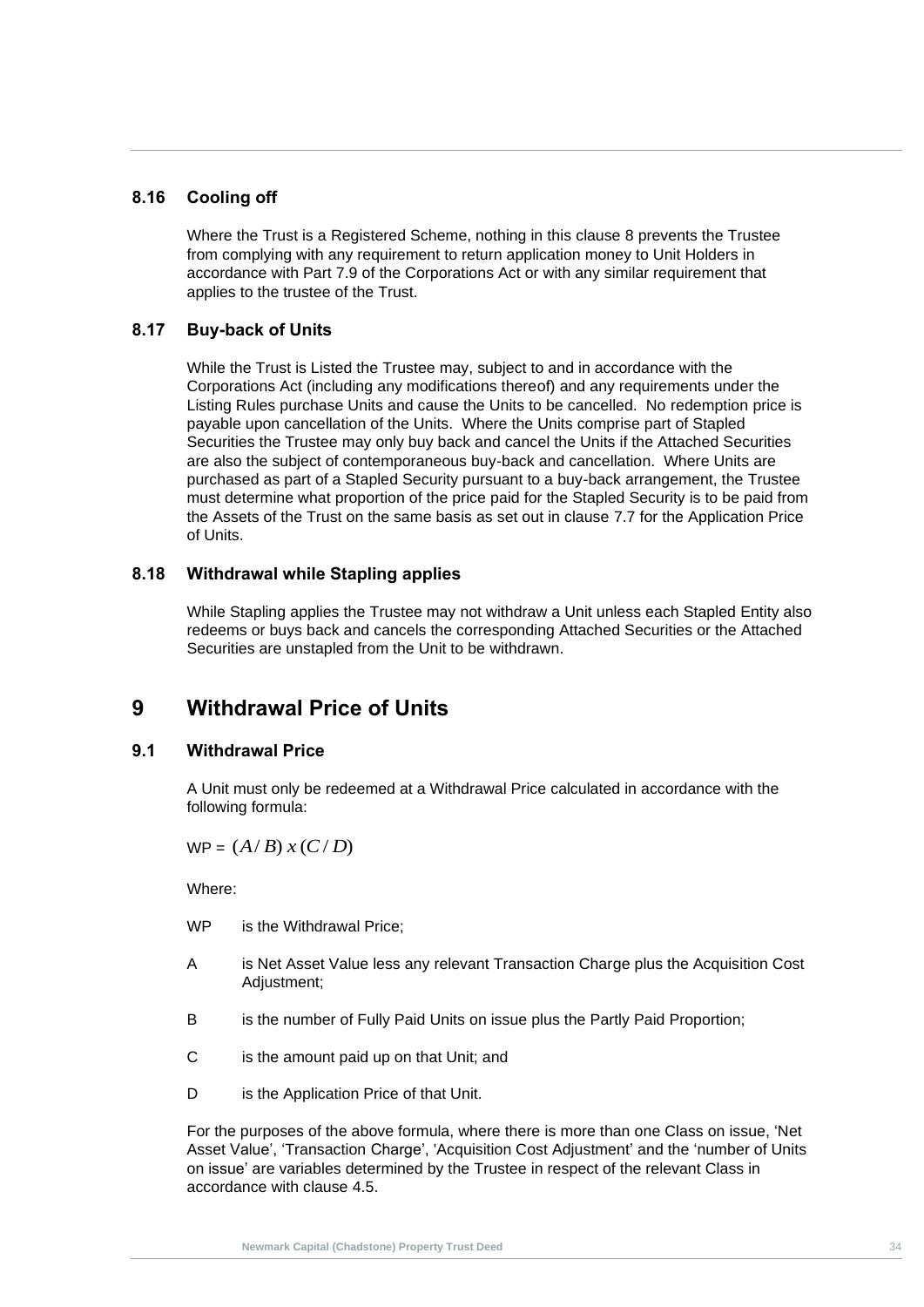## **9.2 Determination of Withdrawal Price**

Each of the variables in clause [9.1](#page-40-1) must be determined:

- (a) while the Trust is a Registered Scheme and not Liquid, as at the day on which the<br>Withdrawal Offer closes; and Withdrawal Offer closes; and
- (b) at any other time, as at:
	- (i) the next Withdrawal Date after the Trustee received (or is taken to have received) a withdrawal request; or
	- (ii) where the period allowed for withdrawal has been extended pursuant to clause [8.4\(d\),](#page-37-0) the Withdrawal Date on which the withdrawal request is processed.

## **9.3 Receipt of withdrawal request**

The Trustee may determine that a withdrawal request received by the Trustee after a particular time will be deemed to have been received on the next Business Day.

## **9.4 Rounding**

The Withdrawal Price may be rounded as the Trustee determines.

## <span id="page-41-1"></span>**10 Transfers**

## <span id="page-41-0"></span>**10.1 Transferability while interests are not Officially Quoted**

- (a) Clauses [10.1](#page-41-0) to [10.3](#page-42-0) apply to Units or Options that are not Officially Quoted.
- (b) Unit Holders may not transfer or assign their interest in the Trust other than with the prior written consent of the Trustee.
- (c) A transfer of Units is not effective until it has been recorded in the Register.
- (d) All transfers of Units will be effected by an instrument of transfer in writing in a form and in a manner approved by the Trustee provided that, where the Trust is a Registered Scheme, the form of transfer must not be prohibited by the Corporations Act*.*
- (e) The Trustee may refuse to register a transfer (whether voluntarily or by operation of law) of Units without being bound to provide any reason for any refusal.
- (f) A transferor of Units remains the holder of the Units until the transfer is registered and the name of the transferee is entered in the Register in respect of those Units.
- (g) The Trustee may charge Unit Holders a fee to cover administrative costs involved in registering a transfer of Units.
- (h) The Trustee may require a transferee of Units to execute a Transferee Subscription Agreement before allowing the transfer of Units to the transferee.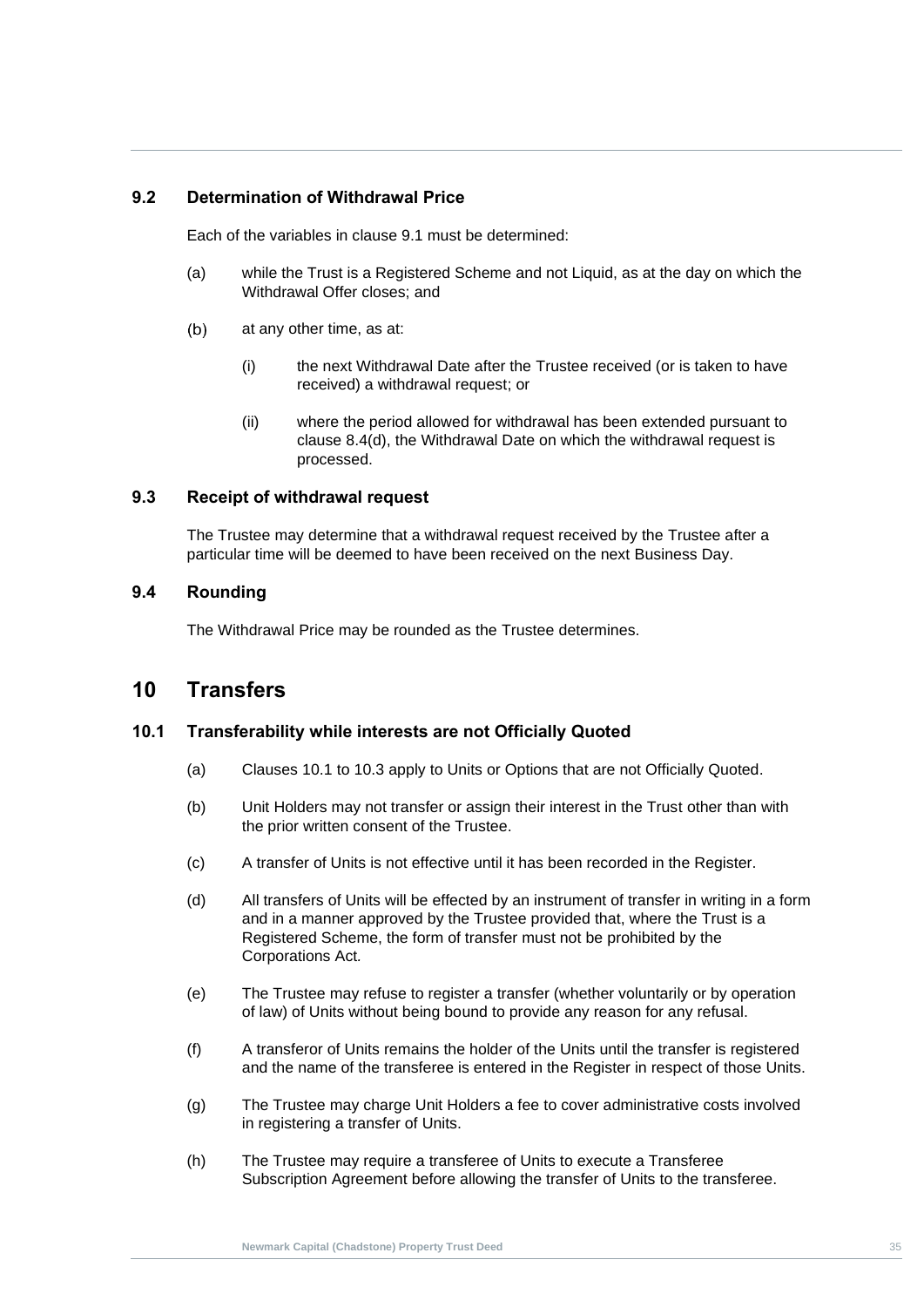(i) The Trustee may make distributions payable under clause [13](#page-45-0) in respect of a Unit for a Distribution Period to a transferor and transferee in proportion to the number of days in the Distribution Period that each held the Unit.

## **Newmark Capital (Chadstone) Property 10.2 Refusal to register a transfer**

Trust is a Registered Scheme), the Trustee may refuse to register any transfer of Units<br>without being bound to provide a reason for such refusal and the Trustee may refuse to Without limiting the generality of clause [10.1,](#page-41-0) subject to the Corporations Act (where the Trust is a Registered Scheme), the Trustee may refuse to register any transfer of Units register a transfer of Units if:

- (a) the Trustee is not satisfied that the transferee has the financial resources and intention to pay all:
	- (i) unpaid amounts in respect of Partly Paid Units; and
	- (ii) Uncalled Commitments;
- (b) the transferee has not undertaken:
	- (i) to pay the unpaid amounts in respect of Partly Paid Units; and
	- (ii) a Commitment,

in a form acceptable to the Trustee;

- (c) the transferee is not a Wholesale Client;
- (d) the Trustee would or may be required to prepare a product disclosure statement in respect of the transfer of the Units; or
- (e) the transfer is required to be, but is not, duly stamped.

## <span id="page-42-0"></span>**10.3 Registration of transfers**

- (a) Unless the Trustee determines otherwise, where Units are transferred, the following documents must be lodged for registration with the Trustee:
	- (i) a proper instrument of transfer (duly stamped if relevant);
	- (ii) the certificate (if any) for the Units; and
	- (iii) any other information that the Trustee may require to establish the transferor's right to transfer the Units.
- (b) The Trustee may charge Unit Holders a fee to cover administrative costs involved in registering a transfer of Units.

## <span id="page-42-1"></span>**10.4 Transfer of Units if Officially Quoted**

Despite anything else set out in this clause [10,](#page-41-1) if the Units and/or Options are Officially Quoted, those Units and/or Options may be transferred in any manner permitted by the Operating Rules of a CS Facility. The Trustee may require before registration of any such transfer that there be provided to the Trustee any documents which the rules of the uncertificated system require or permit the Trustee to require be provided to it to authorise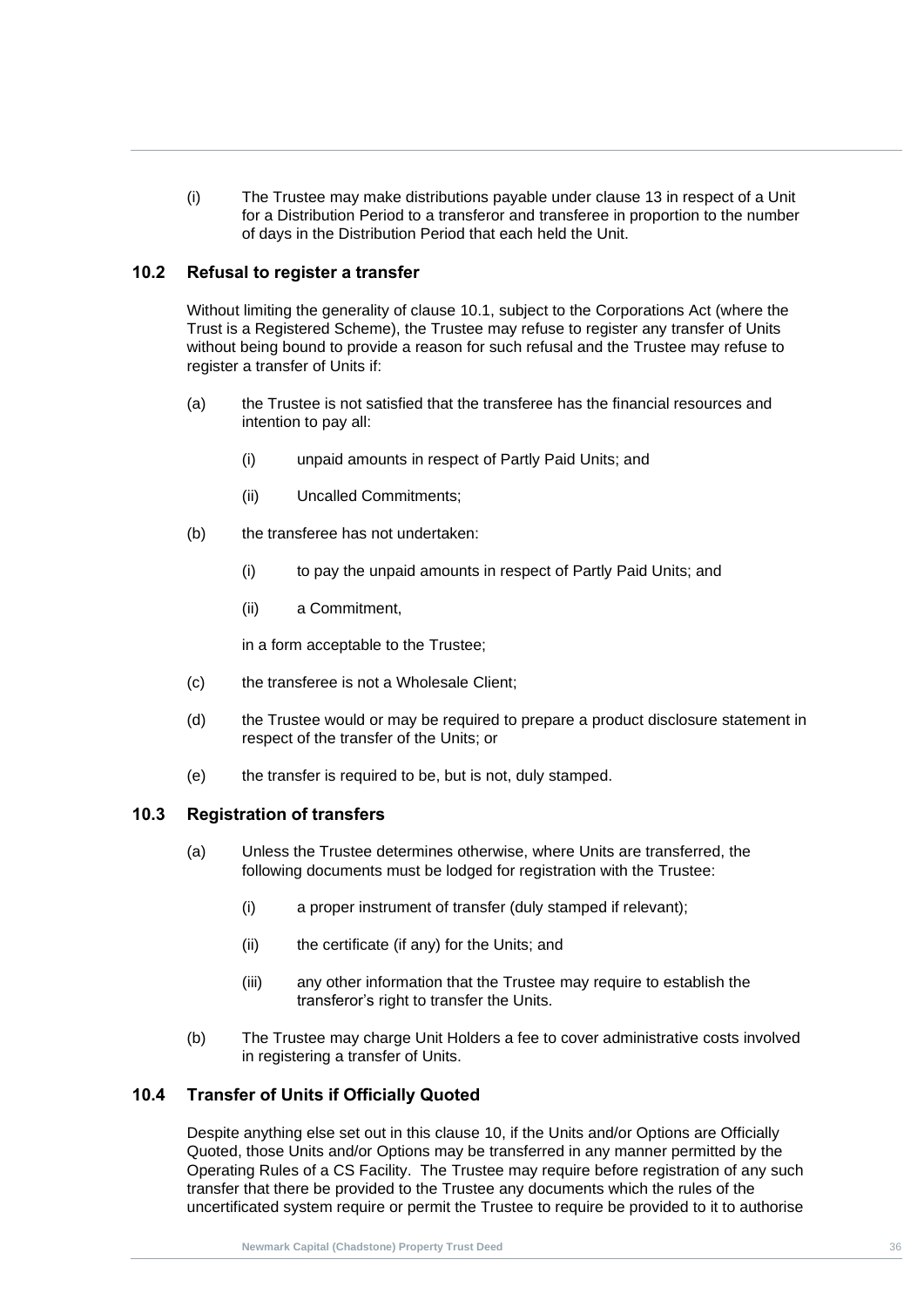registration. This clause [10.4](#page-42-1) prevails over any other provision of this Trust Deed that may be inconsistent with it but it does not permit the Trustee to refuse to register a proper transfer made in accordance with the Operating Rules of a CS Facility.

## <span id="page-43-2"></span>**Newmark Capital (Chadstone) Property 11 Transmission of Units**

## <span id="page-43-1"></span>**Trust Deed 11.1 Entitlement on death**

- (a) Subject to clause [11.1\(b\),](#page-43-0) if a Unit Holder dies:
	- (i) the survivor (or survivors), where the Unit Holder was a joint Unit Holder; and
	- (ii) the legal personal representatives of the deceased, where the Unit Holder was a sole Unit Holder,

will be the only persons recognised by the Trustee as having any title to the Unit Holder's interest in the Units.

- <span id="page-43-0"></span>(b) The Trustee may refuse to recognise any person referred to in clause [11.1\(a\)](#page-43-1) or to recognise any claim without providing any reason. The Trustee may require evidence of a Unit Holder's death as it thinks fit.
- (c) This clause [11](#page-43-2) does not release:
	- (i) the estate of a deceased joint Unit Holder from any liability in respect of a Unit that had been jointly held by the Unit Holder with other persons; or
	- (ii) where the Unit Holder was a sole Unit Holder, the legal personal representative or the trustee of the Unit Holder's estate from any liability in respect of Units held by the deceased Unit Holder.

## **11.2 Registration of persons entitled**

- (a) Subject to the Corporations Act*,* the *Bankruptcy Act 1966* (Cth) and the production of any information that is properly required by the Trustee, a person becoming entitled to a Unit in consequence of the death, bankruptcy, insolvency (or other legal disability) of a Unit Holder may elect to:
	- (i) by written notice to the Trustee, be registered as the Unit Holder in respect of that Unit; or
	- (ii) nominate some other person to be registered as the Unit Holder of the Unit.
- (b) All the limitations, restrictions and provisions of this Trust Deed relating to:
	- (i) the right to transfer;
	- (ii) the registration of the transfer of; and
	- (iii) the issue of certificates for,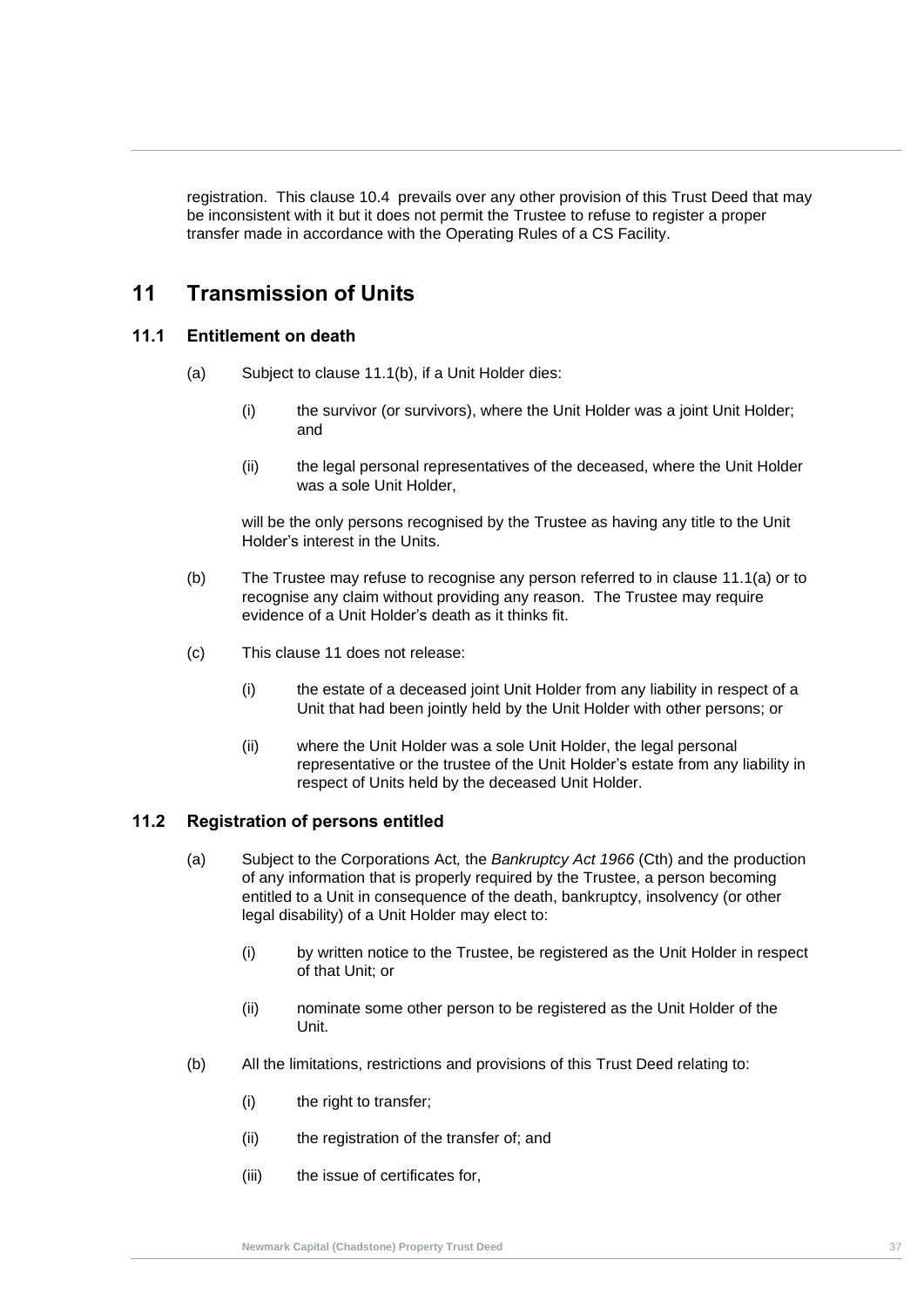Units apply to any relevant transfer as if the death, bankruptcy, insolvency (or other legal disability) of the Unit Holder had not occurred and the notice or transfer were a transfer signed by that Unit Holder.

## **Newmark Capital (Chadstone) Property 11.3 Distributions and other rights**

- Trust Deep Contributed the production of all information as is properly required by the Trustee, entitled to the production of all information as is properly required by the Trustee, entitled to (a) If a Unit Holder dies or suffers a legal disability, the Unit Holder's legal personal representative or the trustee of the Unit Holder's estate (as the case may be) is, on the same distributions, entitlements and other advantages and to the same rights (whether in relation to meetings of the Trust or to voting or otherwise) as the Unit Holder would have been entitled to if the Unit Holder had not died or suffered a legal disability.
	- (b) Where two or more persons are jointly entitled to any Unit as a result of the death or legal disability of a Unit Holder, they will, for the purposes of this Trust Deed, be taken to be joint Unit Holders of the Unit.

## **12 Valuation of Assets**

## **12.1 Valuation of Assets**

- (a) The Trustee may, at any time, cause the valuation of any Asset and (if the Trust is a Registered Scheme) shall do so as and when required by the Corporations Act.
- (b) The Trustee must cause an Asset to be valued if and when required by ASIC or the Corporations Act and the valuation must be carried out in accordance with those requirements.

## **12.2 Determination of Net Asset Value**

- (a) The Trustee may determine the Net Asset Value at any time including more than once each day.
- (b) The Trustee must determine the Net Asset Value:
	- (i) if and when required by ASIC or the Corporations Act (if the Trust is a Registered Scheme);
	- (ii) on each day on which Units in the Trust are issued; and
	- (iii) on each Withdrawal Date in respect of which a Withdrawal Offer has been made pursuant to clause [8.5](#page-38-0) or other day on which Units are withdrawn.

## **12.3 Method of valuation**

- (a) The Trustee may determine valuation methods and policies for each category of Asset and change them from time to time.
- (b) Unless the Trustee decides otherwise, the value of an Asset for the purpose of calculating the Net Asset Value will be its market value. Where the Trustee values an Asset at other than its market value, or where there is no market value, the valuation methods and policies applied by the Trustee must be based on the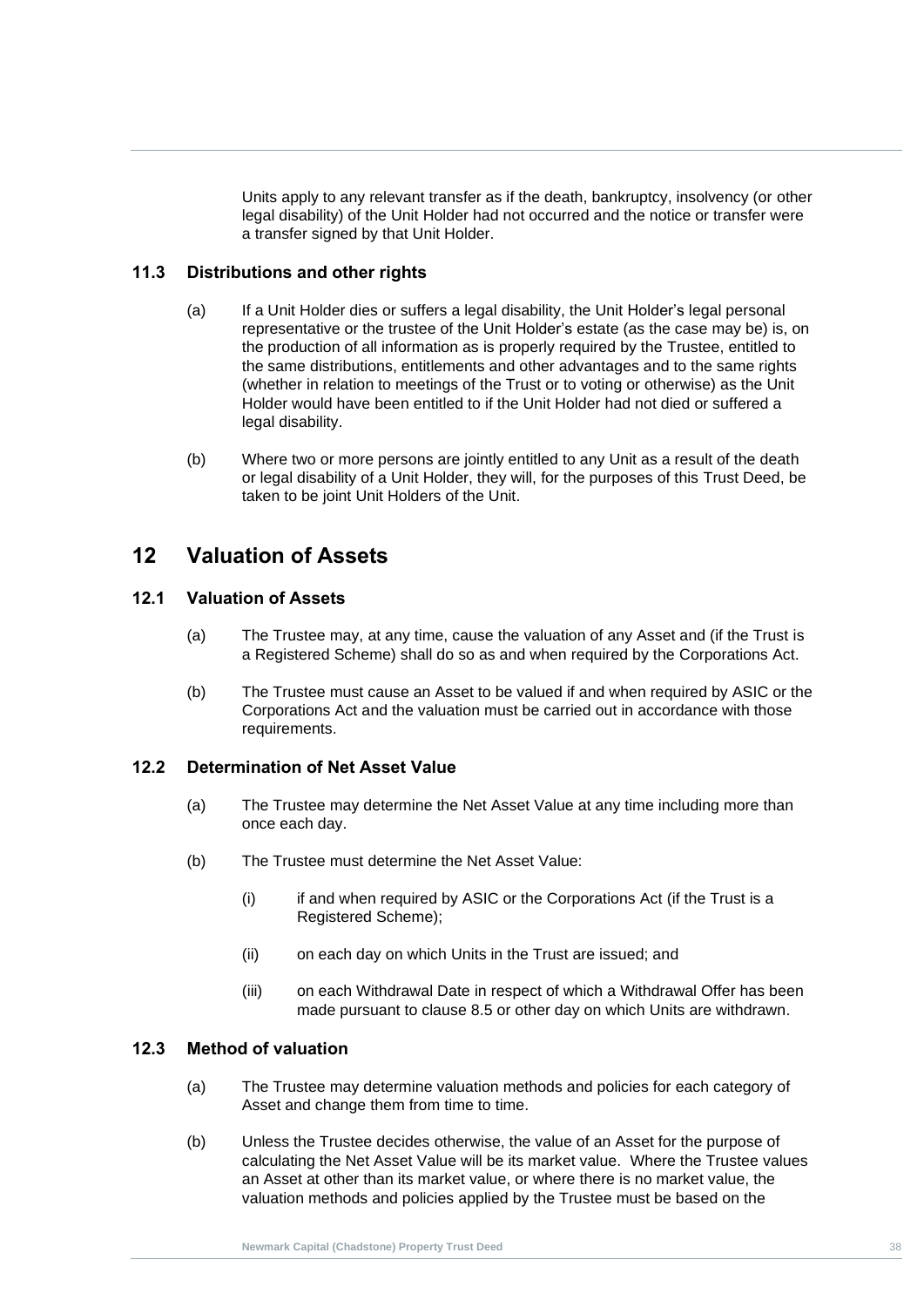ordinary commercial practice for valuing the relevant type of asset that is reasonably current at the time of the issue or withdrawal of Units.

## <span id="page-45-0"></span>**13 Income and distributions Property 2006**

# **13.1 Collection of income**<br>The Trustee shall resear

The Trustee shall receive and collect all dividends, interest, rents and all other income of the Trust.

### **13.2 Payment of expenses**

The Trustee shall pay out of the gross income of the Trust all costs and disbursements, commissions, fees, tax (including any goods and services tax, land tax or income tax), management charges and other proper outgoings in respect of the Assets and administration of the Trust.

#### **13.3 Nature of receipts**

The Trustee may determine whether any receipt, profit, gain (whether realised or unrealised) payment, loss, outgoing, provision or reserve or any sum of money or investment in a Financial Year is or is not to be treated as being on income or capital account and whether and the extent to which any provisions or reserves need to be made for the Financial Year on a fair and reasonable basis to ensure that the Unit Holder pays the tax and not the Trustee.

## <span id="page-45-1"></span>**13.4 Trustee must determine Net Income**

The Trustee must determine the Net Income of the Trust for each Financial Year.

## <span id="page-45-2"></span>**13.5 Net Income**

If no determination is made or to the extent to which no determination is made under clause [13.4](#page-45-1) prior to the end of a Financial Year, then the Net Income for that Financial Year is calculated in the same manner as net income is calculated under Division 6 of Part III of the Tax Act for that Financial Year, assuming that the Division applies to the Trust, provided that where in calculating the net income under the Tax Acts it is necessary to:

- (a) gross up any amount of income (for example tax offsets such as foreign tax credits or franking credits);
- (b) include any amount of deemed assessable income; or
- (c) make any deemed deduction,

then the grossing up or deemed assessable income (excluding net capital gains included in assessable income) or deemed deduction must not be included in calculating the Net Income of the Trust for the Financial Year unless the Trustee determines otherwise before the end of the Financial Year.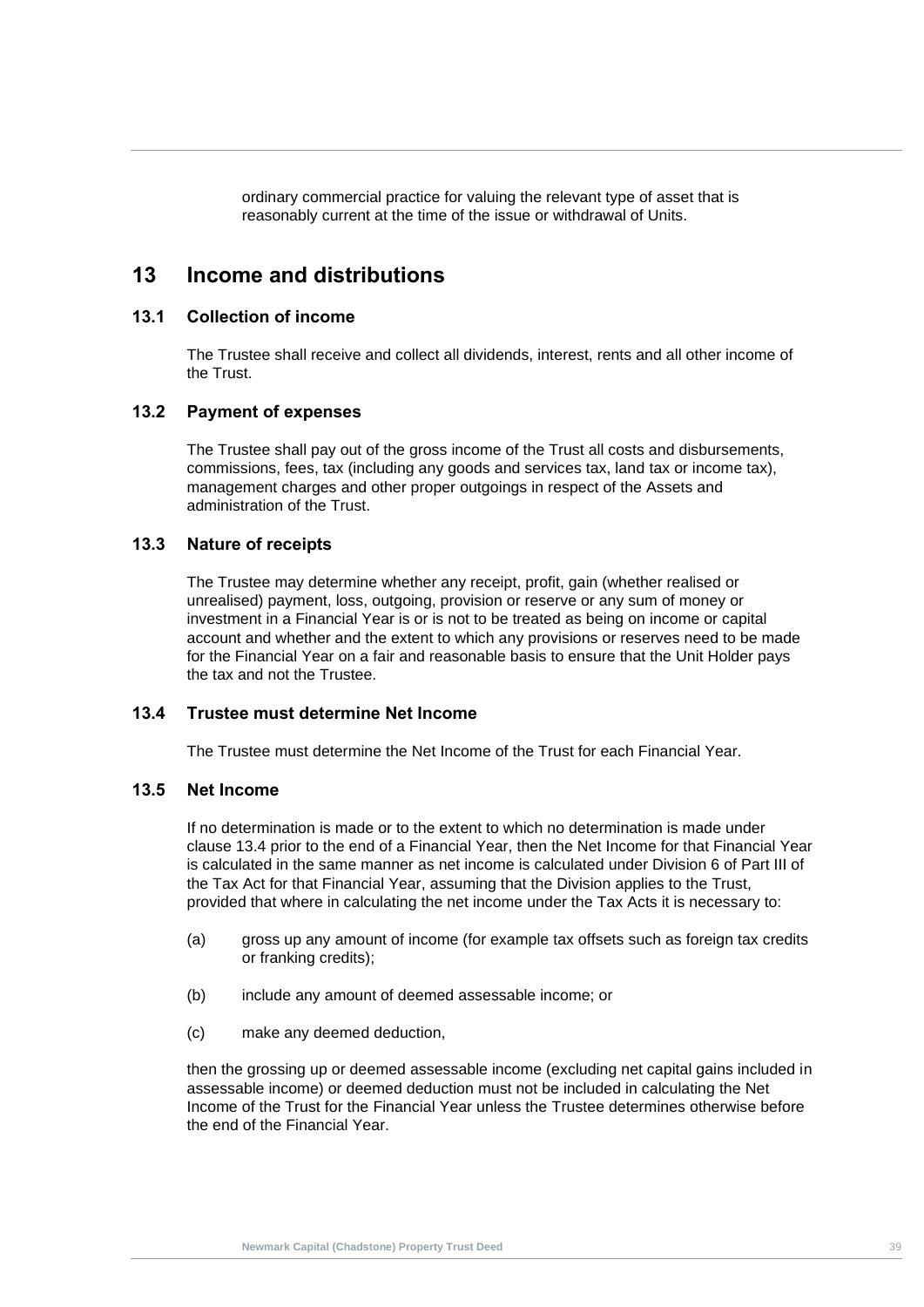## **13.6 Present entitlement**

- Year will be presently entitled in the proportions specified in clause 13.7(c) to the Net Income for that Financial Year (less any part of the Net Income which has **Trust D[eed](#page-46-1)ed**<br>
clause 13.7(a)) together with any additional amount which the Trustee determi<br>
in accordance with clause [13.12](#page-47-0) to distribute to Unit Holders in respect of that (a) Subject to the rights, restrictions and obligations attaching to any particular Unit or Class, the persons who are Unit Holders at 5 p.m. on the last day of the Financial Year will be presently entitled in the proportions specified in clause 13.7(c) to the been previously distributed in that Financial Year in accordance with this clause 13.7(a)) together with any additional amount which the Trustee determines Financial Year.
	- (b) Unit Holders that have been paid, or had applied for their benefit, any part of the Net Income during the Financial Year in accordance with clause [13.7\(a\)](#page-46-1) shall be deemed to be presently entitled to the amount paid to them or applied for their benefit.

## <span id="page-46-1"></span>**13.7 Distribution of the Net Income**

- (a) The Trustee may make an Interim Distribution of the Net Income accruing during any Distribution Period (other than a Distribution Period that is the last Distribution Period in a Financial Year) and taking into account any adjustments required as a result of any direction made by the Trustee under clause [8.12\(c\).](#page-39-2) The Interim Distribution cannot exceed, but can be less than, the amount of the Net Income which has accrued during the relevant Financial Year up to the date of the calculation of the Interim Distribution.
- (b) For the last Distribution Period of the Financial Year, the Trustee must distribute the Net Income of the Trust for the Financial Year less any amount previously distributed during the Financial Year pursuant to clause [13.7\(a\)](#page-46-1) and taking into account any adjustments required as a result of any direction made by the Trustee under clause [8.12\(c\).](#page-39-2)
- <span id="page-46-0"></span>(c) Subject to the rights, obligations and restrictions attaching to any particular Unit or a Class, each Unit Holder's Distribution Entitlement for a Financial Year shall be determined in accordance with the following formula:

 $\mathcal{C}$ A <sup>x</sup> B

Where:

- A is the amount determined by the Trustee in accordance with clauses [13.4](#page-45-1) and [13.5](#page-45-2) to be distributable for the relevant Financial Year;
- B is the aggregate of the number of Units held by the Unit Holder at 5.00 p.m. on the Distribution Calculation Date; and
- C is the aggregate of the total number of Units on issue at 5.00 p.m. on the Distribution Calculation Date.

## <span id="page-46-2"></span>**13.8 Distribution Entitlement**

(a) The Trustee shall pay to each Unit Holder its Distribution Entitlement for a Financial Year on or before the Distribution Date for that Financial Year.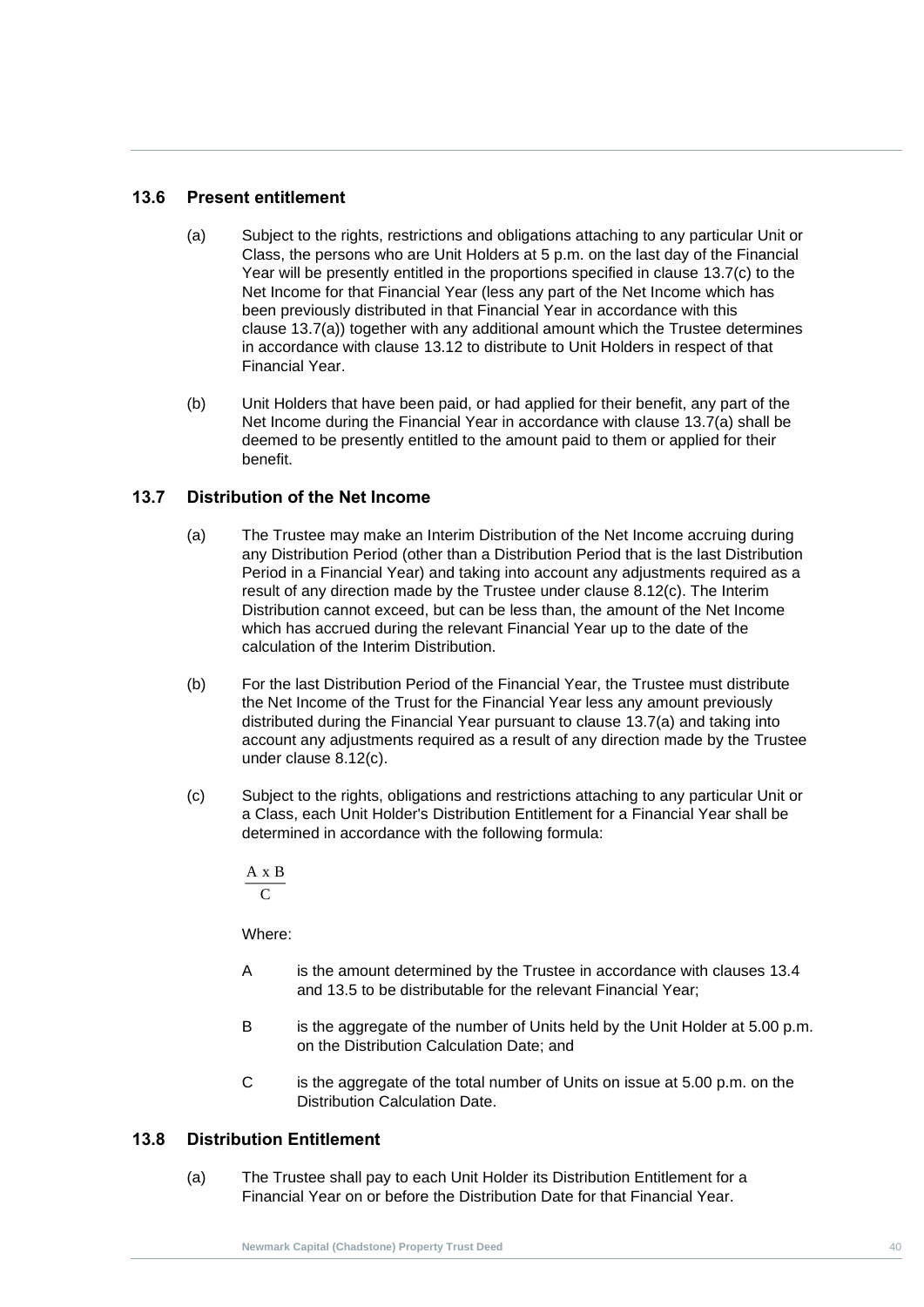- **Near.**<br> **(A) T**ractiones problement is a considerable that the distribution of (b) The Trustee shall retain from each Unit Holder's Distribution Entitlement all amounts which are necessary to avoid distributing a fraction of a cent or which the Trustee determines it is not practical to distribute on a Distribution Date, with any sum so retained for all purposes treated as income for the next following Financial Year.
- The contract of the product of the trust of the Unit Deep amount in or towards satisfaction of any amount payable by the Unit Ho<br>Trustee under this Trust Deed or that is required to be deducted by law. (c) The Trustee may retain from the amount to be distributed to a Unit Holder an amount in or towards satisfaction of any amount payable by the Unit Holder to the

## **13.9 Separate Trust**

Where any Unit Holder becomes entitled to any Distribution Entitlement pursuant to the foregoing provisions of this clause, that Distribution Entitlement shall not form part of the Assets but shall be held by the Trustee in a separate trust fund on trust for the absolute use and benefit of that Unit Holder and:

- (a) where that Unit Holder is sui juris, with power and capacity to the Trustee pending payment thereof to invest and otherwise deal with, manage and administer the same in the manner and to the same extent as the Trustee may invest and otherwise deal with, manage and administer the Trust; or
- (b) where the Unit Holder is not sui juris, with power to the Trustee pending the Unit Holder becoming sui juris to pay and transfer to or to apply for the benefit of that Unit Holder the whole or such part, if any, as the Trustee deems fit of the Unit Holder's separate trust fund, notwithstanding that the Unit Holder is not sui juris and with like powers and capacities of investments, dealing, management and administration in respect thereof to those which the Trustee has in respect of the Trust itself and, on that Unit Holder becoming sui juris, the Trustee shall forthwith pay and transfer to that Unit Holder such separate trust fund for the Unit Holder's own use and benefit absolutely, but should that Unit Holder while not being sui juris die before payment or transfer of the whole then to the extent to which the Unit Holder's separate trust fund has not been paid or transferred to the Unit Holder or applied for the Unit Holder's benefit at the date of the Unit Holder's death, the same shall notwithstanding anything to the contrary or otherwise in this Trust Deed, be held by the Trustee for the Unit Holder's legal personal representatives and shall go as an accretion to and form part of the Unit Holder's estate.

## **13.10 Minimum distribution**

The Trustee may transfer capital to enable distribution to Unit Holders of the minimum amount necessary to avoid the Trustee as trustee of the Trust being assessable to pay Tax.

## **13.11 Discharge of Trustee's obligation**

It is acknowledged by Unit Holders that payments of the Distribution Entitlements in accordance with clause [13.8](#page-46-2) shall be a good and complete discharge of any liability owed by the Trustee to any person in respect of an entitlement to their Distribution Entitlements.

## <span id="page-47-0"></span>**13.12 Capital distributions**

The Trustee may, at any time, distribute the capital of the Trust to the Unit Holders. Subject to the rights, obligations and restrictions attaching to any particular Unit or Class, a Unit Holder is entitled to that proportion of the capital to be distributed as is equal to the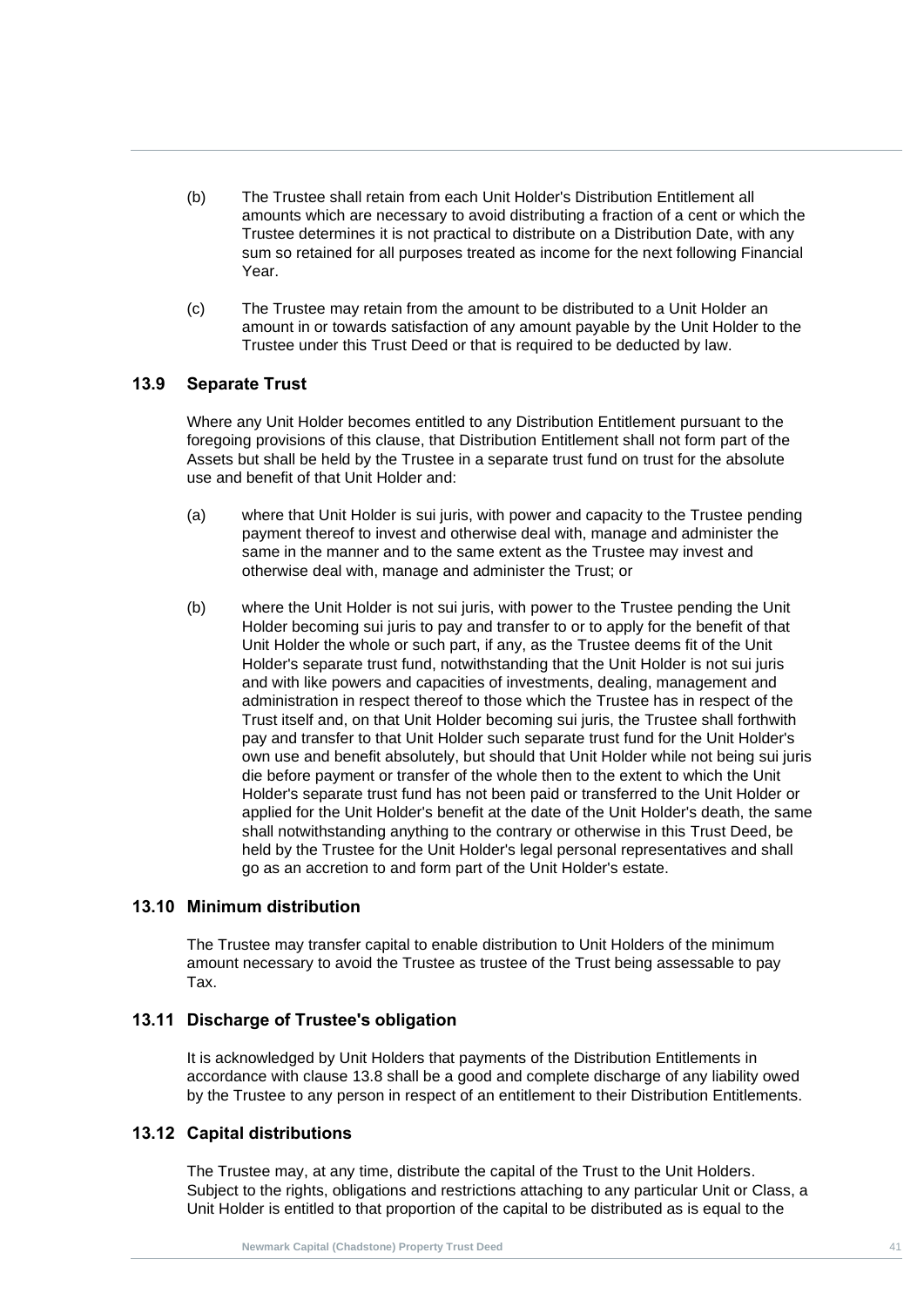number of Units held by that Unit Holder on a date determined by the Trustee divided by the number of Units on issue on that date. A distribution under this clause may be in cash or of Assets.

## **13.13 Excess distribution**

**New Mark Capital Capital Capital Capital Capital Capital Capital Capital Capital Capital Capital Capital Capital**<br>Property and the control capital Capital Capital Capital Capital Capital Capital Capital Capital Capital Ca Trust the end of a Financial Year the duality of the Trustee of the Trust determines that the<br>Amount distributed as the Net Income under this clause 13 exceeds the aggregate of the<br>Net Income for the Financial Year, the ex If at the end of a Financial Year the auditor or the Trustee of the Trust determines that the amount distributed as the Net Income under this clause [13](#page-45-0) exceeds the aggregate of the

## **13.14 Categories and source of income**

The Trustee may keep separate accounts of different categories or sources of income, or deductions or credits for tax purposes, and may allocate income, deductions or credits from a particular category or source to particular Unit Holders.

## **13.15 Receipt**

- (a) For the purposes of this clause [13,](#page-45-0) the Trustee is entitled to treat any amount which the Trustee is entitled to receive but has not actually received before the Distribution Calculation Date as actually received:
	- (i) before the Distribution Calculation Date; or
	- (ii) after the Distribution Calculation Date.
- (b) If any amount included in the amounts determined to be distributed in accordance with clauses [13.4](#page-45-1) and [13.5](#page-45-2) is not subsequently received by the Trustee, the Trustee shall be entitled to recover any amount that has been over distributed. However, the Trustee shall not be bound to pursue that right of recovery. The Trustee may determine that any amount so distributed is to be treated as a distribution of the capital of the Trust. No claim will lie against the Trustee at the suit of any Unit Holder or any other person by reason of that distribution or any resultant loss to the Trust.

## **13.16 Reinvestment**

- (a) A Unit Holder may, if the Trustee approves, elect to reinvest some or all of their Distribution Entitlement by acquiring Units and the amount of the distribution must be applied on behalf of the Unit Holder to acquire additional Units. In those cases, the Trustee is treated as having received an application to reinvest the Unit Holder's Distribution Entitlement on the first Business Day after the distribution is paid at an Application Price determined in accordance with clause [7.](#page-31-0)
- (b) Subject to the Unit Holder's expressed or implied consent, the Trustee may, at its discretion, reinvest some or all of the Unit Holder's Distribution Entitlement by acquiring Units and that amount of the distribution must be applied on behalf of the Unit Holder to acquire additional Units. In those cases, the Trustee is treated as having received an application to reinvest the Unit Holder's Distribution Entitlement on the first Business Day after the distribution is paid at an Application Price determined in accordance with clause [7.](#page-31-0)
- (c) The procedure for reinvestment of distributions is to be determined by the Trustee and notified to Unit Holders from time to time.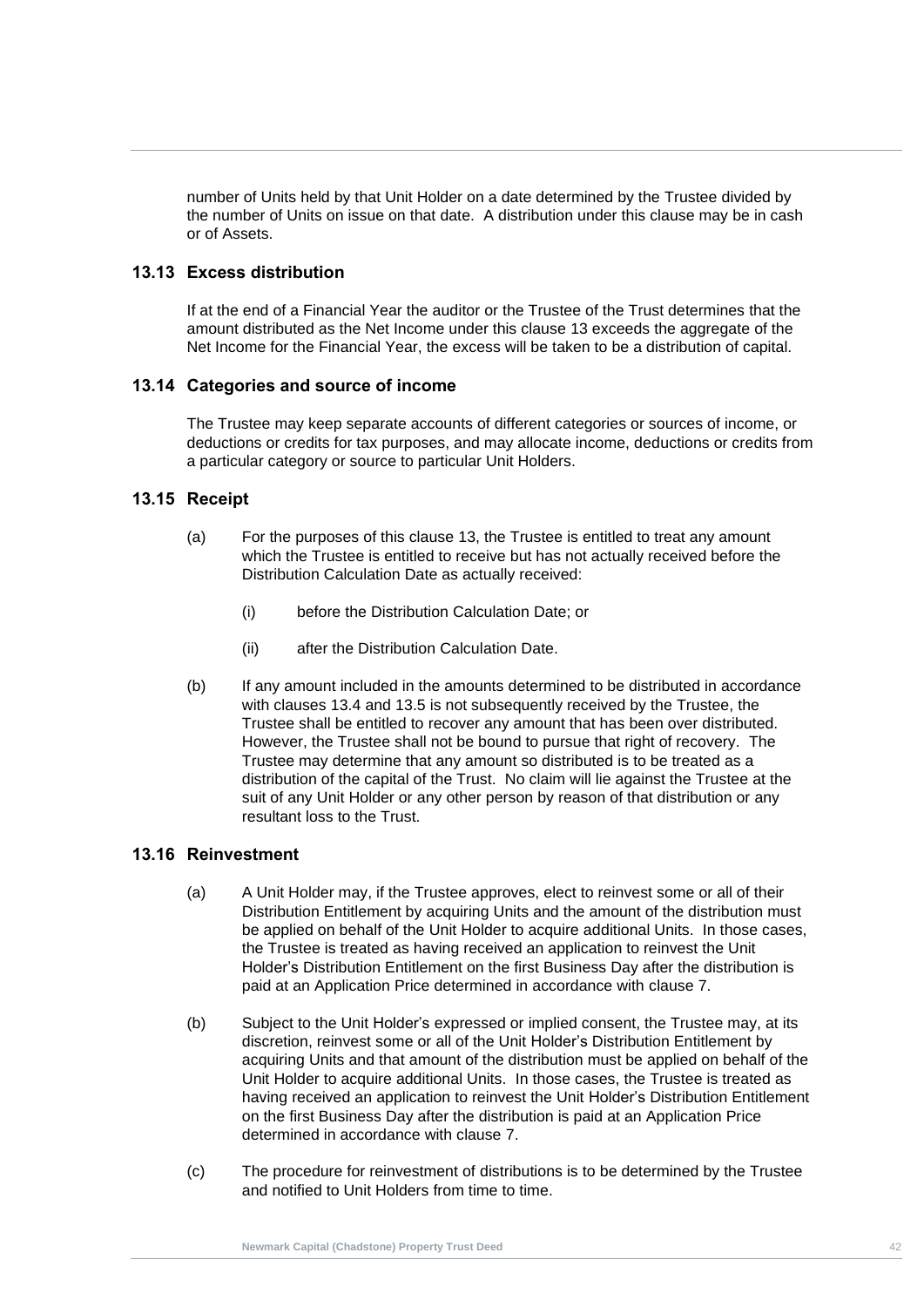## **13.17 Other rights or restrictions**

attaching to the Units which they hold. Without limitation, but provided the Trustee is<br>entitled to do so under the Corporations Act*,* the Trustee may issue: For the removal of doubt and despite anything else contained in this clause [13,](#page-45-0) the rights of a Unit Holder under this clause [13](#page-45-0) are subject to the rights, obligations and restrictions entitled to do so under the Corporations Act*,* the Trustee may issue:

- (a) Partly Paid Units which for the purposes of determining the Holder's Distribution<br>Entitlement, are to be treated according to: Entitlement, are to be treated according to:
	- (i) that proportion of a whole Unit as the amount paid up bears to the total Application Price for that Unit rounded to the nearest two decimal places; and
	- (ii) the length of time during the Financial Year for which the proportion or different proportions of the Application Price were paid up;
	- (b) Units on terms which entitle the Unit Holder to a distribution of the amounts determined for distribution under clauses [13.4](#page-45-1) and [13.5](#page-45-2) in respect of a Financial Year in which such Units are issued in an amount which is not greater than:

 $A \times B/C$ 

where:

A is the Distribution Entitlement for each Unit Holder in respect of a Financial Year determined under clause [13.7\(c\);](#page-46-0)

B is the number of days from the date of issue of those Units to the end of that period; and

C is the total number of days in that period;

- (c) Units on terms which do not entitle the Unit Holder to receive a distribution of the Distribution Entitlement in respect of a Financial Year in which such Units are issued; or
- (d) Partly Paid Units on any other terms and conditions it determines.

#### **13.18 Withholding Tax**

- (a) The Trustee may deduct from any amount dealt with under this clause [13](#page-45-0) any Tax that it is required by law to deduct from such amount.
- <span id="page-49-0"></span>(b) The Trustee may recover from the Unit Holder an amount that the Trustee has paid in Tax on behalf of or in respect of a Unit Holder (including in respect of a distribution or an amount attributed to a Unit Holder) as a debt.
- (c) The Trustee is entitled to set off an amount that the Trustee can recover from the Unit holder under clause [13.18\(b\)](#page-49-0) against debts due, or owed, by the Trustee to the Unit Holder.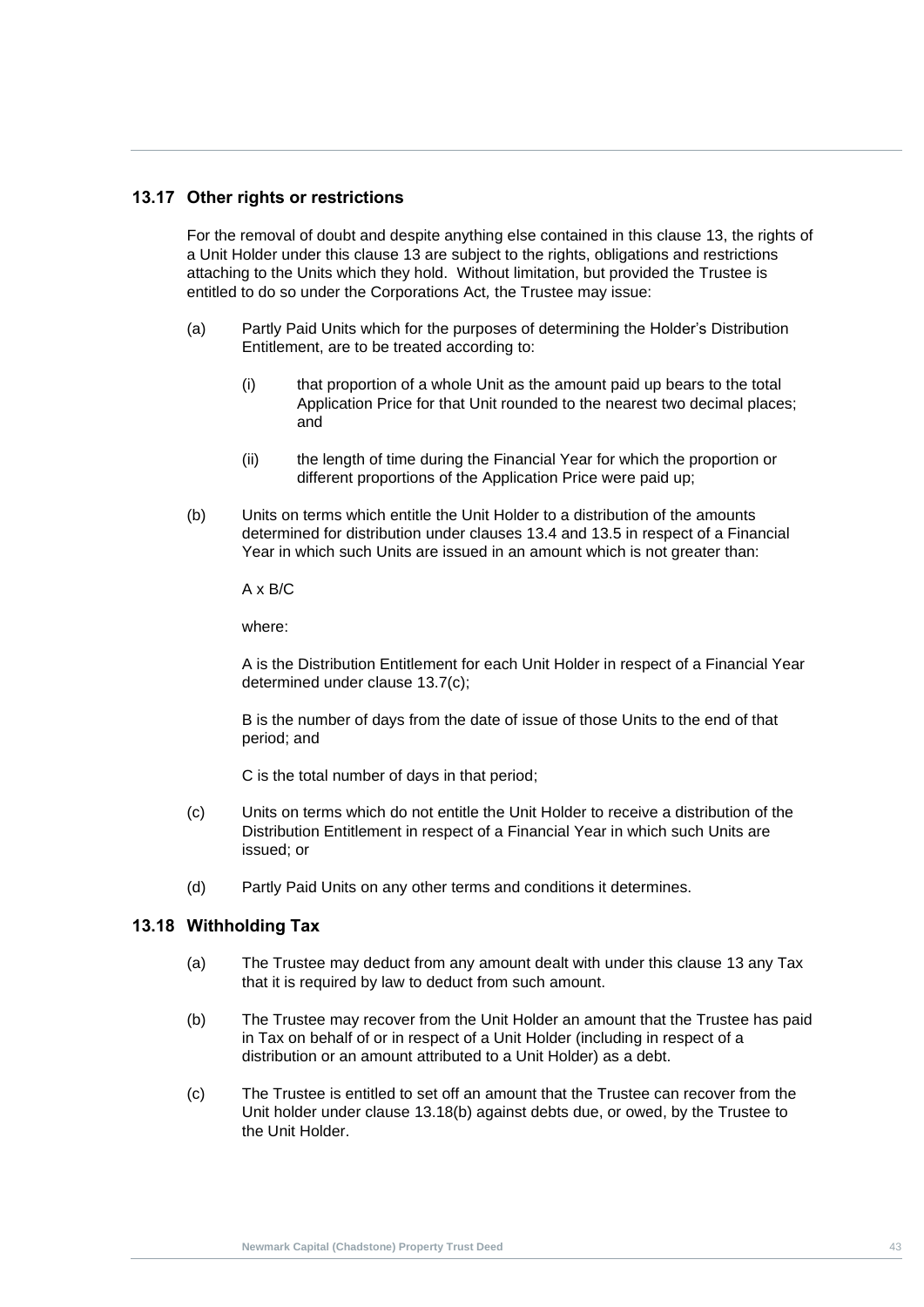## **13.19 Allocation of Net Income**

time) to Unit Holders on a fair and reasonable basis having regard to their entitlements to<br>Net Income and capital of the Trust as determined under this Trust Deed. To the extent permitted by law the Trustee must allocate the net taxable income of the trust as defined under section 95 of the 1936 Tax Act (as amended or substituted from time to Net Income and capital of the Trust as determined under this Trust Deed.

# 14 **Powers and reporting obligations of the Trustee**

## <span id="page-50-0"></span>**14.1 General powers of Trustee**

- (a) Subject to this Trust Deed, the Trustee has all the powers in respect of the Trust that it is possible under law to confer on a trustee as though it were the absolute and beneficial owner of the Assets and acting in its personal capacity.
- (b) The generality of this clause [14.1](#page-50-0) is not limited by anything in the remainder of this clause 14.
- <span id="page-50-1"></span>(c) To the maximum extent permitted by law:
	- (i) any rules and principles of law or equity that impose a duty on a trustee exercising a power of investment are hereby excluded; and
	- (ii) without limiting the generality of clause [14.1\(c\)\(i\),](#page-50-1) section 6 of the *Trustee Act 1958 (Vic)* is hereby expressly excluded from operation in relation to this Trust Deed and the Trust.

## **14.2 Specific powers of the Trustee**

Without limiting the generality of clause [14.1,](#page-50-0) the Trustee in its capacity as trustee of the Trust may:

- (a) carry on anywhere in the world and either alone or in partnership any trade or business whatsoever and for that purpose employ in that trade or business the whole or any part of the capital or income of the Trust and for this purpose acquire property, borrow money on security of the Assets, with or without security incur liabilities binding on the Trust or give any guarantee or indemnity for payment of moneys or the performance of any obligation or undertaking with or without security as the Trustee shall deem fit;
- (b) advance and lend moneys to, and to borrow and raise money from any persons, firms, corporations, bodies, associations or government or municipal bodies whether alone or jointly with any other company or person upon such terms whether or not with security or interest as the Trustee shall see fit and to secure the repayment of those moneys by mortgaging or charging (by fixed or floating charge or otherwise) any undertaking of the Trustee or all or any part of the Assets including any property which may subsequently be acquired by the Trustee so that it will form part of the Assets and any mortgage or charge created or purporting to be created under this clause shall be valid in all respects irrespective of the actual application of the moneys and the rights of the mortgagee or chargee shall take priority in all respects over the rights of the Unit Holders and all other persons;
- (c) create Security Interests over all or any part the Assets;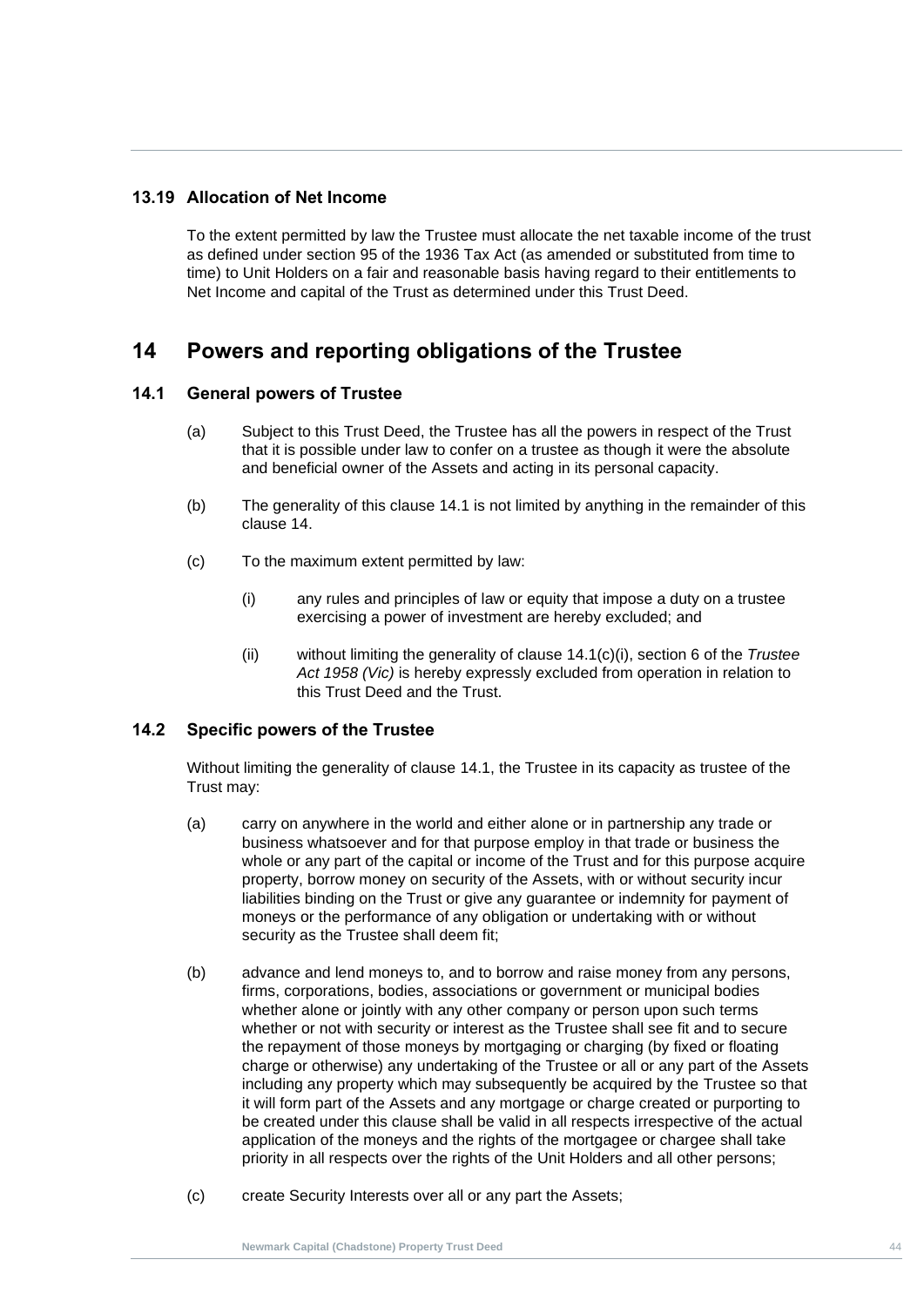- (d) create different Classes with different rights and entitlements;
- (e) apply to ASIC for registration of the Trust as a Registered Scheme under the Corporations Act*;*
- (f) apply for listing of the Trust and quotation of the Units (or any other financial Trust Deed SN, and for this purpose the Trustee is authorised on its own behalf and or<br>behalf of each Unit Holder as the Unit Holder's agent or attorney to do all things product relating to the Trust) on any stock exchange (including but not limited to the ASX) and for this purpose the Trustee is authorised on its own behalf and on necessary to effect a listing or quotation;
	- (g) invest in any form of investment in any region or market and may vary an investment at any time in its absolute discretion, including without limitation:
		- (i) purchasing or disposing of Assets for cash or other consideration; and
		- (ii) entering into any swap, forward rate agreement, currency exchange agreement or any other form of hedge, derivative or other transaction (for speculative purposes or otherwise);
	- (h) share risk and returns with any other person or trust;
	- (i) vary, replace or deal with the Assets in any way;
	- (j) buy-back Units;
	- (k) fetter future discretions, such as by the granting of options;
	- (l) enter into any arrangement or agreement with underwriters in relation to the Trust;
	- (m) exercise all voting rights conferred by the Assets as it thinks fit; and
	- (n) give guarantees and/or indemnities to any person,

as if it were dealing with its own assets.

## <span id="page-51-0"></span>**14.3 Delegation**

- $(a)$ Without limiting clause [14.1,](#page-50-0) the Trustee may appoint any person as its delegate, attorney or agent to:
	- (i) perform any act;
	- (ii) carry out any obligation; or
	- (iii) exercise any power (including the appointment of its own delegate, attorney or agent),

that the Trustee has under this Trust Deed.

<span id="page-51-1"></span>(b) The Trustee may appoint an agent, manager, custodian or other person (each of whom may, with the approval of the Trustee, sub-delegate to any person any of its functions as it thinks fit), to acquire, hold title to, dispose of or otherwise deal with Assets on behalf of the Trustee and perform any action incidental or ancillary thereto or otherwise approved by the Trustee.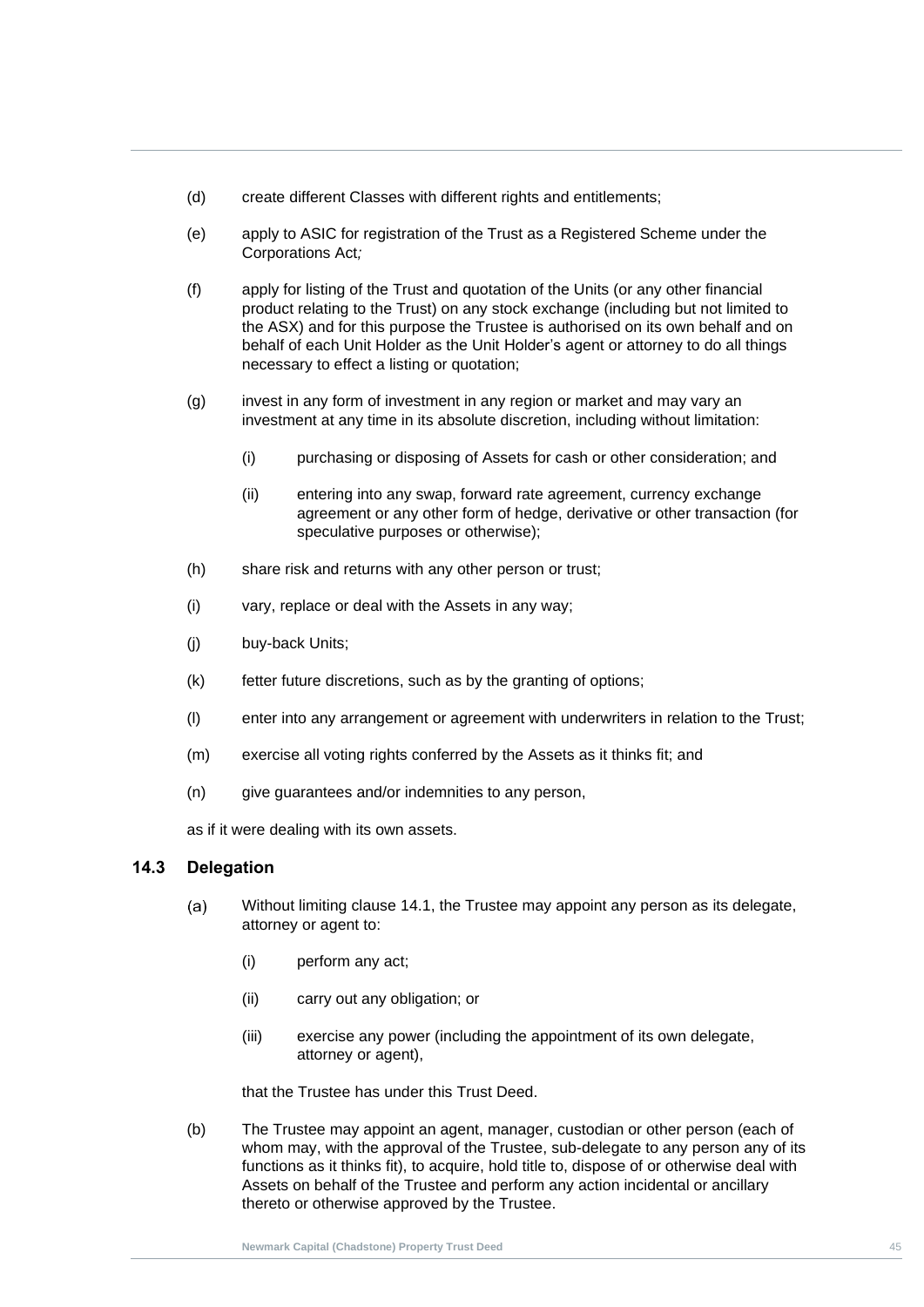- (c) Any person appointed under clauses [14.3\(a\)](#page-51-0) or [14.3\(b\)](#page-51-1) may be an Associate or employee of the Trustee.
- (d) An appointment under clauses [14.3\(a\)](#page-51-0) or 14.3(b) may be joint.
- (e) Subject to section 601FB of the Corporations Act (if the Trust is a Registered<br> **Columnal <sup>T</sup>ruster** <sup>2</sup> But he light for the columna state of the setting of the setting The Trustee may include provision<br>delegate as the Trustee thinks fit. Scheme), the Trustee will not be liable for the acts or omissions of any delegate. The Trustee may include provisions to protect and assist those dealing with the
	- (f) If the Trustee delegates any of its responsibilities under this Trust Deed to a third party, including, but not limited to, administration of the Trust, management of the Project or development management of the Project, the Trustee may pay to the person to whom it has delegated that role:
		- (i) all or part of the fees that the Trustee would otherwise have been entitled to receive under this Trust Deed for undertaking that role; or
		- (ii) the amount of that person's fees from Assets.

## **14.4 Advisers**

Without limiting this clause, the Trustee may engage an Adviser to assist with its duties and functions under this Trust Deed. An Adviser may be an Associate or employee of the Trustee.

## **14.5 Exercise of discretion**

The Trustee shall in its absolute discretion decide how and when to exercise its powers.

## **14.6 Exercise of powers**

In exercising its powers under this Trust Deed, the Trustee must:

- (a) act in the best interests of Unit Holders, and if there is a conflict between the Unit Holders' interests and its own interests, give priority to the Unit Holders' interests; and
- (b) treat the Unit Holders who hold interests of the same class equally and Unit Holders who hold interests of different classes fairly, except to the extent that the Trustee directs an amount arising from the sale of an Asset to a particular Unit Holder in circumstances described in clause [8.12\(c\).](#page-39-2)

## **14.7 Reporting obligations of the Trustee**

Subject to the Corporations Act, the Trustee must provide Unit Holders (either physically or electronically) with the following communications:

- $(a)$ a confirmation within 20 Business Days of a Unit Holder being issued with Units in the Trust;
- $(b)$ semi-annual reports on the performance of the Trust within 90 days of 30 December each year;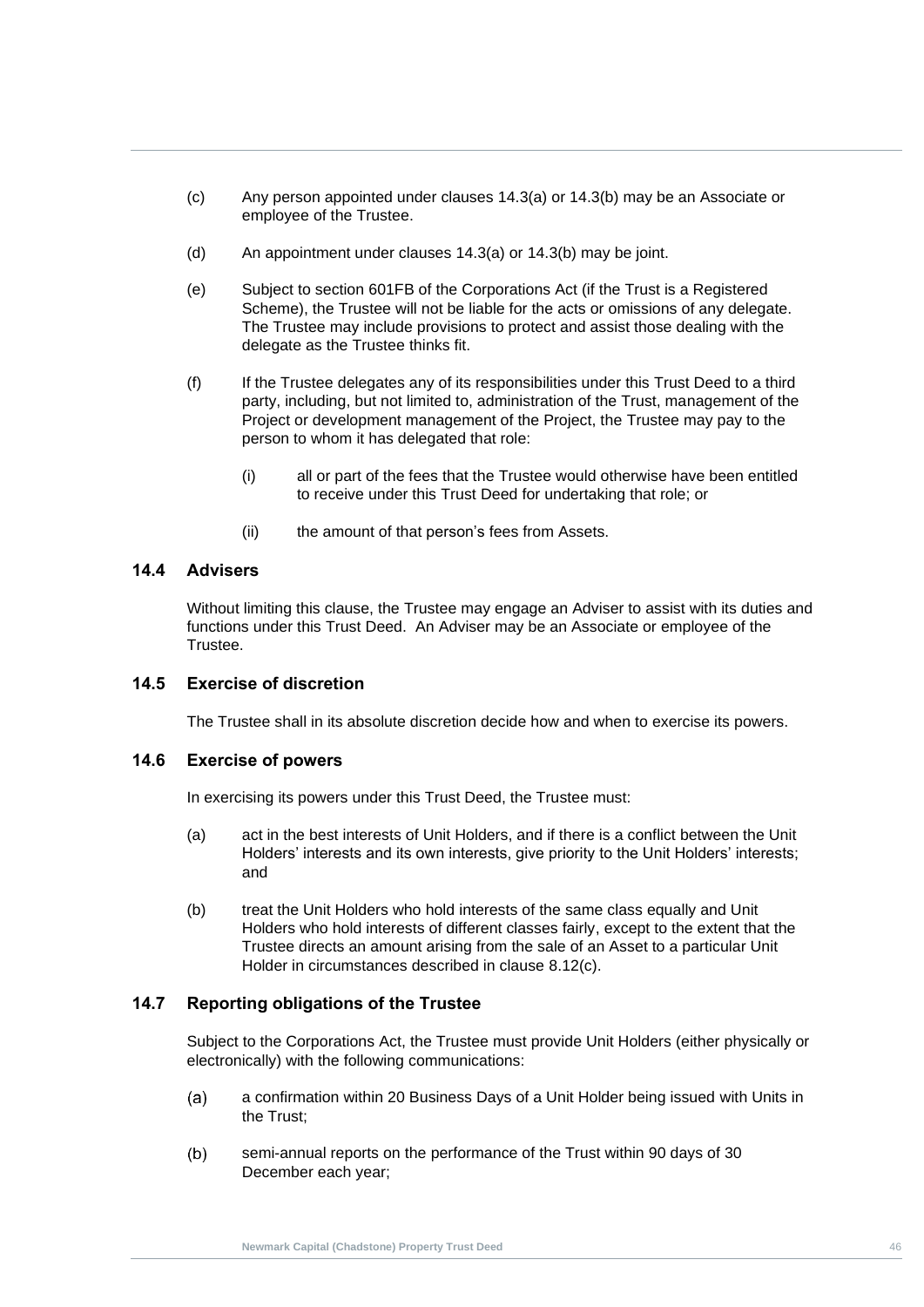- (c) annual audited financial reports within 3 Months of the end of each financial year; and
- (d) distribution and tax statements together with each distribution.

## **Newmark Capital (Chadstone) Property Trust Deed 15 Holding of Assets**

## **15.1 How held**

Subject to clauses [15.2](#page-53-0) and [15.3,](#page-53-1) all Assets will be held in the name of the Trustee.

## <span id="page-53-0"></span>**15.2 Custodian**

If the Trustee considers it necessary or desirable, the Assets (or any Asset) may be held by a custodian or nominee appointed by the Trustee and acting as agent for the Trustee.

## <span id="page-53-1"></span>**15.3 Holding of Assets**

A custodian appointed by the Trustee in respect of a particular Asset must hold that Asset:

- (a) directly in its name; or
- (b) indirectly by means of any asset title transfer or holding system approved by the Trustee (and while the Trust is a Registered Scheme, to the extent permitted by Corporations Act and any applicable ASIC Exemption).

## <span id="page-53-2"></span>**16 Remuneration and Expenses of Trustee**

## **16.1 Trustee's Fees**

Subject to the Corporations Act (where the Trust is a Registered Scheme) and clause [16.10,](#page-55-0) the Trustee will be entitled to the following fees in respect of the Trust:

- (a) an acquisition fee of up to 2.5% of the purchase price of each Property acquired by the Trust (directly or indirectly) or any controlled sub-trust. This fee is payable on completion of the acquisition of each Property and is payable out of the Assets of the Trust;
- (b) the Trustee may deduct from the Assets of the Trust, a management fee determined by the Trustee and notified to Unit Holders of up to 0.6% per annum of the Gross Asset Value of the Trust calculated and accrued daily (or as otherwise determined by the Trustee) and payable within seven days of the end of each Month. For the purposes of calculating the monthly Management Fee, the value of each Property is determined using the average of the month's opening and closing Property value, as set out in the Trust's monthly financial accounts;
- (c) a project management fee of up to 5% of the value of any works (as determined by a quantity surveyor) undertaken in respect of any Property. This fee is payable monthly in arrears and is payable out of the Assets of the Trust;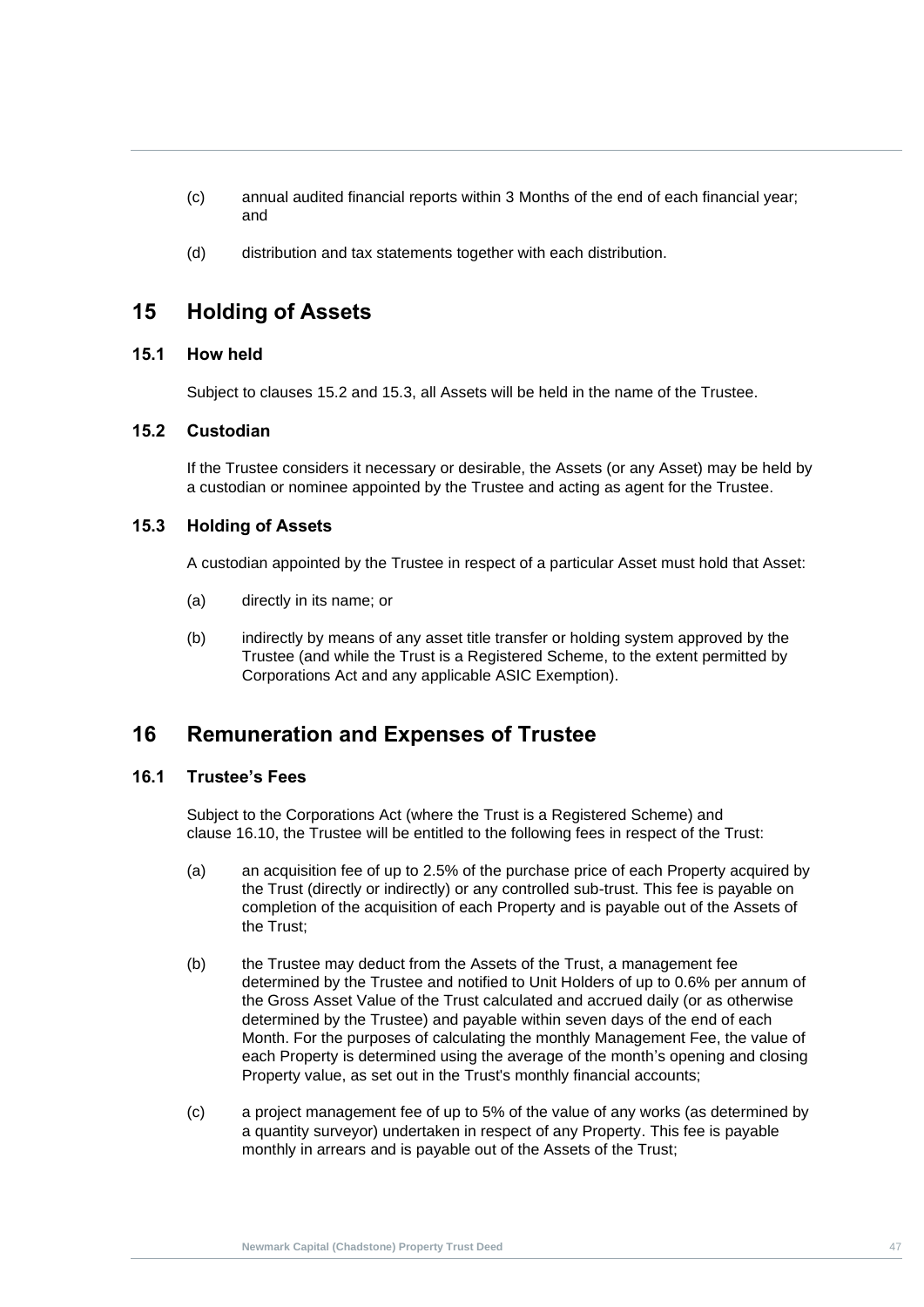- (d) a finance facility fee in the amount of \$50,000 in respect of any finance arranged for the Trust by the Trustee or its Associates payable from the finance facility upon entering into any finance facility; and
- (e) a performance fee equal to the amount of 15% of the amount by which the Internal<br>Rate of Return to Unit Holders exceeds 11% per annum as determined by the a performance fee equal to the amount of 15% of the amount by which the Internal Trustee payable within:
- <span id="page-54-0"></span>(i) 1 Mon (i) 1 Month of removal of the Trustee as the trustee of the Trust with the Internal Rate of Return being calculated based on the sum of all actual and hypothetical (where applicable) distributions (including capital) that have been or would be made to Unit Holders in respect of the relevant period had the Property been sold at its market value (as determined by an independent valuer appointed by the Trustee) and the proceeds of that sale and any other Assets been distributed to Unit Holders on the date that the Trustee is removed as trustee of the Trust, ignoring for the purposes of this calculation the effect of any hypothetical costs of sale of the Property;
	- (ii) 1 Month of the sale of a Property with the Internal Rate of Return being calculated:
		- (A) if there has not been a payment of the performance fee to a previous trustee pursuant to clause [16.1\(e\)\(i\),](#page-54-0) calculated based on the sum of all actual and forecast distributions (including capital, taking into account the sale price of the Property) made or to be made to Unit Holders during the relevant period; or
		- (B) if there has been a payment of the performance fee to a previous trustee pursuant to clause [16.1\(e\)\(i\),](#page-54-0) based on the sum of all actual and forecast distributions (including capital, taking into account the sale price of the Property) made or to be made to Unit Holders during the relevant period less any amount paid to a previous trustee pursuant to clause [16.1\(e\)\(i\).](#page-54-0)

## <span id="page-54-1"></span>**16.2 Waiver of remuneration**

The Trustee may accept a lower fee than it is entitled to receive under this Trust Deed, or may defer payment for a period on such terms as the Trustee determines at its sole discretion.

## **16.3 Priority of Trustee's remuneration**

The remuneration of the Trustee shall have priority over the payment of all other amounts payable from the Assets of the Trust.

#### **16.4 Establishment costs**

- (a) Without limiting clause [16.8,](#page-55-1) the Trustee, or an Associate of the Trustee, may pay, on behalf of the Trust, any or all costs and expenses incurred in connection with the establishment and initial promotion of the Trust, including the production and distribution of the first disclosure document (**Establishment Costs**).
- (b) In such a case, the Trustee or the Associate (as the case may be) will be entitled to be reimbursed out of the Assets for all Establishment Costs that were reasonably and properly incurred.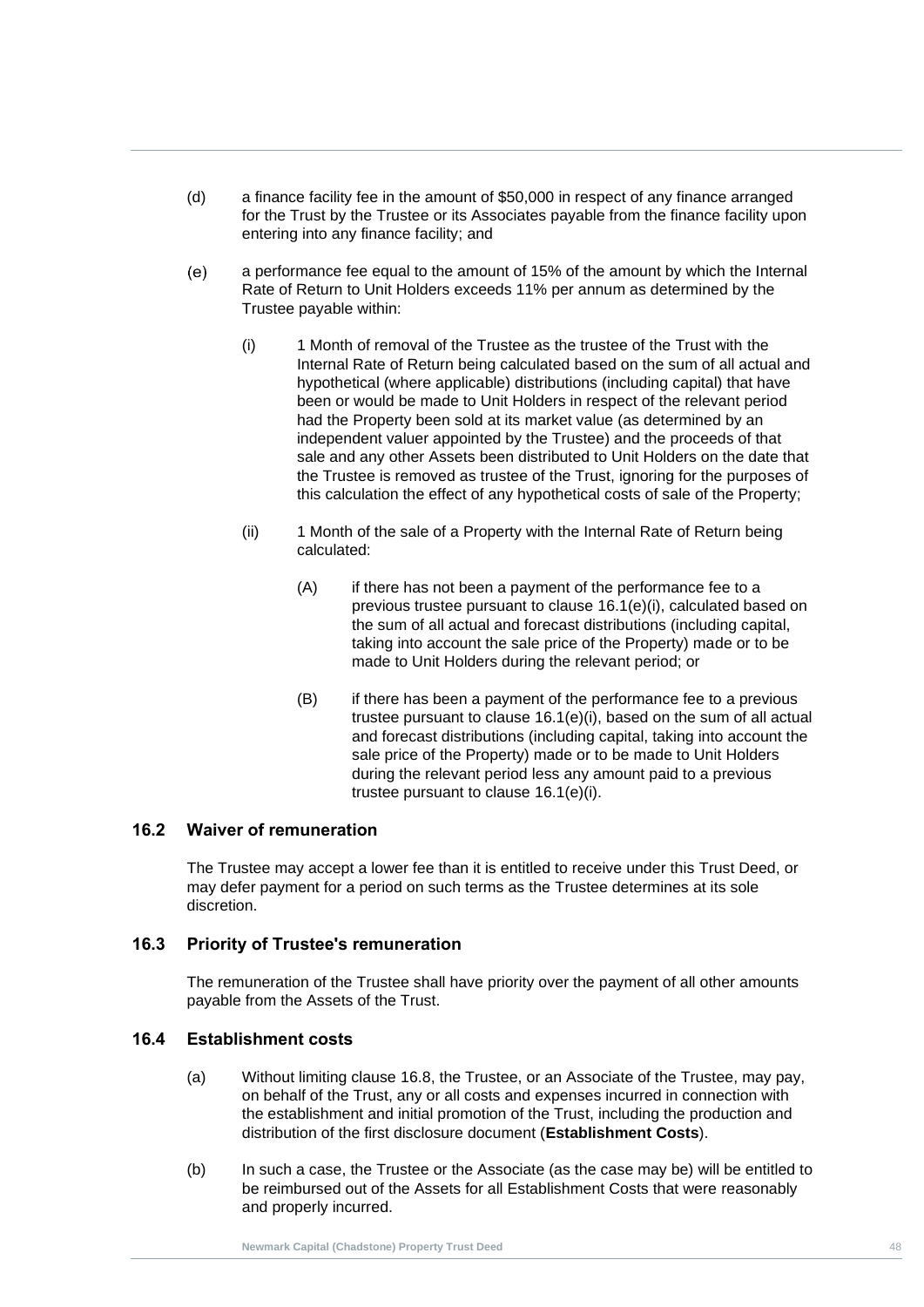(c) The Trustee or the Associate (as the case may be) may waive recovery of any of the Establishment Costs, or may be reimbursed from the Assets in a year or years later than the year in which the Establishment Cost was incurred.

## **Newmark Capital (Chadstone) Property 16.5 Differential fee arrangements**

**Trust Deep Scheme**), the Trustee may agree with any Unit Holder any fee arrangement with that Unit Holder which are different to those provided for under this Trust Deed or Subject to the Corporations Act and any applicable ASIC Exemption (where the Trust is a Registered Scheme), the Trustee may agree with any Unit Holder any fee arrangements which apply to other Unit Holders.

#### **16.6 Units as payment for fees**

Subject to the Corporations Act*,* the Trustee may elect to be issued Units instead of cash in payment of its fees or reimbursement of its expenses under this Trust Deed.

## **16.7 Fees paid to the Trustee in a different capacity**

Subject to the Corporations Act where the Trust is a Registered Scheme, the Trustee may be paid a fee for work performed in connection with the Trust in its personal capacity and not in its capacity as the responsible entity or trustee of the Trust. The Trustee may retain any such fee for its own purposes and is not required to account for the fee to the Trust or to Unit Holders.

## <span id="page-55-1"></span>**16.8 Reimbursement of Expenses**

Subject to the Corporations Act where the Trust is a Registered Scheme, all Expenses incurred by the Trustee in relation to the proper performance of its duties in respect of the Trust shall be payable or reimbursable out of the Assets to the extent that such reimbursement is not prohibited by the Corporations Act*,* including, without limitation, Expenses arising in connection with the matters listed in item 1 of [Schedule 1.](#page-81-0)

## **16.9 Class Expenses**

Subject to the Corporations Act*,* where a Class is on issue and the Trustee may make a determination that an Expense, or part of an Expense, is to be a Class Expense in relation to a Class, but if no determination is made under this clause, then:

- (a) in respect of fees of the Trustee which are charged to a particular Class, the GST on those fees and the corresponding reduced input credit or input credit (as the case may be) that arises in connection with a fee payable or supply in respect of a Class, is to be referable to that Class; and
- (b) any other Expenses under this clause [16](#page-53-2) is to be referable to all Units on an equal basis.

## <span id="page-55-0"></span>**16.10 Proper performance of duties**

Where the Trust is a Registered Scheme, the rights of the Trustee to be paid fees out of the Assets, or to be reimbursed or indemnified out of the Assets for liabilities or expenses incurred in relation to the performance of its duties as Trustee, are only available in relation to the proper performance of those duties.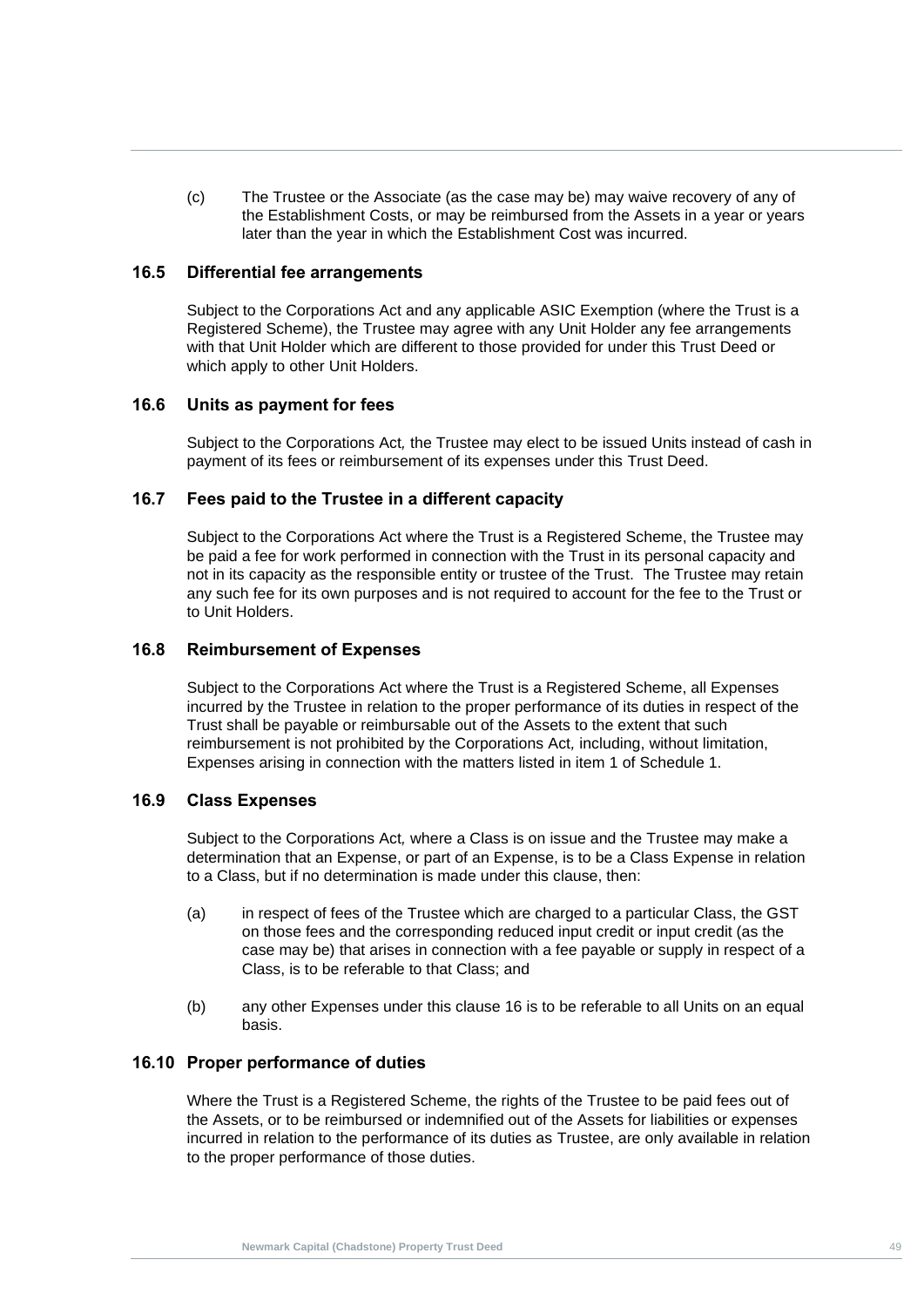## <span id="page-56-0"></span>**16.11 GST**

- (a) Expressions that have defined meanings under the GST Act bear the same meaning for the purpose of this clause 16.11 as those expressions in the GST Act.
- (b) Any amount payable or any consideration provided or to be provided under or in connection with this Trust Deed does not include an amount for GST.
- **Trust Deed deed hot include an amount of SOT.**<br>(c) If the Trustee is or becomes liable to pay GST in respect of any supply under or in connection with this Trust Deed (including the performance of any of its obligations) then:
	- (i) the Trustee shall be entitled to be paid or reimbursed from the Assets for an amount equal to the amount of the GST payable on that supply in addition to any amount or consideration to which the Trustee is entitled; or
	- (ii) the recipient of the supply must pay to the Trustee, at the same time and in the same manner as the consideration is otherwise payable, an additional amount equal to the amount of the GST payable on that supply,

at the Trustee's discretion.

(d) If the Trustee is not entitled to an input tax credit in respect of the amount of any GST charged or recovered from the Trustee by any person, or payable by the Trustee by way of reimbursement of GST referable directly or indirectly to any supply made under or in connection with this Trust Deed, the Trustee is entitled to recover from the Trust by way of reimbursement an additional amount equivalent to the amount of such input tax, and the recovery of such additional amount shall comprise part of the consideration for a supply by the Trustee to the Trust treated as separate entities for the purposes of the GST Act. This does not affect the character of the payment as an exercise of the Trustee's right of indemnity from the Assets for other purposes of this Trust Deed and the Corporations Act. Where an expense is paid from the Trust to the Trustee, the payment shall comprise part of the consideration for the supply by the Trustee to the Trust treated as separate entities for the purposes of the GST Act. This does not affect the character of the payment as an exercise of the Trustee's right of indemnity from the Assets for other purposes of this Trust Deed and the Corporations Act.

#### **16.12 Sums owed to the Trustee**

The Trustee may redeem such number of a Unit Holder's Units (including a fraction, if necessary) as have a value (based on the Net Asset Value at that time) equal to any amount of money due to it by the Unit Holder and deduct such amounts from the Withdrawal Price of the Units.

## **17 Change in Trustee**

## **17.1 Voluntary retirement while the Trust is a Registered Scheme**

(a) While the Trust is a Registered Scheme, the Trustee may retire as the trustee of the Trust as permitted by section 601FL of the Corporations Act*.*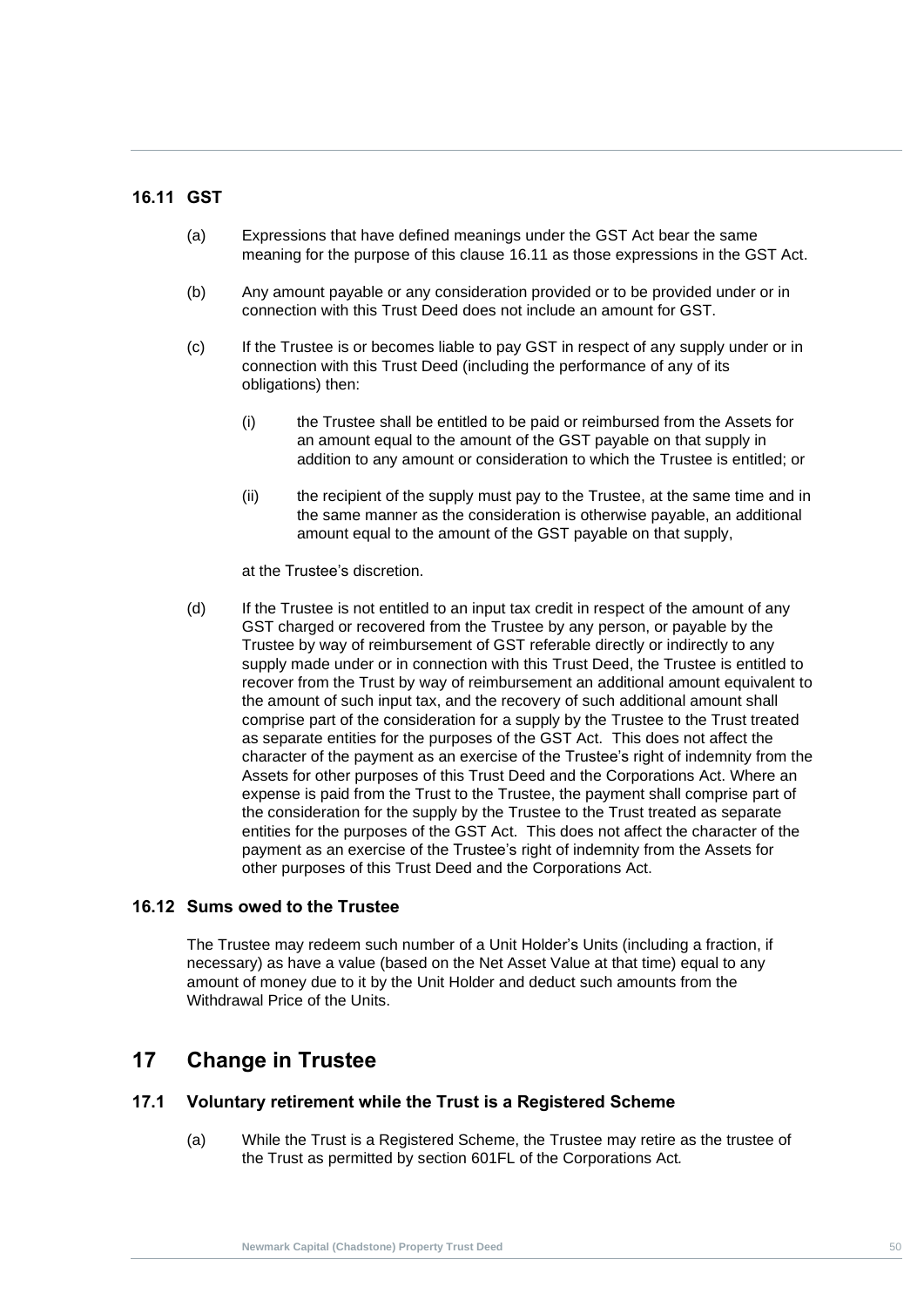(b) If permitted by law or by any relief from the Corporations Act granted by ASIC, the Trustee may appoint its successor by deed.

## **17.2 Voluntary retirement while the Trust is not a Registered Scheme**

While the Trust is not a Registered Scheme, the Trustee may retire as the trustee of the Trust by giving at least 14 days holice to only holice to during another person to be the trustee<br>agree). On retirement, the Trustee may appoint in writing another person to be the trustee<br>of the Trust. Trust by giving at least 14 days' notice to Unit Holders (or such shorter period as they of the Trust.

## **17.3 Compulsory retirement**

While the Trust is not a Registered Scheme, the Trustee shall retire as the responsible entity and/or trustee of the Trust on the passing of a resolution to remove the Trustee at a meeting of the Unit Holders where:

- (a) Unit Holders holding at least 75% of the Units vote on the resolution (in person or by proxy) to remove the Trustee; and
- (b) more than 50% of the Unit Holders that vote on the resolution (in person or by proxy) vote in favor of the Trustee being removed as the trustee.

## **17.4 New trustee or responsible entity**

- (a) Any proposed replacement trustee or responsible entity shall execute a deed by which it covenants to be bound by this Trust Deed as if it had originally been a party to it.
- (b) On retirement or removal, the Trustee shall give the new trustee or responsible entity all books, documents and records relating to the Trust.
- (c) On retirement or removal the Trustee shall be released from all obligations in relation to the Trust arising after the time it retires or is removed.
- (d) Upon retirement or removal of the Trustee, all fees and other amounts owing to the Trustee and all amounts deferred by the Trustee pursuant to clause [16.2](#page-54-1) become due and payable to the Trustee from the Assets and the new Trustee must take such action as is necessary to promptly effect all such payments.

## **17.5 Retirement benefit**

Subject to the Corporations Act (where the Trust is a Registered Scheme), the Trustee may agree to be paid a benefit by another entity who proposes to be the trustee of the Trustee (**Proposed Trustee**) in consideration for:

- (a) retiring as responsible entity and/or trustee; or
- (b) agreeing to submit to a proposal for its retirement to a meeting of Unit Holders and nominating to the Unit Holders the Proposed Trustee as the replacement responsible entity,

and the Trustee is not required to account to Unit Holders for the benefit received.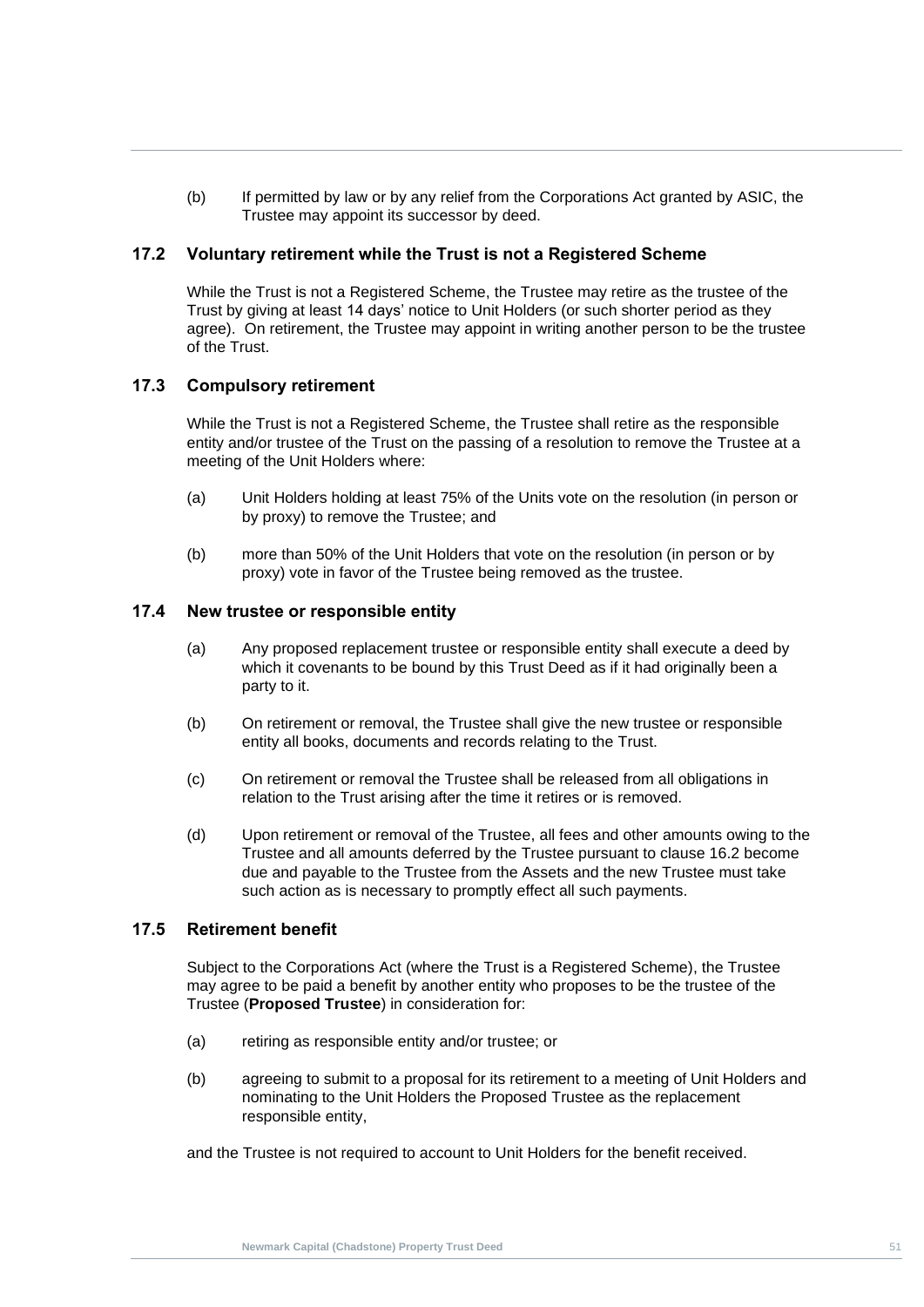## **18 Limitation of liability**

## **18.1 Limitation of Trustee's liability**

- (a) Subject to the Corporations Act where the Trust is a Registered Scheme, neither<br>the Trustee nor its Associates are liable for any loss or damage to any person (including any Unit H)<br>matter, it acted both: the Trustee nor its Associates are liable for any loss or damage to any person (including any Unit Holder) arising out of any matter unless, in respect of that
	- (i) otherwise than in accordance with this Trust Deed; and
	- (ii) without a belief held in good faith that it was acting in accordance with this Trust Deed,

in any case, subject to the law, the liability of the Trustee in relation to the Trust is limited to the Assets, from which the Trustee is entitled to be, and is in fact, indemnified.

- (b) In particular, subject to the Corporations Act*,* (where the Trust is a Registered Scheme) the Trustee is not liable for any loss or damage to any person arising out of any matter where, in respect of that matter:
	- (i) to the extent permitted by law, it relied in good faith on the services of, or information or advice from, or purporting to be from, any person appointed by the Trustee; or
	- (ii) it acted as required by law; or
	- (iii) it relied in good faith upon any signature, marking or documents.

## <span id="page-58-0"></span>**18.2 Limitation of Unit Holders' liability**

- (a) Subject to clauses [18.2](#page-58-0)[\(c\)](#page-58-1) and [18.2](#page-58-0)[\(e\),](#page-58-2) the liability of each Unit Holder shall be limited to the amount, if any, which remains unpaid in relation to the Unit Holder's subscription for Units in the Trust.
- (b) A Unit Holder shall not be required to indemnify the Trustee if there is a deficiency in the Assets or to meet the claim of any creditor of the Trustee in respect of the Trust.
- <span id="page-58-1"></span>(c) The Trustee, on its own account and on account of the Trust, shall be entitled to be indemnified by each Relevant Person for any Tax, bank fees or charges of the Relevant Person paid out of the Trust, except to the extent to which the Trustee is reimbursed out of the Trust.
- (d) Joint Unit Holders shall be jointly and severally liable in respect of all payments, including payments of Tax to which clause [18.2\(c\)](#page-58-1) applies.
- <span id="page-58-2"></span>(e) In the absence of separate agreement with a Unit Holder, the recourse of the Trustee and any creditor shall be limited to the Assets.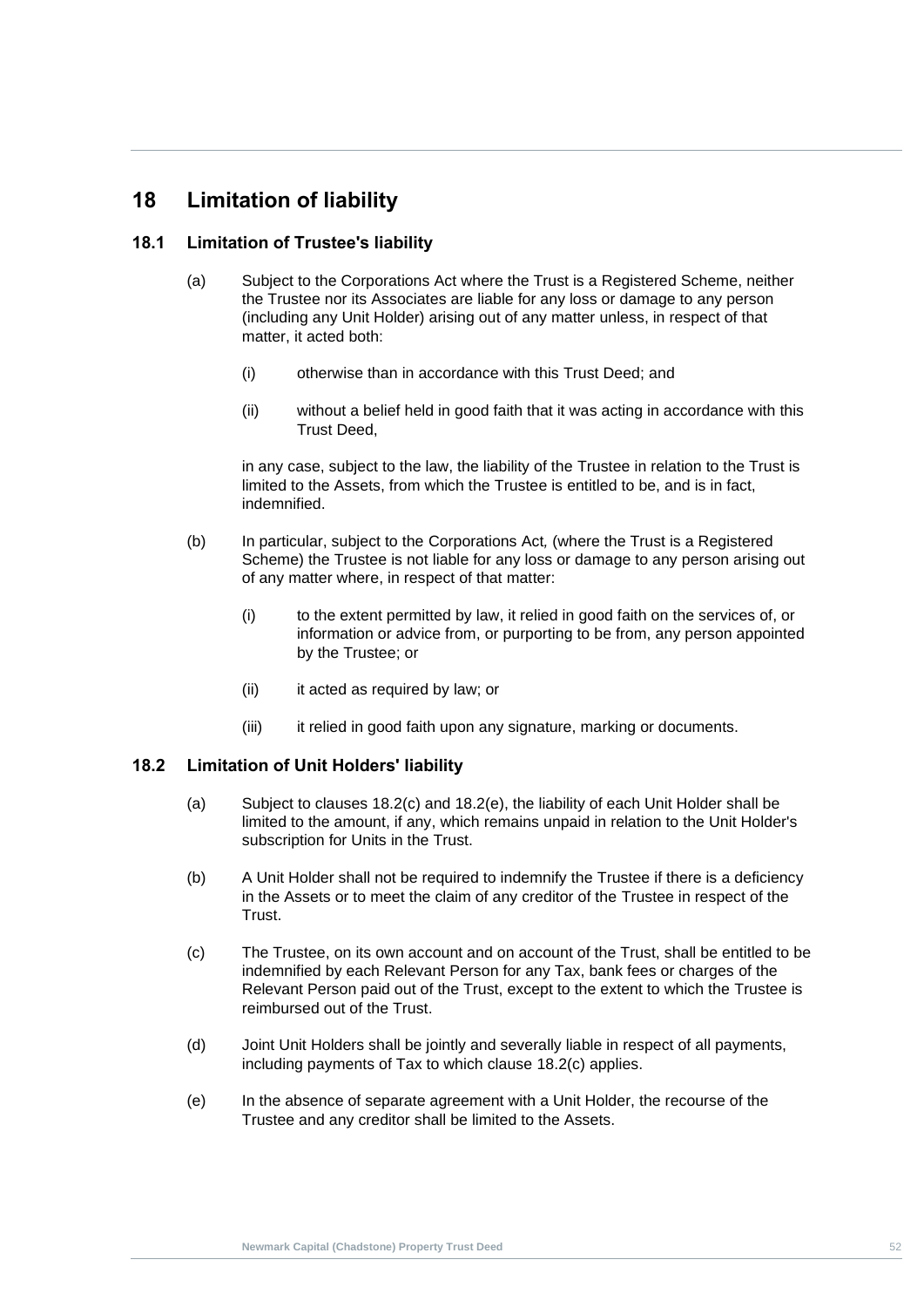## **19 Indemnity**

## <span id="page-59-0"></span>**19.1 Trustee's indemnity**

In addition to any indemnity available to the Trustee under the law or this Trust Deed, but<br>subject to the Corporations Act and clause 16.10, if the Trust is a Registered Scheme the Trustee has a right to be fully indemnified out of the Assets, in respect of all expenses,<br>liabilities, costs and any other matters in connection with the Trust and against all actions,<br>presentlings, easte alsime and deman subject to the Corporations Act and clause 16.10*,* if the Trust is a Registered Scheme the Trustee has a right to be fully indemnified out of the Assets, in respect of all expenses, proceedings, costs, claims and demands brought against the Trustee in its capacity as trustee of the Trust in respect of any matter or thing done or omitted (**Indemnified Matter**) except:

- (a) in the case of the Trustee 's own fraud, negligence or wilful default; and
- (b) in respect of the overhead expenses of the Trustee.

## **19.2 Trustee's indemnity continuing**

- (a) The right of indemnity of the Trustee in respect of a particular Indemnified Matter will not be lost or impaired by reason of a separate act or omission (whether before or after the particular Indemnified Matter) in breach of trust or in breach of this Trust Deed.
- (b) The indemnity provided under clause [19.1](#page-59-0) will continue in favour of the Trustee after it has ceased to be the Trustee and will apply even if at any time the Liabilities exceed the Net Asset Value.
- (c) For the avoidance of doubt, the Trustee may be entitled to an indemnity under clause [19.1](#page-59-0) in respect of any act or omission of a delegate or agent appointed by the Trustee for which the delegate or agent is not obliged to fully indemnify the Trust.

## **19.3 Payment**

The Trustee may pay out of the Assets any amount for which it would be entitled to be indemnified under clause [19.1.](#page-59-0)

## **19.4 Trustee not to incur liability**

The Trustee is not required to do anything (including enter into any contract or commitment) which involves it incurring any liability (actual or contingent) unless its liability is limited in a manner satisfactory to it in its absolute discretion.

## **20 Trustee's indemnity against Tax liability**

## <span id="page-59-2"></span><span id="page-59-1"></span>**20.1 Indemnity**

(a) The Trustee is entitled to be indemnified by a Unit Holder, a former Unit Holder or an Applicant to the extent that it incurs a liability for Tax as a result of the Unit Holder's, former Unit Holder's or Applicant's action or inaction or as a result of an act or omission requested by the Unit Holder, former Unit Holder or Applicant.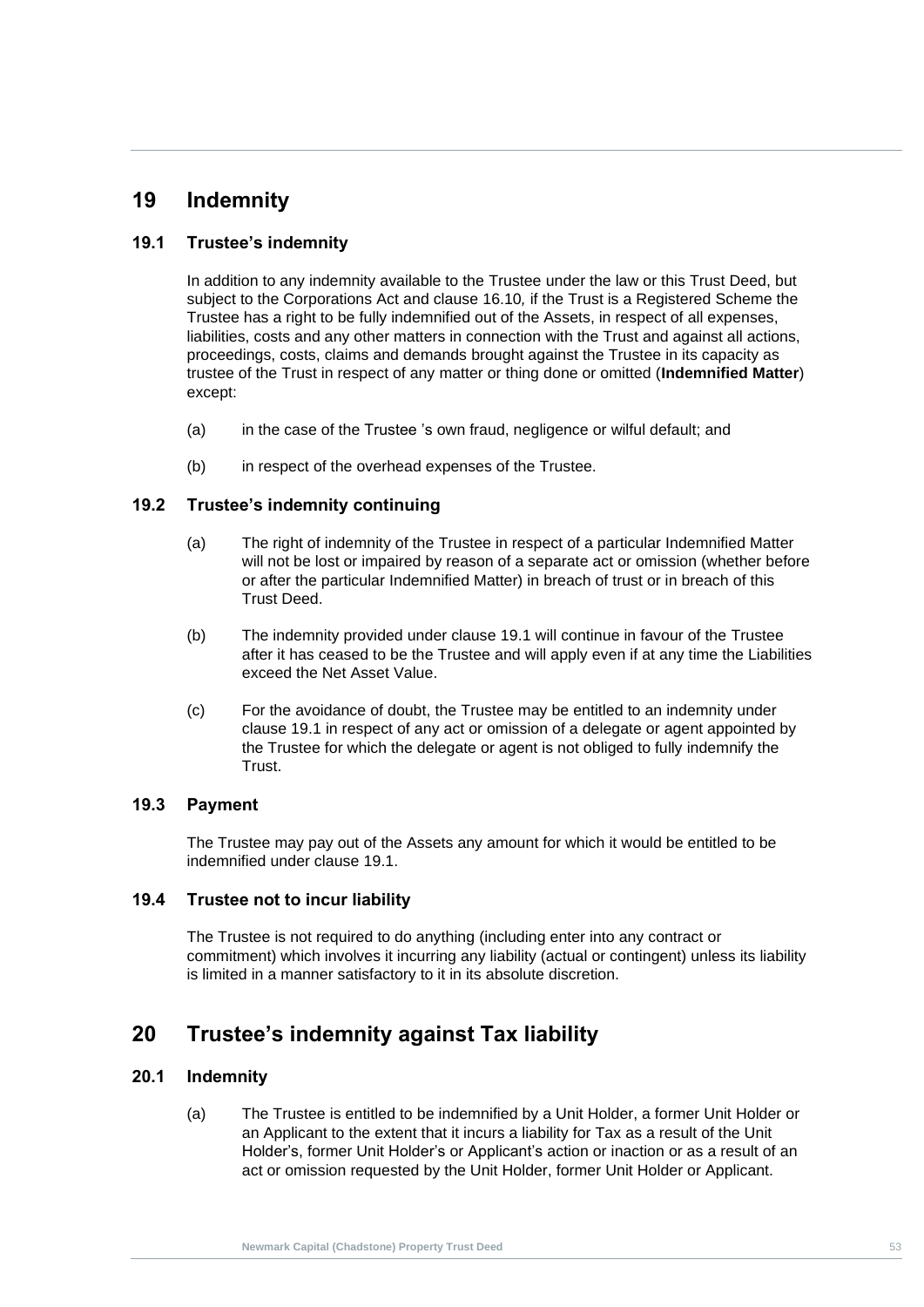- (b) For the avoidance of doubt, clause [20.1\(a\)](#page-59-1) includes an indemnity by a Unit Holder, former Unit Holder or Applicant in favour of the Trustee in respect of any Tax that may arise as a result of:
- (i) the Trustee issuing Units to the Unit Holder or a former Unit Holder;<br>(i) the Trustee is beginning a believe as a suffice or a Conseil theorie
	- (ii) the Trustee redeeming any Unit or cancelling any Commitment;
- **Trust Dee**<br> **Trust Dee**<br> **Trust Dee** Trust (iii) the Trustee making a Call in respect of Partly Paid Units or a Commitment;
	- (iv) the transfer of Units by a Unit Holder or a former Unit Holder;
	- (v) the transfer of a Commitment by an Applicant; and
	- (vi) any person acquiring an interest in a Unit or a Commitment from a Unit Holder, a former Unit Holder or an Applicant (as the case may be).

## **20.2 Joint Holders**

Joint holders are jointly and severally liable in respect of all payments including payments of Tax to which clause [20.1](#page-59-2) applies.

## **21 Stapling**

## **21.1 Provisions applicable only while Stapling applies**

Clauses [21.2](#page-60-0) to [21.5](#page-61-0) only apply while Stapling applies.

#### <span id="page-60-0"></span>**21.2 Paramountcy of Stapling provisions**

The provisions of this Trust Deed relating to Stapling prevail over all other provisions of this Trust Deed including any that are expressed to prevail over others, except where this would result in a breach of the Corporations Act, the Listing Rules (if the Listing Rules apply) or any other law.

## **21.3 Maintenance of Listing and consistency with constitutions of the Stapled Entities**

The Trustee must use every reasonable endeavour to procure that if the Stapled Securities are and continue to be Listed as one joint security, that the Stapled Securities are dealt with under this Trust Deed in a manner consistent with the provisions relating to the Attached Securities in the constitutions of the Stapled Entities.

## **21.4 Stapling - general information**

Units are intended to be stapled to the Attached Securities in the ratio of one Unit to one of each category of the Attached Securities as from the Stapling Commencement Date. The intention is that, so far as the law permits, a Unit and one of each category of the Attached Securities which are Stapled together shall be treated as one security. If further Attached Securities are from time to time Stapled to the Units, or if Attached Securities are Unstapled from the Units, the intention is that, so far as the law permits, a Unit and one of each category of the Attached Securities which are Stapled together shall be treated as one Stapled Security.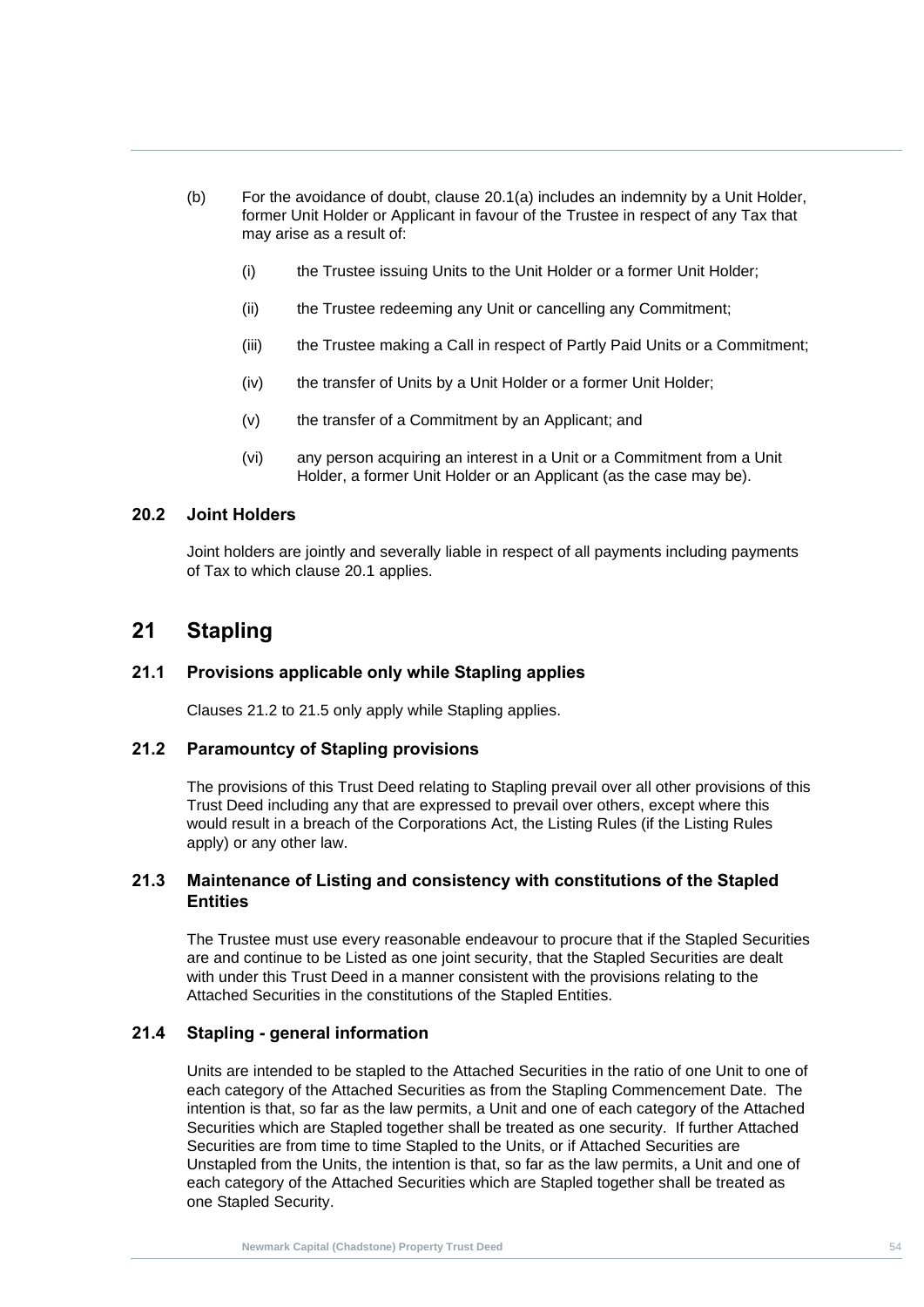## <span id="page-61-0"></span>**21.5 Power to Unstaple Units**

- any time take action to have the Units Unstapled from the other Attached<br>Securities or the Stapled Securities Unstapled and, if the Stapled Securities are (a) If Units comprise part of Stapled Securities, then subject to the Corporations Act (and, while the Units are Officially Quoted, the Listing Rules), the Trustee may at any time take action to have the Units Unstapled from the other Attached Officially Quoted, removed from quotation.
- **Trust Deed** (b) After Unstapling, references to Stapled Securities will be removed from the Register.

## <span id="page-61-4"></span>**22 Restructure proposals**

## <span id="page-61-1"></span>**22.1 Power to enter into Hardware Trust Proposal**

- (a) The Trustee may enter into any scheme of arrangement, Stapling, merger arrangement or similar proposal between the Trust and the Newmark Hardware Trust involving the Units or the property of the Trust on terms approved by the Trustee in writing (**Hardware Trust Proposal**).
- (b) The Unit Holders will be taken to have consented:
	- (i) to any Hardware Trust Proposal, and so such proposal may be implemented without Unit Holder approval; and
	- (ii) each provision in the constituent documents of the Newmark Hardware Trust.

## <span id="page-61-2"></span>**22.2 Power to enter into proposal**

- (a) The Trustee may enter into any scheme of arrangement, merger arrangement or similar proposal in relation to the Trust whether involving Units or the property of the Trust (**Proposal**). Subject to clause [22.1,](#page-61-1) if in the Trustee's opinion the Proposal might adversely affect the rights of Unit Holders, the Proposal may only be implemented with the approval of a Resolution.
- (b) If the Proposal involves Stapling:
	- (i) the Unit Holders will be taken to have consented, and accordingly no Resolution will be required, in relation to Stapling, provided that each Stapled Security issued to a Unit Holder has a Market Price equal to or greater than the price determined in accordance with the equivalent provision of clause [7.1\(b\)](#page-31-1) in the constitution of the Stapled Entity immediately prior to the Stapling; and
	- (ii) the Unit Holders will be taken to have consented to each provision in the constituent documents of each Stapled Entity.

## <span id="page-61-3"></span>**22.3 General**

If a Proposal or Hardware Trust Proposal is entered into, and if necessary, approved by Unit Holders in accordance with clause [22.2,](#page-61-2) then from the date of such approval: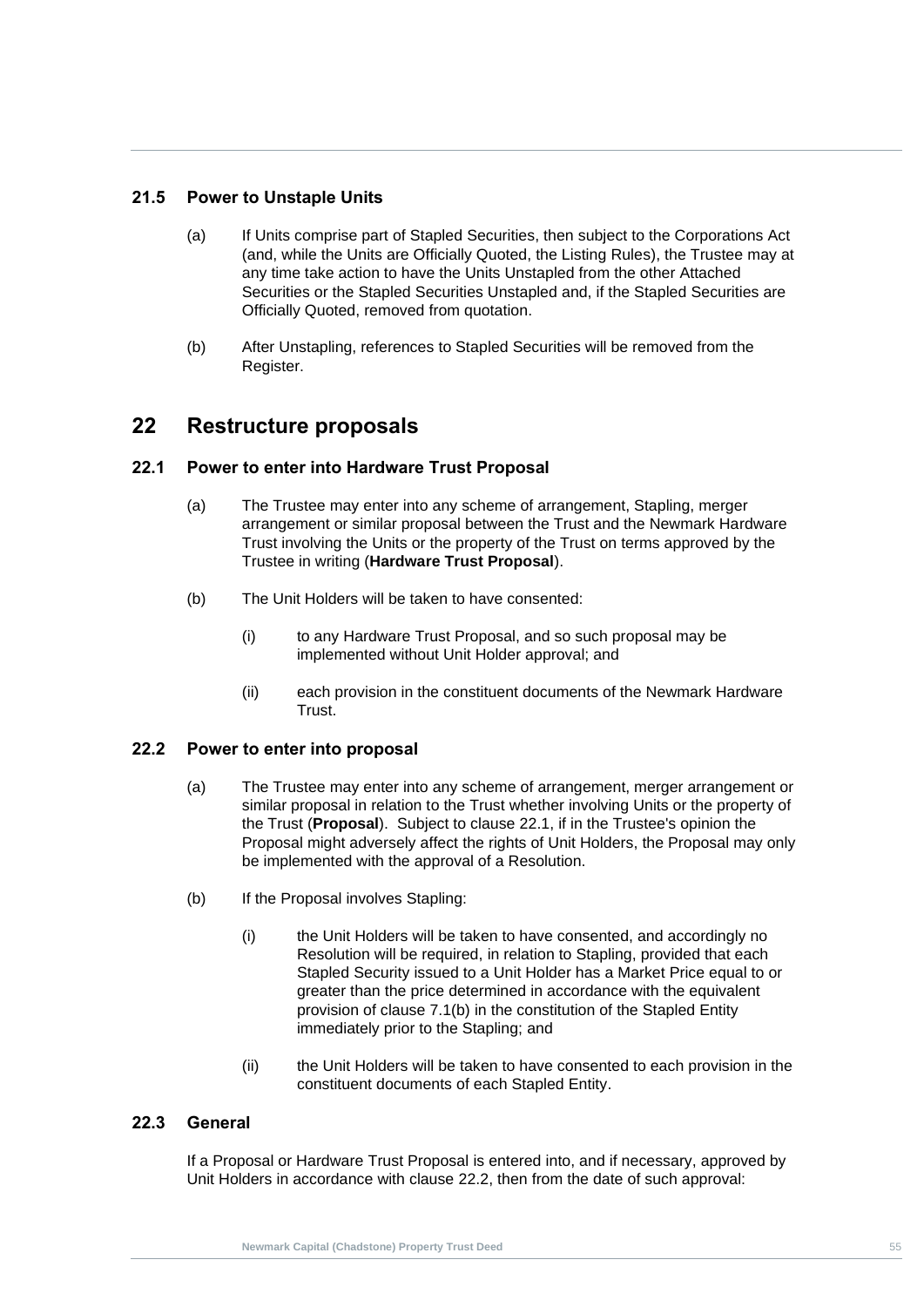- (a) the Proposal or Hardware Trust Proposal binds the Trustee and all present and future Unit Holders notwithstanding that Unit Holders, or any particular Unit Holder (where Unit Holder approval is required) may not have approved the Proposal or Hardware Trust Proposal;
- (b) the Trustee and so far as is relevant the Unit Holders must give effect to the Proposal or Hardware Trust Proposal or in accordance with its terms;
- Trust Deed Constitute the Constitute of the *International Constitute Constitute*<br>(c) the Trustee will have power to do all things which it considers necessary, desirable or reasonably incidental to give effect to the Proposal or Hardware Trust Proposal and those powers apply notwithstanding any other provisions of this Trust Deed other than clause [25.3;](#page-70-0)
	- (d) the terms of the Proposal or Hardware Trust Proposal prevail to the extent necessary in the event of any inconsistency with the other terms of this Trust Deed other than clauses [25.3](#page-70-0) and this clause [22.3;](#page-61-3)
	- (e) subject to the Corporations Act, the Trustee shall not have any liability of any nature whatsoever to Unit Holders beyond the Assets of the Trust out of which the Trustee is actually indemnified arising directly or indirectly from the Trustee doing or refraining from any act pursuant to or in connection with the Proposal or Hardware Trust Proposal; and
	- (f) the Trustee may amend the terms of the Proposal or Hardware Trust Proposal if such amendment is not inconsistent with the approval given by Unit Holders (if such approval was required) or such amendment does not adversely affect the rights of the Unit Holders and this clause [22.3](#page-61-3) shall apply to the Proposal or Hardware Trust Proposal as amended.

## **22.4 Terms of Proposal or Hardware Trust Proposal**

The Hardware Trust Proposal or a Proposal may provide for anything not contrary to law and it may without limitation:

- (a) be subject to conditions;
- (b) involve the withdrawal, cancellation or transfer of Units;
- (c) provide for the Trustee to execute any documents including any application for securities as agent on behalf of all or any Unit Holders;
- (d) authorise the Trustee as agent on behalf of all or any Unit Holders to pay the subscription money for new securities from the Assets of the Trust;
- (e) allow the Trustee to arrange the issue of further Units;
- (f) amend the time and procedures for the withdrawal, cancellation, transfer or issue of Units;
- (g) allow the Trustee to suspend the registration of transfers of Units;
- (h) provide for borrowings, the raising of money or the incurring of liabilities by the Trustee; or
- (i) provide for suspension of reinvestment of income entitlements.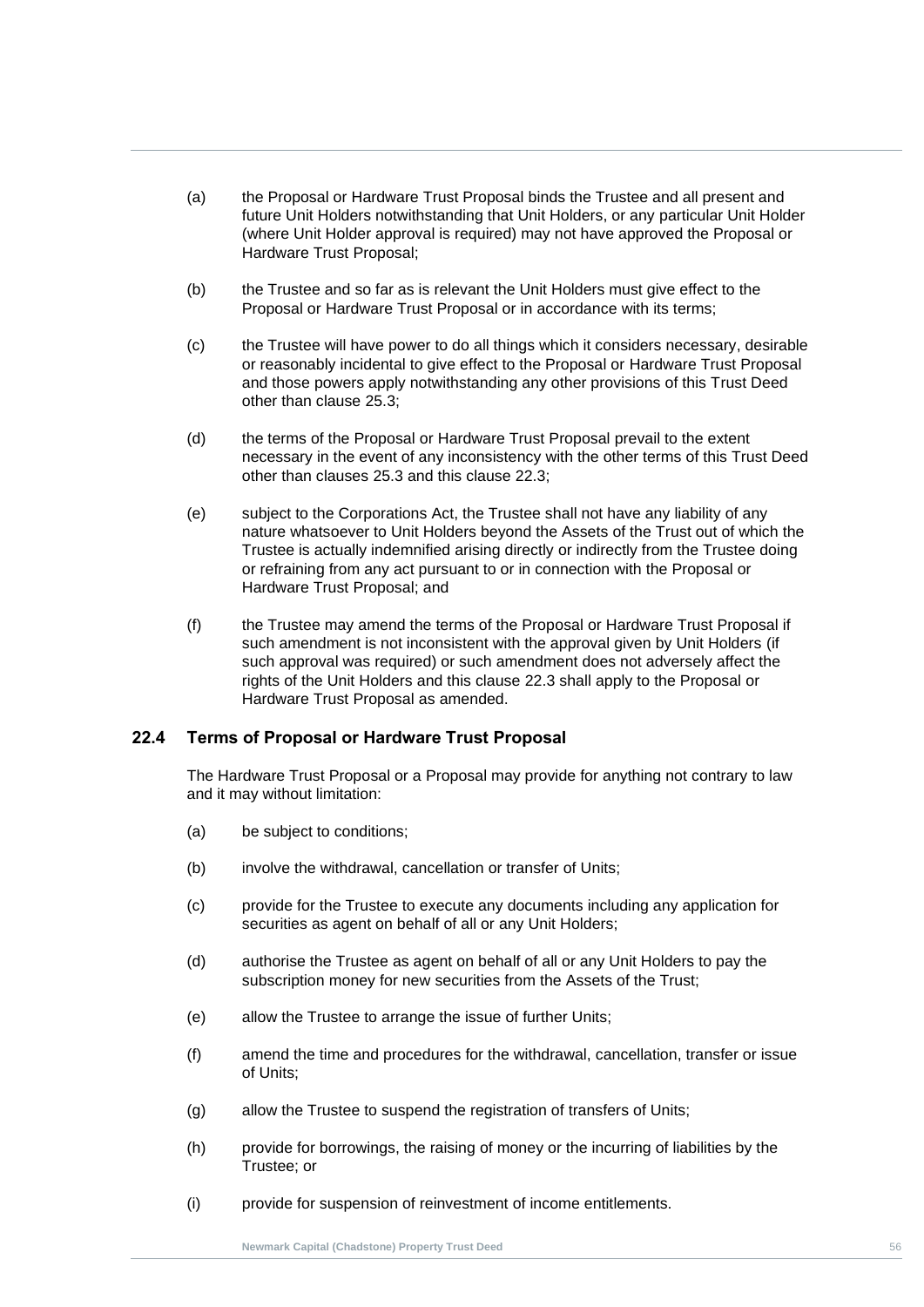## <span id="page-63-0"></span>**22.5 Designated Foreign Investors**

- (a) Without limiting the foregoing provisions of this clause [22,](#page-61-4) to enable the Trustee to give effect to:
- (i) the Stapling of Attached Securities to the Units; or
- (ii) the iss<br>pursua (ii) the issue or transfer of Newmark Hardware Securities to Unit Holders pursuant to any Hardware Trust Proposal,

the provisions of this clause [22.5](#page-63-0) apply.

- (b) Subject to the Corporations Act as modified by any applicable ASIC Exemption, the Trustee may determine that a Foreign Investor is a Designated Foreign Investor where the Trustee reasonably considers that it would be unreasonable to issue or transfer an Attached Security or Newmark Hardware Security to a Foreign Investor, having regard to each of the following:
	- (i) the number of Foreign Investors in the foreign place;
	- (ii) the number and the value of Attached Securities or Newmark Hardware Securities that may be issued or transferred to Foreign Investors in the foreign place; and
	- (iii) the cost of determining, and complying with, the legal requirements and the requirements of any relevant regulatory authority applicable to the issue or transfer of the Attached Securities or Newmark Hardware Securities in the foreign place.
- <span id="page-63-2"></span><span id="page-63-1"></span>(c) Each Foreign Investor who is or becomes a Designated Foreign Investor consents and directs:
	- (i) the Trustee to pay any distributions, withdrawal proceeds or other payments in respect of its Unit or Stapled Security, which are to be used to obtain an Attached Security or Newmark Hardware Security (**Amounts**), to a sale nominee (**Sale Nominee**);
	- (ii) the Sale Nominee to apply the Amount to obtain an Attached Security or Newmark Hardware Security;
	- (iii) subject to clause [22.5\(d\)](#page-64-0) below, the Sale Nominee to, as applicable, sell any:
		- (A) Stapled Security to which the Attached Security is Stapled; or
		- (B) Newmark Hardware Security,
	- (iv) the Sale Nominee to pay the Sale Consideration to the relevant Designated Foreign Investor as soon as practicable after the sale of the relevant Stapled Security or Newmark Hardware Security; and
	- (v) the Trustee to do all acts and other things necessary to deal with any interests of a Designated Foreign Investor in connection with:
		- (A) a Stapling of Attached Securities to the Units; or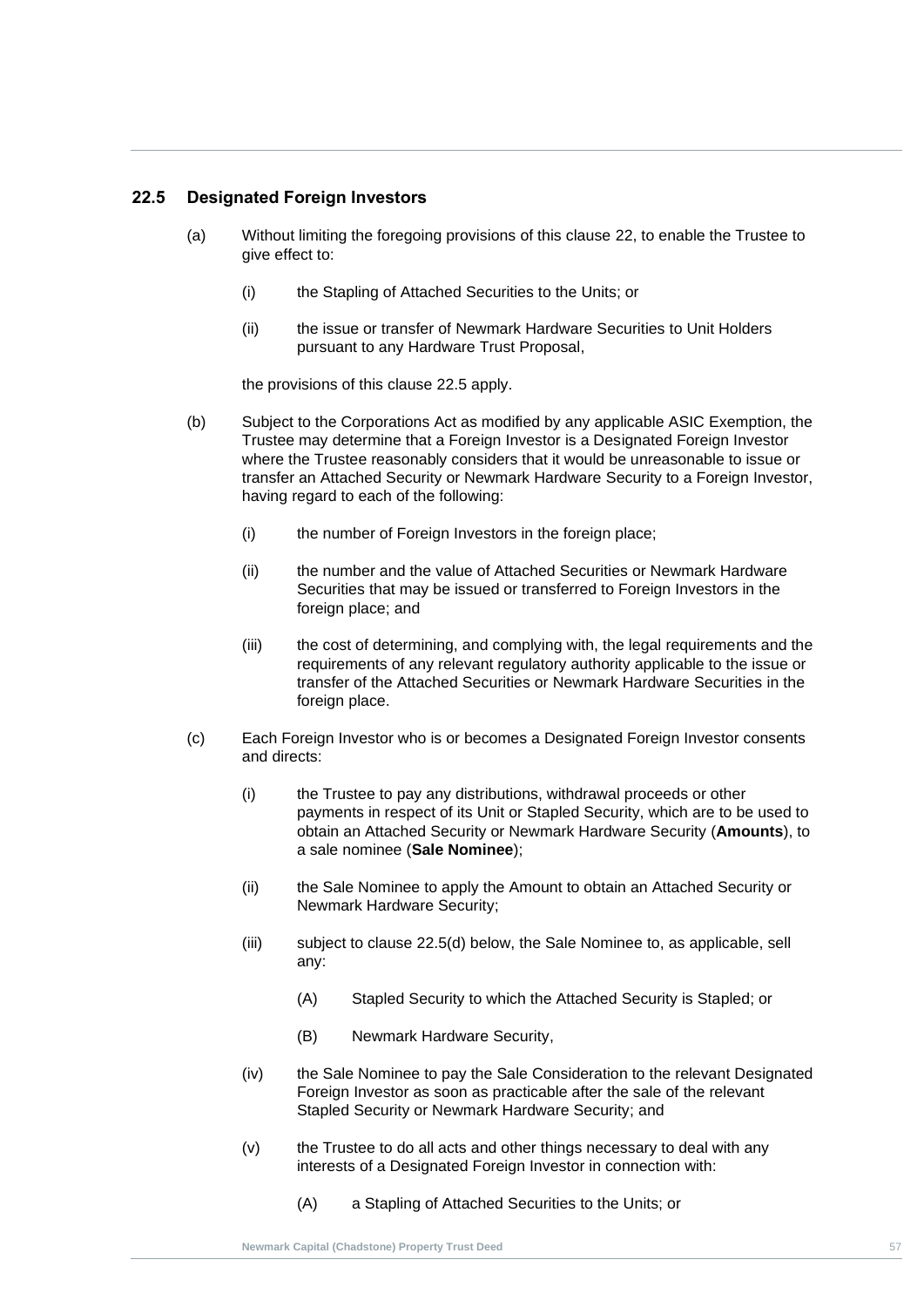(B) the issue or transfer of Newmark Hardware Securities to Unit Holders pursuant to any Hardware Trust Proposal,

**New Solution [C](#page-63-1)apital Capital Accordance with paragraphs (i) to (iv).**<br> **A**  $\mathbf{A}$   $\mathbf{B}$   $\mathbf{A}$   $\mathbf{B}$   $\mathbf{A}$   $\mathbf{B}$   $\mathbf{A}$   $\mathbf{B}$   $\mathbf{A}$   $\mathbf{B}$   $\mathbf{B}$   $\mathbf{B}$   $\mathbf{B}$   $\mathbf{B}$   $\mathbf{B}$   $\mathbf{B}$   $\$ regardless of whether those interests are proposed to be dealt with in

- (d) If:
- <span id="page-64-0"></span>ب<br>i) an Atta (i) an Attached Security is to be Stapled to a Unit or Stapled Security; or
	- (ii) a Newmark Hardware Security is to be issued or transferred to a Unit Holder,

the Designated Foreign Investor agrees to transfer each existing Unit, Stapled Security or entitlement to a Newmark Hardware Security they hold free of any encumbrance to the Sale Nominee on or prior to the record date for that stapling or other transaction (**Sale Record Date**) so that the Sale Nominee:

- (iii) is entered in the Register in respect of that Unit, Stapled Security or Newmark Hardware Security as at the Sale Record Date; and
- (iv) will receive, as applicable:
	- (A) the Attached Security pursuant to the Stapling of the Attached Security; or
	- (B) the Newmark Hardware Security pursuant to the Hardware Trust Proposal; and
- (v) will sell the resultant Stapled Security or Newmark Hardware Security for cash to pay the Sale Consideration to the Designated Foreign Investor.
- <span id="page-64-1"></span>(e) The Trustee:
	- (i) must procure that each Designated Foreign Investor is paid the Sale Consideration to which that Designated Foreign Investor is entitled as soon as practicable after the sale of the relevant security;
	- (ii) may take all steps to ensure that the Unit, Stapled Security or entitlement to a Newmark Hardware Security held by the Designated Foreign Investor is transferred to the Sale Nominee prior to the Sale Record Date;
	- (iii) need not receive a transfer, instrument or certificate (if any) for existing Units, Stapled Securities or entitlement to Newmark Hardware Securities in order for the Trustee to register the transfer to the Sale Nominee. Such transfer shall be evidenced by, and shall have full effect from, its registration by the Trustee in the Register or in the case of a Hardware Trust Proposal, register of the Newmark Hardware Security.
- (f) The amount received for a Unit upon sale of a Stapled Security under clause  $22.5(d)(v)$  is the amount received on the sale of the Stapled Security less the fair value for the Attached Securities as determined by the Trustee.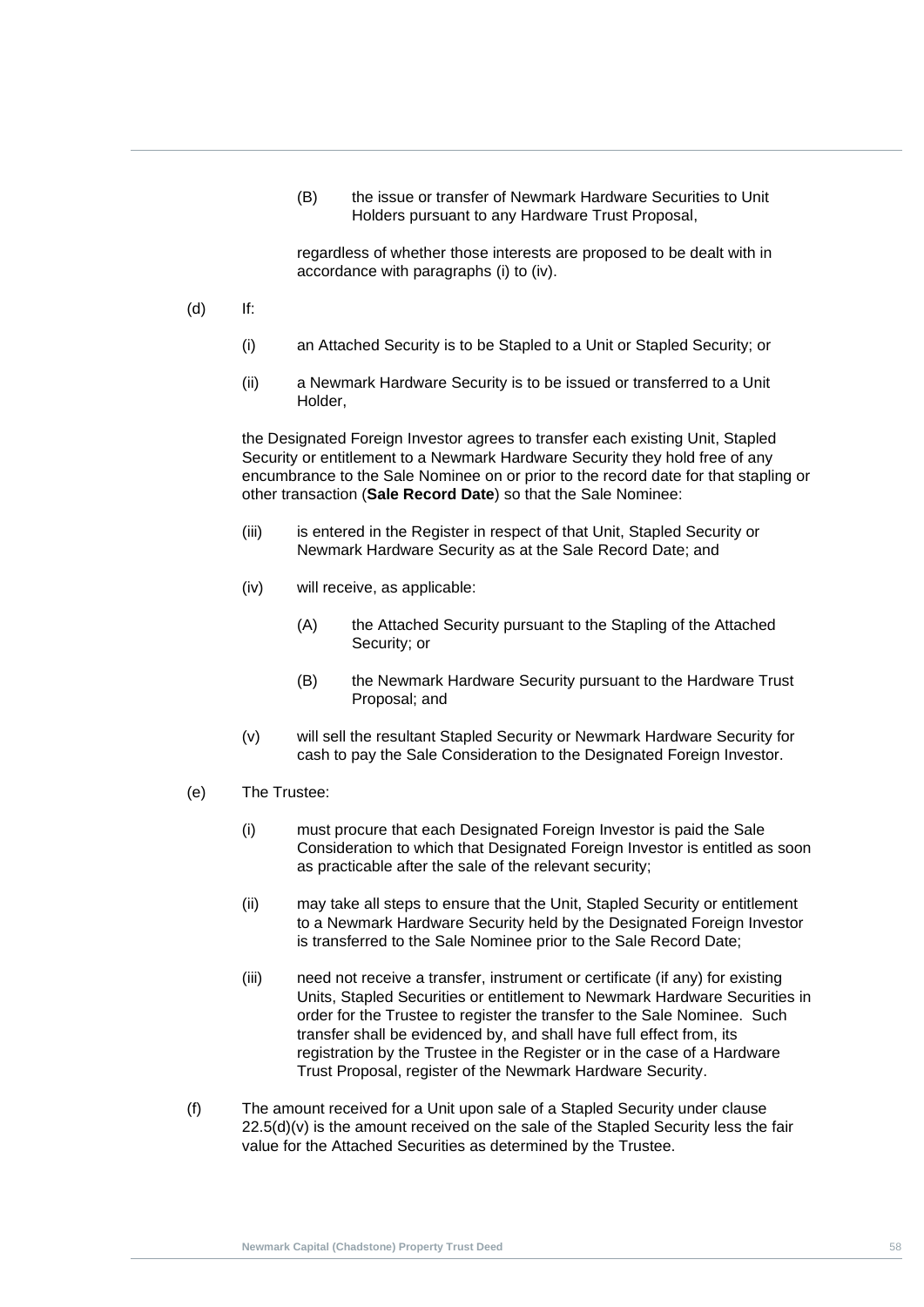## <span id="page-65-0"></span>**22.6 Modification or variation of Hardware Trust Proposal or Proposal**

for or consequential to the implementation of the Hardware Trust Proposal or the Proposal,<br>those modifications or variations are deemed to have been made to this Trust Deed. The Where modifications or variations to the terms of this Trust Deed are not expressly provided for in the terms of the Hardware Trust Proposal or the Proposal but are necessary for or consequential to the implementation of the Hardware Trust Proposal or the Proposal, Unit Holders:

- **Trust Deed** (a) authorise the Trustee to make these amendments in a deed made for that purpose and, if required, to lodge it with ASIC; and
	- (b) agree that, their rights under this Trust Deed do not include or extend to any right that would be adversely affected by the operation of this clause [22.6.](#page-65-0)

## <span id="page-65-1"></span>**22.7 Trustee**'**s authorisation**

- (a) Each Unit Holder irrevocably authorises and empowers the Trustee or any officer of the Trustee to, and the Trustee is irrevocably appointed as the agent and attorney of each Unit Holder to, execute all transfer forms or withdrawal applications and other documents, and to do all things as the Trustee may consider necessary or desirable for, or reasonably incidental to, the implementation of the provisions of any Hardware Trust Proposal or any Proposal to be effected under this clause [22](#page-61-4) and to receive on the Unit Holder's behalf any moneys payable to that Unit Holder. Each Unit Holder undertakes to ratify anything lawfully done by the Trustee in accordance with this clause [22.7\(a\)](#page-65-1) (to the extent that the Unit Holder is entitled to vote to ratify such thing).
- (b) Without limiting clause [22.7\(a\)](#page-65-1) or any provision of a relevant constituent document, to effect the Stapling of an Attached Security or any Hardware Trust Proposal, each Unit Holder irrevocably appoints the Trustee as the Unit Holder's agent and attorney in the Unit Holder's name and on the Unit Holder's behalf to:
	- (i) transfer, redeem or otherwise deal with any Unit;
	- (ii) agree to obtain any Attached Security or Newmark Hardware Security;
	- (iii) apply any distributions, withdrawal proceeds or other payments to obtain an Attached Security or Newmark Hardware Security;
	- (iv) where an Attached Security comprises shares or an interest in shares or interests in a company or managed investment scheme, agree to become a member of that company or managed investment scheme;
	- (v) agree to become a member of the Newmark Hardware Trust; and
	- (vi) do all acts and things and execute all applications, transfers, withdrawals and any other documents which the Trustee, in consultation with each other issuer of Stapled Securities or Newmark Hardware Trust Securities (as applicable), considers necessary, desirable or reasonably incidental to effect the acquisition of an Attached Security or Newmark Hardware Trust Security by the Unit Holder.
- (c) Without limiting clause [22.7\(a\)](#page-65-1) or any provision of a relevant constituent document, to effect the disposal of Units, Newmark Hardware Trust Securities or Stapled Securities held by or on behalf of a Designated Foreign Investor, each Designated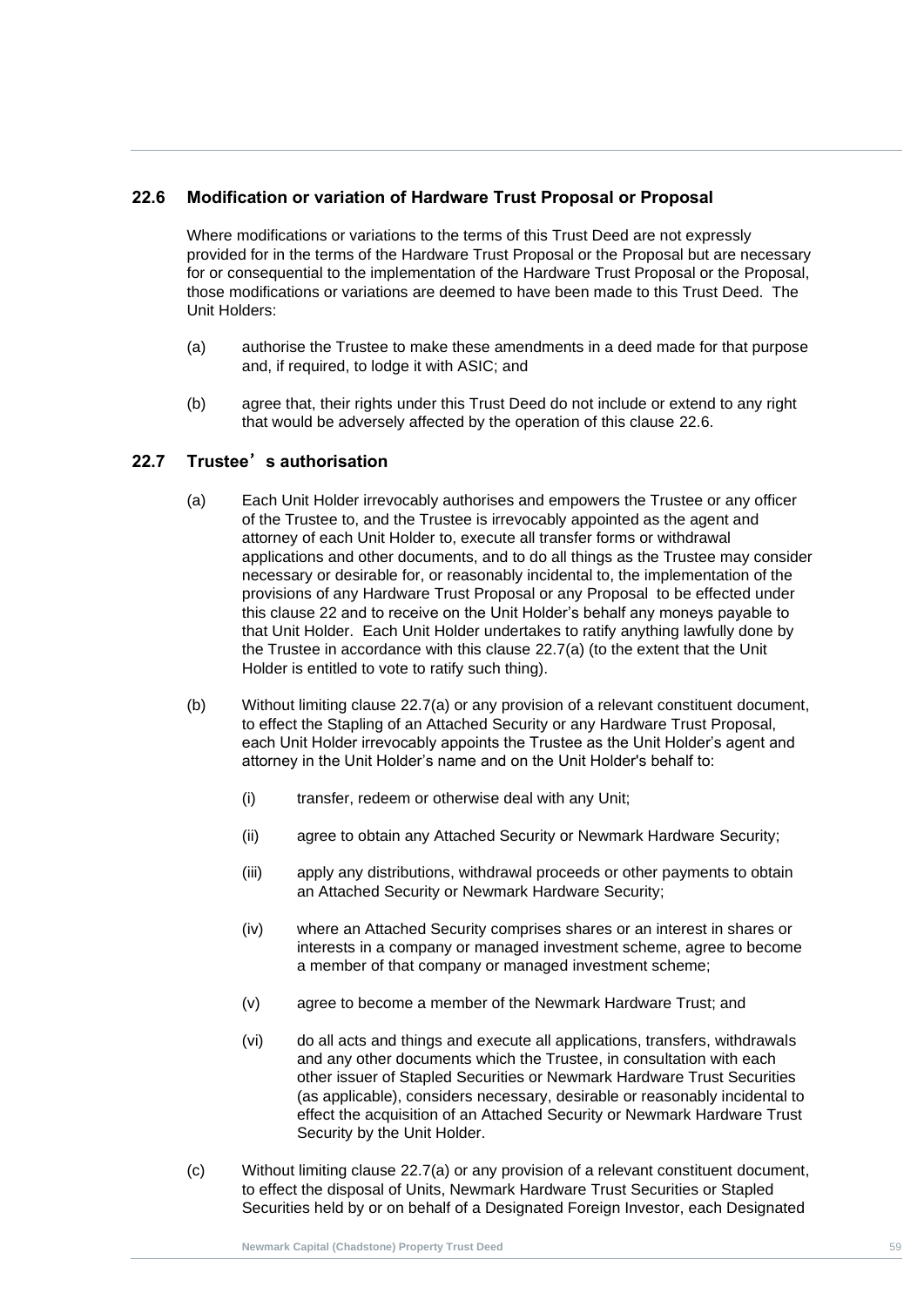Foreign Investor irrevocably appoints the Trustee as that Unit Holder's agent and attorney in the Unit Holder's name and on the Unit Holder's behalf to:

- **Manner contemplated in clause 22.5;**<br>
Second a property of the property and property of the property of the United States of the United States of the United States of the United States of the United States of the United S (i) receive and apply the Amounts referred to in clause  $22.5(c)(i)$  in the
- **Trust Deed**<br> **Trust Dewm** (ii) execute applications or transfers in relation to the transfer of any Units, Newmark Hardware Trust Securities or Stapled Securities;
	- (iii) execute transfers of any Units, Newmark Hardware Trust Securities or Stapled Securities which are to be the subject of the Sale Facility; and
	- (iv) do all acts and things and execute any other documents which the Trustee considers necessary, desirable or reasonably incidental to effect clause [22.5.](#page-63-0)

## <span id="page-66-0"></span>**23 Small Holdings**

## **23.1 Application of this clause**

This clause [23](#page-66-0) applies while the Units are Officially Quoted. In this clause [23,](#page-66-0) market value is the price used to calculate a marketable parcel under the Listing Rules.

## **23.2 Trustee's right to sell Small Holdings**

Subject to the provisions of this clause [23,](#page-66-0) the Trustee may in its discretion from time to time sell or redeem any Units held by a Unit Holder that is a Small Holder without request by the Small Holder.

## **23.3 Divestment Notice**

If the Trustee determines that a Unit Holder is a Small Holder, the Trustee may give notice to the Unit Holder:

- (a) that the Unit Holder is a Small Holder, the number of Units making up and the market value of the Small Holding, the date on which the market value was determined and the Relevant Period;
- (b) that unless the Small Holder tells the Trustee that the Small Holder wishes to retain the Relevant Units before the Relevant Period lapses, the Trustee intends to sell the Relevant Units in accordance with this clause [23](#page-66-0) after the end of the Relevant Period specified in the Divestment Notice; and
- (c) after the end of the Relevant Period, if the Small Holder has not informed the Trustee that it wishes to retain the Units making up the Small Holding, the Trustee may for the purpose of selling the Relevant Units that are in a CS Facility holding initiate a holding adjustment to move those Units from that CS Facility holding to an Issuer Sponsored Holding or certificated holding.

If the Operating Rules of a CS Facility apply to the Relevant Units, the Divestment Notice must comply with those Operating Rules.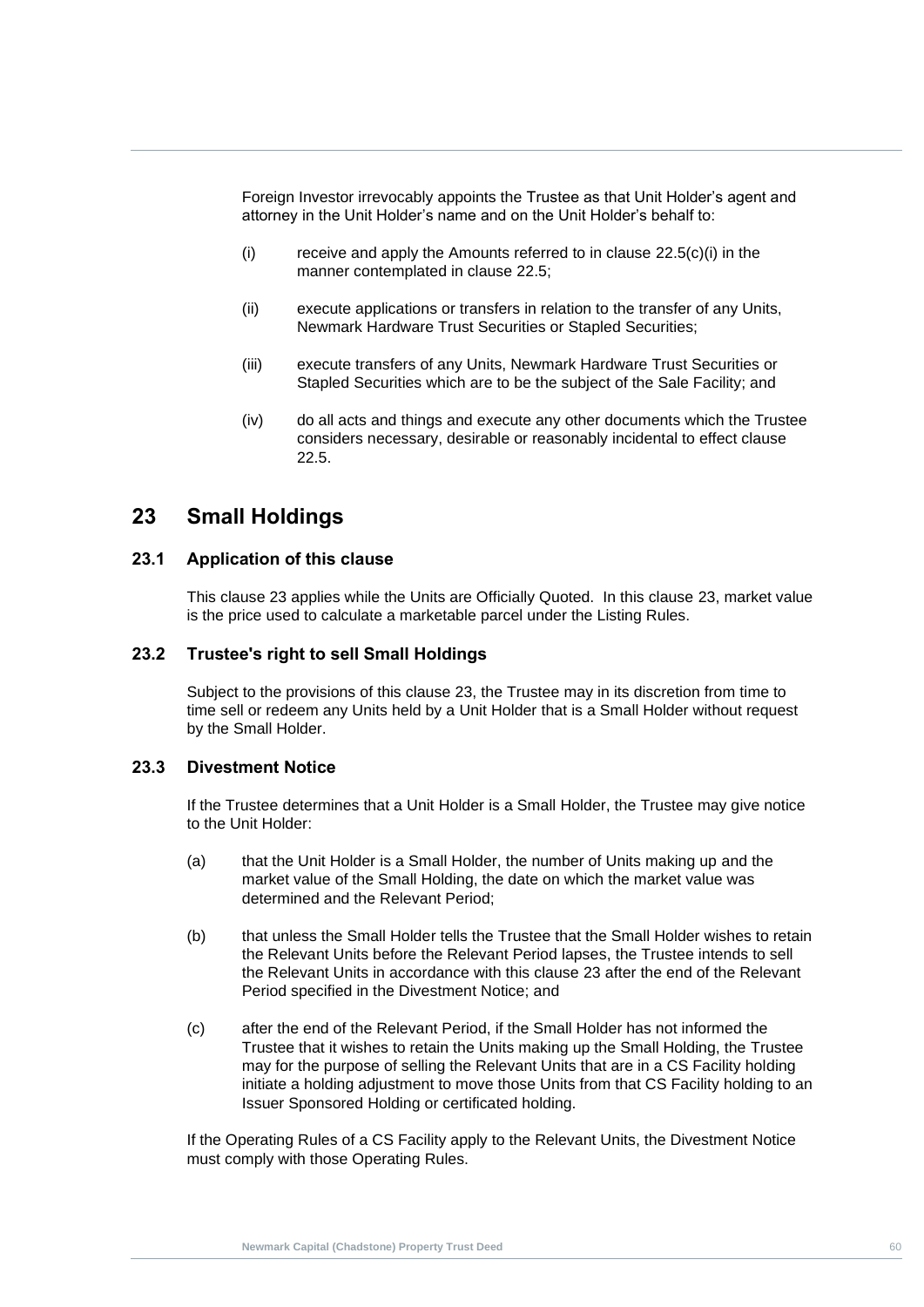## <span id="page-67-0"></span>**23.4 Relevant Period**

The Relevant Period must be at least six weeks from the date the Divestment Notice was given.

## **Newmark Capital (Chadstone) Property 23.5 Limitation on Trustee's right to sell**

The Trustee will not sell or redeem the Relevant Units:

- (a) before the expiry of six weeks from the date of the Divestment Notice; or
- $(b)$  if within the six weeks allowed by clause [23.4:](#page-67-0)
	- (i) the Small Holder advises the Trustee that the Small Holder wishes to retain the Relevant Units; or
	- (ii) the market value of the Small Holding held by the Small Holder increases to at least a marketable parcel as provided in the Listing Rules.

## **23.6 Trustee can sell Relevant Units**

At the end of the Relevant Period, if the Small Holder has not advised the Trustee that the Small Holder wishes to retain the Relevant Units, the Trustee is entitled to sell on-market or in any other way determined by the Trustee the Relevant Units of the Small Holder.

## **23.7 No obligation to sell**

The Trustee is not bound to sell any Relevant Units which it is entitled to sell under this clause [23](#page-66-0) but unless the Relevant Units are sold within 10 weeks after the end of the Relevant Period, the Trustee's right to sell the Relevant Units under the Divestment Notice relating to those Units lapses and it must notify the Unit Holder to whom the Divestment Notice was given accordingly.

## **23.8 Trustee as Unit Holder's attorney**

To effect the sale and transfer by the Trustee of Relevant Units of a Unit Holder, the Unit Holder appoints the Trustee and each director and secretary of the Trustee jointly and severally as the Unit Holder's attorney in the Unit Holder's name and on the Unit Holder 's behalf to do all acts and things which the Trustee considers necessary, desirable or reasonably incidental or appropriate to effect the sale or transfer of the Relevant Units and in particular:

- (a) to initiate a holding adjustment to move the Relevant Units from a CS Facility holding to an Issuer Sponsored Holding or a certificated holding; and
- (b) to execute on behalf of the Unit Holder all deeds, instruments or other documents necessary to transfer the Relevant Units and to deliver any such deeds, instruments or other documents to the purchaser.

## **23.9 Conclusive evidence**

A statement in writing by or on behalf of the Trustee under this clause [23](#page-66-0) is binding on and conclusive against (in the absence of manifest error) a Unit Holder. In particular, a statement that the Relevant Units specified in the statement have been sold in accordance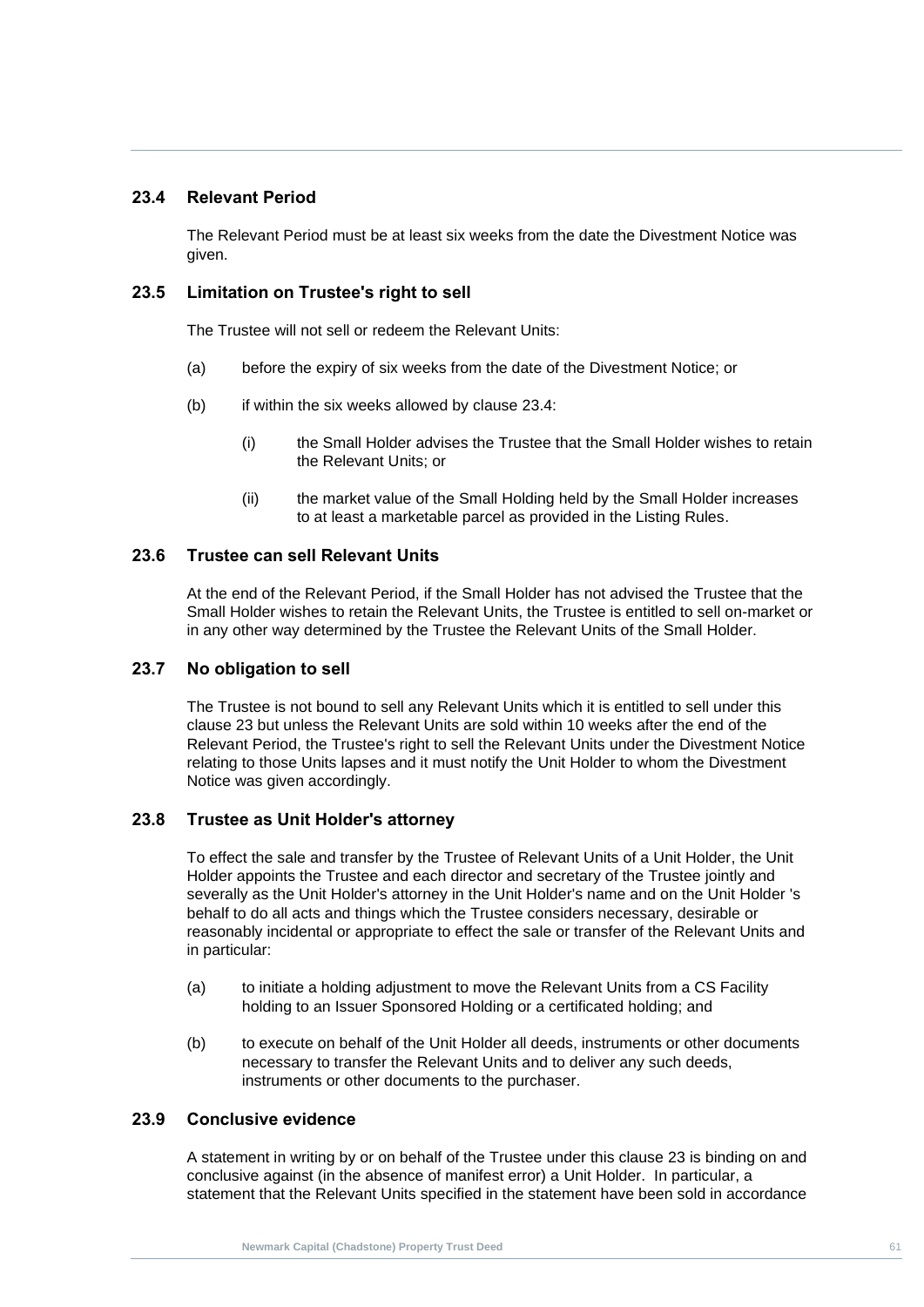with this clause [23](#page-66-0) is conclusive against all persons claiming to be entitled to the Relevant Units and discharges the purchaser from all liability in respect of the Relevant Units.

## **23.10 Registering the purchaser**

The Trustee must register the purchaser of Relevant Units as the holder of the Relevant The paistical consideration of any money paid as consideration. The title of the purchaser to the Relevant Units transferred to the purchaser is not affected by any irregularity or inval Units transferred to the purchaser under this clause. The purchaser is not bound to see to Relevant Units transferred to the purchaser is not affected by any irregularity or invalidity in connection with the actions of the Trustee under this clause [23.](#page-66-0)

## <span id="page-68-1"></span>**23.11 Payment of proceeds**

Subject to clause [23.12,](#page-68-0) where:

- (a) Relevant Units of a Unit Holder are sold by the Trustee on behalf of the Unit Holder under this clause [23;](#page-66-0) and
- (b) the certificate for the Relevant Units (unless the Trustee is satisfied that the certificate has been lost or destroyed or the Relevant Units are uncertificated securities) has been received by the Trustee,

the Trustee must, within 60 days of the completion of the sale, send the net proceeds of sale to the Unit Holder entitled to those proceeds by sending a cheque payable to the Unit Holder through the post to the address of the Unit Holder shown in the Register, or in the case of joint holders, to the address shown in the Register as the address of the Unit Holder whose name first appears in the Register. Payment of any money under this clause [23.11](#page-68-1) is at the risk of the Unit Holder to whom it is sent.

## <span id="page-68-0"></span>**23.12 Costs**

The Trust or the purchaser of the Units making up the Small Holding must pay the costs of the sale as the Trustee decides.

#### **23.13 Remedy limited to damages**

The remedy of a Unit Holder to whom this clause [23](#page-66-0) applies, in respect of the sale of the Relevant Units of that Unit Holder, is expressly limited to a right of action in damages against the Trustee to the exclusion of any other right, remedy or relief against any other person.

#### <span id="page-68-2"></span>**23.14 Distributions and voting suspended**

Unless the Trustee determines otherwise, the rights to receive payment of distributions and to vote attached to the Relevant Units of that Unit Holder are suspended until the Relevant Units are transferred to a new holder. Any distributions that would, but for this clause [23.14,](#page-68-2) have been paid to that Unit Holder must be held by the Trustee and paid to that Unit Holder within 60 days after the earlier of the date the Relevant Units of that Unit Holder are transferred and the date that the Relevant Units of that Unit Holder cease to be subject to a Divestment Notice.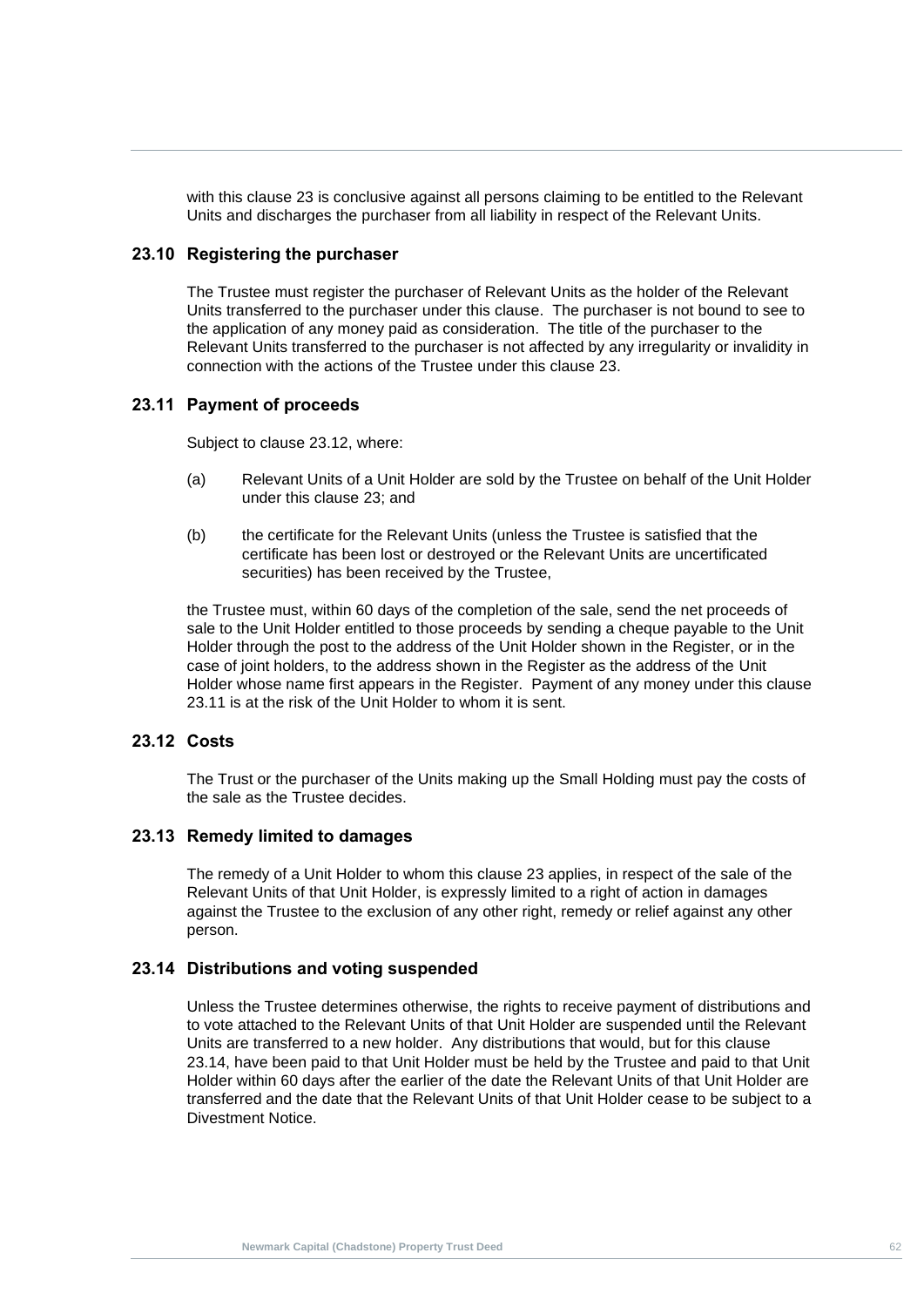## <span id="page-69-1"></span>**23.15 12 Month limit**

**23.16**). If it is a requirement of the Listing Rules, the Trustee must not give a Small Holder more than one Divestment Notice in any 12 Month period (except as contemplated by clause 23.16).

## <span id="page-69-0"></span>**23.16 Effect of takeover bid**

**Trust Deed** From the date of the announcement of a takeover bid for the Units until the close of the offers made under the takeover bid, the Trustee's powers under this clause [23](#page-66-0) to sell Relevant Units of a Unit Holder cease. After the close of the offers under the takeover bid, the Trustee may give a Divestment Notice to a Unit Holder who is a Small Holder, despite clause [23.15](#page-69-1) and the fact that it may be less than 12 Months since the Trustee gave a Divestment Notice to that Unit Holder.

## **23.17 While Stapling applies**

While Stapling applies, no sale under this clause [23](#page-66-0) may occur unless, at the same time as Units are sold, an identical number of Attached Securities is also sold.

## **24 Register**

## **24.1 Keeping Register**

- (a) The Trustee shall establish and keep, or cause to be kept, a register of Unit Holders at its registered office.
- (b) Where the Trust is a Registered Scheme the Register must be kept in a form which, to the extent applicable, complies with the requirements of section 169 of the Corporations Act*.*

## **24.2 Trustee's powers**

Where the Trust is a Registered Scheme, the Trustee has the powers conferred under the Corporations Act in relation to the Register.

## **24.3 Inspection**

The Trustee will make the Register available for inspection without charge to Unit Holders at all times when the Trustee's registered office is open for business to the public.

## **24.4 Changes**

Every Unit Holder shall promptly notify the Trustee of any change of name or address and the Trustee must alter the Register accordingly.

## **24.5 Register conclusive**

Except where this Trust Deed or the law requires otherwise, the Trustee is entitled to treat the registered Unit Holder as absolute owner of the relevant Unit for all purposes. The entry in the Register shall be conclusive except where the Trustee is satisfied of manifest error and the Trustee is not bound to recognise (notwithstanding receipt of any notice,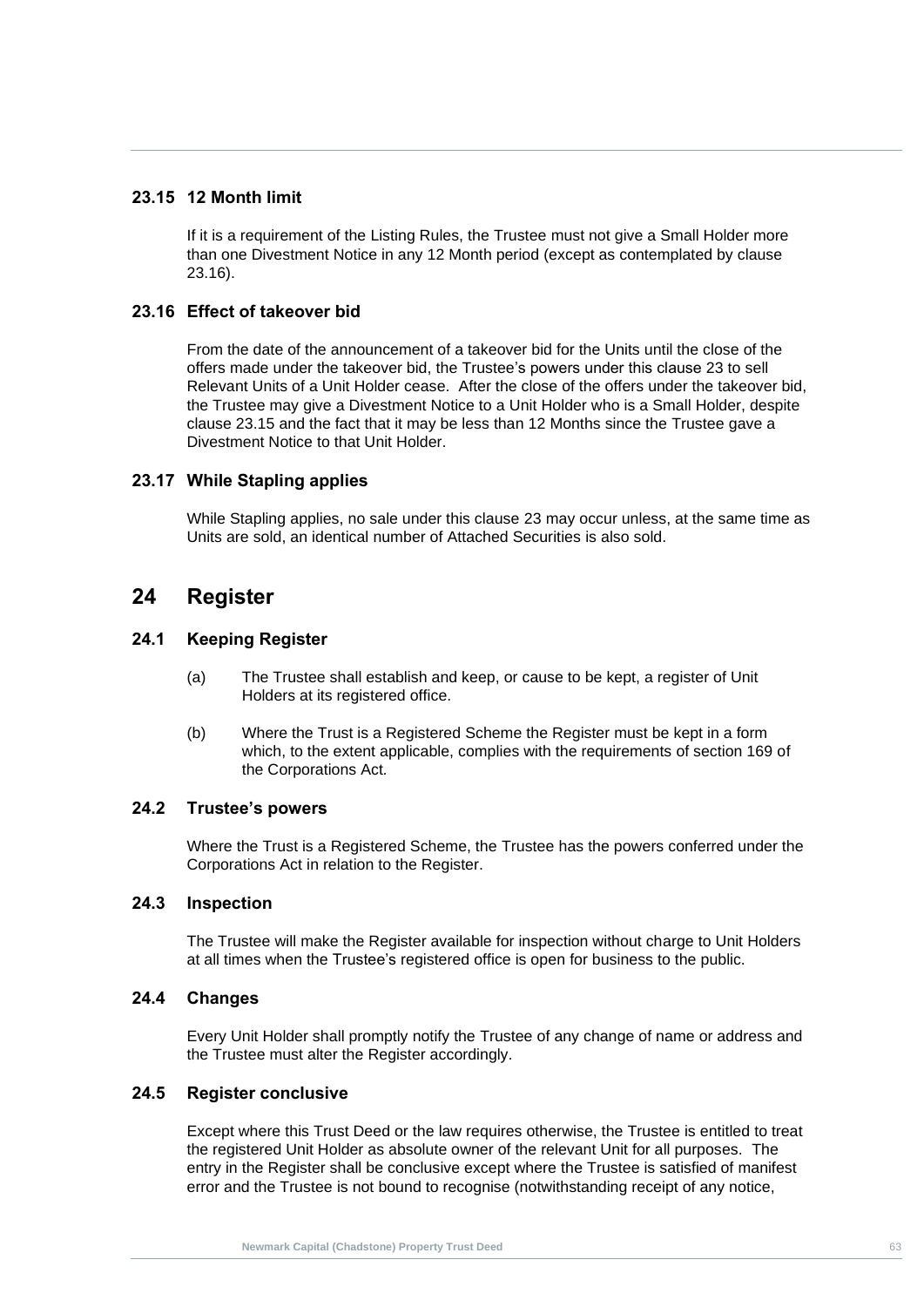whether actual, implied, imputed or constructive) any equitable, contingent, future or partial interest attaching to any Unit.

## <span id="page-70-1"></span>**Pharm Amendments to this Trust Deed**

# **Trust Deed 25.1 Overriding provision**

This clause [25](#page-70-1) shall be read subject to clause [26.](#page-71-0)

## <span id="page-70-2"></span>**25.2 Trustee may amend**

Where the Trust is a Registered Scheme, subject to the Corporations Act (and, where the Trust is not a Registered Scheme, subject to applying the Corporations Act and any relevant ASIC Exemption with modifications as if the Trustee were a responsible entity and the Trust were a Registered Scheme) and subject to any other approval that may be required by law, this Trust Deed (including this clause) may be replaced or amended:

- (a) by Special Resolution of the Unit Holders of the Trust; or
- (b) by the Trustee if:
	- (i) the Trustee reasonably considers the change will not adversely affect Unit Holders' rights; or
	- (ii) the Trustee determines (acting reasonably) that this Trust Deed contains an error that requires rectification or a matter which requires clarification.

## <span id="page-70-0"></span>**25.3 Compliance with the AMIT Regime**

For the avoidance of doubt, the Trustee may modify this Trust Deed to the extent that the Trustee reasonably considers that the modification is necessary for or incidental to the Trust being able to be operated in a manner permitted by the Tax Act as an AMIT with the Trustee as its trustee and, had the Trust been a Registered Scheme, the Trustee would not be precluded from making that modification.

## **25.4 Statutory requirements**

Clause [25.2](#page-70-2) does not apply to provisions deemed by clause [26](#page-71-0) to be incorporated into this Trust Deed.

## <span id="page-70-3"></span>**25.5 Listing Rules**

While the Units are Officially Quoted:

- (a) notwithstanding anything contained in this Trust Deed, if the Listing Rules prohibit an act being done, the act shall not be done;
- (b) nothing contained in this Trust Deed prevents an act being done that the Listing Rules require to be done;
- (c) if the Listing Rules require an act to be done or not to be done, authority is given for that act to be done or not to be done (as the case may be);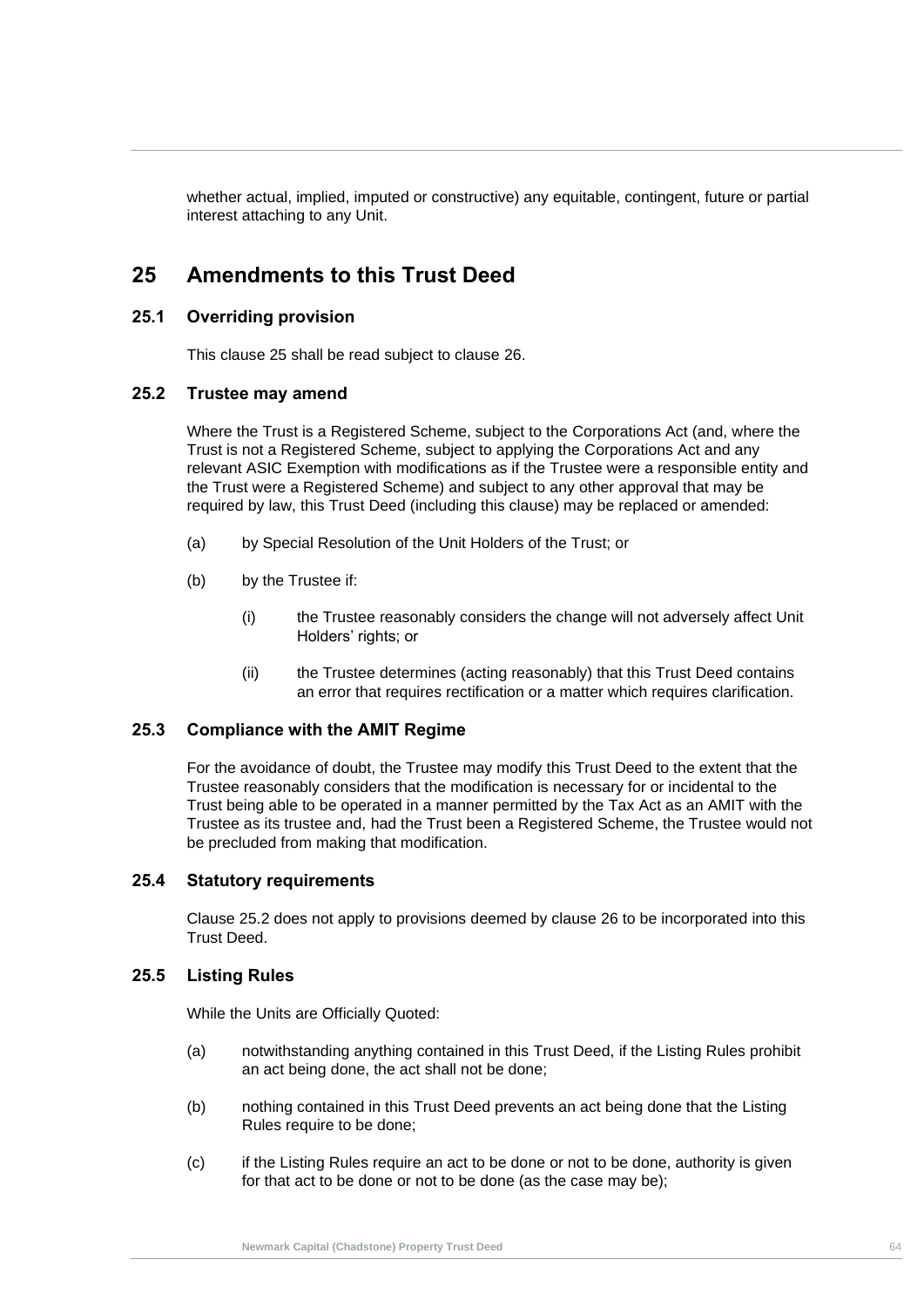- (d) if the Listing Rules require this Trust Deed to contain a provision and it does not contain such a provision, this Trust Deed is deemed to contain that provision;
- **New Such a provision, this Trust Deed is deemed not to contain that provision; and<br>(C) The strategy of this Trust Deed is not provide a consistent with the birtise** (e) if the Listing Rules require this Trust Deed not to contain a provision and it contains
- **Trust Department**<br>
Rules, this Tru<br>
inconsistency. (f) if any provision of this Trust Deed is or becomes inconsistent with the Listing Rules, this Trust Deed is deemed not to contain that provision to the extent of the

#### **25.6 Class Order**

In accordance with ASIC Instrument 2017/125 or its equivalent and for so long as it applies to the Trust, a change in the text of this Trust Deed because of the operation of clause [25.5](#page-70-3) that is covered by such instrument is not a modification of, or the repeal and replacement of, the Trust Deed for the purposes of sub-sections 601GC(1) and (2) of the Corporations Act.

## <span id="page-71-0"></span>**26 Corporations Act and ASIC Exemptions**

#### **26.1 Corporations Act**

Notwithstanding any other provision of this Trust Deed, a provision of this Trust Deed which is expressed to apply subject to the Corporations Act*,* is only so subject while the Trust is a Registered Scheme (and the provision is to be read accordingly).

## **26.2 Agreed amendments**

If any part of this Trust Deed (**Required Part**) is included to comply with the requirements of the Corporations Act or ASIC (**Regulatory Requirement**) and that Regulatory Requirement ceases or changes, the Unit Holders:

- (a) agree that unless the Trustee determines otherwise, this Trust Deed will be automatically amended by removing the Required Part (or amending it to reflect the altered Regulatory Requirement) and authorise the Trustee to make that amendment in a deed made for that purpose (**Regulatory Requirement Amendment**); and
- (b) acknowledge that a Regulatory Requirement Amendment will not adversely affect their rights.

## **26.3 ASIC Exemptions**

If relief from the provisions of the Corporations Act granted by an ASIC Exemption requires that this Trust Deed contain certain provisions, then, notwithstanding any amendment to this Trust Deed effected under clause [25,](#page-70-1) those provisions are taken to be incorporated into this Trust Deed at all times at which they are required to be included and prevail over any other provisions of this Trust Deed to the extent of any inconsistency. However, if the relief is granted by class order (rather than specifically in relation to the Trust) then the ASIC Exemption (and the provisions it requires) will not be taken to be incorporated if the Trustee declares in writing that this is the case. This declaration may be made at any time.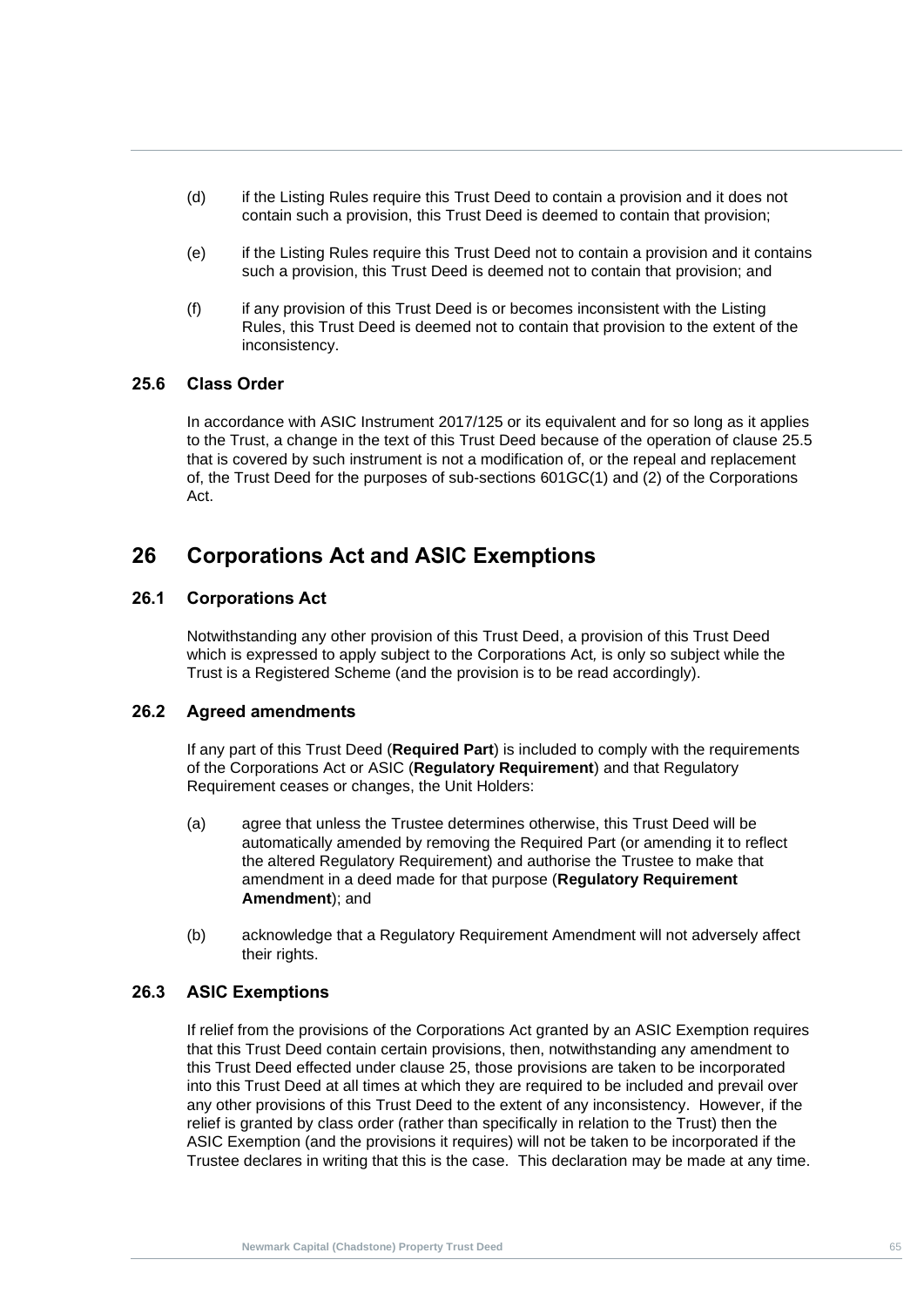## **27 Termination of Trust**

The Trust terminates on the earlier of:

- (a) unless otherwise permitted by law, the day eighty years less one day from the<br>Commencement Date; Commencement Date;
- (b) the date determined by the Trustee as the date on which the Trust is to be<br>terminated, being a date at least 3 Months after the date of the provision of terminated, being a date at least 3 Months after the date of the provision of notice of such termination to all Unit Holders;
	- (c) the date determined by a resolution passed by 75% (by value of Units) of votes cast by Unit Holders present in person or by proxy at a meeting of the Unit Holders; or
	- (d) the date on which the Trust is otherwise terminated by law.

## <span id="page-72-4"></span>**28 Termination and winding up of the Trust**

#### <span id="page-72-2"></span>**28.1 Realisation of Assets**

On the termination and winding up of the Trust, the Trustee shall:

- (a) not issue or redeem Units in the Trust; and
- (b) not convert, substitute or replace Units in the Trust with other Units or Classes of Units;
- (c) not vary any rights attaching to the Units;
- (d) not make a Call on the holder of a Partly Paid Unit;
- (e) sell and realise the Assets and, subject to clauses [28.3,](#page-73-0) [28.4](#page-73-1) and [28.5,](#page-73-2) distribute to the Unit Holders the amount calculated in accordance with clause [28.2\(a\).](#page-72-0)

#### <span id="page-72-3"></span><span id="page-72-0"></span>**28.2 Procedure on the winding up of the Trust**

- (a) Subject to the terms of issue of any Unit or Class, the net proceeds of realisation, after making allowance for all Liabilities of the Trust (actual and anticipated) and meeting the expenses (including anticipated expenses) of the termination, shall be distributed pro rata to Unit Holders according to the number of Units they hold less the value of any Assets transferred to or to be transferred to that Unit Holder under clause [28.2\(b\).](#page-72-1) The Trustee may distribute proceeds of realisation in instalments.
- <span id="page-72-1"></span>(b) If the Unit Holder and the Trustee agree, the Trustee may transfer to the Unit Holder specified Assets in full or partial satisfaction of that Unit Holder's entitlement on winding up of the Trust, such specified Assets to be transferred at a value reasonably determined by the Trustee to be the value of the relevant Assets as at the date of the transfer to the Unit Holder and the Unit Holder being liable to pay any Transaction Charge associated with the transfer.
- (c) Subject to the Corporations Act*,* the provisions of this Trust Deed shall continue to apply from the date of termination of the Trust until the date of final distribution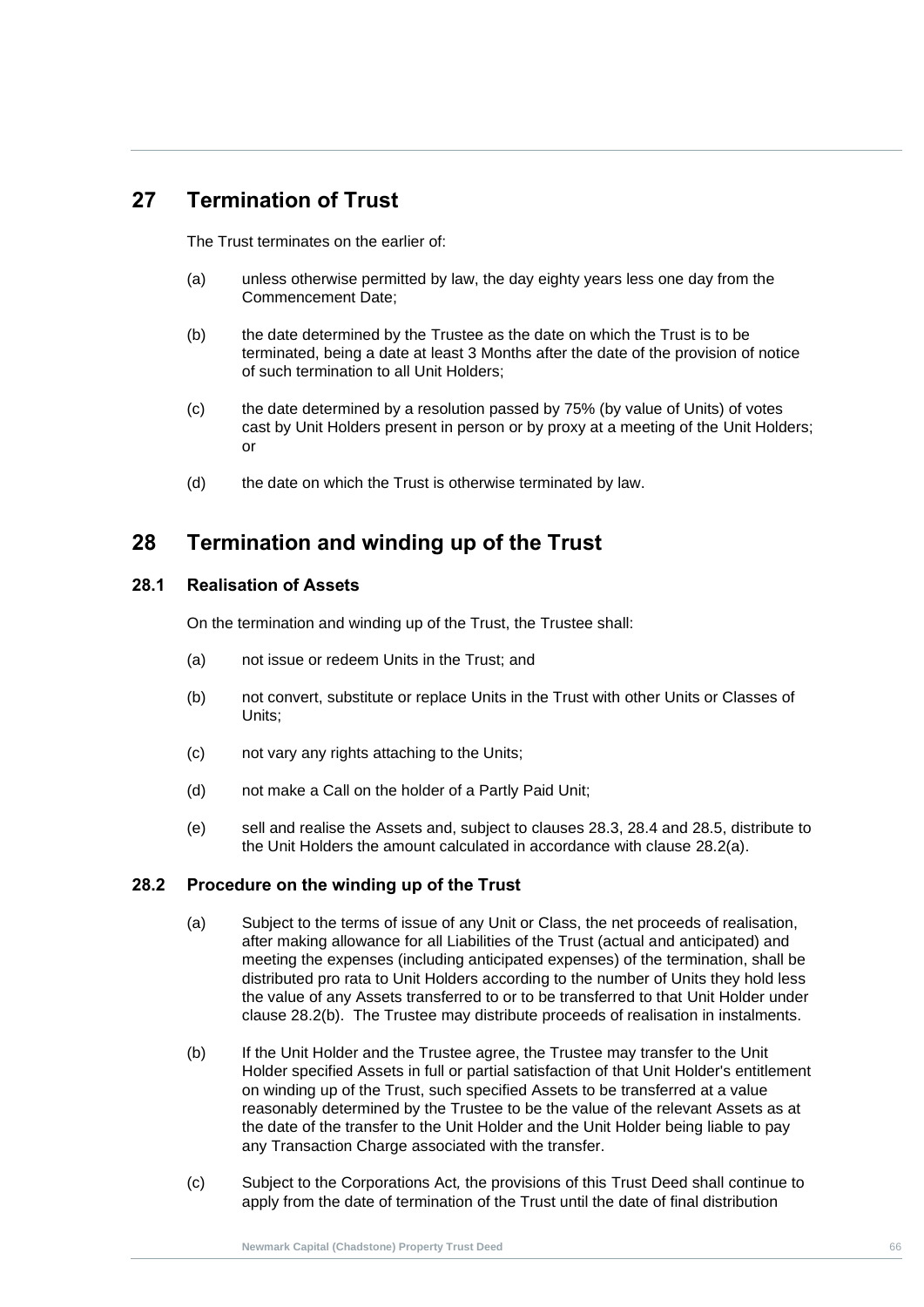under clause [28.2\(a\),](#page-72-0) but during that period the Trustee may not accept any applications for Units from a person who is not an existing Unit Holder.

#### <span id="page-73-0"></span>**28.3 Trustee may recover Expenses**

Subject to clause 16.10 while the Trust is a Registered Scheme, the Trustee shall be **Trust Deep Internal Cover on the Trust To.**<br>
all Expenses incurred or likely to be incurred: entitled to be indemnified out of the Trust for, and to be paid and retain from the proceeds

- (a) by the Trustee in connection with the winding up of the Trust;
- (b) by or on behalf of any creditor of the Trustee in relation to the Trust; and
- (c) by or on behalf of any agent, solicitor, banker, accountant or other person engaged by the Trustee in connection with the winding up of the Trust.

#### <span id="page-73-1"></span>**28.4 Retention of Assets**

The Trustee may retain under its control for so long as it thinks fit that part of the Assets which in its opinion may be required to meet any outgoings or liabilities (actual or contingent) in respect of the Trust. If any part of the Assets retained is ultimately found not to be required, then it will remain subject to realisation and distribution under clauses [28.1](#page-72-2) and [28.2.](#page-72-3)

#### <span id="page-73-2"></span>**28.5 Postponement of realisation**

The Trustee may postpone the realisation of any part of the Assets for such period as is reasonably necessary or desirable to effect a reasonable and orderly realisation of the Assets and will not be responsible for any loss attributable to that postponement.

#### **28.6 Trustee's obligation to make distributions**

The Trustee shall not be obliged to make a distribution to a Unit Holder under this clause [28](#page-72-4) unless the Unit Holder delivers to the Trustee any evidence of title required by the Trustee together with any form of receipt and discharge required by the Trustee.

#### **28.7 Cancellation of Units**

Unless the Trustee determines otherwise, all Units will be cancelled and taken to be redeemed from the date the final distribution of the net proceeds from the realisation of the Assets is made.

#### **28.8 Continuation of powers**

The powers, duties and rights of the Trustee (including the rights to remuneration and to any indemnities under this Trust Deed or the law) continue following termination to the extent to which they are not inconsistent with this clause [28.](#page-72-4)

#### **28.9 Audit of accounts of the Trust**

If the Trust is a Registered Scheme, to the extent that the Corporations Act or ASIC policy requires, the Trustee shall arrange for the final accounts of the Trust following the winding up to be audited by a registered company auditor, or a firm at least one of whose members is a registered company auditor, who is independent of the Trustee.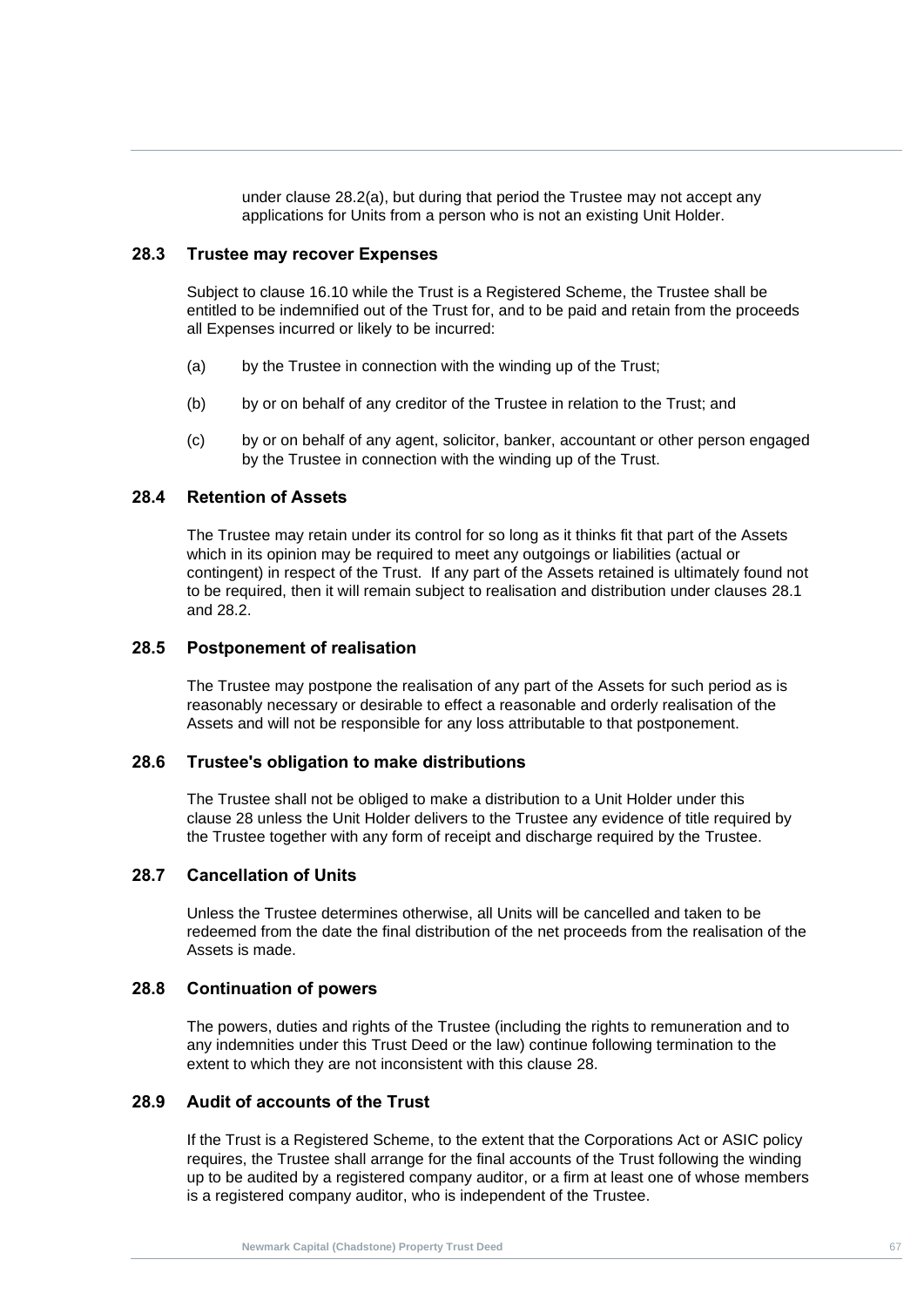## <span id="page-74-0"></span>**29 Meetings of Unit Holders**

#### **29.1 Convening meetings**

The Trustee may at any time convene a meeting of Unit Holders or a Class of Unit Holders<br>and shall do so if required by the Corporations Act*.* and shall do so if required by the Corporations Act*.*

# **Trust Deed 29.2 Calling and holding meetings while the Trust a Registered Scheme**

While the Trust is a Registered Scheme, meetings of Unit Holders must be called and held in accordance with Part 2G.4 of the Corporations Act*.* However:

- (a) despite section 252G(4) of the Corporations Act*,* a notice of meeting sent by post is taken to be given the day after it is posted;
- (b) despite section 252R(2) of the Corporations Act*,* if at any time there is only one Unit Holder, the quorum for a meeting is one Unit Holder;
- (c) despite section 252R(3) of the Corporations Act*,* if an individual is attending a meeting both as a Unit Holder and as a proxy or body corporate representative, the Trustee may, in determining whether a quorum is present, count the individual in respect of each such capacity more than once; and
- (d) despite section 252Y(2) of the Corporations Act*,* an appointment of a proxy:
	- (i) is valid even if it does not specify the Unit Holder's address; and
	- (ii) may be a standing one.

#### **29.3 Calling and holding meetings while the Trust is not a Registered Scheme**

While the Trust is not a Registered Scheme, meetings of Unit Holders must be called and held in accordance with this clause.

- (a) The Trustee may convene a meeting of Unit Holders at any time and shall convene a meeting of Unit Holders on receiving a request in writing to do so signed by a Unit Holder or Unit Holders holding not less than 10% of the issued Units.
- (b) Not less than 14 days' notice shall be given of every such meeting (unless all the Unit Holders shall agree in writing to dispense with notice) and such notice shall specify the general nature of the business to be transacted thereat.
- (c) No business shall be transacted at any general meeting unless at the time when the meeting proceeds to business there are present (in person or by proxy) a quorum of at least two Unit Holders who between them hold at least 40% of the issued Units of the classes entitled to vote at the meeting.
- (d) If, within 15 minutes from the time appointed for the meeting, a quorum is not present:
	- (i) the meeting, if convened on the requisition of Unit Holders, shall be dissolved; and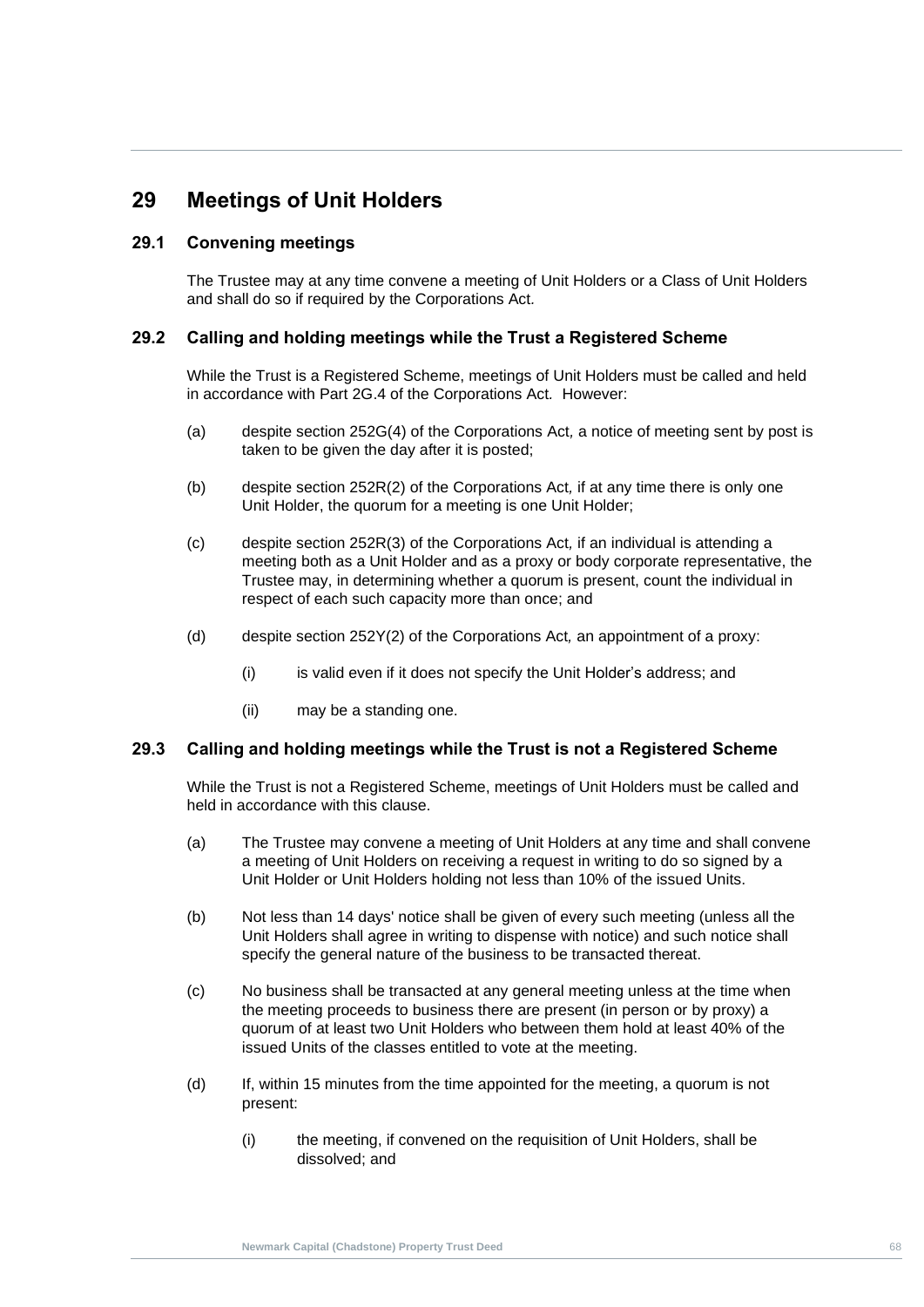- (ii) in any other case, the meeting shall stand adjourned to the same day in the next week at the same time and place and if at an adjourned meeting a quorum is not present within fifteen minutes from the time appointed for the meeting, the meeting shall be dissolved.
- (e) A person nominated by the Trustee shall preside as chairperson at each meeting.
- (f) The chairperson shall not have any casting vote (in the event of an equality of<br>votes) in addition to any vote or votes to which he or she may be entitled as a votes) in addition to any vote or votes to which he or she may be entitled as a Unit Holder.
	- (g) Every question at any meeting shall be decided in the first instance by a show of hands, but a poll may be demanded before or immediately after any question is put to a show of hands by a Unit Holder or Unit Holders holding between them not less than 10% of the issued Units.
	- (h) Subject to any special rights or restrictions in relation to Units of any Class, each Unit Holder present shall on a show of hands have one vote and on a poll have one vote for every Unit held by that Unit Holder.
	- (i) Votes may be given either personally or by proxy.
	- (j) Without the consent of the Trustee, no person shall be appointed a proxy who is not a Unit Holder provided that where a corporation is a Unit Holder, the proxy may be an officer of such corporation.
	- (k) In the case of joint Unit Holders, any one of such joint Unit Holders may vote either personally or by proxy as if that Unit Holder were solely entitled to the Units comprised in the Unit Holding, but if more than one of such joint Unit Holders be present at any meeting, either personally or by proxy, that one of the joint Unit Holders so present whose name stands first on the register in respect of the joint holding shall alone be entitled to vote in respect thereof.
	- (l) The accidental omission to give notice or sufficient notice to any Unit Holder shall not invalidate any meeting or any of the proceedings thereat, nor shall any irregularity which does not unfairly prejudice any person.
	- (m) The accidental omission to give notice or sufficient notice to any Unit Holder shall not invalidate any meeting or any of the proceedings thereat, nor shall any irregularity which does not unfairly prejudice any person.

#### **29.4 Clauses applying to meetings irrespective of whether or not the Trust is a Registered Scheme**

Clauses [29.5](#page-75-0) to [29.8](#page-76-0) apply irrespective of whether or not the Trust is a Registered Scheme.

#### <span id="page-75-0"></span>**29.5 Resolution binding on Unit Holders**

A resolution passed at:

- (a) a meeting of Unit Holders is binding on all Unit Holders; and
- (b) a meeting of a Class of Unit Holders is binding on all Unit Holders in that Class.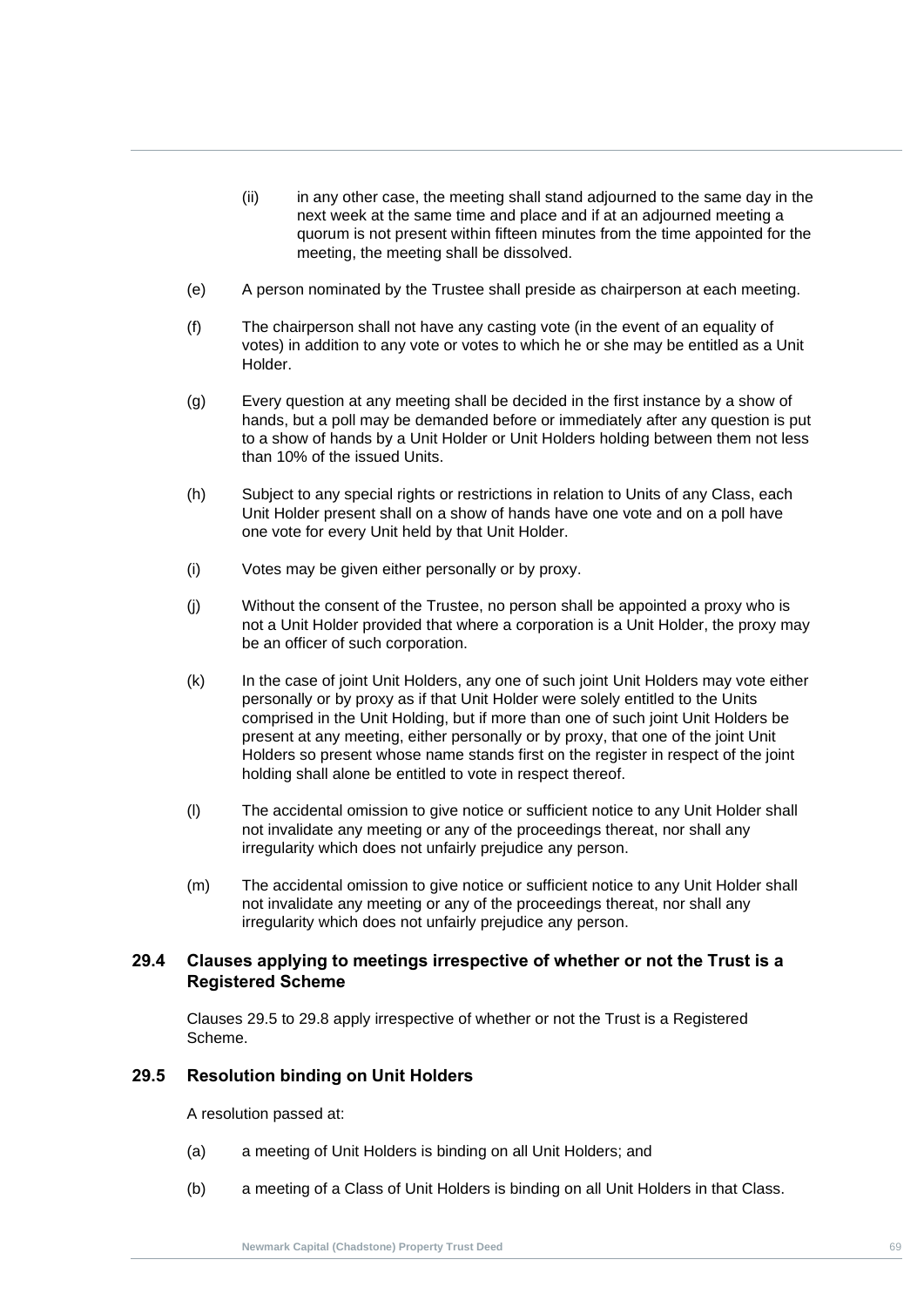#### **29.6 Written resolution**

Holders, or, where relevant, Unit Holders of a Class, together holding that number of votes<br>necessary for the resolution to be passed is a valid resolution of the Unit Holders, or Class **Trust Deep and the Shock of Michael Sylve as y the last of one frictions constituting the**<br>
majority. The resolution may consist of several documents in the same form, each sign<br>
by one or more Unit Holders. A facsimile t Except in circumstances where the Corporations Act requires a resolution to be passed at a meeting of Unit Holders or a Class of Unit Holders, a resolution in writing signed by Unit necessary for the resolution to be passed is a valid resolution of the Unit Holders, or Class of Unit Holders and is effective when signed by the last of Unit Holders constituting the majority. The resolution may consist of several documents in the same form, each signed mechanical or electronic means under the name of the Unit Holder with the Unit Holder's authority is considered to be a document in writing signed by that Unit Holder.

#### **29.7 Adjournments**

The Trustee may adjourn a meeting for any reason to such time and place as determined by the Trustee.

#### <span id="page-76-0"></span>**29.8 Joint Unit Holders**

For the purposes of this clause [29,](#page-74-0) joint Unit Holders are counted as a single Unit Holder.

#### **30 Notices**

#### **30.1 Notices to Unit Holders**

- (a) Subject to the Corporations Act*,* a notice or other communication from the Trustee to a Unit Holder must be given in writing and may be sent to the Unit Holder's physical or electronic address (which includes fax numbers and e-mail addresses) as recorded on the Register.
- (b) Subject to the Corporations Act*,* a notice or other communication from the Trustee to a Unit Holder sent by:
	- (i) post, is taken to be received on the Business Day after it is posted;
	- (ii) fax, is taken to be received 1 hour after the transmitter receives confirmation of transmission from the receiving fax machine; and
	- (iii) other means, is taken to be received at the time the Trustee determines.

#### **30.2 Notices to joint Unit Holders**

The Trustee may give a notice or other communication to joint Unit Holders by giving it to the Unit Holder first named in the Register for that holding.

#### **30.3 Notice to successor**

The Trustee may give a notice or other communication to the persons entitled to a Unit in consequences of the death or legal disability of a Unit Holder by sending it to the legal personal representatives of the Unit Holder or trustee of the deceased Unit Holder's estate at the address supplied for the purpose by the representative or trustee (as the case may be). Until such an address has been supplied, notice may be given by sending the notice or other communication to the Unit Holder's address as recorded in the Register.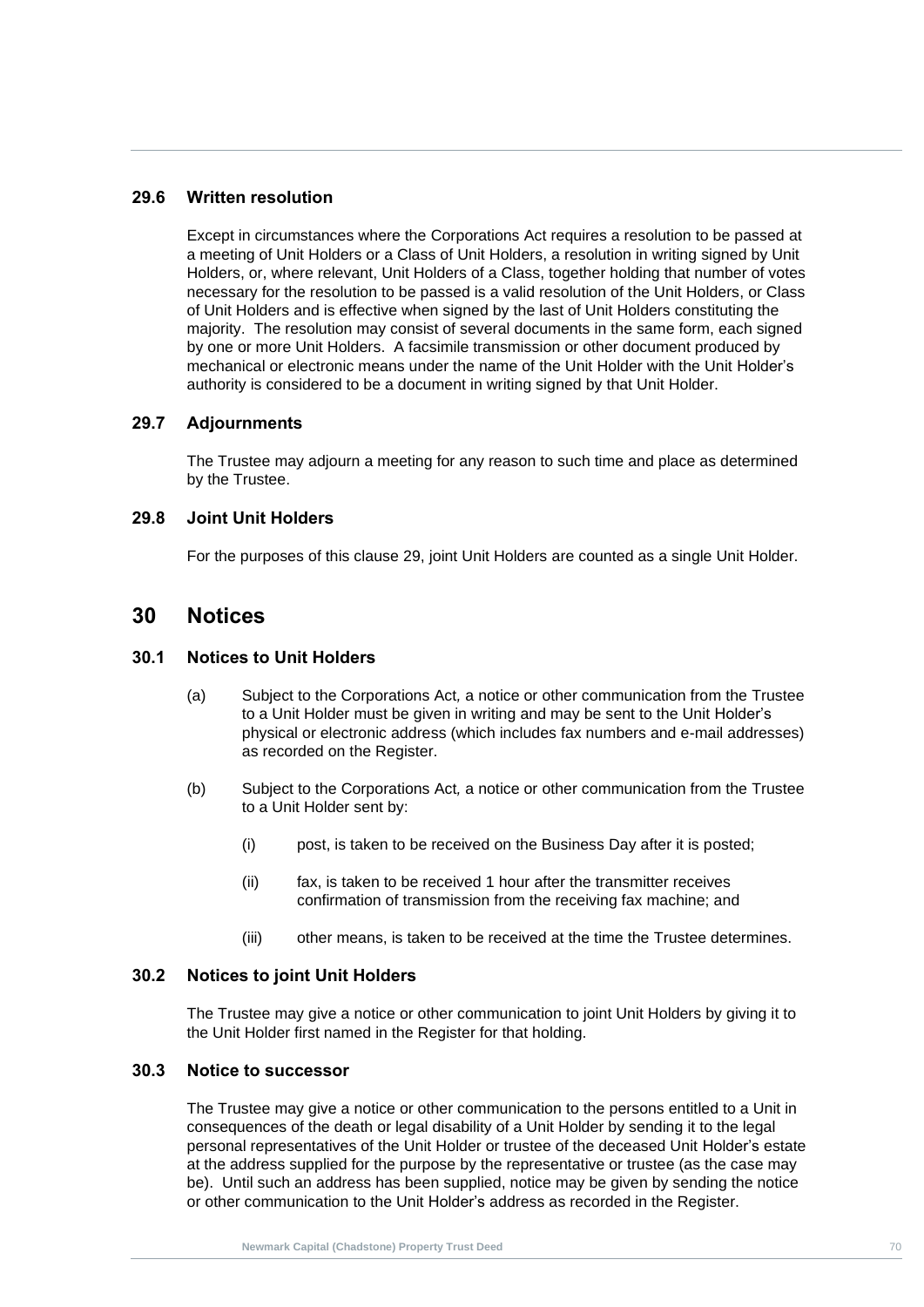#### **30.4 Signature on notice**

any director, secretary or other authorised officer of the Trustee.<br> **Angle** The signature on any notice or other communication by the Trustee may be written, printed, stamped or produced electronically and the signature may be that of Trustee or of

#### **30.5 Notices to the Trustee**

**Trust Deedices to the Trustee**<br>Notices to the Trustee by Unit Holders must be given in writing or in any other manner the Trustee determines. A notice is effective when it is received by the Trustee. A notice must be signed by the Unit Holder or a duly authorised representative (unless the Trustee waives this requirement).

## **31 Complaints**

#### <span id="page-77-0"></span>**31.1 Handling of Complaints**

If:

- $(a)$ the Trust is a Registered Scheme; and
- a Unit Holder or former Unit Holder submits to the Trustee a Complaint,  $(b)$

the Trustee:

- (c) shall acknowledge receipt of the complaint immediately or, where immediate acknowledgement is not possible, as soon as practicable;
- (d) shall ensure that the Complaint receives proper consideration resulting in a determination by a person or body designated by the Trustee as appropriate to handle complaints;
- (e) shall act in good faith to deal with the Complaint by endeavouring to correct any error which is capable of being corrected without affecting the rights of a third party;
- (f) may, in its discretion, give any of the following remedies to the Unit Holder or former Unit Holder:
	- (i) information and explanation regarding the circumstances giving rise to the Complaint;
	- (ii) an apology; or
	- (iii) compensation for loss incurred by the Unit Holder or former Unit Holder as a direct result of the breach (if any); and
- <span id="page-77-1"></span> $(g)$ shall communicate to the complainant, as soon as practicable and, in any event, not more than 45 days after receipt by the Trustee of the Complaint (or 21 days for disputes involving default notices):
	- (i) the determination in relation to the Complaint;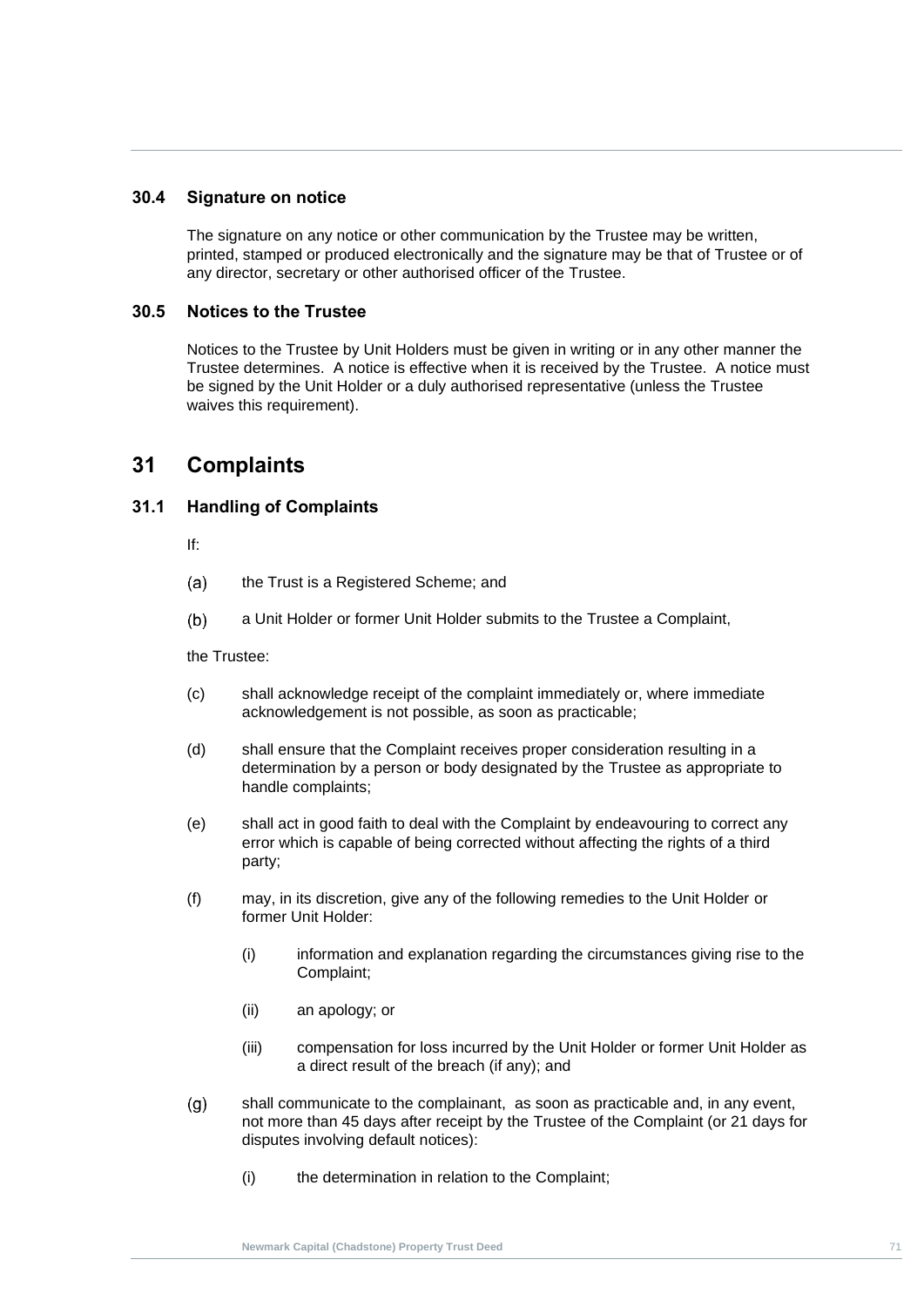- (ii) the remedies (if any) available to the Unit Holder or former Unit Holder; and
- (iii) information regarding any further avenue for Complaint,

except that the requirement to provide such a communication to the complainant<br>does not apply where the Complaint (except for a Complaint relating to hardship) is **Trust Property Day after the Comp<br>
response in writing.** except that the requirement to provide such a communication to the complainant resolved to the complainant's complete satisfaction by the end of the fifth Business Day after the Complaint is received and the complainant has not requested a

#### **31.2 Time for final response not met**

If the Trustee cannot provide a final response to the complainant within 45 days (or 21 days for disputes involving default notices) as required by clause [31.1](#page-77-0)[\(g\),](#page-77-1) the Trustee must:

- (a) inform the complainant of:
	- (i) the status of the Complaint;
	- (ii) the reasons for the delay;
	- (iii) right to complain to the EDR Service; and
- (b) provide the name and contact details of the EDR Service to the Unit Holder.

## **32 Rights of the Trustee**

#### **32.1 Right to hold Units**

The Trustee and/or any of its Associates may hold Units in any capacity.

#### **32.2 Other capacities**

Subject to the Corporations Act*,* nothing in this Trust Deed restricts the Trustee (in its personal capacity or in any other capacity other than as responsible entity or trustee of the Trust) and/or any of its Associates:

- (a) dealing with the Trustee (as responsible entity or trustee of the Trust or in another capacity), an Associate of the Trustee or with any Unit Holder;
- (b) borrowing from the Trustee in its personal capacity or in any other capacity other than as responsible entity or trustee of the Trust;
- (c) being interested in any contract or transaction or matter with the Trustee (as responsible entity or trustee of the Trust or in another capacity), an Associate of the Trustee or with any Unit Holder or retaining for its or their own benefit any profits or benefits derived from any such contract or transaction;
- (d) acting in the same or a similar capacity in relation to any other trust or managed investment scheme; or
- (e) any dealings with any entity in which the Assets are invested,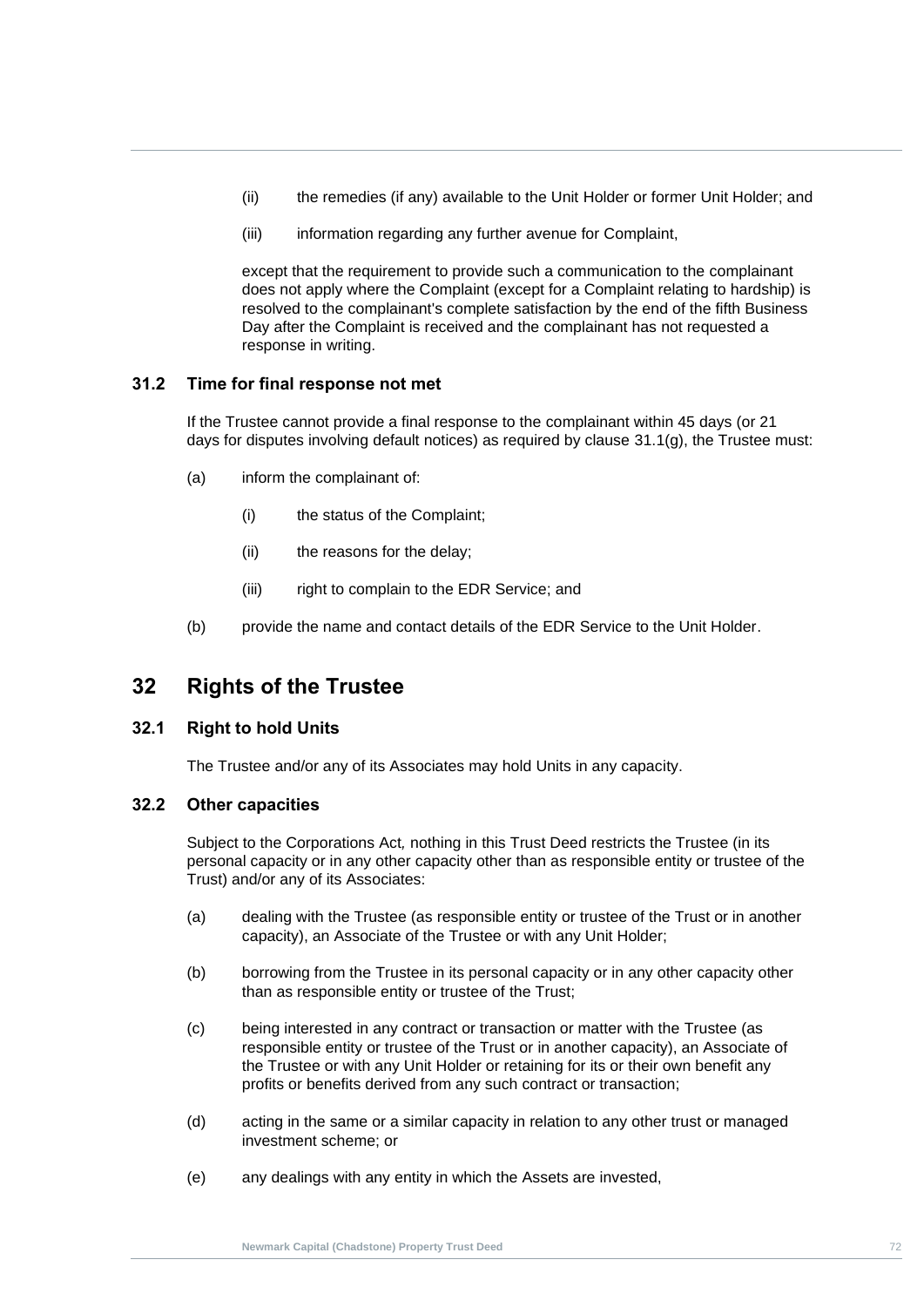and in each case the Trustee (or any Associate) may retain for its own benefit all profits or benefits derived from that activity.

#### **32.3 Trustee may rely**

The Trustee may take and may act upon:

- (a) the opinion or advice of counsel or solicitors, whether or not instructed by the<br>Trustee, in relation to the interpretation of this Trust Deed or any other document (a) the opinion or advice of counsel or solicitors, whether or not instructed by the (whether statutory or otherwise) or generally in connection with the Trust;
	- (b) advice, opinions, statements or information from any bankers, accountants, auditors, valuers and any other persons consulted by the Trustee who are in each case believed by the Trustee in good faith to be expert in relation to the matters upon which they are consulted;
	- (c) a document which the Trustee believes in good faith to be the original or a copy of an appointment by the Trustee of a person to act as their agent for any purpose connected with the Trust; and
	- (d) any other document provided to the Trustee in connection with the Trust upon which it is reasonable for the Trustee to rely,

and the Trustee shall not be liable for anything done, suffered or omitted by it in good faith in reliance upon such opinion, advice, statement, information or documents.

## **33 Trust Deed legally binding**

This Trust Deed binds the Trustee and each present and future Unit Holder and any person claiming through any of them in accordance with its terms (as amended from time to time) as if each of them had been a party to this Trust Deed.

## <span id="page-79-0"></span>**34 Other obligations excluded**

Except as required by the Corporations Act*,* all obligations of the Trustee which may otherwise be implied or imposed by law or equity are expressly excluded to the extent permitted by law, including, without limitation, any obligation of the Trustee in its capacity as trustee of the Trust arising under any statute.

#### **34.1 Payment**

- (a) Any money payable by the Trustee to a Unit Holder under this Trust Deed may be paid by a crossed not negotiable cheque made payable to the Unit Holder and posted to the Unit Holder's address as supplied in the Register.
- (b) A Unit Holder, with the consent of the Trustee, may nominate in writing (or in such other manner approved by the Trustee) that money owing to it under this Trust Deed be paid by cheque or otherwise into a designated account with a financial institution or to a nominated person.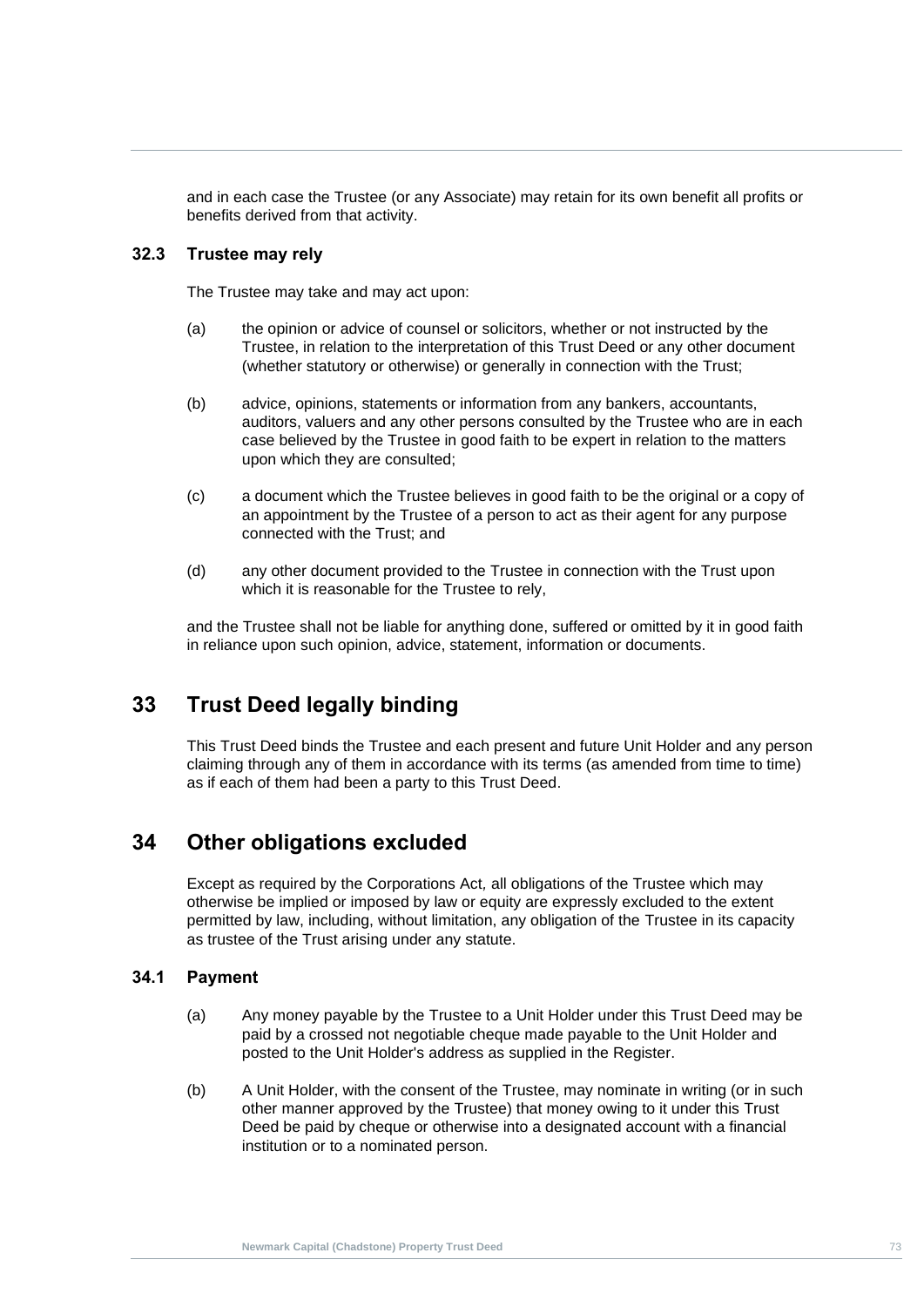- (c) A cheque issued to a Unit Holder which is presented and paid, or where the payment is to a financial institution or nominated person payment to the institution or person, discharges the Trustee in respect of the payment.
- (d) The Trustee may determine that any cheque not presented within six Months or<br>any electronic fund transfer which is unsuccessful at least twice times is cancelled. The processed in Units under a distribution reinvestment arrangement referred<br>to in clause [5.4.](#page-24-0) The reinvestment is deemed to be made on the day the cheque or (d) The Trustee may determine that any cheque not presented within six Months or If the Trustee so determines the amount of the cheque or electronic fund transfer may be reinvested in Units under a distribution reinvestment arrangement referred electronic fund transfer is cancelled.
	- (e) The Trustee is entitled to keep any interest accrued on money payable to a Unit Holder or former Unit Holder.
	- (f) Money payable to the Trustee may from time to time be paid in a manner other than that described in this clause [34](#page-79-0) with the Trustee's consent.
	- (g) The Trustee may deduct from any amount to be paid, or received from, a Unit Holder or a person who was previously a Unit Holder any amount the Trustee is authorised or required to deduct by law, the Trust Deed or any product disclosure document for the Trust of which the terms are binding on the Unit Holder.

## **35 Severability**

If any provision of this Trust Deed is held or found to be void, invalid or otherwise unenforceable, so much hereof as is necessary to render it valid and enforceable shall be deemed to be severed but the remainder of this Trust Deed will remain in full force and effect.

## **36 Governing law**

This Trust Deed is governed by the laws of the State of Victoria and the parties hereby submit to the exclusive jurisdiction of the courts of that State.

**EXECUTED** as a **deed**.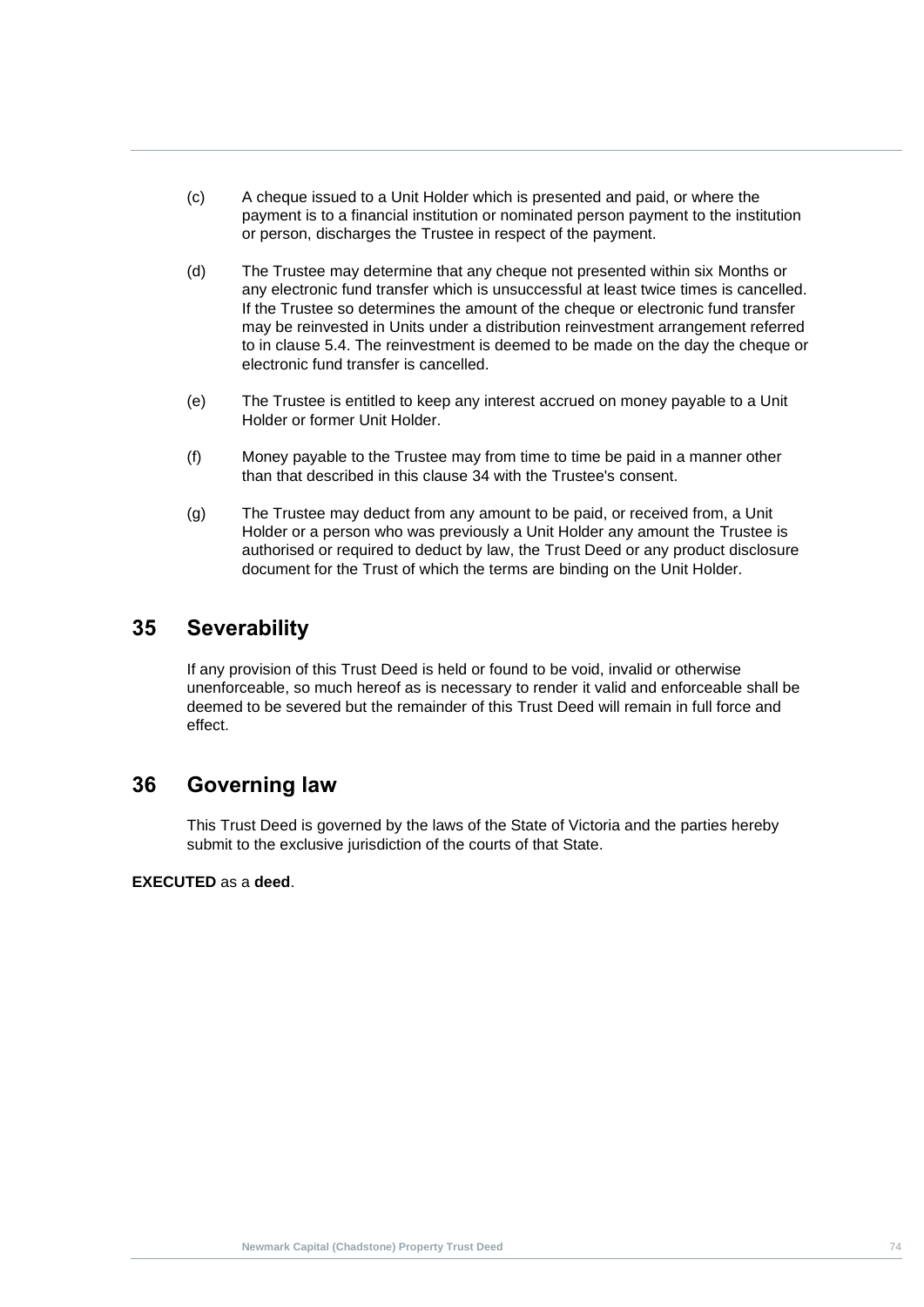## Schedule 1 - Expenses

The following are examples of Expenses for which the Trustee may be reimbursed out of the Assets and are not intended to limit the Expenses which may be payable:

Expenses in any way connected with:

- (a) the preparation, approval, execution, interpretation and enforcement of this Trust Deed, the formation of the Trust and any supplemental deed or proposed supplemental deed to amend this Trust Deed, including Advisers' fees;
- (b) the preparation, approval, implementation, audit and interpretation of a Compliance Plan;
- (c) the preparation, review, approval, distribution and production of any disclosure document or offering memorandum in respect of Units or any other interest in the Trust, marketing material or other documents whether required by law or otherwise to be prepared in respect of the Trust;
- (d) the acquisition, disposal, insurance, custody and any other dealing with Assets;
- (e) the sale or proposed sale, purchase or proposed purchase, holding, valuation, insurance, custody, development, project management, property management, leasing and any other dealing with Assets;
- (f) the investigation, negotiation or acquisition of any proposed investment;
- (g) the administration, management, valuation or promotion of the Trust or its Assets and Liabilities, including without limitation:
	- (i) the establishment and maintenance of accounts and Registers;
	- (ii) issuing Units by the Trustee or any sales of Units by one or more Unit Holders, including underwriting costs, including brokerage and commission payable to any person for subscribing or agreeing to subscribe or procuring or agreeing to procure subscription for Units;
	- (iii) computer operation and development and data processing;
	- (iv) office expenses associated with postage, cheques, transaction advices, accounts, distribution statements, notices, reports and other documents sent to a Unit Holder under this Trust Deed;
	- (v) dealing with Unit Holder enquiries;
	- (vi) communications with Unit Holders (written or otherwise);
	- (vii) investor tours, analyst tours, publications and other promotional costs, whether in relation to the establishment of the Trust or on an ongoing basis;
	- (viii) leasing premises outside of Australia for the Trustee in connection with the Trust; and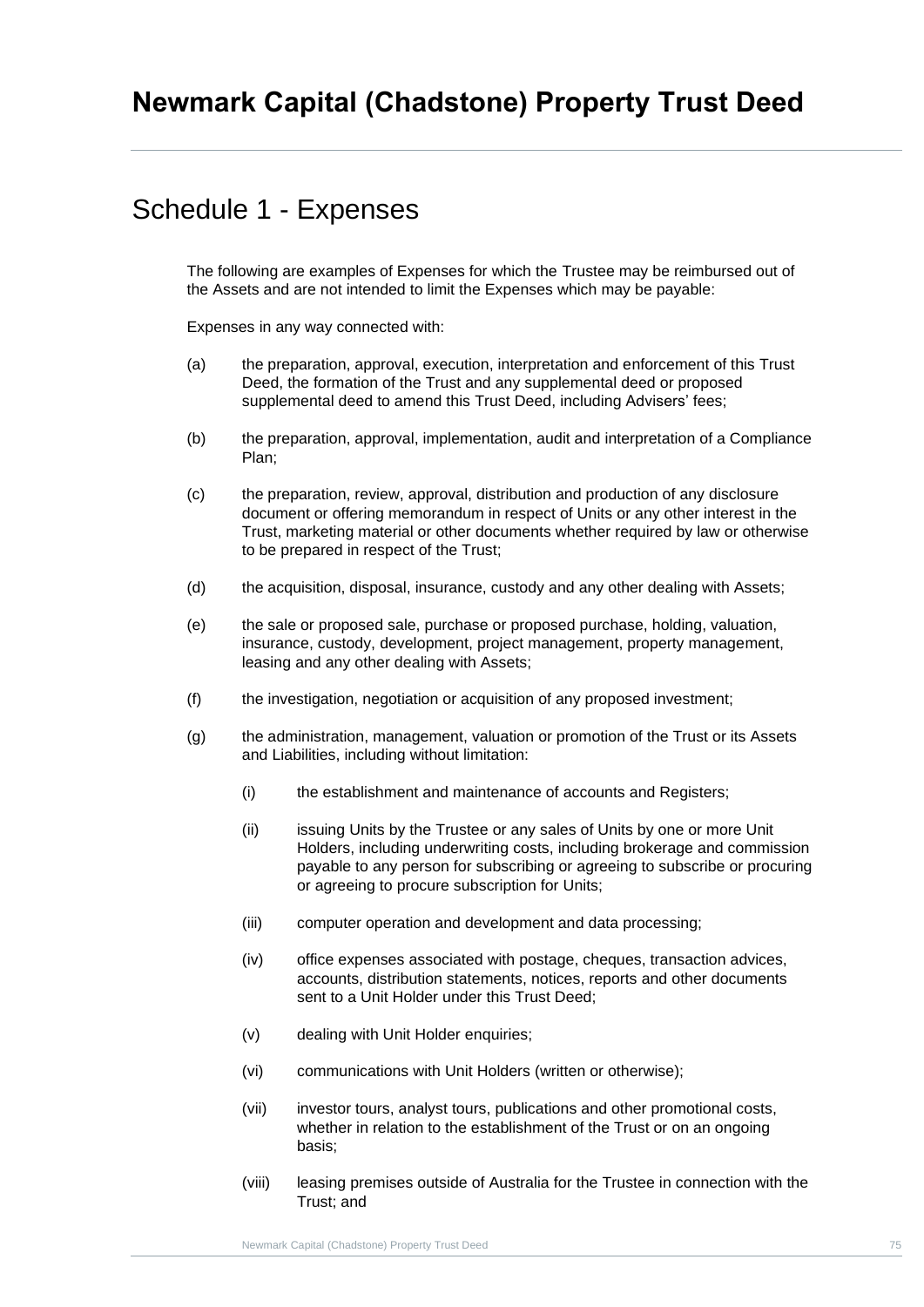- (ix) any travel expenses incurred in connection with the Trust;
- (h) convening and holding meetings of Unit Holders and carrying out the direction of the meetings;
- (i) Taxes (provided they are not on the personal account of the Trustee and including<br> **EXECUT** channel to the Trustee) starts the performation of the Trustee and including any GST charged to the Trustee), stamp duty and financial institution fees;
- (j) the inclusion of the Trust on any IDPS list;
	- (k) the engagement of delegates, agents, Advisers and Valuers;
	- (l) without limiting paragraph (k), the payment of Management Fees, performance fees or other fees associated with the engagement of any investment manager or other delegate;
	- (m) preparation and audit of the taxation returns and accounts of the Trust;
	- (n) termination of the Trust and the retirement or removal of the Trustee and the appointment of a replacement;
	- (o) any court proceedings, arbitration or other dispute concerning the Trust including proceedings against the Trustee, except to the extent that the Trustee is found by a court to be in breach of trust or to have been grossly negligent in which case any expenses paid or reimbursed under this paragraph (o) shall be repaid;
	- (p) the establishment and operation of a Compliance Committee in connection with the Trust, including costs and expenses reasonably incurred by and any fees paid to or insurance premiums in respect of Compliance Committee Members;
	- (q) while there is no Compliance Committee, any costs and expenses associated with the board of directors of the Trustee carrying out the functions which would otherwise be carried out by a Compliance Committee, including (if the Trust is a Registered Scheme) any fees paid to or insurance premiums in respect of external directors appointed to satisfy the requirements of Chapter 5C of the Corporations Act;
	- (r) admission of the Trust to the ASX or any other stock exchange, its continuing compliance with the rules of any such exchange, or in relation to any removal of the Trust from the official list of the ASX or any other exchange or the suspension of any Units from trading by the ASX or any other exchange;
	- (s) complying with any law or any request or requirement of the ASIC or any other regulatory authority in relation to the Trust;
	- (t) fees payable to ASIC or any other regulatory authority in relation to the Trust or Units;
	- (u) the assigning or maintaining of a credit rating to the Trust; and
	- (v) raising money or otherwise obtaining financial accommodation for the Trust, including a capital raising by the Trust, including fees payable to any underwriter or broker.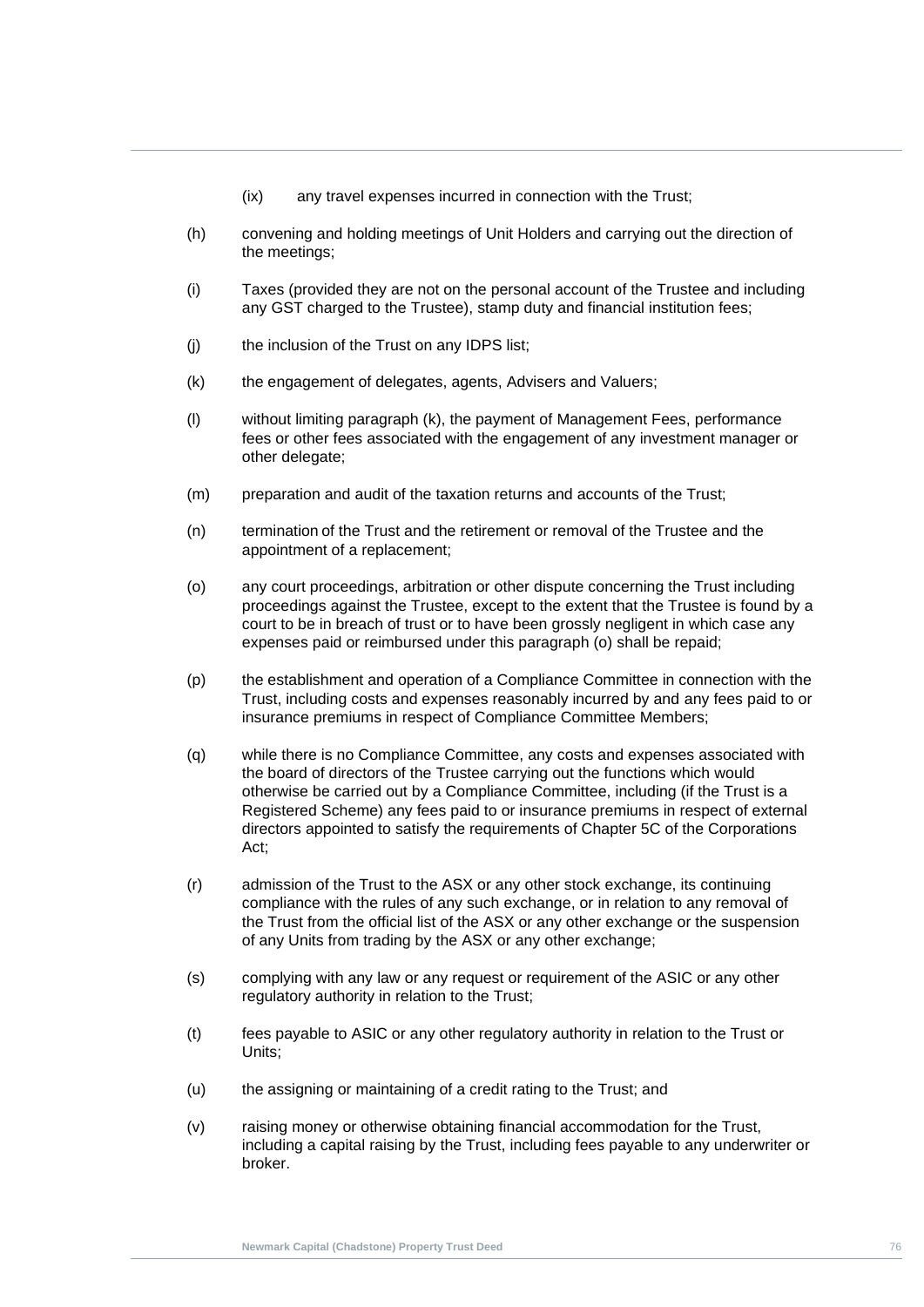## Schedule 2 - AMIT provisions

## **1 Unit Holders' clearly defined interests**

- (a) The provisions that follow (without seeking to be exhaustive) are intended to ensure that the terms of this Trust Deed provide that the rights to income and capital of each Unit held by a Unit Holder in the Trust constitute Clearly Defined Rights.
- (b) To the extent required by the AMIT Regime in order for the Unit Holders to have Clearly Defined Rights:
	- (i) the Trustee may not exercise any right or power, whether it is one provided to the Trustee under this Trust Deed or under any statutory or general law rights or powers of a trustee, which would result in the rights to the income and capital of the Trust arising from each Unit in each relevant AMIT for the Trust to not be clearly defined for the purposes of section 276-10(1)(b) of the Tax Act;
	- (ii) the Trustee must treat Unit Holders who hold Units of the same class equally and Unit Holders who hold Units of a different class fairly, except to the extent that the Trustee directs an amount arising from the sale of an Asset to a particular Unit Holder in the circumstances described in clause [8.12\(c\);](#page-39-0) and
	- (iii) in addition to the requirements of clause [25,](#page-70-0) no amendment can be made to this Trust Deed (including for the avoidance of doubt, the rights attaching to Units of a particular Class issued under clause [4.5](#page-20-0) of this Trust Deed) which would or may cause the requirements of this clause to not be met.

## **2 Trustee powers in relation to AMIT Regime**

- (a) The Trustee has all of the powers and rights which are necessary and expedient to enable the Trust to comply with and effectively operate as an AMIT for the purposes of the AMIT Regime.
- (b) Without limiting the Trustee's other powers or seeking to be exhaustive, for the purposes of the AMIT Regime, the Trustee has the power to:
	- (i) work out the Trust Component of each applicable character of the Trust, or each Class, for a Financial Year;
	- (ii) attribute all of the Trust Components and Determined Trust Components of the Trust, or each Class, to Unit Holders for the Financial Year under the AMIT Regime, including make an attribution of income of a particular category, source or character for tax purposes;
	- (iii) make an alteration to the Trustee's attribution of the Trust Components and Determined Trust Components of the Trust, or each Class, to Unit Holders under the AMIT Regime including, without limitation, making alterations as a result of the Trustee applying the Unders and Overs Rules;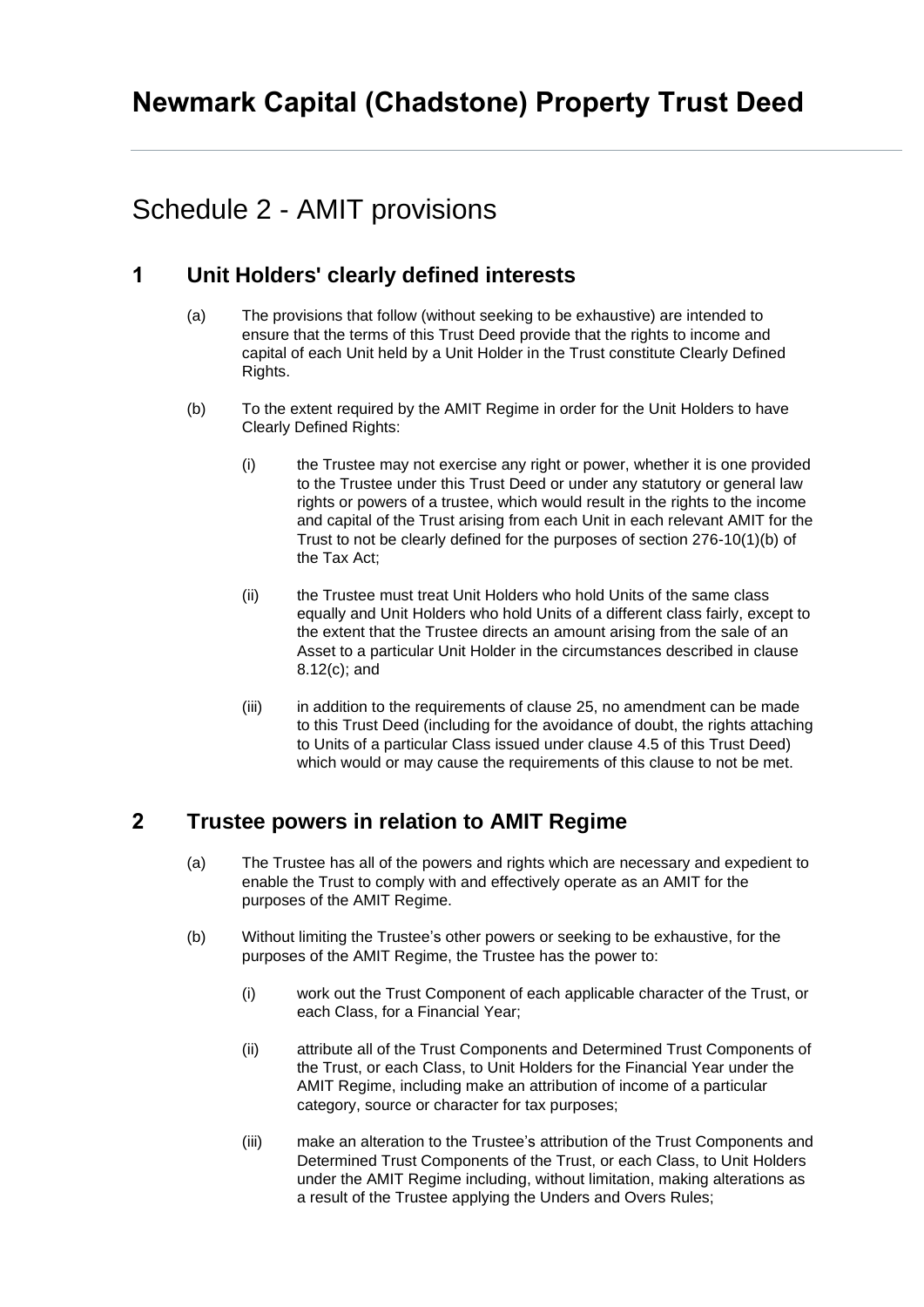- (iv) issue (or reissue as the case may be) an AMMA Statement;
- made a choice that each Class is to be treated as a separate AMIT for the<br>purposes of the AMIT Regime, only include the relevant income and<br>supersected that relate to that Class in selectating the Twat Components and **Trust Detern** (v) where the Trust has more than one Class of Units on issue, to make a choice that each Class be treated as a separate AMIT. If the Trustee has made a choice that each Class is to be treated as a separate AMIT for the expenses that relate to that Class in calculating the Trust Components and Determined Trust Components of each Class;
	- (vi) make a determination in relation to and maintain accounts for each of the separate categories of income and/or capital depending on the character of that income and/or capital for the purpose of working out a Trust Component and a Member Component as required under the AMIT Regime;
	- (vii) allocate costs, expenses, deductions and other similar amounts directly against the categories of income or capital to which they relate or, in any other case, perform the allocation on a reasonable basis; and
	- (viii) issue particular Units on terms that those Units represent a debt-like AMIT instrument for the purposes of the AMIT Regime.
	- (c) Subject to the Corporations Act, the Trustee is not liable to any Unit Holder or former Unit Holder with respect to adjustments it makes to any Trust Component in applying the Unders and Overs Rules provided that the Trustee makes those adjustments in accordance with the AMIT Regime and irrespective of whether any choice made by the Trustee results in a different attribution outcome for the Unit Holder than if the Trustee had not made the choice, or had made the choice in a different way.

## <span id="page-84-0"></span>**3 Attribution of trust components**

- (a) The Trustee must attribute all of the Trust Components and Determined Trust Components of:
	- (i) the Trust; or
	- (ii) if the Trustee has made a choice that each Class will be treated as a separate AMIT, each Class in the Trust,

in respect of a Financial Year, to the Unit Holders or former Unit Holders under the AMIT Regime.

- (b) The Trustee undertakes to perform attribution under clause [3\(a\)](#page-84-0) in accordance with the following principles:
	- (i) the amount of each Unit Holder's or former Unit Holder's Member Components and Determined Member Components of a particular character is so much of the Trust's Determined Trust Component of that particular character as is attributable to the Units in the Trust held by the Unit Holder or former Unit Holder, having regard to the provisions of this Trust Deed;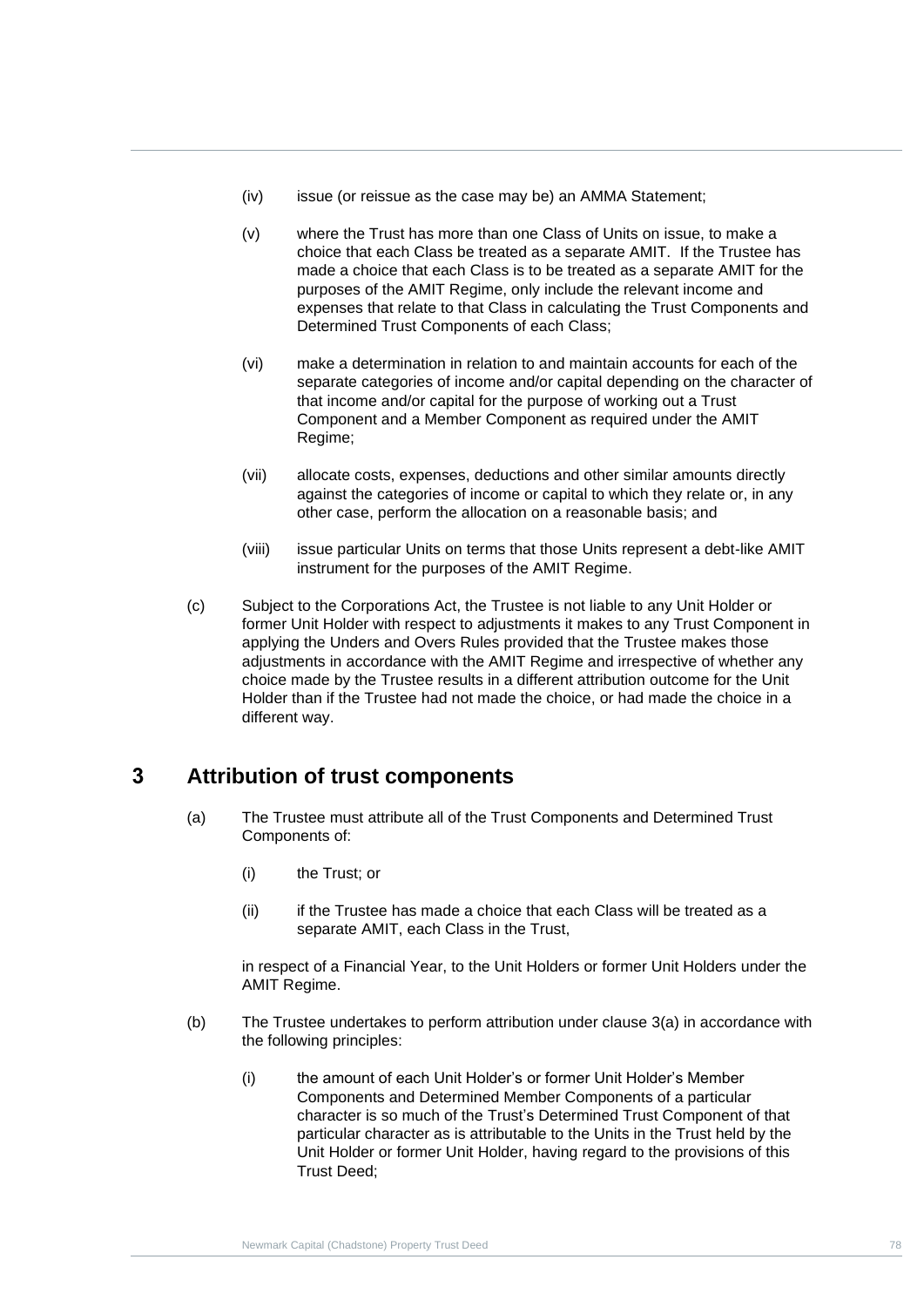- (ii) subject to [3\(b\)\(iv\),](#page-85-0) the attribution must be worked out on a fair and reasonable basis, in accordance with this Trust Deed and any other documents that constitute constituent documents for the Trust;
- (iii) subject to 3(b)(iv), the Trustee must not attribute any part of a Determined<br>Trust Component to a Unit Holder or former Unit Holder because of the tax<br>shape taristics of the Unit Holder or former Unit Holder. (iii) subject to [3\(b\)\(iv\),](#page-85-0) the Trustee must not attribute any part of a Determined characteristics of the Unit Holder or former Unit Holder;
- <span id="page-85-0"></span>(iv) the Trust **Trust In** (iv) the Trustee may direct an amount arising from the sale of an Asset to a particular Unit Holder in the circumstances described in clause [8.12\(c\).](#page-39-0)
	- (v) if there is more than one Class on issue in the Trust and the Trustee has made a choice that each Class will be treated as a separate AMIT, each Class will be treated as a separate AMIT for the purposes of determining the attribution under clause [3\(a\)](#page-18-0) and the Trustee must only attribute Determined Trust Components of a particular Class to Unit Holders of that Class (and not any other Class); and
	- (vi) the Trustee must attribute to each Unit Holder or former Unit Holder, so much of the Determined Trust Components of the Trust or the relevant Class (if relevant) as are reflected in any Distribution Entitlements that the Unit Holder or former Unit Holder has become entitled to during the Financial Year.
	- (c) Where the Trustee exercises its power to attribute a Determined Trust Component for the purposes of the AMIT Regime:
		- (i) it is not intended the Trustee make any material alteration to the quantum or basis of distribution of the income and/or capital contemplated in the existing Distribution Entitlement provisions or amount payable to a Unit Holder under this Trust Deed (including, for the avoidance of doubt, the rights attaching to Units of a particular Class issued under clause [4.5](#page-20-0) of this Trust Deed);
		- (ii) the attribution of a Determined Trust Component of a particular AMIT character should reflect that rights and entitlements to income and capital contemplated in the existing Distribution Entitlement provisions under this Trust Deed (including for the avoidance of doubt, the rights attaching to Units of a particular Class issued under clause [4.5](#page-20-0) of this Trust Deed) and should not be materially different from those rights and entitlements.

## **4 Ceasing to be an AMIT**

If the Trust ceases to be an AMIT in respect of any Financial Year, then in determining the Net Income of the Trust for that or any subsequent Financial Year and to the extent required by the AMIT Regime, an appropriate adjustment must be made in the discovery year to take into account any over or under distributions of any tax component from any prior period in which the Trust was an AMIT.